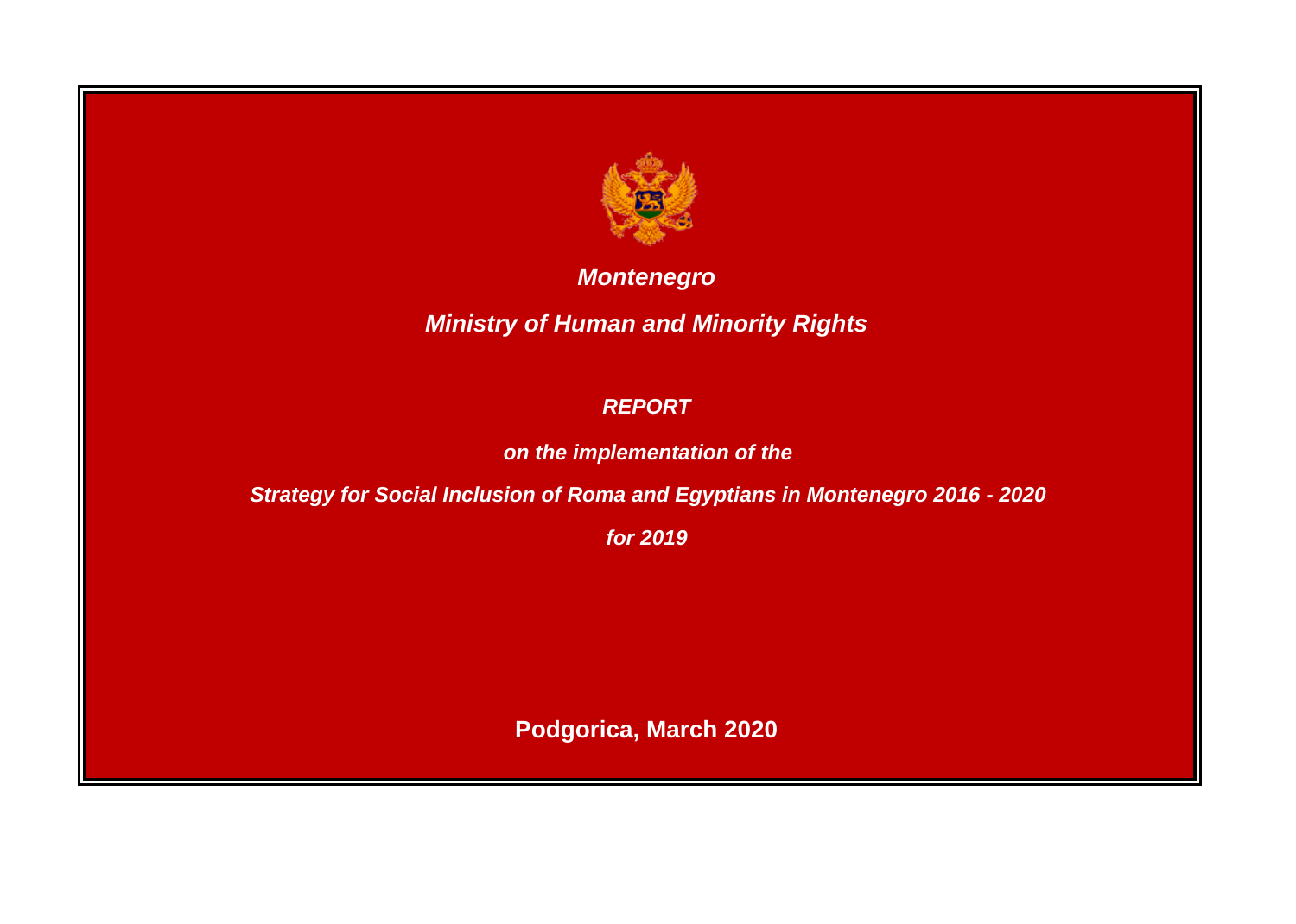# **CONTENT**

| <b>INTRODUCTORY SUMMARY</b>              | 3  |
|------------------------------------------|----|
| <b>KEY ACHIEVEMENTS</b>                  | 6  |
| Area 1.                                  | 6  |
| <b>Housing</b>                           | 6  |
| Area 2.                                  | 7  |
| <b>Education</b>                         | 7  |
| Area 3.                                  | 10 |
| <b>Health Care</b>                       | 10 |
| Area 4.                                  | 12 |
| Employment                               | 12 |
| Area 5.                                  | 17 |
| Legal status                             | 17 |
| Area 6.                                  | 18 |
| Social status and family protection      | 18 |
| Area 7.                                  | 22 |
| <b>Culture, identity and information</b> | 22 |
| <b>RECOMMENDATIONS</b>                   | 75 |
| <b>APPENDICES</b>                        | 77 |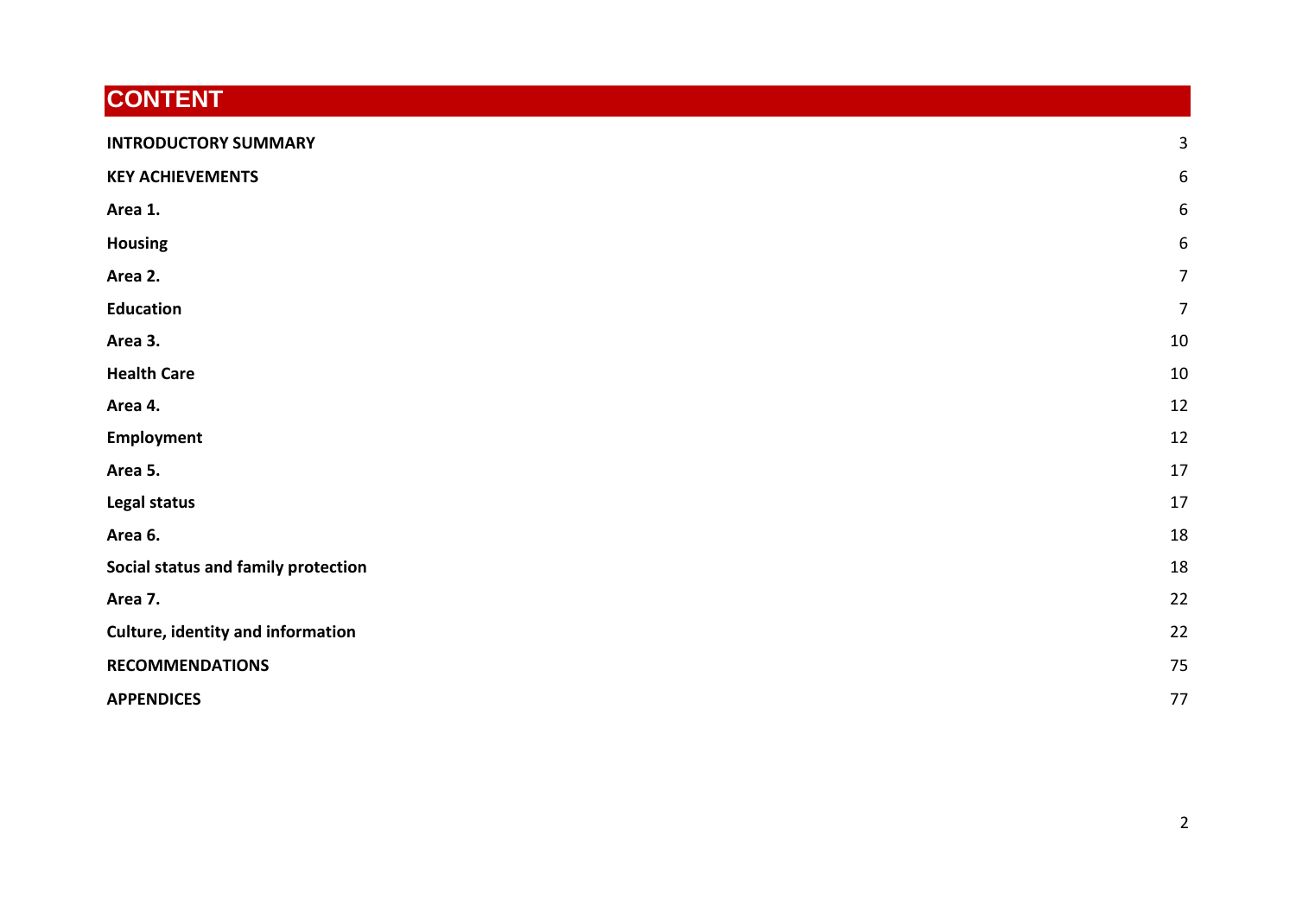## **INTRODUCTORY SUMMARY**

<span id="page-2-0"></span>The main goal of the Strategy for Social Inclusion of Roma and Egyptians in Montenegro 2016-2020 is **"Social Inclusion of Roma and Egyptians through Improving the Socio-Economic Position of Members of this Population in Montenegro".** The Strategy is implemented through one-year action plans. The most significant result achieved in 2019 in the **field of housing** within the Regional Housing Program during 2019, is the completion of implementation of subproject MNE 4: "Construction of 94 housing units in the municipality of Berane" whose construction began in 2017, and the occupancy by beneficiaries was completed on 26 March 2019, including two families from the Roma and Egyptian population who obtained two housing units. When it comes to **education**, the number of Roma and Egyptian students at all levels of education has increased, and support has been provided to parents and children to raise their awareness of the importance of education. In **the field of health care**, according to a CEDEM survey in mid-2018, over 95% of the Roma population is covered with health insurance. As of the end of 2019, in the field of health care, three Associates in the social inclusion of Roma and Egyptians are permanently employed in the Health Centre Podgorica. Two more posts are advertised for permanent employment in the Health Centre Berane and the Health Centre Nikšić. In **the field of employment**  during 2019, the measures of the active employment policy included 79 members of the Roma and Egyptian population from the register of unemployed persons (22 women or 27.84%), which is almost 10% of the total number of Roma and Egyptians who were in the records of the employment bureau on 31/12/2018. In the same period, 108 persons were employed in seasonal jobs (54 women or 50%). Regarding the **legal status**, with the support of UNHCR and OSCE, by the end of 2019, two visits of the mobile team of the Ministry of Interior of Kosovo and Ministry of Interior of Montenegro were organized, during which 91 persons were treated. In the **field of social status and family protection** according to MLSW data gathered from 01/01/2019 to 31/12/2019, 1,622 cases of domestic violence of which 754 victims of violence were women, were reported to social work centres; According to the data of the Ministry of Interior for the period 01/01/2019 to 31/12/2019, when it comes to Article 216 - "Extramarital union with a minor", of the Criminal Code of Montenegro (CC MN), 13 juvenile victims of this crime were registered. In the same period, 281 criminal offenses under Article 220 of the CC MN "Violence in the family or in the family community" were registered, of which 31 offenses were committed against minors. In the **field of cultures, identity and information** during 2019, RTCG 1 showed a total of 20 shows in the Romani language "Savore" (with the same number of reruns) which are broadcast twice a month and are dealing with topics in the field of culture, language, history, significant dates and events from the lives of Roma and Egyptians. The shows are bilingual, with subtitles in the official language. In 2019, 24 shows "Romski Glas" with the same number of reruns were broadcast on Roma Radio. The show is informative and entertaining with topics that follow current events in the field of integration of Roma into Montenegrin society.

**Challenges for the forthcoming period and the new strategy:** Implementation of the recommendations from the Declaration of the Western Balkan Partners on Roma Integration within the European Union Enlargement Process - attached at the end of the document.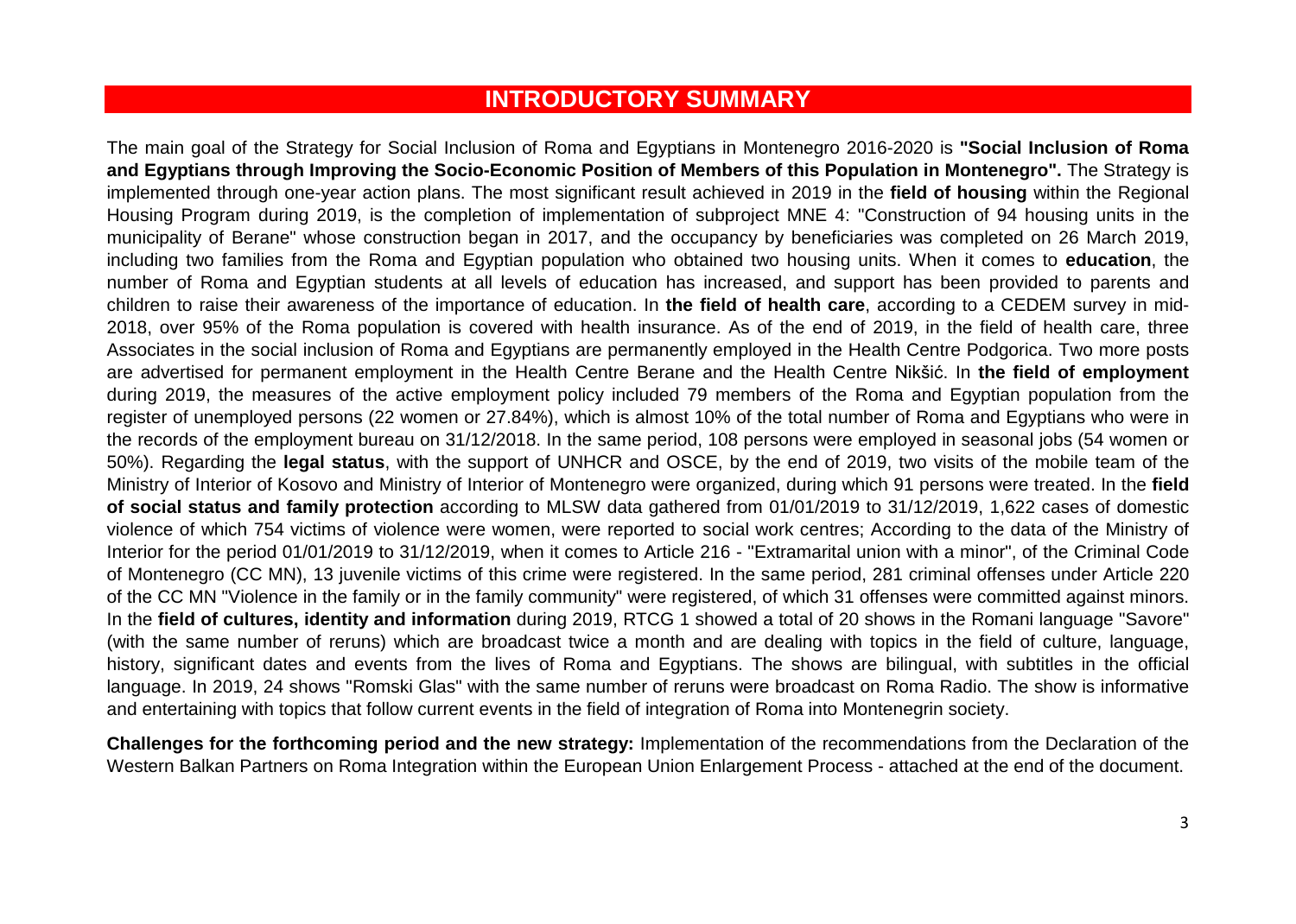

Graphs 1 and 2. Degree of implementation of measures from the Action Plan for the implementation of the Strategy for Social Inclusion of Roma and Egyptians in Montenegro 2016-2020, for 2019 in *numbers and percentage*



*Graph 3 - Overview of planned and spent funds for the implementation of measures from the AP for 2019 (from the state budget and from international / public funds)*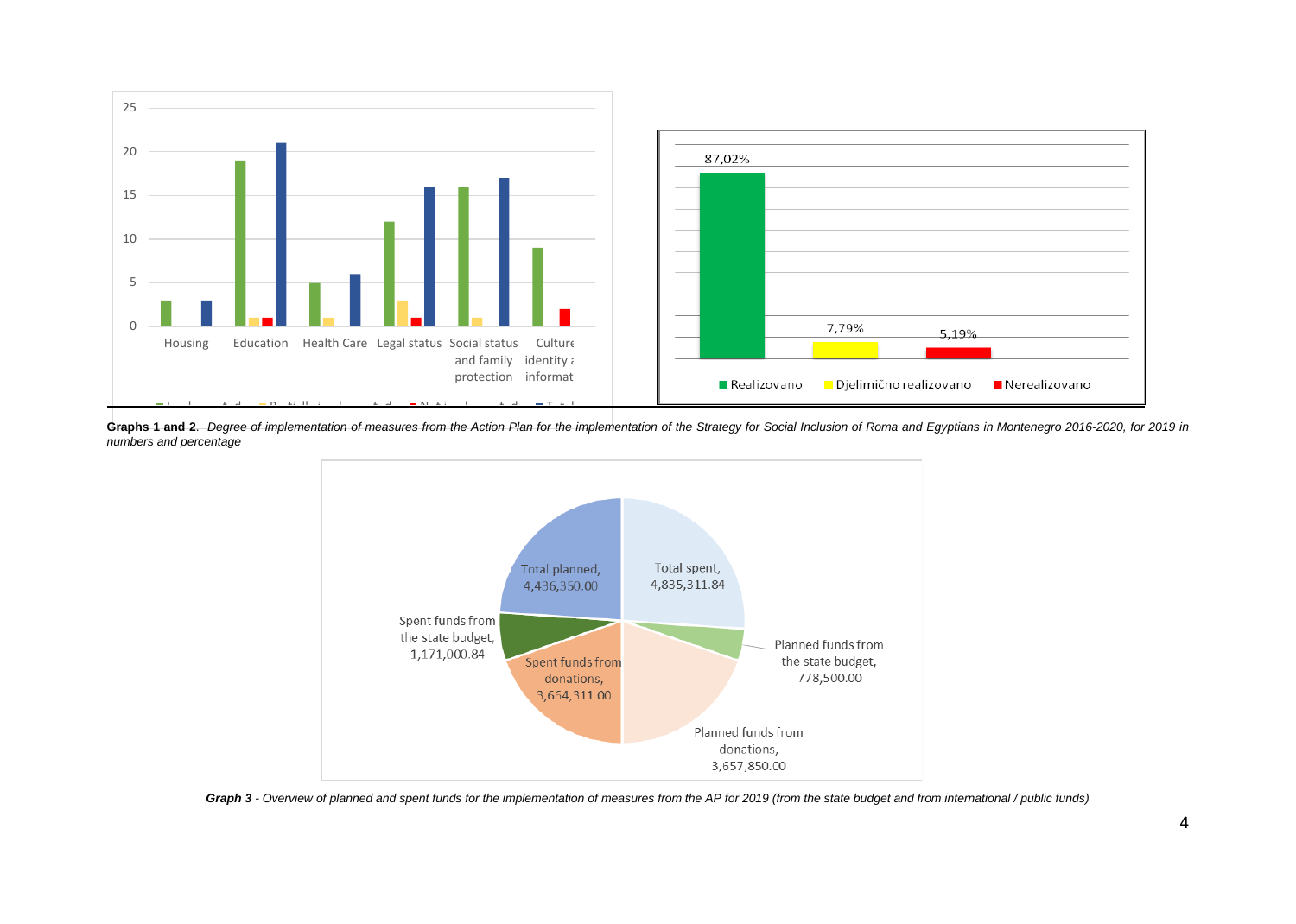#### <span id="page-4-0"></span>**Explanation for partially implemented and not implemented measures from the AP for 2019**

*Education* –The Activity 2.1.1. Admission to permanent employment of Associates in the social inclusion of Roma and Egyptians in the field of education was envisaged in the AP for 2019. However, as the school year lasts from September to the end of June, and the number of hired Associates depends on the number of students (1 Associate is hired for 70 students), for this reason it is not possible to establish a permanent employment relationship. For this reason, every year a public announcement is published again according to the number of enrolled students and the number of Associates is hired according to the already mentioned criteria. Activity 2.1.6 - Develop a Rulebook on criteria and conditions for awarding scholarships for pupils and students of the Roma and Egyptian population. Considering that as of 1 January 2019, the payment of scholarships to secondary school and university students of the Roma and Egyptian population has passed into the competency of the Ministry of Education, which already has a Rulebook on criteria for awarding scholarships, that Rulebook was adapted to the needs of the members of Roma and Egyptian population, therefore it was unnecessary for the MHMR $<sup>1</sup>$  $<sup>1</sup>$  $<sup>1</sup>$  to developed a new one.</sup>

Graph no. 2 Overview of the degree of implementation of measures from the Action Plan for the implementation of the Strategy for Social Inclusion of Roma and Egyptians in Montenegro 2016-2020, for 2019 in percentages.

*Health Care* **–** Activity 3.1.1. Employment of 2 Associates in health care was partially realized due to the fact that one Associate was project engaged in Health Care Centre in Nikšić (until the end of 2019) and the other in Health Care Centre in Berane until the end of the third quarter of 2019. In the last quarter of 2019, the Health Care Centre Berane announced a permanent employment post for an associate, but none of the applicants met the conditions for employment. The publishing of the employment announcement for posts in two mentioned Health Care Centres is envisaged for the end of the first quarter of 2020.

*Employment* – Required procedure and non-possession of a guarantee for the return of funds, restrict Roma and Egyptians from starting their own businesses, therefore in 2019 there were no members of Roma and Egyptians, enrolled in the unemployment register, who thus solved the issue of unemployment.

*Culture, identity and information* **–** Activity 7.1.9. Publishing/translating literature into Romani - A book by a Romani author, in Romani, was not published in 2019 due to the fact that CEKUM, despite all efforts and cooperation with the Romani Council and NGOs, failed to find a member of the Romani minority community who writes in Romani or in Montenegrin with the intention of translating it. Activity 7.1.7. Translation and printing of legal regulations into the Romani language was not realized in 2019 due to lack of financial resources.

<sup>&</sup>lt;sup>1</sup> Ministry of Human and Minority Rights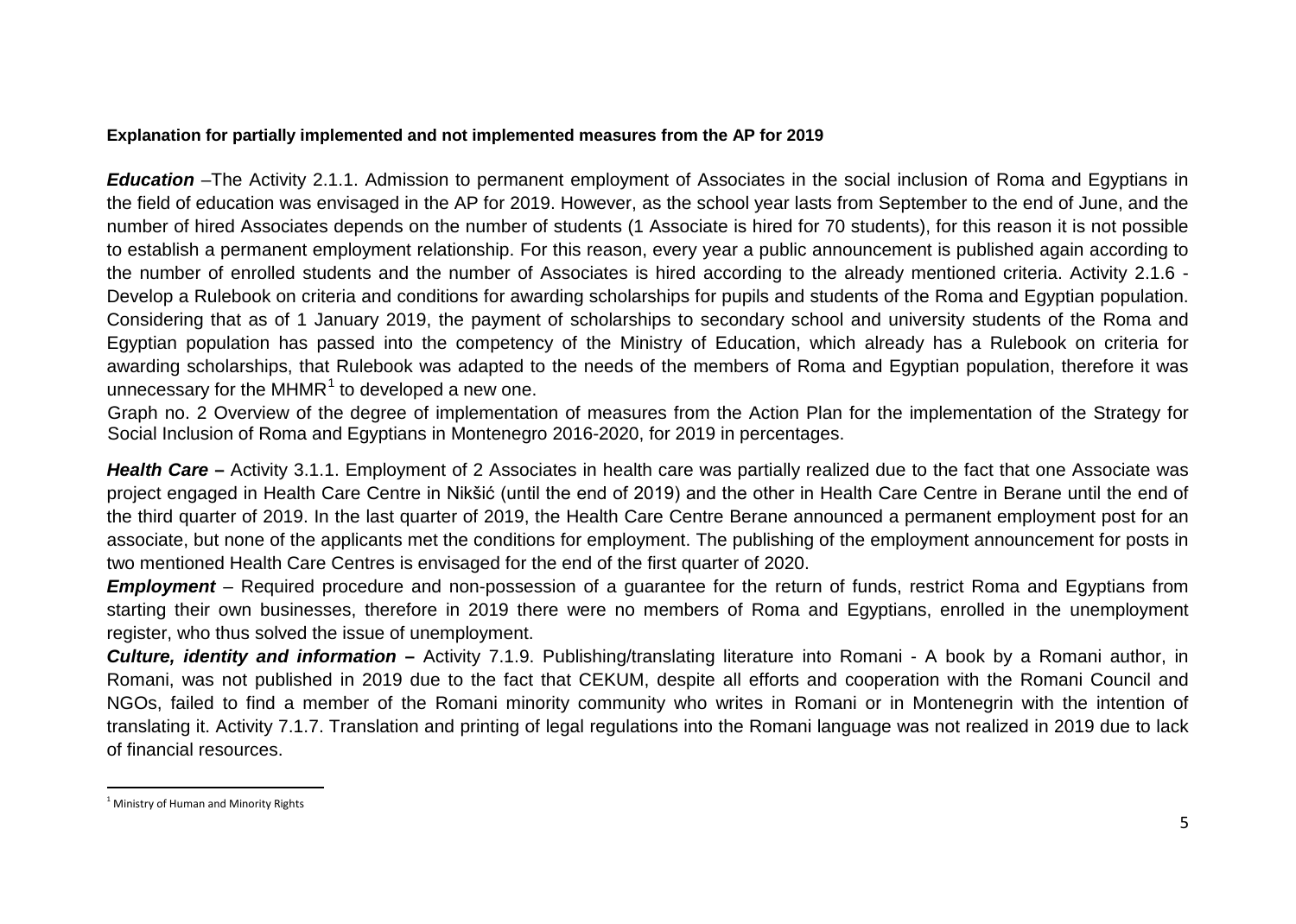## **KEY ACHIEVEMENTS**

#### **Area 1. Housing**

#### <span id="page-5-2"></span><span id="page-5-1"></span><span id="page-5-0"></span>**In 2019, two housing units were provided for the Roma and Egyptian population**

• Within the Regional Housing Program during 2019, the implementation of subproject MNE 4 was completed: "Construction of 94 housing units in the municipality of Berane" whose construction began in 2017, and the occupancy by beneficiaries was completed on 26 March 2019. Out of 94 housing units, two housing units belonged to the members of the Roma and Egyptian population. This Regional Housing Program amounted to EUR 3,990,647.48, of which EUR 3,575,779 were donated, while EUR414,868.48 was the state contribution, thus completely closing the two collective centres Rudeš I and Rudeš II.

#### **Since 2016, 231 housing units have been provided for the Roma and Egyptian population**

• In addition to this project, 62 housing units have been built and occupied in so far in Nikšić, of which 13 were given to members of the Roma and Egyptian population, 120 housing units in Konik, Podgorica, and additional 50 + 48 housing units also in Konik, Podgorica. With the construction of the mentioned housing units, the largest collective camp in Montenegro, Camp Konik, was closed.

**Challenges:** *Although the Regional Housing Program has so far built and occupied: 62 housing units in Niksic, 120 + 50 + 48 housing units in Konik, Podgorica and successfully closed the largest collective camp in Montenegro, Camp Konik, a real challenge for the state*  still exists when it comes to resolving the housing issue of members of the Roma and Egyptian population. The lack of similar housing *programs for the domicile Roma and Egyptian population remains one of the biggest challenges. In addition, there are still many unhygienic and illegal settlements and facilities inhabited by the Roma and Egyptian population, and a large number of these settlements are without electricity, water and any infrastructure*.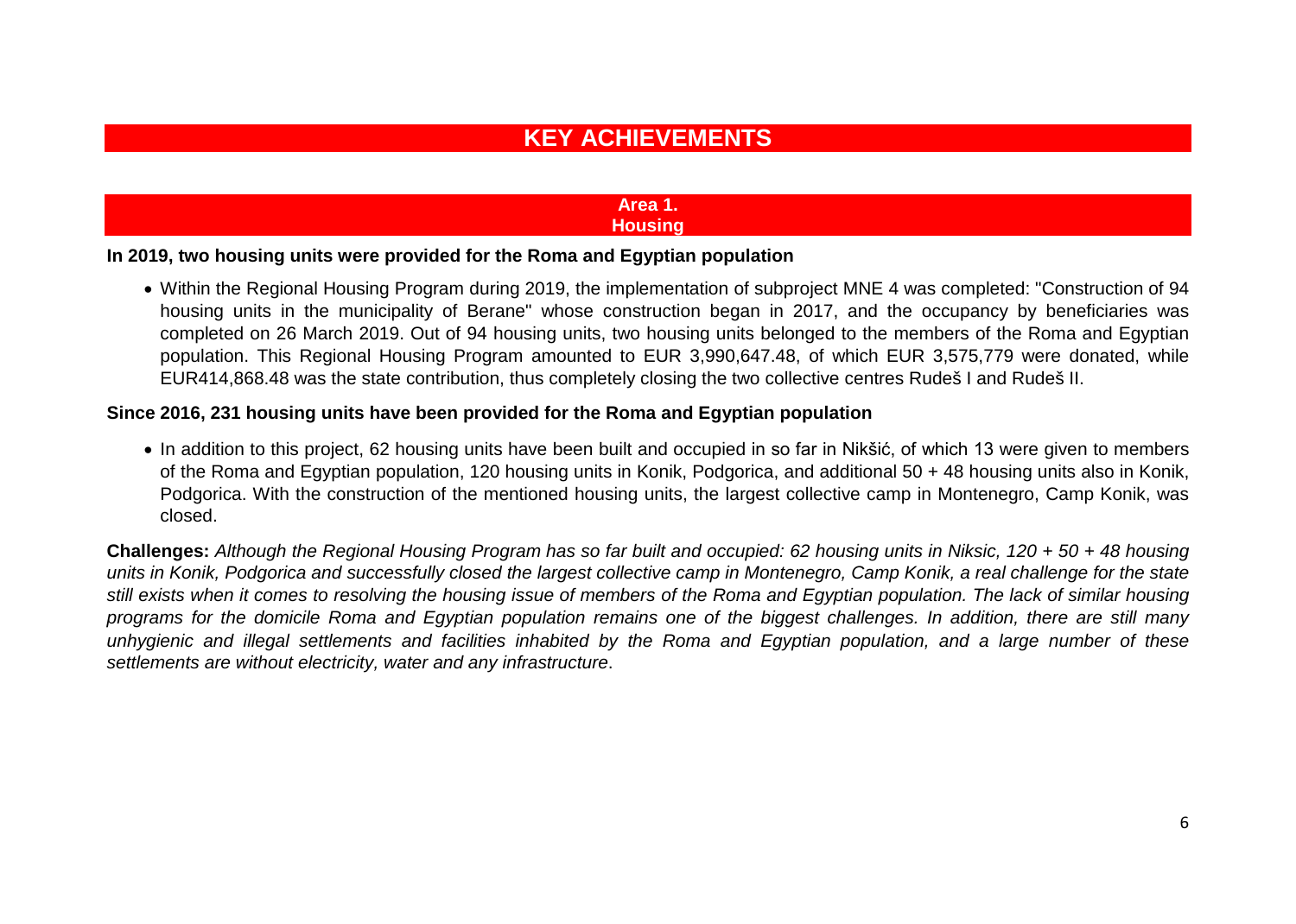## <span id="page-6-4"></span><span id="page-6-3"></span><span id="page-6-2"></span>**Area 2.**

## **Education**

## <span id="page-6-1"></span><span id="page-6-0"></span>**Increased number of students from Roma and Egyptian population at all levels[2](#page-6-2) of education**

• *When it comes to the area of education, the number of students from Roma and Egyptian population has increased at all levels of education, and support has been provided to parents and children in order to raise awareness of the importance of education.*

## **Campaigns were organized in Roma settlements and schools in order to increase the number of educated people**

• *During 2019, four campaigns were conducted to raise awareness of the importance of early child development and inclusion of Roma and Egyptian children in preschool education, which contributed to increasing the number of children enrolled in preschool institutions from 191 in 2018/19 to 208 enrolled in 2019/20 school year.*



• *During 2019, the ME[3](#page-6-3) and the MHMR[4](#page-6-4) conducted campaigns for enrolment in primary, secondary and higher education*  institutions in 14 Montenegrin cities, which contributed to an increase in the number of enrolled primary and secondary school *students. These campaigns covered over 600 parents from the Roma and Egyptian population and more than 200 seventh, eighth and ninth grade primary school students in these municipalities.*

 $<sup>2</sup>$  The number of students may be higher than the number of scholarship holders. In order to receive a scholarship, individuals need to declare themselves as members of the Roma and Egyptian</sup> population, which some do not want. The reason may be that they do not apply for the scholarship competition, but also that according to the criteria of the ME, students who renew the year more than twice, are not entitled to a scholarship until they enrol in the next grade.<br><sup>3</sup> Ministry of Education

<sup>4</sup> Ministry of Human and Minority Rights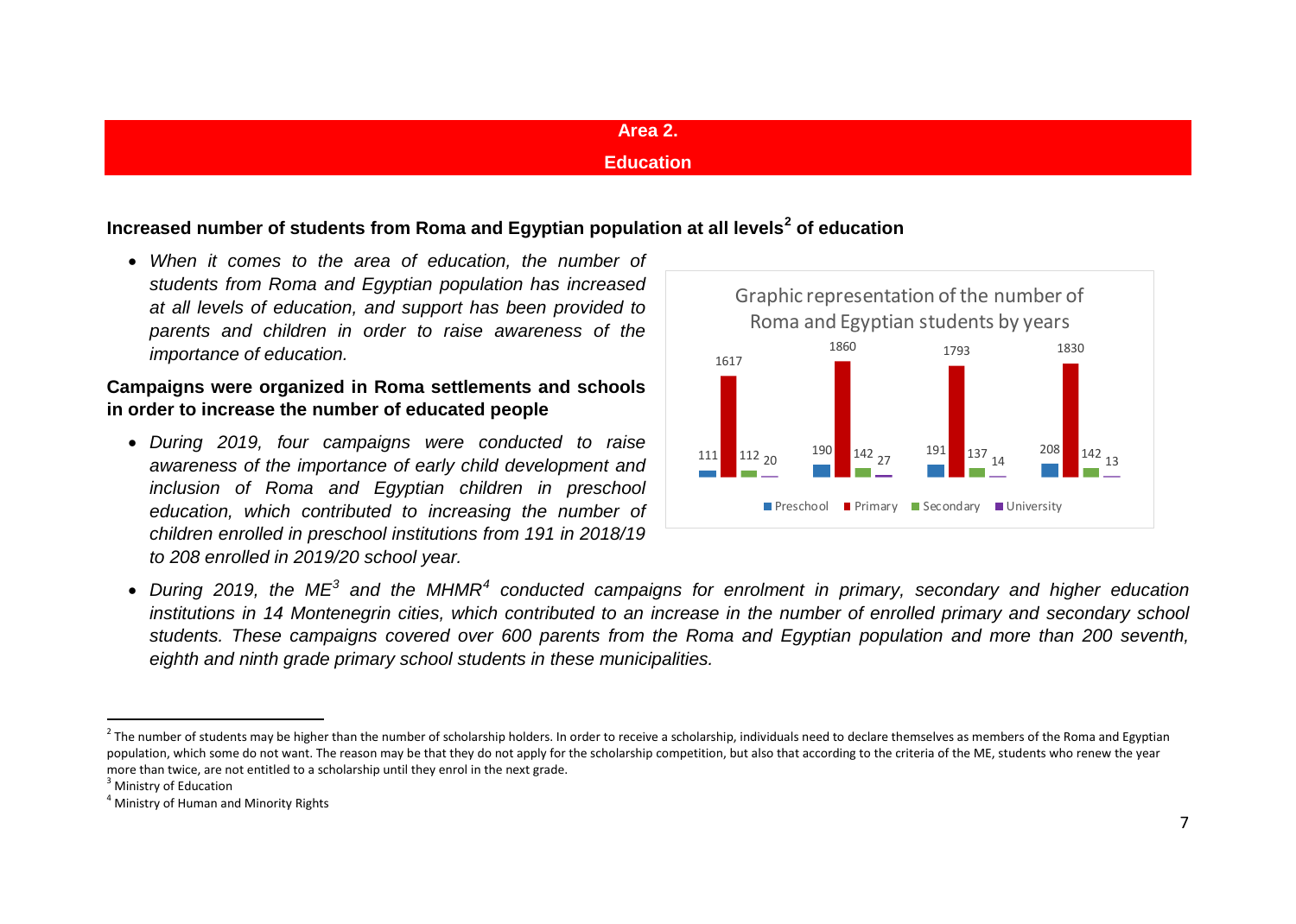## <span id="page-7-1"></span><span id="page-7-0"></span>*Support was provided to children from the Roma and Egyptian population to continue their education*

- *During 2019, the MHMR[5](#page-7-0) organized a seven-day winter (for 24 students - 11 boys, 13 girls) and summer holidays (for 24 students - 18 boys, 6 girls) for 48 students of VII, VIII and IX grades of primary schools from Podgorica, Niksic, Bearan, Bijelo Polje , Petnjice, Tivat and Herceg Novi. Among other things, children had the opportunity to learn and renew their knowledge of their mother tongue, i.e. Romani language and culture through workshops for non-formal language learning.*
- *The Ministry of Human and Minority Rights organized a three-day excursion around Montenegro for 24 (21 boys, 3 girls) best students of IX grade from Roma and Egyptian population in order to motivate students to continue their education and enrol in secondary school, but also as a reward for success . Also, the MHMR paid the costs of the excursions, which were realized through schools for 45 students.*

## *Assistance and support was provided to parents from the Roma and Egyptian population in order to educate their children*

- *The Ministry of Education for the 2019/20 school year provided textbooks for 1,621 Roma and Egyptian students of the II to the IX grade of primary schools, and municipalities for students of the I grade (196 of them).*
- *Pursuant to the applications for the Scholarship Competition published in September 2019, in the 2019/2020 school year the Ministry of Education will award scholarships to 121 secondary school students from Roma and Egyptian population in the monthly amount of EUR 60.00, while 13 university students will receive scholarships in the monthly amount of EUR 150.00[6](#page-7-1) .*
- *In the school year 2018/19 in Podgorica, free transportation was provided for over 400 students from the Roma and Egyptian*  primary school population, and from the beginning of the 2019/20 school year, free transportation was provided also in Nikšić and *Berane, which included about 600 primary school students.*
- *In the 2019/20 school year, 21 Associates in the social inclusion of Roma and Egyptians in the field of education, were engaged as follows: in the 2018/19 school year, 18 of them, and in the current school year three more. The role of the Associate contributes to greater safety of children on the way home from school and vice versa, regular attendance of enrolled children, reduction of school dropout and better communication between primary schools and families of school-age children..*

 $\overline{a}$ 

 $6$  For the second semester of the 2018/19 school year, 111 scholarships were awarded to secondary school students, i.e. 14 scholarships for university students from the Roma and Egyptian population in the same monthly amounts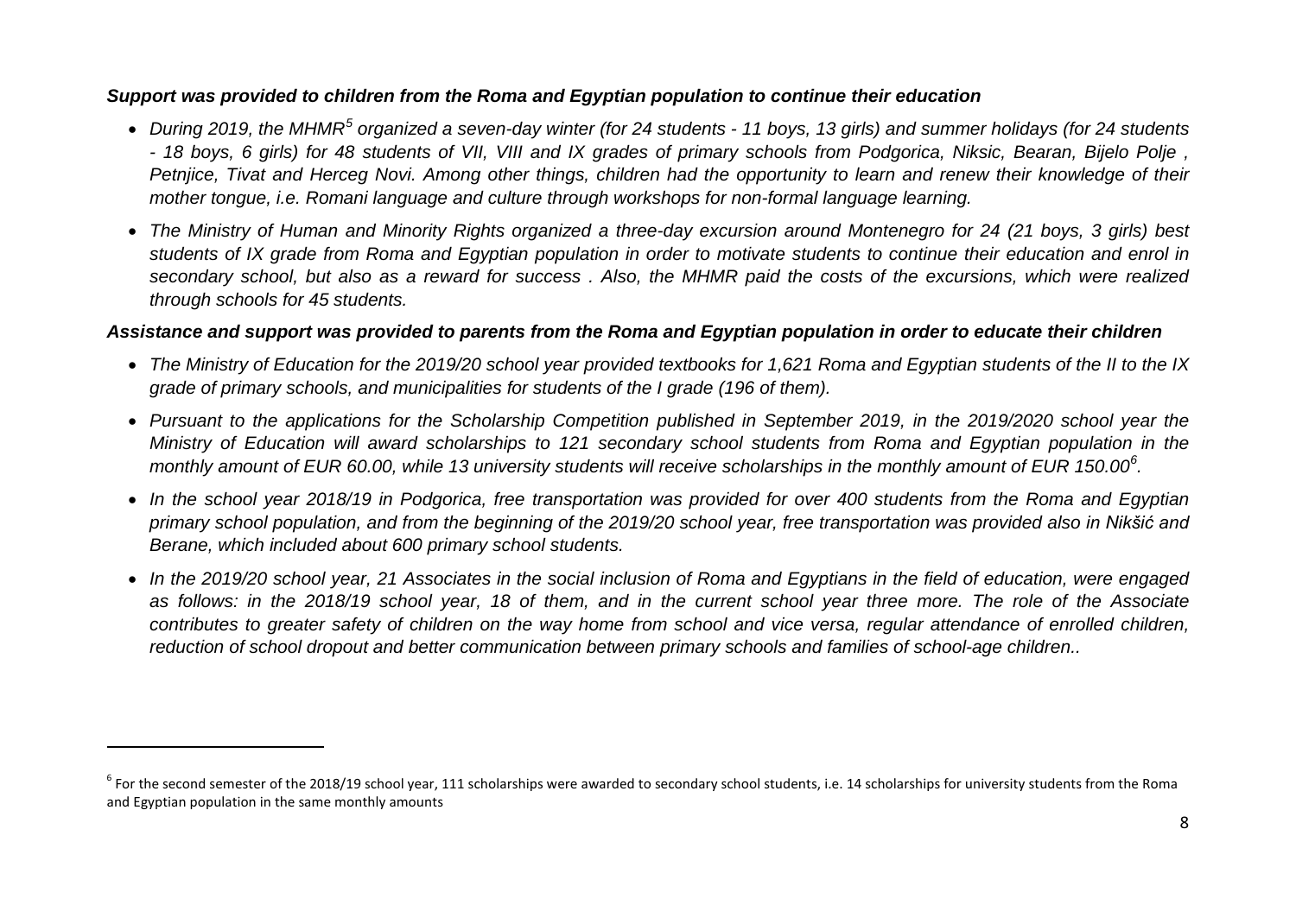- *In primary schools in the 2019/20 school year, 35 mentors (professors) were hired for 130 students of VIII and IX grades from the RE population, while in secondary schools 44 mentors (professors) were hired for 120 secondary school students from the RE population.*
- *During 2019, the Ministry of Education exempted from paying the fee for extraordinary exams for the IV level of secondary school for 12 Roma students who applied to the Ministry of Education (6 boys, 6 girls).*

#### *Assistance and support was provided for the education of adults from the Roma and Egyptian population*

- •*The Centre for Vocational Education monitors the implementation of the program of primary adult education in four licensed institutions for adult education, namely: PI Promary School "Pavle Žižić" Bijelo Polje - 43 students, PI "Sergije Stanić" Podgorica - 142 students, PI Primary School "Marko Miljanov" Podgorica - 17 students, PI Primary School "Radoje Čizmović" Nikšić - 68 participants. The total number of participants in 2019 is 270, of which it is estimated there are about 200 members from the Roma and Egyptian population.*
- •*The Centre for Vocational Education organized 8 workshops on "The importance of education and learning for personal and family development - parenting is learned" in primary schools in Niksic, Kotor, Ulcinj, Podgorica, Bijelo Polje, Cetinje, Bar. About 50 RE parents were involved in the workshops.*

*Challenges: At all levels of education, there is primarily an underdeveloped awareness of the importance of education among members of the Roma and Egyptian population due to the poor socio-economic situation in which they find themselves. Also, one of*  the challenges that Roma and Egyptian children face during their education is insufficient knowledge of the official language which is in *use. In some cities, Roma settlements are quite far from schools, so parents often complain that they are afraid their children could be harmed on the way from home to school and back, although in many cities transportation is provided.*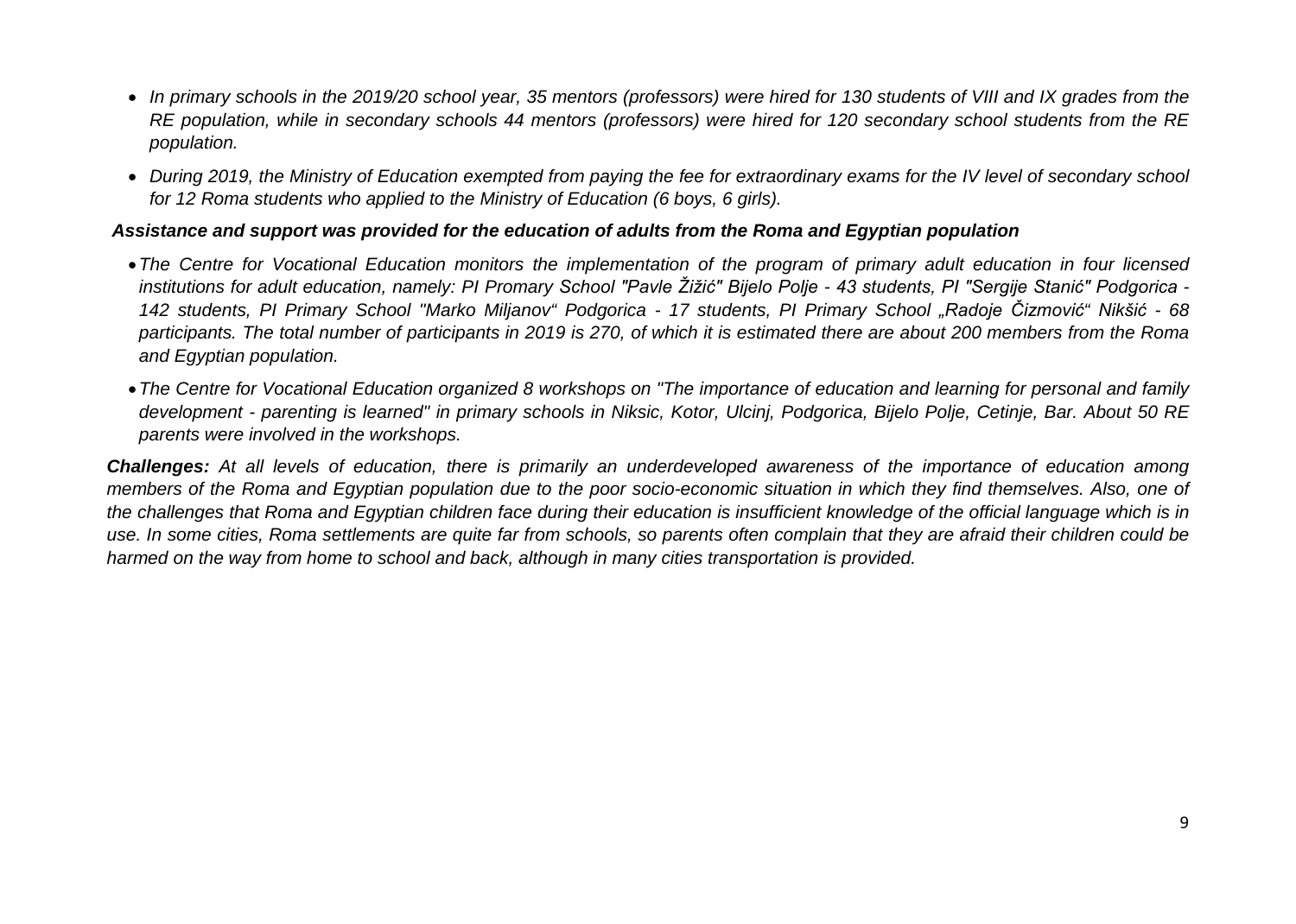## **Area 3.**

#### **Health Care**

#### <span id="page-9-1"></span><span id="page-9-0"></span>**Over 95% of the Roma and Egyptian populations are covered with health insurance**

• According to a CEDEM survey in mid-2018, over 95% of the Roma population has health insurance, which, when it comes to the domicile population, means that they have a health card, and when it comes to the population with regulated status in Montenegro, this percentage is 75%. We note that all members of this population, regardless of their status, are provided with all health services financed from the Budget of Montenegro, allocated for these purposes (Refugees and displaced persons).

#### **Three members from the Roma and Egyptian population are employed in the health sector as Associates**

• In order to promote the importance of preserving health and facilitating access to health care facilities for members of the Roma and Egyptian population, during 2019 the following activities, among others, were or are in the process of implementation: three Associates in social inclusion of Roma and Egyptians in the area of health care are employed in the Health Care Centre Podgorica. Two Associates are project engaged in the Health Care Centre Berane and the Health Care Centre Nikšić by the international organization "Help Hilfe zur Selbsthilfe e.V." (by the end of the first quarter of 2020, a competition will be published for their permanent employment).

#### **Preventive examinations, vaccinations and trainings are regularly organized for the Roma and Egyptian population.**

- In order to promote the importance of preserving health, the Ministry of Human and Minority Rights, in cooperation with the Ministry of Health, i.e. the Health Care Centres in Nikšić and theHealth Care Centre Podgorica, organized three actions of preventive examinations for the Roma and Egyptian population. Blood sugar levels were checked, blood pressure was measured, a general practitioner performed an examination, and a lung scan was made. These preventive examinations included over 60 workers of the Public Utility Company from the municipality of Nikšić and the Capital City Podgorica.
- Vaccination of children from the Roma and Egyptian population in 2019 dropped down for three percent due to parental resistance to children being vaccinated, which was not only the case with the Roma and Egyptian population but also at the level of the entire Montenegro. The main challenge and distrust in vaccination among citizens, including the Roma and Egyptian population, is the information mostly published on social networks that the vaccine is the cause of autism, which also contributed to the decline in the number of vaccinated children..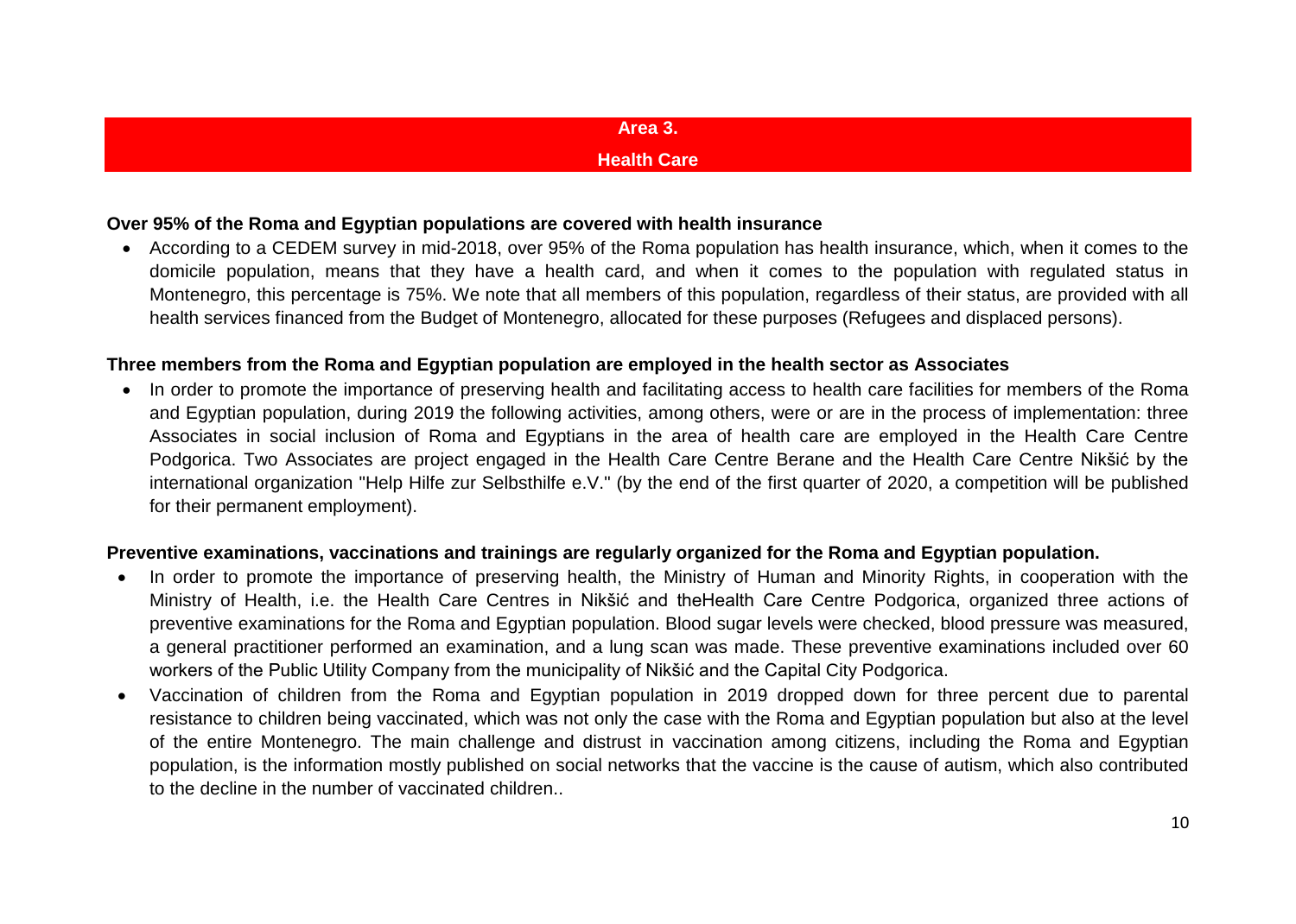- Immunization covered 89% of all children in Montenegro who are monitored through the implementation of mandatory immunization programs through selected paediatricians, as well as field vaccination of Roma and Egyptian children in settlements where immunization also covered 89% of children with an emphasis on MMR and polio.
- During 2019, 37 workshops were held for members of the Roma and Egyptian population on certain topics regarding health prevention and health education, as well as workshops on healthy lifestyles and prevention and health protection.
- Workshops on the topic "Prevention of early marriages" and on the topic "The importance of maintaining personal hygiene for health". were organized for women from the Roma and Egyptian population.
- Leaflets were designed to help in the implementation of health-educational activities.
- A workshop on the topic "Prevention of early marriages" was attended by 64 participants and the workshop on the topic: "The importance of maintaining personal hygiene for health" by 63 participants. The lecturers at these workshops were one doctor of medicine, one paediatrician and one doctor specialist of social medicine.
- Considering the importance of reproductive health with special reference to the Roma and Egyptian population, at the primary level of health care, for the reporting period at the mentioned level, 328 Roma women and four Egyptian women visited reproductive health counselling centres, and 123 Roma mothers visited child counselling centres with or without children. The implementation of the above contributed to the increase in the number of visits to all counselling centres by 3%.
- One of the recent innovations at the same level is the School for Pregnant Women and the School of Parenthood. The achievement here is that at the beginning of the work of the mentioned Schools, the visits of the Roma and Egyptian population were at a new level of 2%, and during the reporting period, the percentage tripled to 6%. This can be interpreted as a full commitment to each pregnant woman individually, giving importance to pregnancy and educating them about the fact that pregnancy is not a different condition but a natural process that requires special sensibility. School of Parenthood, with coverage for the reporting period of 5%, of which 2% with the presence of both parents, and the rest only one parent - mother. The achievement related to attending these schools is that the participants from the Roma and Egyptian population realized that more and more pregnant women and parents come to each subsequent lecture, which caused a positive attitude among Roma and Egyptian women, or rather, improved awareness that new knowledge and new methods when it comes to health, they mean exclusively prevention both for them and for their future generations.

**Challenge:** Despite the CEDEM research according to which 95% of the Roma and Egyptian population have health insurance, there are still individuals, i.e. specific cases that do not have regulated health care, and this is most often the case with Romani pregnant women, who often turn to state institutions for exemption from childbirth costs.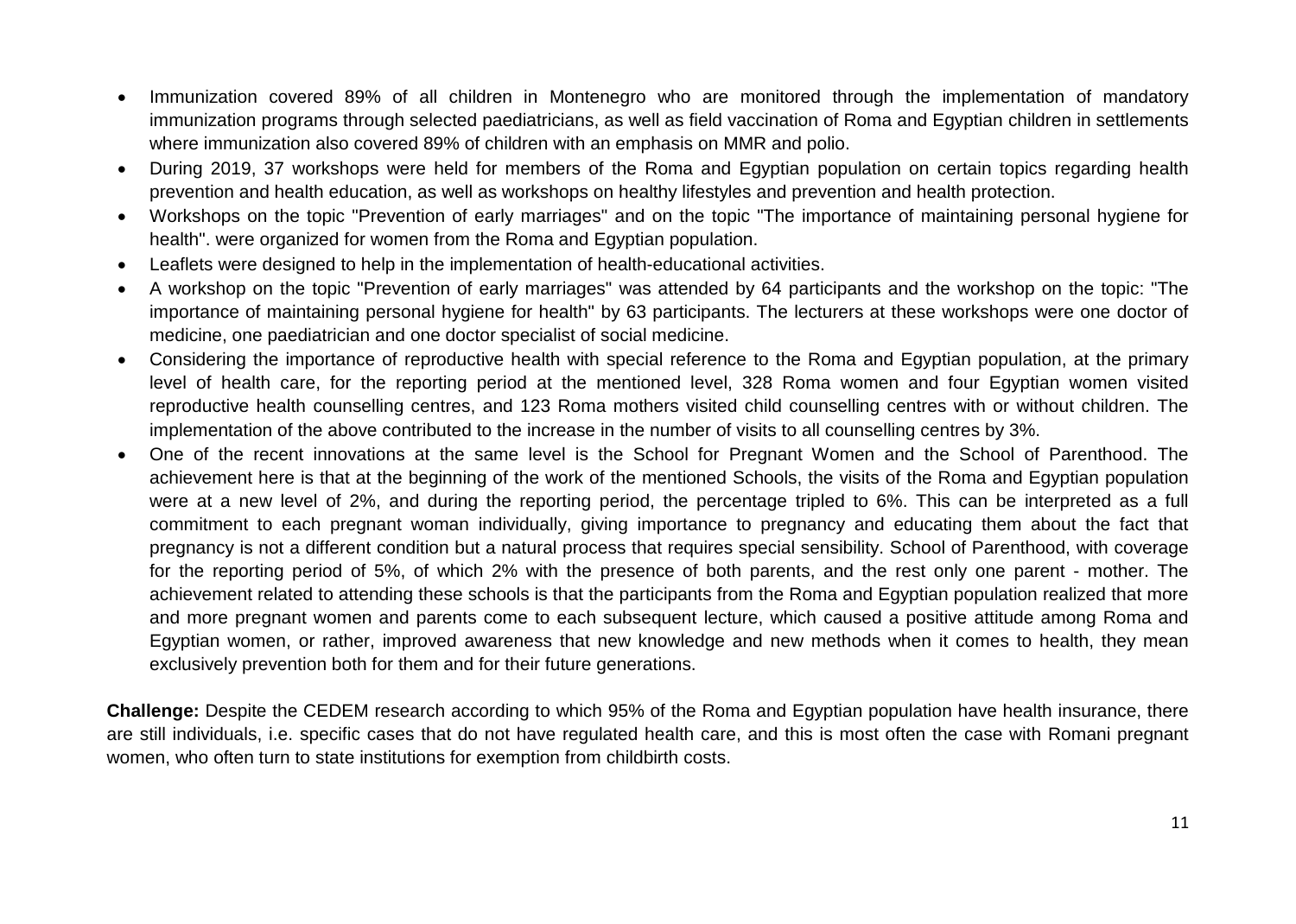## **Area 4. Employment**

- <span id="page-11-1"></span><span id="page-11-0"></span>• On the records of the Employment Institute, on 31 December 2019, there were 747 Roma and Egyptians who declared themselves as such (375 women or 50.20%) and who are actively seeking employment.
- During 2019, the Employment Institute informed 32 persons from the Roma and Egyptian population who registered for the first time in the unemployment register, about the rights and obligations they have while they are on the Employment Institute records, about the demand for certain occupations, about the structure of job offers, pointing out to them the needs of the labour market for certain knowledge, skills and competencies and the importance of their active role in job search, i.e., inclusion in active employment policy programs.
- In addition to the above, during 2019, seven info sessions were held in Podgorica and Nikšić, attended by about 80 members of the Roma and Egyptian population from Roma settlements, where they were informed by counsellors from the employment bureau about rights and obligations in the field of employment. and presented the activities carried out by the Employment Institute in order to include that population in the labour market.
- Three info sessions in the field of professional orientation were organised in June 2019, in the employment bureau of Nikšić, Podgorica and Herceg Novi, on the initiative and in cooperation with the NGO Young Roma, within the project "Increasing access and participation of Roma students in secondary education and transition to the labor market", and were attended by about 30 secondary school students from the Roma and Egyptian populations, where they were informed about career development opportunities. At the workshops, they were presented with information on the possibilities of continuing their education, on the manner of applying to the records of the Employment Institute, on the manner of presenting themselves to the employer. Also, the system of adult education was presented.
- In the print media "Dnevne novine", within the page "Employment", once a week, the target public is informed about the activities of the Employment Institute. Topics included, among other things, the activities of the Employment Institute regarding raising the level of employability and employment of Roma and Egyptians from the unemployment register.
- During 2019, the show "PutokaZZZ" was broadcast on TV Vijesti every second Wednesday of the month, for 20 minutes, with the aim of providing all job seekers with the necessary information about vacancies, programs offered by the Employment Institute and all events and activities of the Employment Institute aimed at helping unemployed persons to enter the labour market as soon as possible and more readily.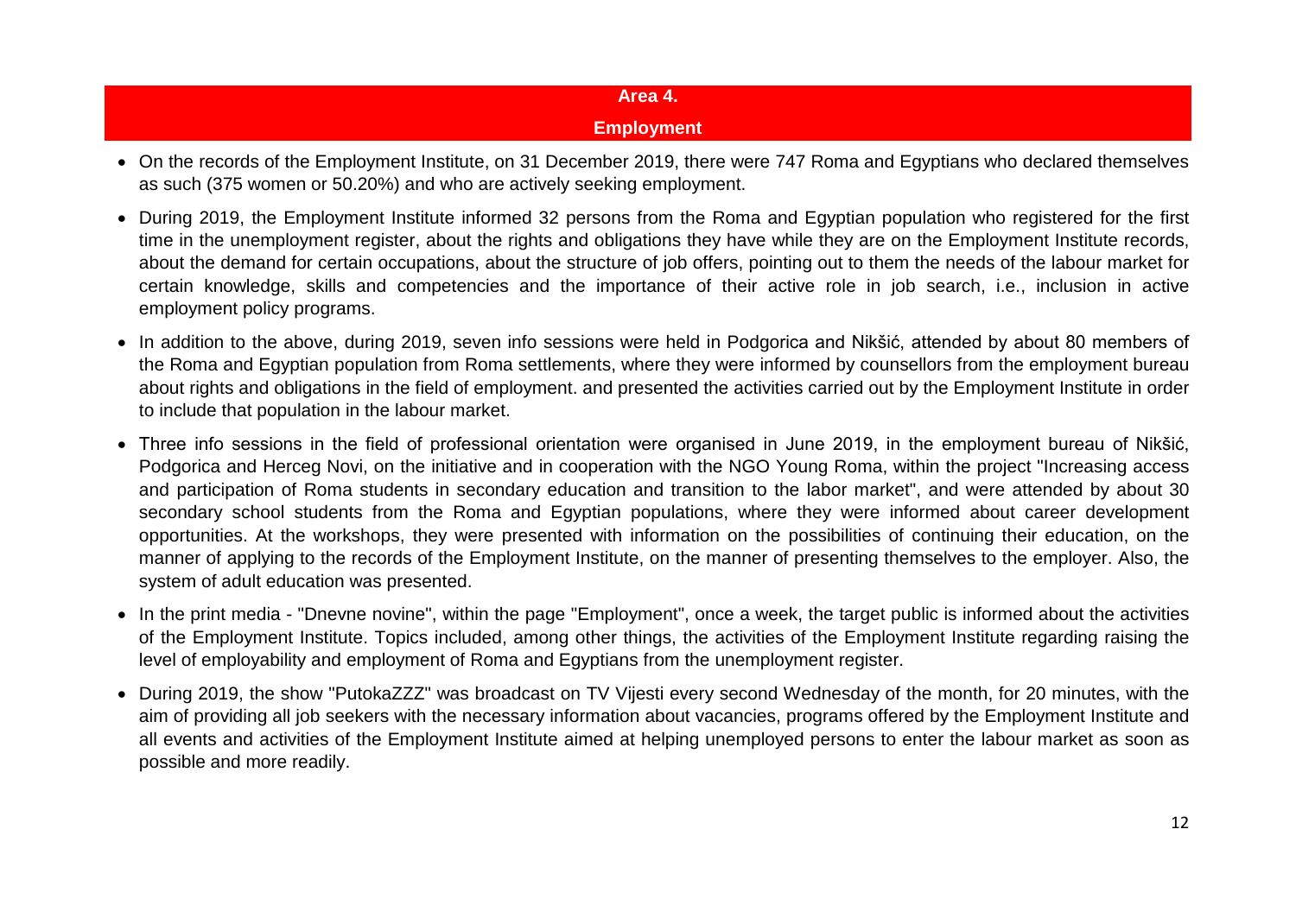- During 2019, 32 members of the Roma and Egyptian population (13 women) were registered with the Employment Institute. The largest number of newly registered is from the territory of the municipality of Podgorica - 27 persons (12 women), followed by Bar four persons (one woman) and Herceg Novi - one person. Out of the total number of newly registered, the majority are persons without occupation, while two newly registered persons are with III, i.e., IV level of education respectively.
- All newly registered Roma and Egyptian persons are informed about labour market services, active employment policy measures, rights and obligations during unemployment.
- During the first individual counselling, based on the characteristics of the unemployed person and the labour market, the profiling of persons was performed, i.e. classification according to the degree of employability. An individual employment plan was concluded with all persons and at the same time they were informed about the consequences of non-fulfilment of defined activities and obligations according to the established deadlines..
- During 2019, 11 newly registered persons were employed, while six persons were included in one of the measures of active employment policy.
- Associates in the social inclusion of Roma and Egyptians in the area of employment, who are employed through the implementation of the project implemented by the NGO "Help", have established cooperation with local employment bureaus in Podgorica and Niksic. During 2019, the associates were visiting the employment bureaus twice a week in Podgorica, that is, once a week in Nikšić, and with the support and help of mentors from the institution, they got acquainted with the technology of working with the unemployed persons. Associates monitored the process of registering an unemployed person, attended information meetings, monitored the preparation for employment of unemployed persons, current advertisements for vacancies.
- During 2019, the active employment policy measures included **79 members of the Roma and Egyptian population from the register of unemployed persons (22 women or 27.84%),** which is almost 10% of the total number of Roma and Egyptians who were in records of the Employment Institute on 31 December 2018.
- On 16 March 2019, the Employment Institute published a competition for the selection of contractors for adult education and training, while on 19 July 2019. were published the competitions for the selection of the contractor for the programs "Training for work with the employer" and "Training for independent work". In adult education and training programs are include 23 members of the Roma and Egyptian population (nine women), as follows**:**
- **14 persons (six women)** are included in three *adult education and training programs for acquiring professional qualifications*, as follows: in the education and training program for the profession of assistant chef in Bijelo Polje - four women, in the program for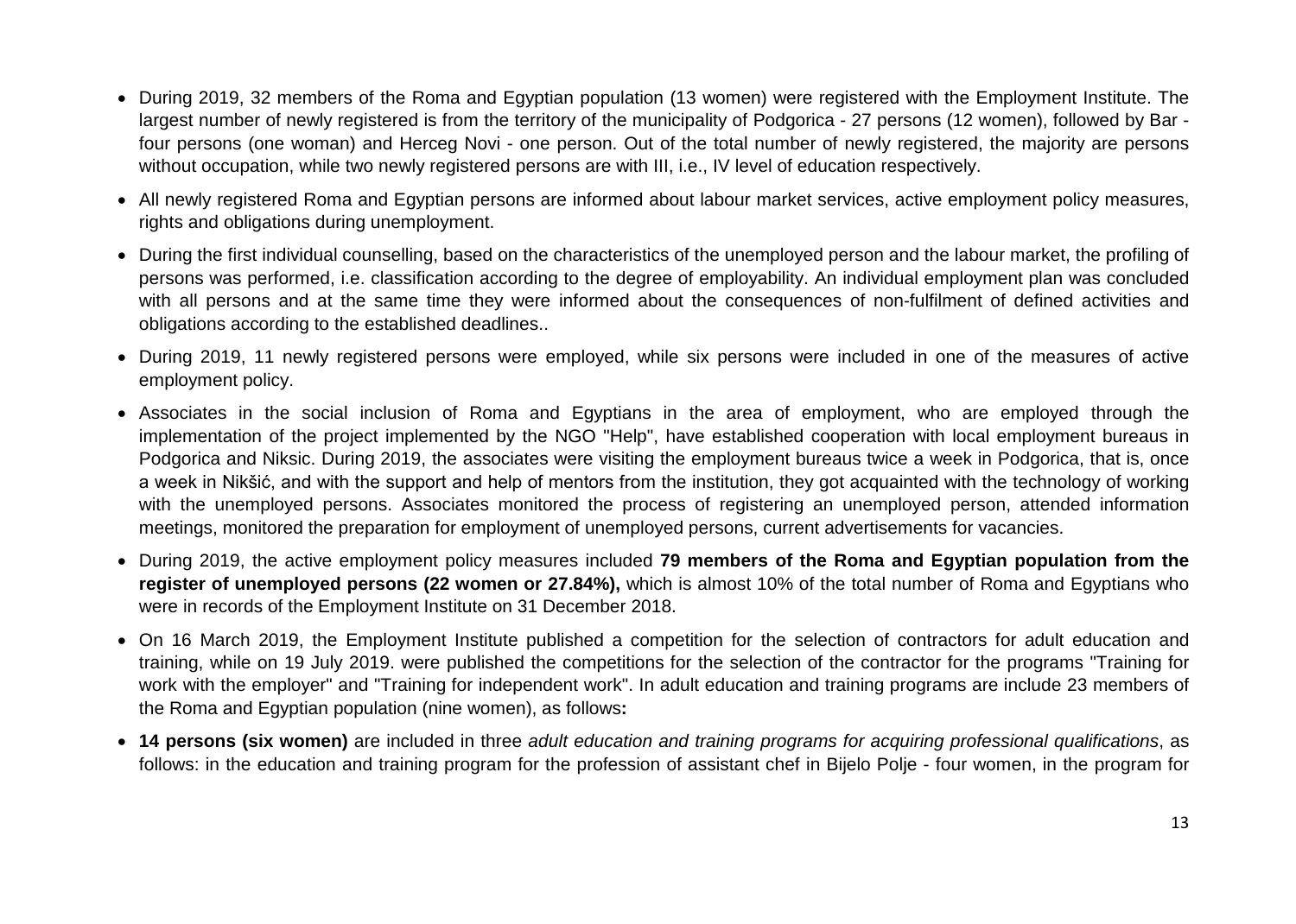the profession of hairdresser for women in Podgorica - nine persons (two women) and one person in the education and training program for the profession of construction ceramist in Bijelo Polje.

- **Four persons (one woman)** are included in the *adult education and training programs for acquiring key skills*, as follows: one woman from Podgorica is included in the German language learning program, while in the training program for candidates for motor vehicle drivers for "C" category are included three persons.
- Two persons who acquired key skills through adult education and training programs were employed during 2019.
- **Five persons (two women)** are included in the *Training for work with the employer and Training for independent work* programs, which include education, training and employment, as follows: four persons (two women) in Podgorica and one person in Bijelo Polje.
- The financial framework for the implementation of the Work Program of the Employment Institute for 2019 envisages funds for the implementation of the public works program for the population of Roma and Egyptians in the amount of EUR 30,000.00.
- During 2019, **36 persons (10 women)** were included in public works programs, while **20 persons (three women)** were included in the "Keep it clean" project. Unemployed Roma and Egyptians from the records of the employment bureau of Bar, Budva, Ulcinj, Berane, Bijelo Polje, Mojkovac, Niksic, Podgorica, Cetinje, Herceg Novi and Tivat are included in the mentioned programs.
- During 2019, **108 people (54 women or 50%)** were employed in seasonal jobs. **Age structure**: 15-25 years of age: 36 persons (15 women); 26-35 years of age: 33 persons (14 women); 36-45 years of age: 27 persons (16 women); 46-55 years of age: nine persons (seven women); Over 55 - three people (two women). **Regional structure**: from the records of the Herceg Novi Regional Unit for the municipalities of Herceg Novi, Tivat and Kotor - 39 persons (23 women); from the records of the Podgorica Regional Unit for the municipalities of Podgorica, Danilovgrad, Kolašin and Cetinje - 27 persons (nine women); from the records of the Regional Unit Bar for the municipalities of Bar, Budva and Ulcinj - 19 persons (eight women); from the records of the Nikšić Regional Unit for the municipalities of Nikšić, Plužine and Šavnik - 15 persons (10 women); from the records of the Bijelo Polje Regional Unit for the municipalities of Bijelo Polje and Mojkovac - five persons (two women); from the records of the Regional Unit of Berane for the municipalities of Berane, Andrijevica, Plav, Rožaje, Gusinje and Petnjica - two persons (one woman); from the records of the Regional Unit of Pljevlja for the municipalities of Pljevlja and Žabljak - one woman.
- The Employment Institute within the Department for work with employers and the activities of advisors for work with employers, in each employment bureau, through regular employment mediation activities, provides employers with job vacancy advertising, preselection and selection of candidates, information and mediation in seasonal employment (especially "vulnerable groups" to which members of the RE population belong). The Employment Institute also implements numerous other activities and projects that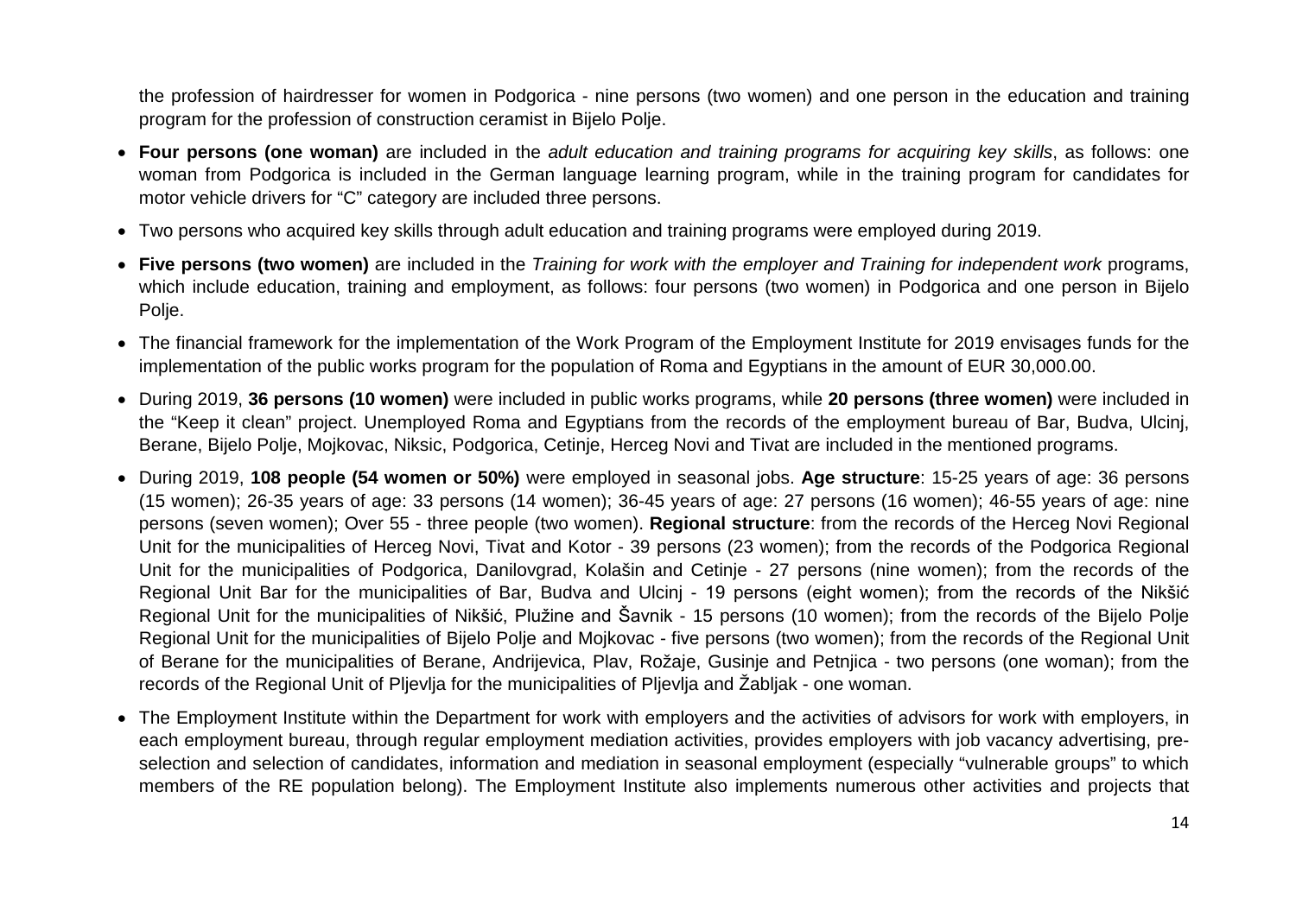enable the establishment of better cooperation and partnerships with employers, such as: cooperation with employers' associations, organization of visits to employers, thematic meetings, presentations, round tables, employment fairs.

- During 2019, the mobile teams of the Employment Institute visited 431 employers, with the aim of identifying their staffing needs, offering them mediation services and presenting the programs that are being implemented.
- The Employment Institute continuously implements a program to stimulate employment and entrepreneurship, in order to support the development of small family businesses and help unemployed persons to realize their business ideas. The procedure of including unemployed persons in self-employment programs begins with the expression of interest. If it is assessed that the person meets the prerequisites for inclusion in the program, it is referred to follow the seminar for the education of entrepreneurs. As a result of the seminar and the evaluation of the expert team, a person who is considered to have a predisposition to run a successful business is referred to apply. This procedure and the lack of a guarantee for the return of funds, largely restricts the Roma and Egyptians to start their own business in this way, so that in 2019 there were no members of the Roma and Egyptian population from the unemployment register, who thus solved the unemployment issue..
- During the implementation period of the Strategy for Social Inclusion of Roma and Egyptians in Montenegro 2016-2020, the mentioned measure did not include members of Roma and Egyptians from the register of unemployed persons. This points to the need for a deeper analysis of the causes that prevent this population from using self-employment as a way out of unemployment, as well as the need to possibly adapt the measure to the target group, create a new one and involve other actors in its implementation.
- According to the data obtained from the Tax Administration of Montenegro, during 2019, one woman from the records of the Employment Bureau Podgorica with IV level of education qualification established a fixed-term employment, at her level of education, in the real sector.
- In 2019, the Employment Institute concluded a memorandum of cooperation with the Roma Council. As a result of the cooperation, the Roma Council responded to the public call for the implementation of public works and was selected as one of the contractors.
- The Employment Institute of Montenegro supported the implementation of the project "Increasing access and participation of Roma students in secondary education and transition to the labour market", implemented by the NGO "Young Roma", by holding three info sessions attended by about 30 final students and providing a two-month internship for one student at the Employment Bureau Nikšić during the summer months.
- Cooperation between the Employment Institute and the centres for social work in 2019 took place in accordance with the Agreement on the process of social activation of able-bodied beneficiaries of material security of the family aimed at social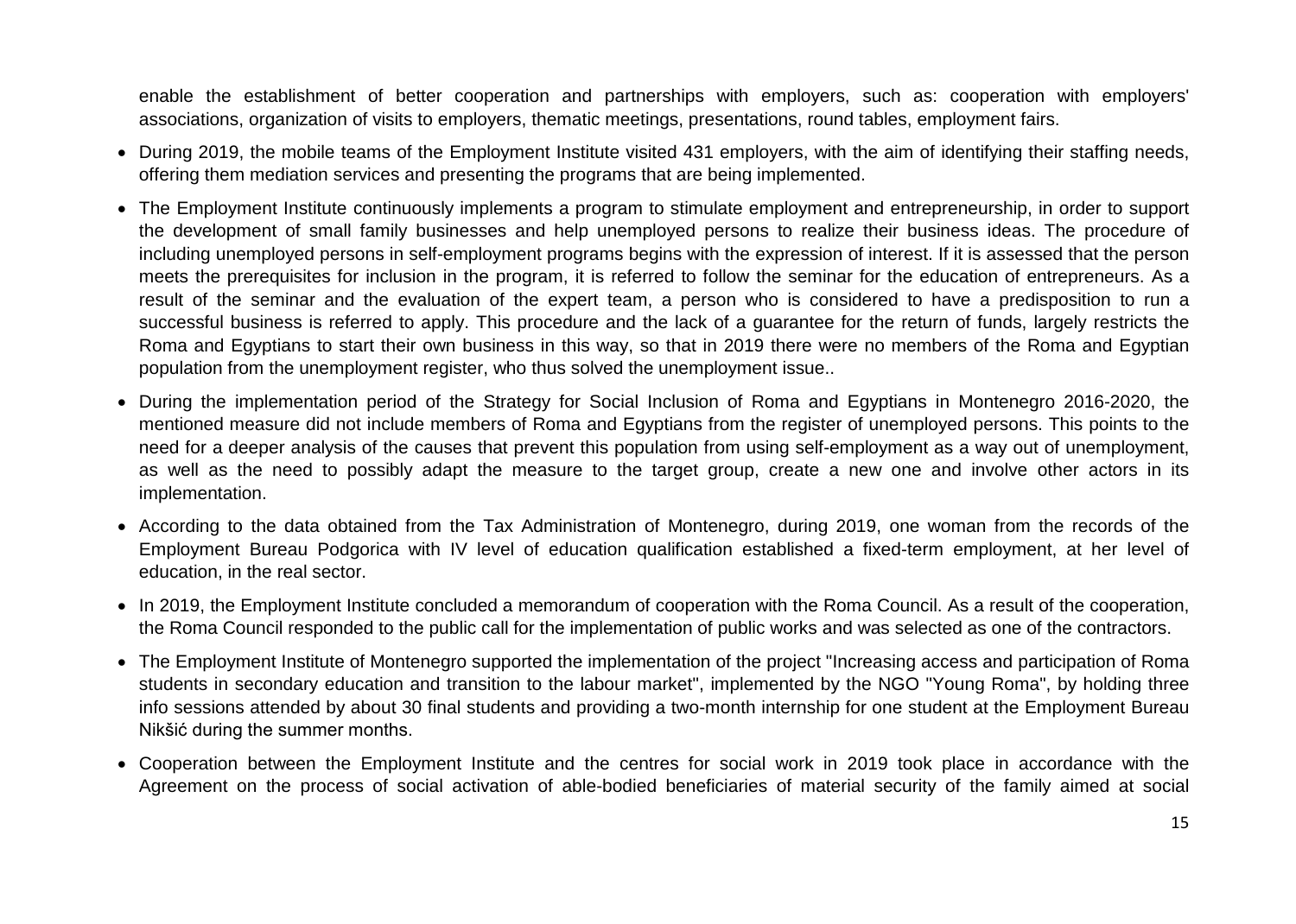activation of material security of the family beneficiaries. At the request of the centres for social work, during 2019, a total of 1715 individual activation plans were made. In the same period, 193 beneficiaries of material security of the family (9 members of Roma and Egyptians) were included in the active policy measures, and 121 persons (of which 4 members of Roma and Egyptians) were included in adult education and training programs; training for independent work of 15 persons and public works of 57 persons (5 members of Roma and Egyptians). The measure of employment mediation takes place continuously, in accordance with the expressed needs of employers.

• When preparing the financial plan for 2020, the Employment Institute proposed the program "Inclusion of Roma and Egyptians in public works programs" to be integrated into the budgeting process in a separate budget line. The draft Law on the Budget of Montenegro for 2020, within the budget of the Employment Institute of Montenegro, opened a program called "Inclusion of Roma and Egyptians in public works programs" and funds are planned for that purpose. In this way, the Employment Institute has taken another step towards budgeting responsibly towards Roma and has contributed to increasing the visibility of funding for its activities for unemployed Roma and Egyptians.

**Challenge:** During the implementation period of the Strategy for Social Inclusion of Roma and Egyptians in Montenegro 2016-2020, Roma and Egyptian members from the unemployment register were not included in the self-employment programs. This points to the need for a deeper analysis of the causes that prevent this population from using self-employment as a way out of unemployment, as well as the need to possibly adapt the measure to the target group, create a new one and involve other actors in its implementation..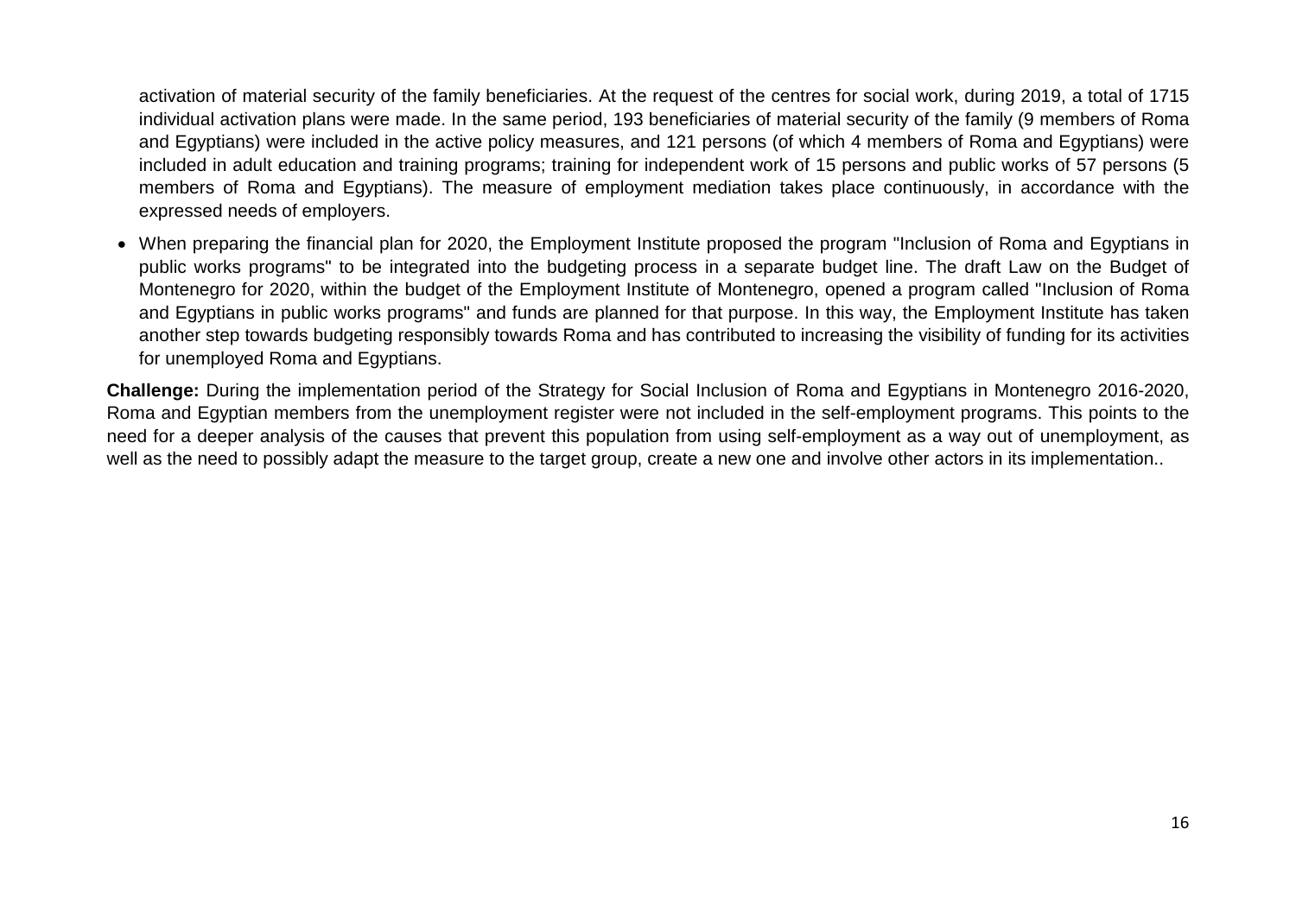<span id="page-16-1"></span><span id="page-16-0"></span>

| Area 5.             |  |
|---------------------|--|
| <b>Legal status</b> |  |

#### **Resolving legal status**

• In order to resolve the legal status of IDPs, which is a prerequisite for access to rights in other areas, in accordance with the **Agreement between the Government of Montenegro and the Government of the Republic of Kosovo on subsequent registration of internally displaced persons from Kosovo residing in Montenegro in civil registers and register of citizens of the Republic of Kosovo**, the combined mobile biometric teams of the MIA of Montenegro, the MIA-Kosovo Civil Registration Agency, UNHCR and the NGO "Legal Centre" intensively provide legal and practical assistance to IDPs from Kosovo residing in Montenegro. With the support of UNHCR and OSCE, 2 visits were realized in 2019, during which 91 persons were treated.





- Given the socio-economic situation in which these persons mostly find themselves, it is important to point out that the procedures for internally displaced persons are free, since the competent authorities of the Republic of Kosovo issued all documents, except passports, without fees and other costs, and the cost of issuing passports for all persons is covered by UNHCR.
- In the implementation of the measure of Informing parents about the registration of children in the birth register and resolving the legal status, 14 campaigns were organized in 14 municipalities where the Roma and Egyptian population is inhabited, which included over 300 parents (200 women).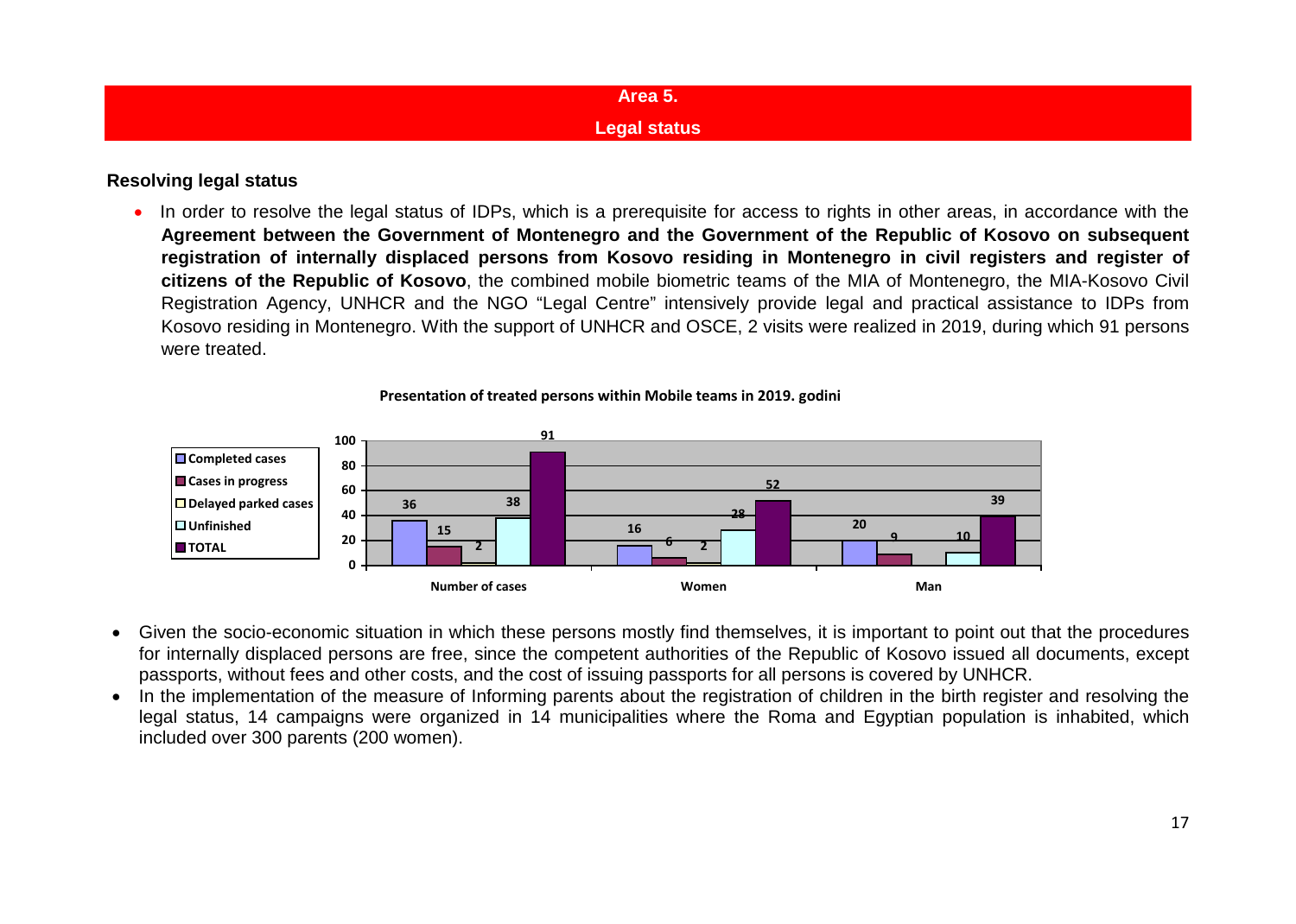**Challenge:** Despite the fact that the state of Montenegro has been working for several years to meet the deadlines for resolving the legal status, there are still persons from the Roma and Egyptian population that do not have personal documents and do not have a resolved legal status.

## **Area 6. Social status and family protection**

#### <span id="page-17-1"></span><span id="page-17-0"></span>**A database for recording cases of domestic violence has been formed**

• The electronic database for domestic violence was put into operation in May 2019. The database enabled the automatic exchange of data between the Ministry of Interior (Police Directorate) and the Ministry of Labour and Social Welfare (Centres for Social Work). In this way, a unique, standardized way of recording cases of domestic violence has been established; official and harmonized statistics are obtained and the coordinated work of institutions and promptness in dealing with the protection of victims is improved. The database contains all legally prescribed, necessary data on all participants in the case of reported violence - and potential victims and perpetrators, children, initiated misdemeanour and criminal charges, the assessed degree of risk, the issued order of removing from the household, etc.

#### **Number of reported cases of domestic violence and extramarital union with a minor**

• According to MLSW data, from 1 January 2019 ending with 31 December 2019, 1,622 cases of domestic violence were reported in centres for social work, of which 754 victims of violence were women; According to the data of the Ministry of Interior for the period from 1 January 2019 ending with 31 December 2019, when it comes to Article 216 "Extramarital union with a minor", the Criminal Code of Montenegro (CC Montenegro), 13 juvenile victims of this crime were registered. In the same period, 281 criminal offenses under Article 220 of the CC of Montenegro "Violence in the family or in the family community" were registered, of which 31 offenses were committed against minors.

## **Campaigns, education and training on arranged marriages, domestic violence and the fight against human trafficking are regularly organized.**

• The Ministry of Human and Minority Rights organized trainings and campaigns in the settlements, for parents, children of Roma and Egyptian population, as well as for NGO activists, civil servants on protection from domestic violence, violence against children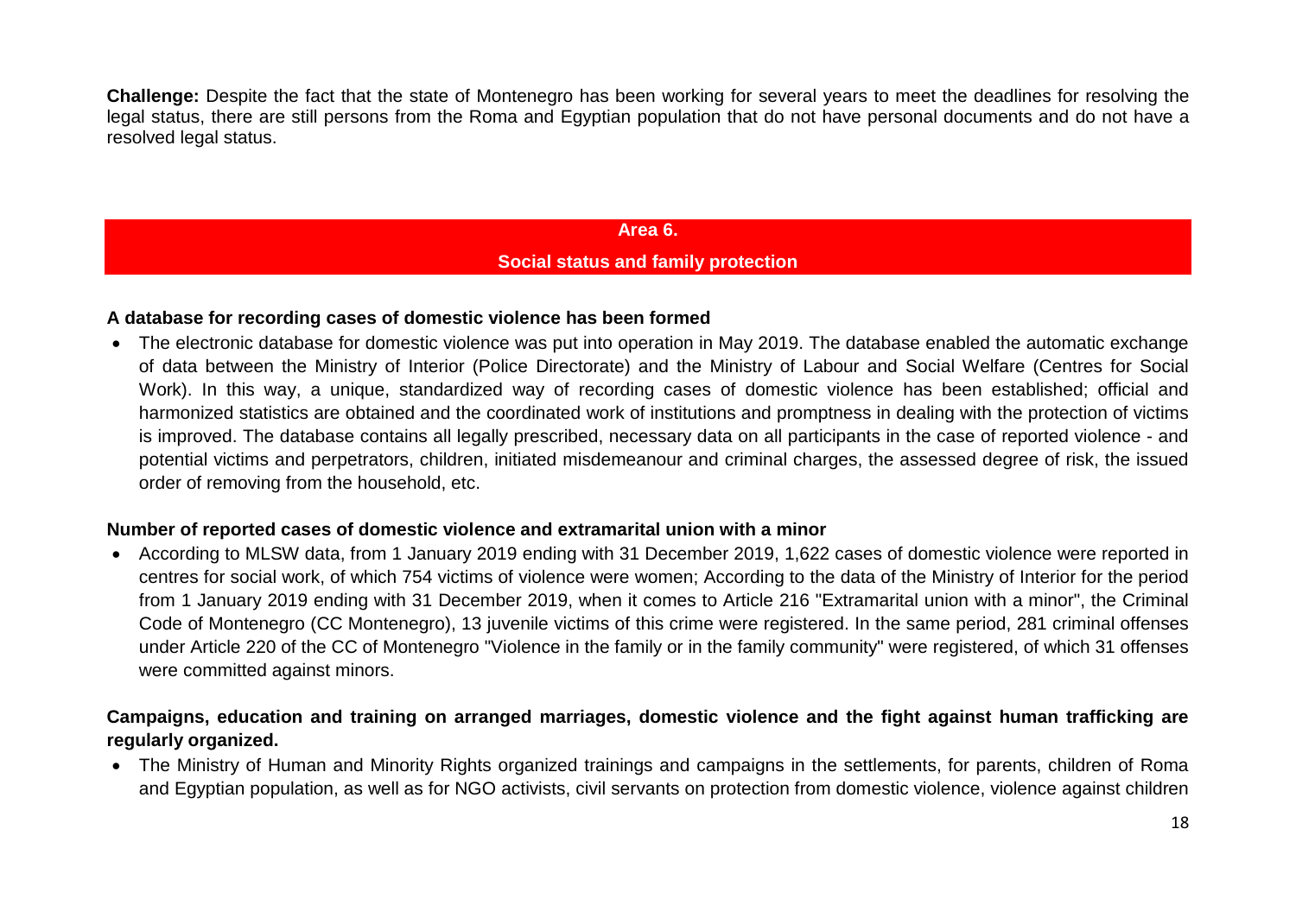and juvenile forced marriages among the Roma population in the following cities: Rožaje, Berane, Petnjica, Bijelo Polje, Pljevlja, Podgorica, Ulcinj, Bar Herceg Novi, Kotor, Tivat, Nikšić, Budva and Cetinje. The trainings are organized in the form of lectures in the school attended by teaching staff, education associates, parents and students of the Roma and Egyptian population of VII, VIII and IX grades of primary schools. These trainings included over 300 parents (200 women).

- The Ministry of Human and Minority Rights organized two seminars on the topic: "Prohibition of child marriage, domestic violence and the fight against human trafficking." in Tivat and Bijelo Polje, which was attended by 55 participants (19 men 36 women). The target group were employees of state institutions, i.e. public organs and municipal organizations, which operate in the municipalities: Herceg Novi, Tivat, Kotor, Budva Rozaja, Berane, Petnjica, Pljevlja and Bijelo Polje, and whose competency include work with members of the Roma and Egyptian population.
- The Ministry of Interior and the Ministry of Sustainable Development and Tourism organized two trainings on the protection of children from sexual exploitation in travel and tourism, which was attended by seven representatives of the tourism industry, hoteliers from the southern and central regions. First training was held in Bar (24 June), and the second on 30 November 2019 in Podgorica.
- On 26-27 September 2019 in Podgorica, in cooperation with the OSCE Mission and the Ministry of Interior, a specialist training was held for representatives of the judiciary, prosecution and police regarding the application of the Guidelines for Impunity for Victims of Trafficking in Human Beings. Structure of participants: three police officers (from CB Berane, CB Budva and CB Bijelo Polje), five state prosecutors (two from the Higher State Prosecutor's Office Podgorica and three from the Higher State Prosecutor's Office Bijelo Polje) and three representatives of the judiciary (two advisors from the Basic Court and one from the High Court of Podgorica).
- Training was held for 19 representatives of the Victim and Witness Support Services on the topic of Support to Victim and Witness Support Services - Psychological, Legal Assistance and Referral". The lecturers at the mentioned training were a representative of the Supreme Court and a representative of the Ministry of Interior- Department for Combating Trafficking in Human Beings.
- For the participants of the Police Academy, from 4 to 7 March, a special training was held in relation to the specifics of the phenomenon of human trafficking as well as the available mechanisms established in Montenegro in relation to this issue.

## **The Ministry of the Interior / Department for Combating Trafficking in Human Beings, in cooperation with the Human Resources Management Administration, conducted the following trainings:**

• Three trainings on the topic: "Strengthening the level of awareness about the phenomenon of human trafficking at the local level" for representatives of local parliaments and local self-government authorities, for a total of 41 representatives of local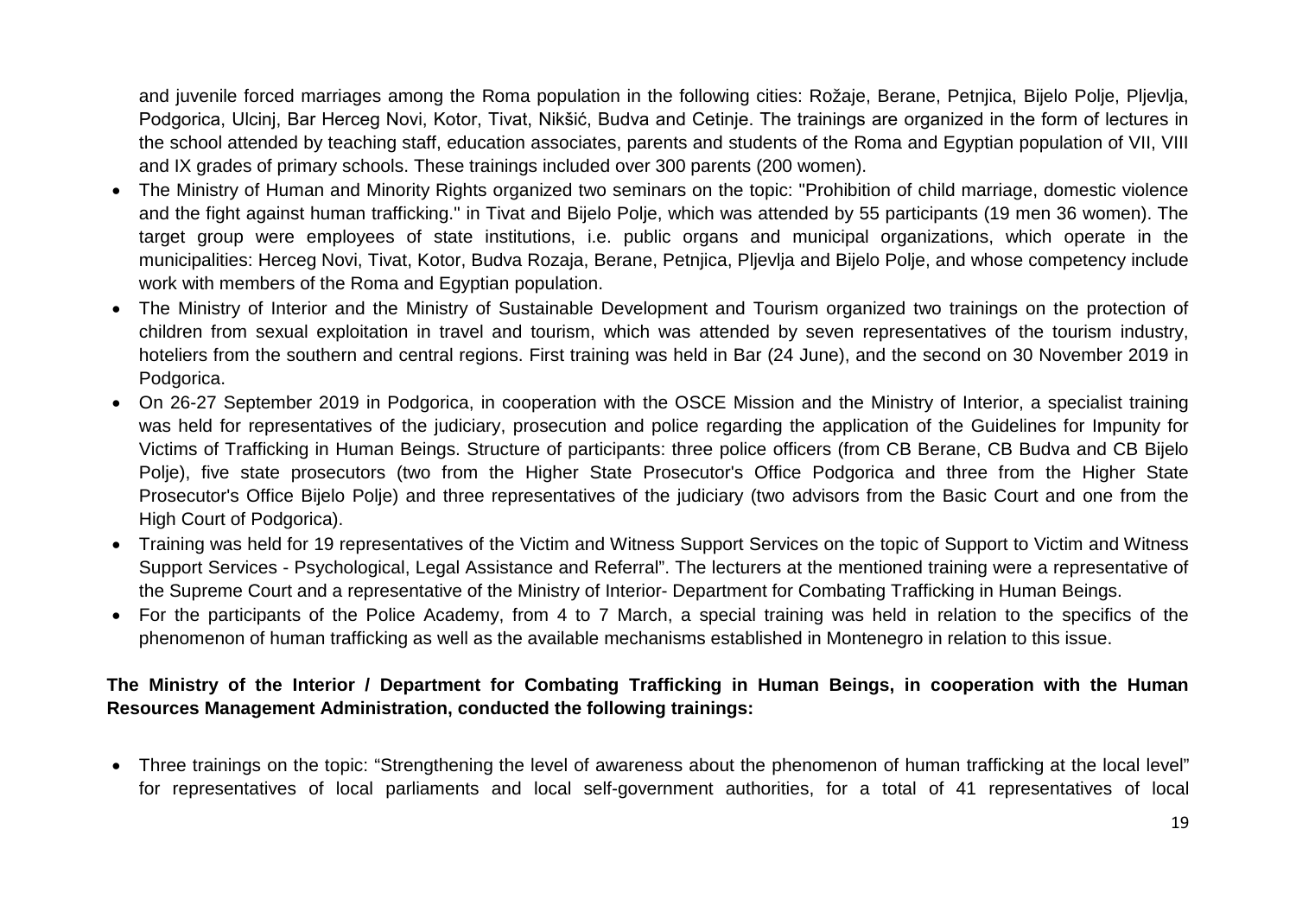parliaments/self-government authorities. Trainings were held in Podgorica (24 June), Bijelo Polje (21 June) and Tivat (13 November).

• Three multispectral trainings - for the northern, central and southern region, attended by a total of 32 representatives of various services on the topic: "Strengthening early identification skills and referral of potential cases of human trafficking in Montenegro with special emphasis on multi-agency cooperation." Trainings were held in Podgorica (21 June), in Tivat (14 November) and in Bijelo Polje (19 November). The structure of participants in these trainings consists of representatives of the Directorate for Inspection Affairs, the Police Directorate, the Employment Institute, the Communal Police and the Shelter for Foreigners. Six trainings on "The role of health workers in the fight against human trafficking", two each for the northern, central and southern regions. A total of 45 health workers underwent training. Trainings were held in Bijelo Polje (23 October and 12 November), in Bar (25 November) in Tivat (27 November) and in Podgorica (3 December and 4 December 2019.) Also, in cooperation with the Ministry of Culture, media training was conducted on the topic "Ways of reporting to the public on human trafficking", which was attended by 13 representatives of media houses.

## **Campaigns for the promotion of SOS hotlines for victims of human trafficking have been implemented -**

• As part of the project implemented by Terres de Hommes in Montenegro and the countries of the region, a new TV spot was made and distributed to media outlets, which provides information to the public on forms of exploitation to which victims of trafficking are exposed with special reference to forced and arranged marriages and economic exploitation of children. The video also promotes the way of reporting possible suspicion of committing an act of human trafficking through the visibility of the SOS hotline for victims of human trafficking 11 6666, which is available 24 hours a day, 7 days a week, and calls to which are free and anonymous.

#### **NGO projects have been funded**

- Within the Public Competition "Social Inclusion, Protection and Promotion of Human Rights of Roma and Egyptians" announced in 2018, ten projects of non-governmental organizations in the field of Protection and Promotion of Human and Minority Rights - Protection of the Rights of Roma and Egyptian Men and Women were supported in the total amount of EUR 131,000.00. The mentioned projects were implemented during 2019.
- Within the Public Competition "Inclusion for All Roma and Egyptian Women Are Part of Our Society" for financing projects/programs of non-governmental organizations of the Ministry of Human and Minority Rights, announced in 2019, 16 (sixteen) projects of non-governmental organizations in the field of protection and promotion of human and minority rights protection of the rights of Roma and Egyptian men and women for 2019 were supported in the total amount of EUR 214,969.42. These projects will be implemented in the period from December 2019 to December 2020.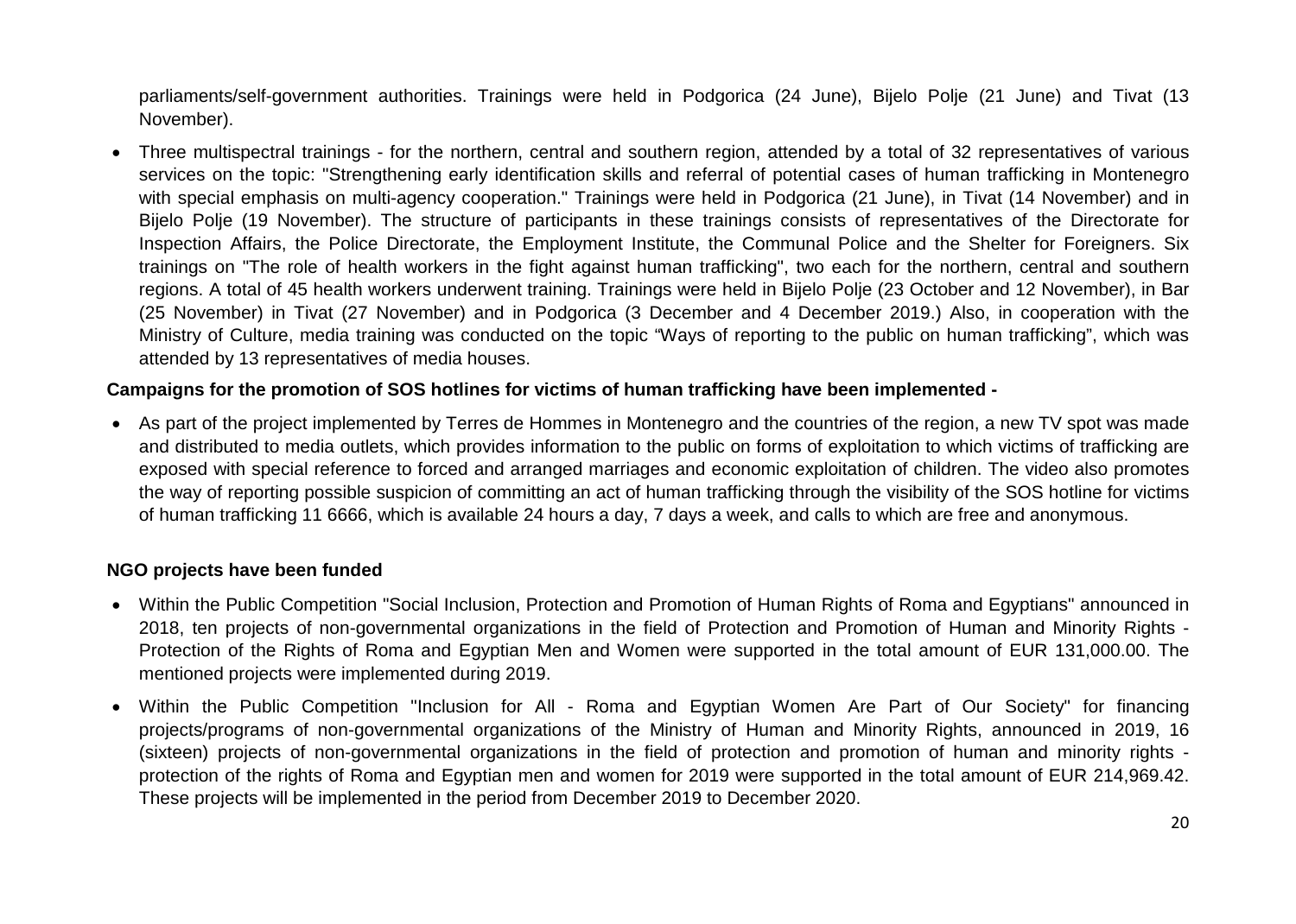## **Operating Procedure Standard (OPS) developed**

- The working group, composed of representatives of the Ministry of Interior, the Police Directorate, the Ministry of Labour and Social Welfare and representatives of NGOs, and with the support of the International Organization for Migration (IOM), developed Standard Operating Procedures (OPS) defining the manner and procedure for assigning the status of a victim of trafficking, to a person identified as a potential victim.
- Team members are available 24 hours a day and will go out on the field to support a specific case if needed.
- The proposed model envisages that the status of a victim can be obtained on the basis of human rights violations, and not only if the victims are the subject of the crime of trafficking in human beings..

#### **Two new programs have been accredited**

• Officials of the Ministry of the Interior / Department for Combating Trafficking in Human Beings accredited two programs "Integrating the Principles of Prevention in the Fight against Trafficking in Human Beings into the Montenegrin Education System" and "Prevention of Trafficking in Children, Illegal Marriages and Economic Exploitation of Children through the Education System" in the Education Institute of Montenegro within the program of professional development of teachers in the school year 2019/2021.

#### **Education and theatre performances on the prohibition of discrimination were organized**

- In Ulcinj, Andrijevica and Bijelo Polje, the Ministry of Human and Minority Rights organized training on the prohibition of discrimination, with special reference to discrimination against the Roma and Egyptian population. The training organized by the Ministry was attended by representatives of local governments, representatives of the prosecutor's office and the judiciary, representatives of primary schools, principals, assistants, pedagogues, teachers, police representatives, media representatives, representatives of non-governmental organizations and associates in the social inclusion of Roma and Egyptians in the field of health care and education. These trainings included over 70 participants (42 women).
- In Rožaje and Pljevlja the Ministry of Human and Minority Rights organized a theatre play for all students of I, II and III grade from three primary schools in Pljevlja (over 500 of them) entitled "To be someone who rules the planet - a short story about human rights" with the aim of teaching children from an early age to respect human rights and respect for diversity, and to develop a spirit of tolerance in them.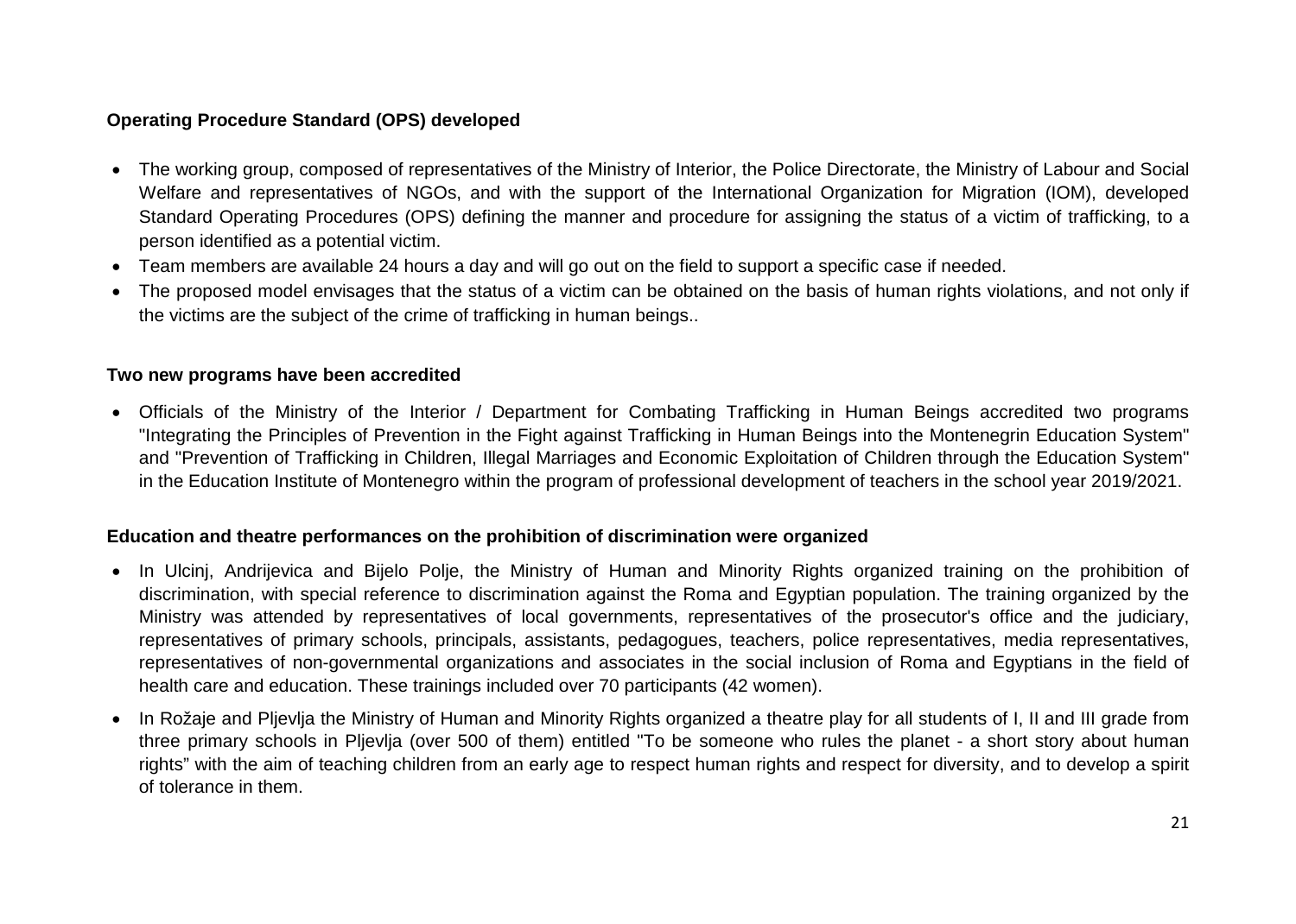## **Trainings for Roma and Egyptian men and women for political empowerment were organized**

- In 2019, the Ministry of Human and Minority Rights organized three two-day trainings aimed at empowering members of the Roma and Egyptian population to take on the role of community leaders and lead their compatriots through changes and faster and fuller integration into society. 76 (of which 25 women) persons participated in the trainings. The implementation of this activity, which has been carried out continuously since 2012, has contributed, among other things, to the formation of the civic movement "UPRE" and the first Roma political party DPR.
- In addition, the MHMR organized two trainings for young members of national minorities with a focus on Roma and Egyptian women in order to empower them to engage in politics involving 56 participants (14 women).

**Challenges:** There is still a great social distance towards the Roma and Egyptian population, and discrimination against the Roma and Egyptian population is still present in a large percentage.

#### **Area 7.**

## **Culture, identity and information**

#### <span id="page-21-1"></span><span id="page-21-0"></span>**Affirmation of research reporting in the media on the process of social integration of the Roma and Egyptian population in Montenegrin society**

• As an incentive for investigative journalism, the Ministry of Culture conducts a regular annual competition on "Social Integration of Roma in Montenegro". Articles published in all media (printed and electronic) in Montenegro from the beginning of the year until the day of the announcement of the competition can apply for the competition. In December 2019, a regular competition was announced for the contents published in 2019. For 2019, two applications (three enclosures) were received for the competition. The Independent Expert Commission decided that the award should be divided. The award amounts to two average salaries for the previous year. Accordingly, each of them received an award in the amount of one average salary. Mr. Senad Sejdović's - TV enclosure "Erdelezi" and newspaper articles by Mr. Radomir Perišić "Young Roma gain knowledge together with their peers" and the story "Thank you Uncle Jonuze" were awarded. The awards will be handed over in April 2020 at a ceremony organized by the Ministry on the occasion of Roma Day.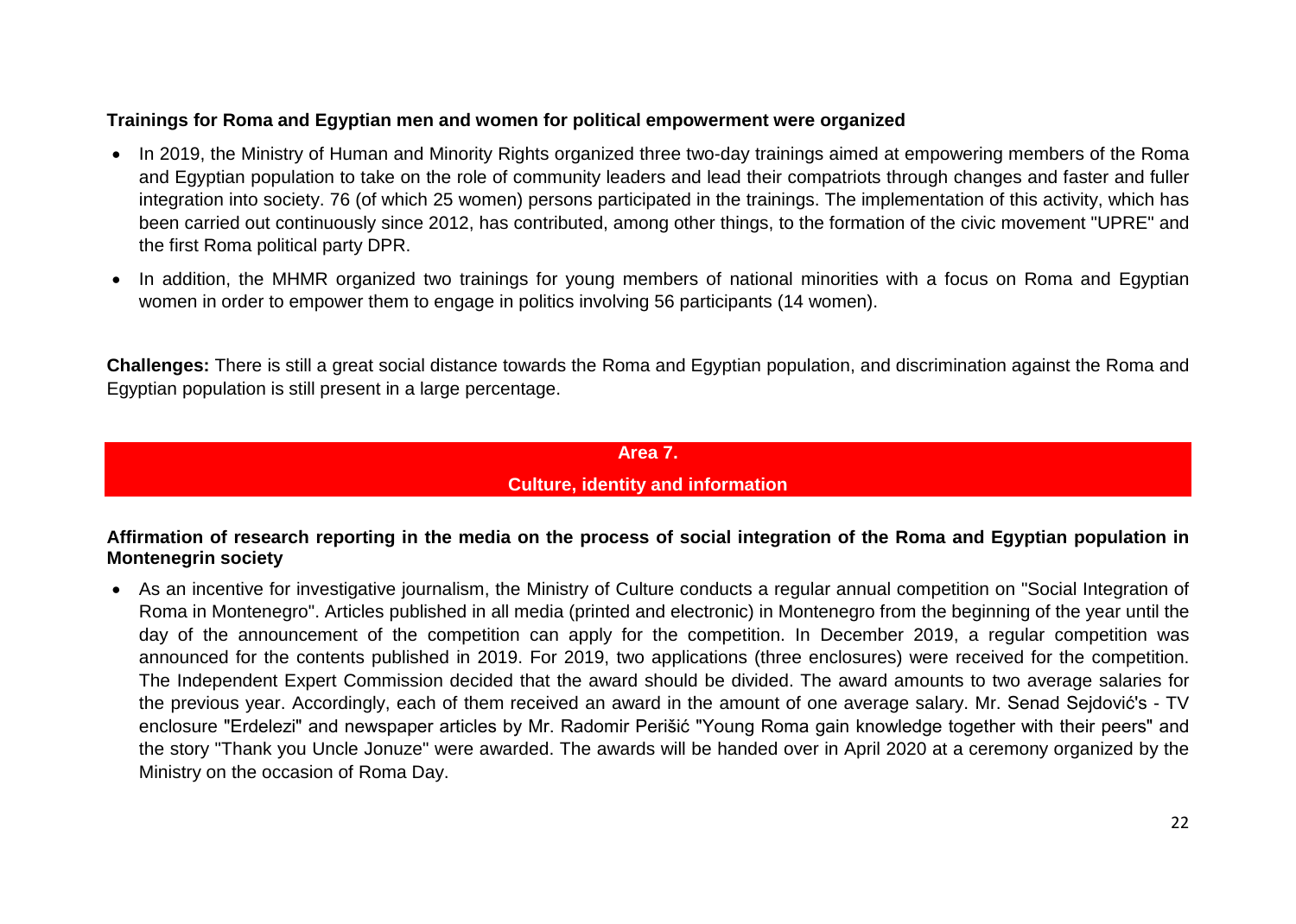### **The production of program content was co-financed**

• To implement this measure, the Ministry of Culture is conducting an annual competition for co-financing program content in local print media and media scientific journals, where the social inclusion of Roma is found within the given topics. Several selected projects were co-financed within the competition. It is estimated that a dozen texts were supported. This measure has been fully implemented and a competition has been announced for the co-financing of program content in 2020..

#### **The key issues of Roma and Egyptian inclusion were presented in the media**

• The Ministry of Culture, through the financing of audio-visual materials-spots, promotes all activities covered by this strategy and informs the general public about the progress and current activities. In 2019, one video and one radio jingle were made, and were broadcast 30 times. The videos were broadcast by: National Public Broadcaster Radio and Television of Montenegro, local public broadcasters, as well as commercial broadcasters registered in Montenegro.

#### **Public Service regularly broadcast TV shows about the Roma and Egyptian populations**

• During 2019, a total of 20 shows were premiered twice a month (every other Saturday at 5:30 p.m.). Topics are following current events, culture, language, history, special events from the lives of Roma and Egyptians. The shows are bilingual with subtitles in the official language. The production includes monitoring of all documents that are current in the policy towards Roma and Egyptians, from the Charter for Regional Languages, international soft law to active measures resulting from the sectoral analysis - Activities of the Strategy for Improving the Position of Roma and Egyptians 2016-2020.

## **The public service broadcasted regular radio programs about the Roma and Egyptian population**

• The premiere of the show was aired in May 2017, in response to a lack of programs in the Romani language. The show is informative and entertaining, the broadcast is scheduled according to the program plan every other Monday at 18.05 for 25 minutes. Topics followed current events in the field of Roma integration into Montenegrin society. During 2019, 24 premiere shows with the same number of reruns were broadcast. In addition to these programs in the Romani language, numerous reports on Roma were shown both in news programs and in other programs. Shows in the Romani language are broadcast in the production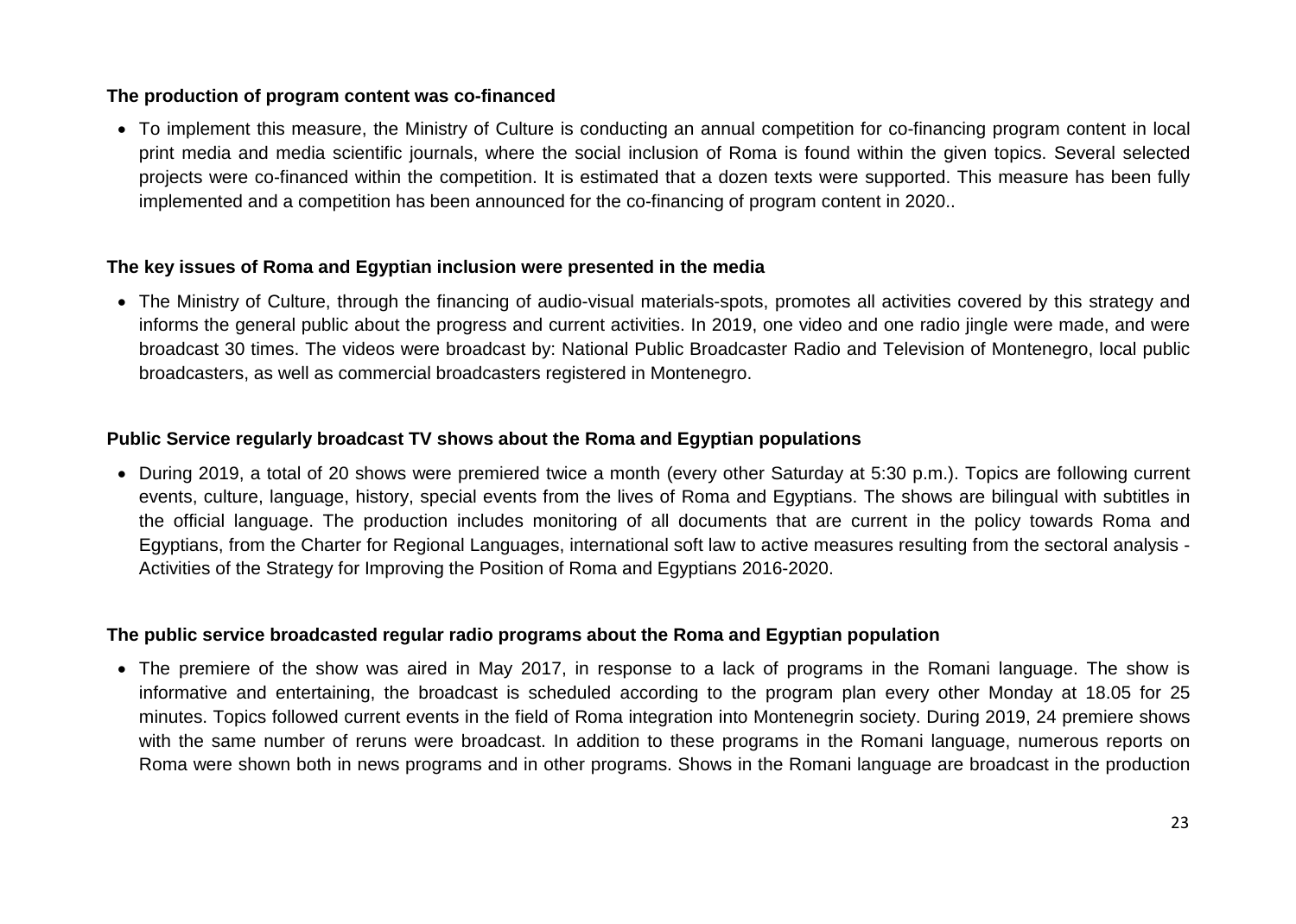<span id="page-23-0"></span>plan as bilingual shows, so that television shows are subtitled in Montenegrin-Romani, while radio shows are descriptively in Romani language.

#### **Support was provided for cultural activities and facilities**

- CEKUM<sup>[7](#page-23-0)</sup> provided financial support to the NGO Foundation "Hand of Friendship" for the exhibition of photographs "Life of Roma in Montenegro", which was exposed at the Cultural Center Nikola Đuričković in Kotor. Also, in cooperation with the NGO "Democratic Roma Center" it organized an event on the occasion of the Roma holiday Đurđevdan, a cultural and entertainment event called "Đurđevdan Days of Culture, Crafts and Traditions of Roma" which was held for the third time in Podgorica keeping from forgetting the traditions and culture of this people and introducing others to the customs related to this holiday. The event took place in the centre of Podgorica and gathered a large number of interested citizens. The second project is the "Exhibition of photographs and documents about the sufferings of Roma during the First World War", which was held at the City Library in Cetinje. The aim of the exhibition was to remind of the large number of Roma victims in that period.
- CEKUM supported two NGOs in organizing activities on the occasion of World Roma Day: NGO "Roma Association of Montenegro" in organizing a traditional celebration and NGO Foundation "Hand of Friendship" to print a brochure "Old stories of the Roma people in a new way." CEKUM also supported KUD "Dečić" - from Tuzi during the purchase of Roma traditional costumes for the choreography "Roma Game of Love". Despite all the efforts of CEKUM and cooperation with the Roma Council and NGOs, publishing a book in Romani by a Romani author was not done in 2019 because CEKUM failed to find a member of the Romani minority national community who writes in Romani or Montenegrin, with the intention of translating it.
- The Ministry of Human and Minority Rights, in cooperation with the Centre for Preservation and Development of Minority Culture and the Roma Council, marked 8 April - World Roma Day with an event called "Breaking Prejudice" in the Great Hall of KIC Budo Tomovic. On that occasion, as part of that program, a cultural and artistic program was also organized on the occasion of marking the "World Roma Day" on 8 April. The total number of participants in this program was 400.
- The Ministry of Human and Minority Rights, in cooperation with the Ministry of Education and the Centre for Preservation and Development of Minority Culture, organized a regional conference entitled "Roma Language in Education" on 5 November, World Roma Language Day. The program for the introduction of the Romani language in the education system of Montenegro was presented at the conference, while the experiences of their countries were presented by representatives from the countries of the region.

 $7$  Centre for Preservation and Development of Minority Culture of Montenegro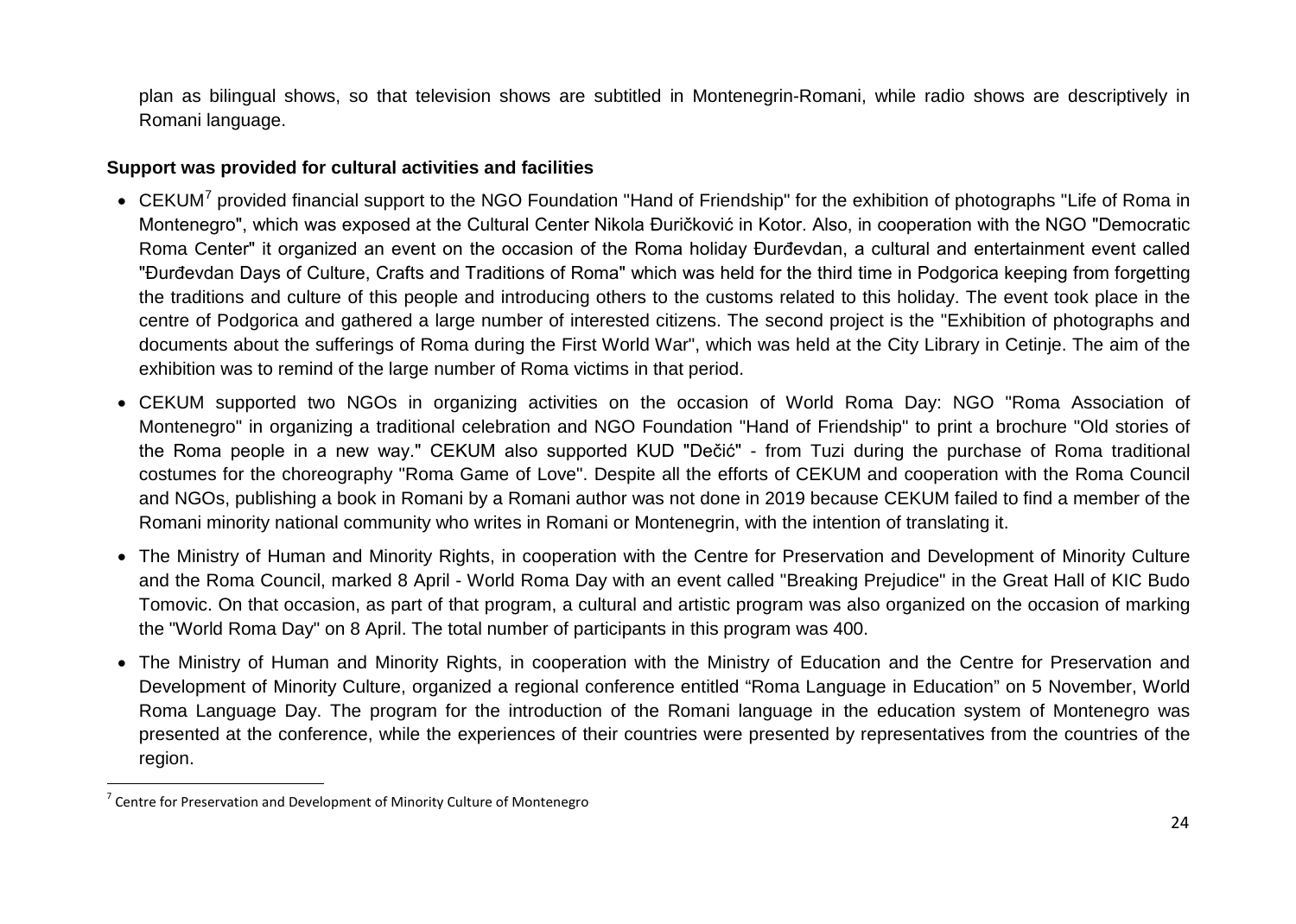## **Projects have been funded to improve the position of Roma and Egyptians in Montenegro.**

- In 2019, the Fund for the Protection and Exercise of Minority Rights announced two public competitions for the allocation of funds to support activities important for the preservation and development of national and ethnic characteristics of minority nations and other minority national communities and their members in the field of national, cultural, linguistic and religious identity. The Law on Minority Rights and Freedoms stipulates that the right to participate in the public tender for the distribution of the Fund have nongovernmental organizations and legal and natural persons. Within these two divisions, a total of 189 projects were supported with the amount of EUR 984,847.81. Of this number, distributions covered 15 projects related to the Roma national community (8%), with EUR 112,343.06 (11.40%). By municipalities: Ulcinj 1, Nikšić 1, Podgorica 13. Project applicants: 6 NGOs and 9 natural persons. Gender representation of project promoters: 9 male project coordinators and 6 female coordinators.
- In 2018, the Fund announced one public competition for the allocation of the Fund's funds to projects important for the preservation and protection of minority particularities. In 2018, a total of 97 projects were supported with the amount of EUR 755,293.00. This distribution includes 6 projects whose leaders are Roma NGOs (6%), with EUR 56,758.00 (8%), all from Podgorica. The coordinators of five projects are Roma men, and of one project is a Roma women.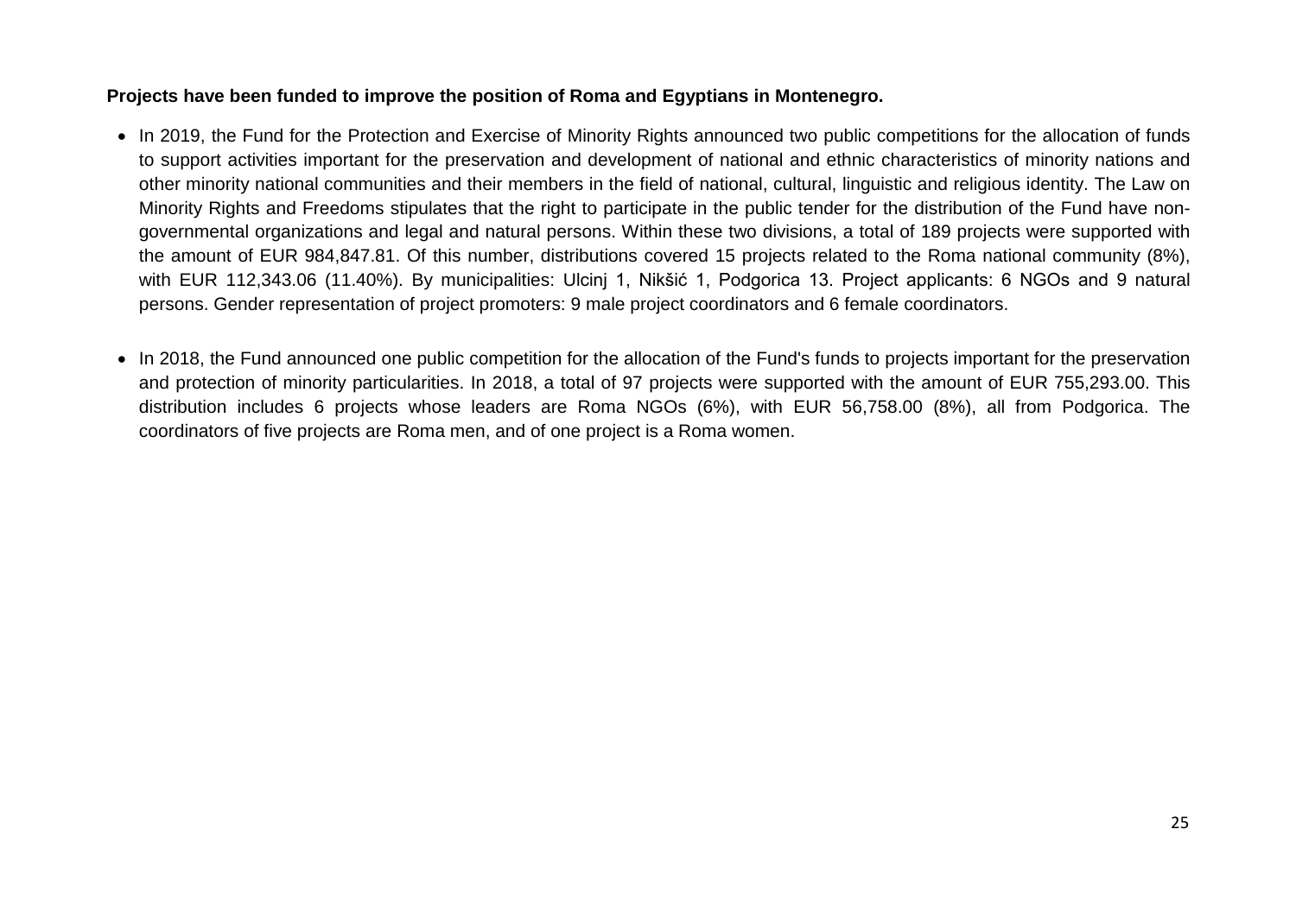| <b>STRATEGIC GOAL</b>                                                                                                                                                     | SOCIAL INCLUSION OF ROMA AND EGYPTIANS THROUGH THE IMPROVEMENT OF THE SOCIO-<br><b>ECONOMIC SITUATION IN MONTENEGRO</b>                                                                                                                                                                                                                                                                                                                                                                                                                                                                                                                                                                                                                                                                                                                                                                                                                                                                                                                                                             |                                                                                                                                                                                                                                                                                                                                                                                                                                                                                                                                                                                                                                                                                                                                                                                                                                                                                                                                                                                                                                                                                                                                                                                                                                     |                                                                                                                                                                                                                                                                               |  |  |  |  |  |  |
|---------------------------------------------------------------------------------------------------------------------------------------------------------------------------|-------------------------------------------------------------------------------------------------------------------------------------------------------------------------------------------------------------------------------------------------------------------------------------------------------------------------------------------------------------------------------------------------------------------------------------------------------------------------------------------------------------------------------------------------------------------------------------------------------------------------------------------------------------------------------------------------------------------------------------------------------------------------------------------------------------------------------------------------------------------------------------------------------------------------------------------------------------------------------------------------------------------------------------------------------------------------------------|-------------------------------------------------------------------------------------------------------------------------------------------------------------------------------------------------------------------------------------------------------------------------------------------------------------------------------------------------------------------------------------------------------------------------------------------------------------------------------------------------------------------------------------------------------------------------------------------------------------------------------------------------------------------------------------------------------------------------------------------------------------------------------------------------------------------------------------------------------------------------------------------------------------------------------------------------------------------------------------------------------------------------------------------------------------------------------------------------------------------------------------------------------------------------------------------------------------------------------------|-------------------------------------------------------------------------------------------------------------------------------------------------------------------------------------------------------------------------------------------------------------------------------|--|--|--|--|--|--|
| <b>AREA 1:</b>                                                                                                                                                            | <b>HOUSING</b>                                                                                                                                                                                                                                                                                                                                                                                                                                                                                                                                                                                                                                                                                                                                                                                                                                                                                                                                                                                                                                                                      |                                                                                                                                                                                                                                                                                                                                                                                                                                                                                                                                                                                                                                                                                                                                                                                                                                                                                                                                                                                                                                                                                                                                                                                                                                     |                                                                                                                                                                                                                                                                               |  |  |  |  |  |  |
| <b>Operational</b><br>objective 1:                                                                                                                                        | Improving the living conditions of Roma and Egyptians                                                                                                                                                                                                                                                                                                                                                                                                                                                                                                                                                                                                                                                                                                                                                                                                                                                                                                                                                                                                                               |                                                                                                                                                                                                                                                                                                                                                                                                                                                                                                                                                                                                                                                                                                                                                                                                                                                                                                                                                                                                                                                                                                                                                                                                                                     |                                                                                                                                                                                                                                                                               |  |  |  |  |  |  |
| <b>Performance indicator: 1</b><br>1. Number of apartments built<br>and number of members of the<br>Roma and Egyptian population<br>to whom apartments were<br>allocated. | <b>Baseline values</b><br>Data based on the Survey on the Social Position and<br>Social Inclusion of Roma and Egyptians in Montenegro<br>from 2016 (survey available at the web address<br>http://www.mmp.gov.me/biblioteka/istrazivanja<br>Based on research by the Ministry of Human and<br>Minority Rights (2016), the largest number of Roma<br>and Egyptians (about 77%) live in segregated<br>settlements, predominantly in three municipalities,<br>namely Podgorica (57% of the total Roma and<br>Egyptian population), Niksic (11 %) and Berane (9%).<br>Of all the facilities inhabited by Roma and Egyptians in<br>Montenegro, about 60% of the households are settled<br>in legalized facilities owned by one of the family<br>members, i.e. about 40% of the households are settled<br>in facilities that are not legalized, and in many cases<br>there is no legal way to carry out the legalization.<br>When it comes to housing conditions, the data show<br>that about 60% of households<br>are settled in<br>unconditional buildings (30% in barracks, 37% in tin | <b>Current values</b><br>During 2019, the implementation of subproject MNE 4<br>was completed: "Construction of 94 housing units in<br>the municipality of Berane", the construction of which<br>began in 2017, with the occupancy of users on 26<br>March 2019. The total value of this subproject within<br>the Regional Housing Program is EUR 3,990,647.48,<br>of which donor funds are EUR 3,575,779, while EUR<br>414,868.48 is the State contribution, and it completely<br>closed the two collective centres Rudeš I and Rudeš<br>II. When it comes to resolving the housing issue of<br>members of the Roma and Egyptian populations, the<br>challenge faced by the State is the lack of similar<br>housing programs for the domicile Roma and<br>Egyptian population.<br>In the local self-governments that worked on social<br>housing programs before 2015, there are databases<br>kept at the national level by the competent Ministries,<br>and at the local Property Directorate, the Secretariat<br>for Housing and Communal Affairs, i.e. an authority in<br>local self-government with this competency,<br>therefore, 80% of local self-governments have a<br>database on apartments, and data related to housing | <b>Target values</b><br>Make a database, i.e. analysis of the<br>existing housing stock and housing<br>needs of persons in a state of social<br>need.<br>Adopt a Social Housing Program in at<br>least two local governments where the<br>Roma and Egyptian populations live. |  |  |  |  |  |  |
|                                                                                                                                                                           | objects, and about 3% in objects made of other<br>materials). Of those who can be qualified as<br>conditional, 31% live in objects that are built of brick<br>and / or blocks, and about 7.3% are those who live in<br>buildings. When it comes to household equipment, the<br>data show that 47% of households have a bathroom,<br>81.7% have electricity, and sewage 39%.                                                                                                                                                                                                                                                                                                                                                                                                                                                                                                                                                                                                                                                                                                         | needs are made in accordance with local strategic<br>documents such as: Strategic plans of municipalities,<br>Local action plans for integration of RE population,<br>Local plans for social and child protection, Local<br>social housing programs, for the adoption of which<br>the precondition is for the working group to make a                                                                                                                                                                                                                                                                                                                                                                                                                                                                                                                                                                                                                                                                                                                                                                                                                                                                                               |                                                                                                                                                                                                                                                                               |  |  |  |  |  |  |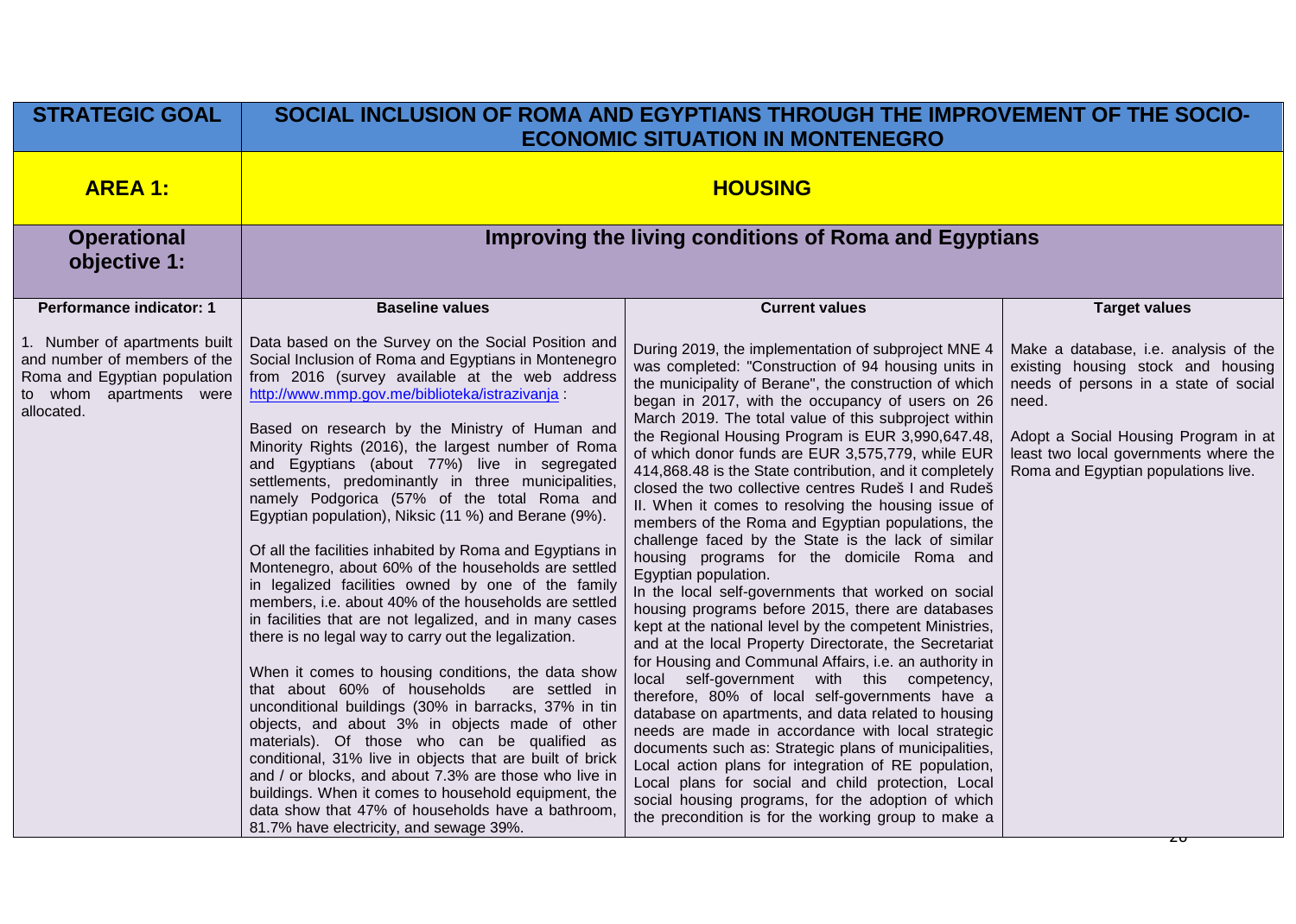<span id="page-26-4"></span><span id="page-26-3"></span><span id="page-26-2"></span><span id="page-26-1"></span><span id="page-26-0"></span>

|                |                                                                                                                                               |                                                                                                                                                     |                                   |                                     | database, i.e. an analysis of the existing housing<br>stock and housing needs of the persons to whom the<br>strategic local plan or program refers.<br>During 2019, 12 local self-governments adopted a<br>Social Housing Program.                                                                                                                                                                                                  |                                                                                |                                   |                     |
|----------------|-----------------------------------------------------------------------------------------------------------------------------------------------|-----------------------------------------------------------------------------------------------------------------------------------------------------|-----------------------------------|-------------------------------------|-------------------------------------------------------------------------------------------------------------------------------------------------------------------------------------------------------------------------------------------------------------------------------------------------------------------------------------------------------------------------------------------------------------------------------------|--------------------------------------------------------------------------------|-----------------------------------|---------------------|
| <b>Measure</b> | <b>Activity</b>                                                                                                                               | <b>Result indicator</b>                                                                                                                             | <b>Institution</b>                | <b>Start and</b><br>end<br>deadline | <b>Implementation status</b>                                                                                                                                                                                                                                                                                                                                                                                                        | <b>Planned and</b><br><b>Spent Funds</b>                                       | New deadline and<br>justification | Recommendati<br>ons |
|                | 1.1.1.<br>Development of<br>a database on<br>social<br>apartments and<br>revision of the<br>legal basis for<br>the use of these<br>apartments | Database,<br>i.e.<br>of<br>the<br>analysis<br>existing<br>housing<br>stock and housing<br>needs of persons in<br>a state of social<br>need done.    | LS<br><b>MHMR</b>                 | 01.04.<br>31.12.                    | In August 2017, MSDT <sup>8</sup> adopted<br>the Social Housing Program for<br>the period 2017-2020, where LS<br>are obliged to adopt the said<br>program.<br>National Housing Strategy for the<br>period 2011-2020 and the Law<br>on Social Housing, set out the<br>basic strategic and institutional<br>elements of the social housing<br>system, which will be developed<br>in the coming years at the state<br>and local level. | LS<br>Regular<br>$\arcsin y$ <sup>10</sup>                                     |                                   |                     |
|                | 1.1.2<br>Adopt a social<br>housing<br>program in LS                                                                                           | Number of adopted<br>Social<br>Housing<br>Programs in LS                                                                                            | <b>LS</b><br><b>MHMR</b>          | 01.04.<br>31.12.                    | During 2019, 12 local self-<br>governments adopted the Social<br><b>Housing Program</b>                                                                                                                                                                                                                                                                                                                                             | LS.<br>Regular<br>activity <sup>11</sup>                                       |                                   |                     |
|                | 1.1.3.<br>Construction of<br>social housing<br>for IDPs/DPs in<br><b>Berane</b>                                                               | of<br><b>Number</b><br>apartments built<br>Number of members<br>Roma<br>οf<br>and<br>Egyptian population<br>who were allocated<br>social apartments | MLSW <sup>12</sup><br><b>MHMR</b> | 01.04.<br>31.12.                    | Within the Regional Housing<br>Program, subproject MNE 4,<br>94 housing units were built in<br>the municipality of Berane for<br><b>IDPs/DPs</b><br>Of the 94 housing units built,                                                                                                                                                                                                                                                  | Planned<br>EUR 3,575,700<br>Spent<br><b>EUR</b><br>3,990,647.48 as<br>follows: |                                   |                     |

e<br>B Ministry of Sustainable Development and Tourism<br>B

<sup>9</sup> <http://www.mrt.gov.me/ResourceManager/FileDownload.aspx?rId=291107&rType=2>

<sup>10</sup> Local self-governments<br><sup>11</sup> Local self-governments<br><sup>12</sup> Ministry of Labor and Social Welfare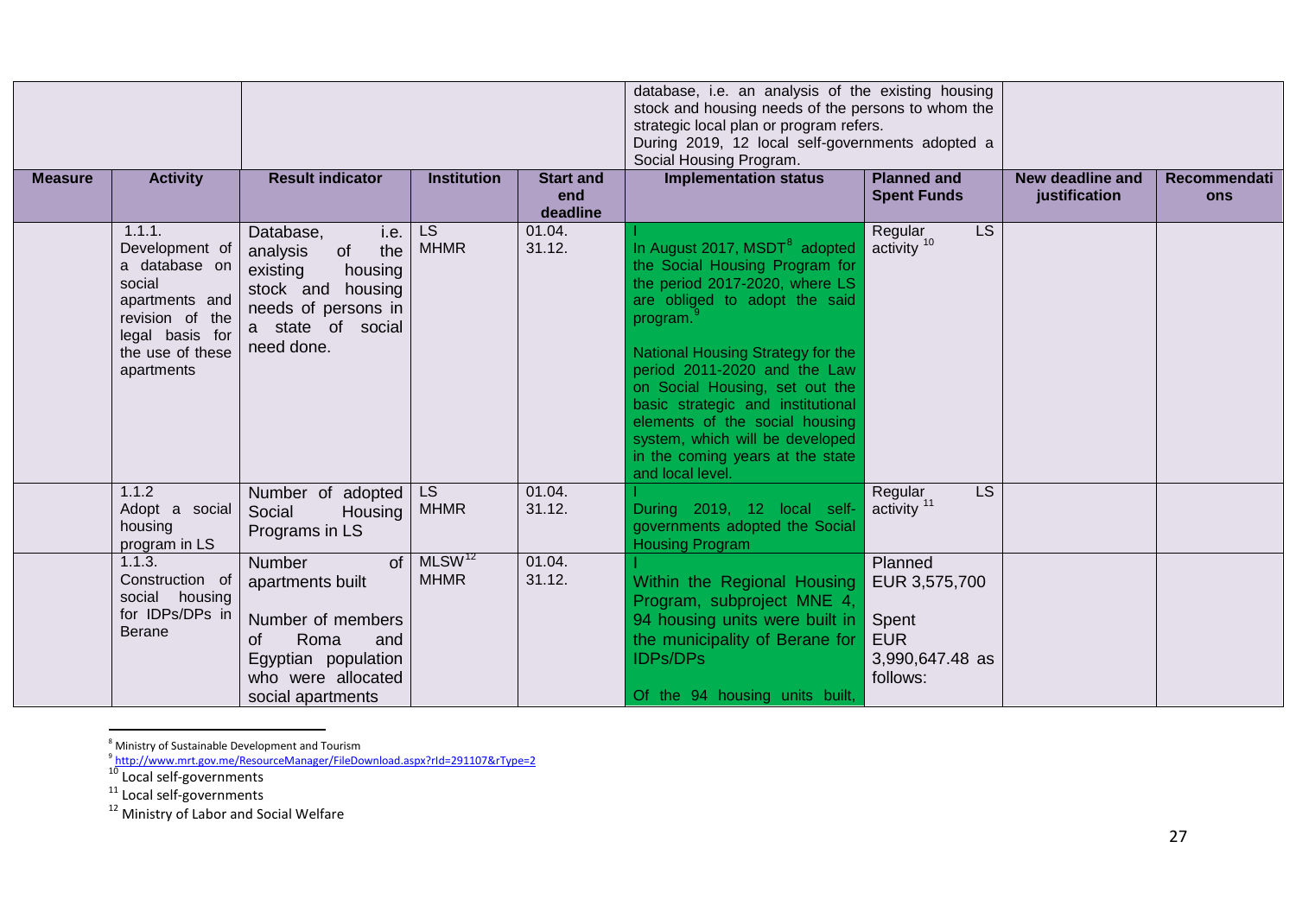|                                                                                                                                                           |                                                                                                                                                                                                                                                                                                                                                                                                                                                                                                                                                                                                                                                                                                                                                                                                                                                                                                                                                                                                                                                                                                                                                                                                                                                                                                                                                                                                                                        | three are occupied by the Roma $\vert$ EUR 3,575,779<br>families with a total of 10<br>donations<br>persons<br><b>EUR</b><br>414,868.48<br>state<br>contribution                                                                                                                                                                                                                                                                                                                                                                                                               |                                                                                                                                                                                                                  |  |  |  |  |  |  |
|-----------------------------------------------------------------------------------------------------------------------------------------------------------|----------------------------------------------------------------------------------------------------------------------------------------------------------------------------------------------------------------------------------------------------------------------------------------------------------------------------------------------------------------------------------------------------------------------------------------------------------------------------------------------------------------------------------------------------------------------------------------------------------------------------------------------------------------------------------------------------------------------------------------------------------------------------------------------------------------------------------------------------------------------------------------------------------------------------------------------------------------------------------------------------------------------------------------------------------------------------------------------------------------------------------------------------------------------------------------------------------------------------------------------------------------------------------------------------------------------------------------------------------------------------------------------------------------------------------------|--------------------------------------------------------------------------------------------------------------------------------------------------------------------------------------------------------------------------------------------------------------------------------------------------------------------------------------------------------------------------------------------------------------------------------------------------------------------------------------------------------------------------------------------------------------------------------|------------------------------------------------------------------------------------------------------------------------------------------------------------------------------------------------------------------|--|--|--|--|--|--|
| <b>AREA 2:</b>                                                                                                                                            |                                                                                                                                                                                                                                                                                                                                                                                                                                                                                                                                                                                                                                                                                                                                                                                                                                                                                                                                                                                                                                                                                                                                                                                                                                                                                                                                                                                                                                        | <b>EDUCATION</b>                                                                                                                                                                                                                                                                                                                                                                                                                                                                                                                                                               |                                                                                                                                                                                                                  |  |  |  |  |  |  |
| <b>Operational Objective 2.1:</b>                                                                                                                         | To increase enrolment rates and reduce early dropout at all levels of education                                                                                                                                                                                                                                                                                                                                                                                                                                                                                                                                                                                                                                                                                                                                                                                                                                                                                                                                                                                                                                                                                                                                                                                                                                                                                                                                                        |                                                                                                                                                                                                                                                                                                                                                                                                                                                                                                                                                                                |                                                                                                                                                                                                                  |  |  |  |  |  |  |
| Performance indicator 1.                                                                                                                                  | <b>Baseline value</b>                                                                                                                                                                                                                                                                                                                                                                                                                                                                                                                                                                                                                                                                                                                                                                                                                                                                                                                                                                                                                                                                                                                                                                                                                                                                                                                                                                                                                  | <b>Current value</b>                                                                                                                                                                                                                                                                                                                                                                                                                                                                                                                                                           | <b>Target value</b>                                                                                                                                                                                              |  |  |  |  |  |  |
| Number of pupils / students from Roma<br>and Egyptian population at all levels of<br>education compared to the school year<br>2017/18 increased for 0.5%; | Based on the results of the Survey on the Preschool education, in the school year<br><b>MHMR</b><br>in<br>the<br>(http://www.mmp.gov.me/biblioteka/istrazivanj<br>a) of all Roma and Egyptian preschool Primary school, school year 2018/19 is<br>children, about 21.5% of them enrol in attended by 1821 (974 boys, 856 girls)<br>kindergarten (boys 20.6% and girls 22.4%). A Students from Roma and Egyptian population,<br>finding that of all children enrolled in<br>preschool institutions, we have a very small<br>only 2.2%. The strategy envisages that by the Roma and Egyptian population in the<br>applying the measures proposed below, the 2019/20 school year - 142 (80 boys, 62 girls);<br>percentage of children<br>enrolled in<br>kindergarten will increase to 40% by 2020 For the second semester of the 2018/19<br>(from the current 21.5%).<br>The research showed that 76% of Roma 111 students from the Roma and Egyptian<br>children enrol in primary school, if we exclude   population;<br>over 11% of Roma children who drop out of<br>school (boys 9.4% and girls 13.8%), we come   For the first semester of the 2019/20 school<br>to the data that out of the total number of year, scholarships were awarded to 121<br>Roma and Egyptian children 68% of them students from the Roma and Egyptian<br>finish primary education in relation to the total population;<br>number of children of that age. | Social Position and Social Inclusion of Roma 2019/20, is attended by 208 children (104<br>and Egyptians in Montenegro conducted by boys, 104 girls) from the Roma and Egyptian<br>2016 population;<br>positive indicator is certainly the research which is 2.67% of the total number of children<br>enrolled in primary schools in Montenegro;<br>percentage of those who leave kindergarten, Number of secondary school students from<br>school year, scholarships were awarded to<br>Based on the research, it was identified that   For the second semester of the 2018/19 | Preschool education: minimum 216;<br>Primary education: minimum 1830 enrolled<br>students<br>Secondary education: minimum 148 enrolled<br>students<br><b>Higher Education:</b><br>Minimum 15 scholarship holders |  |  |  |  |  |  |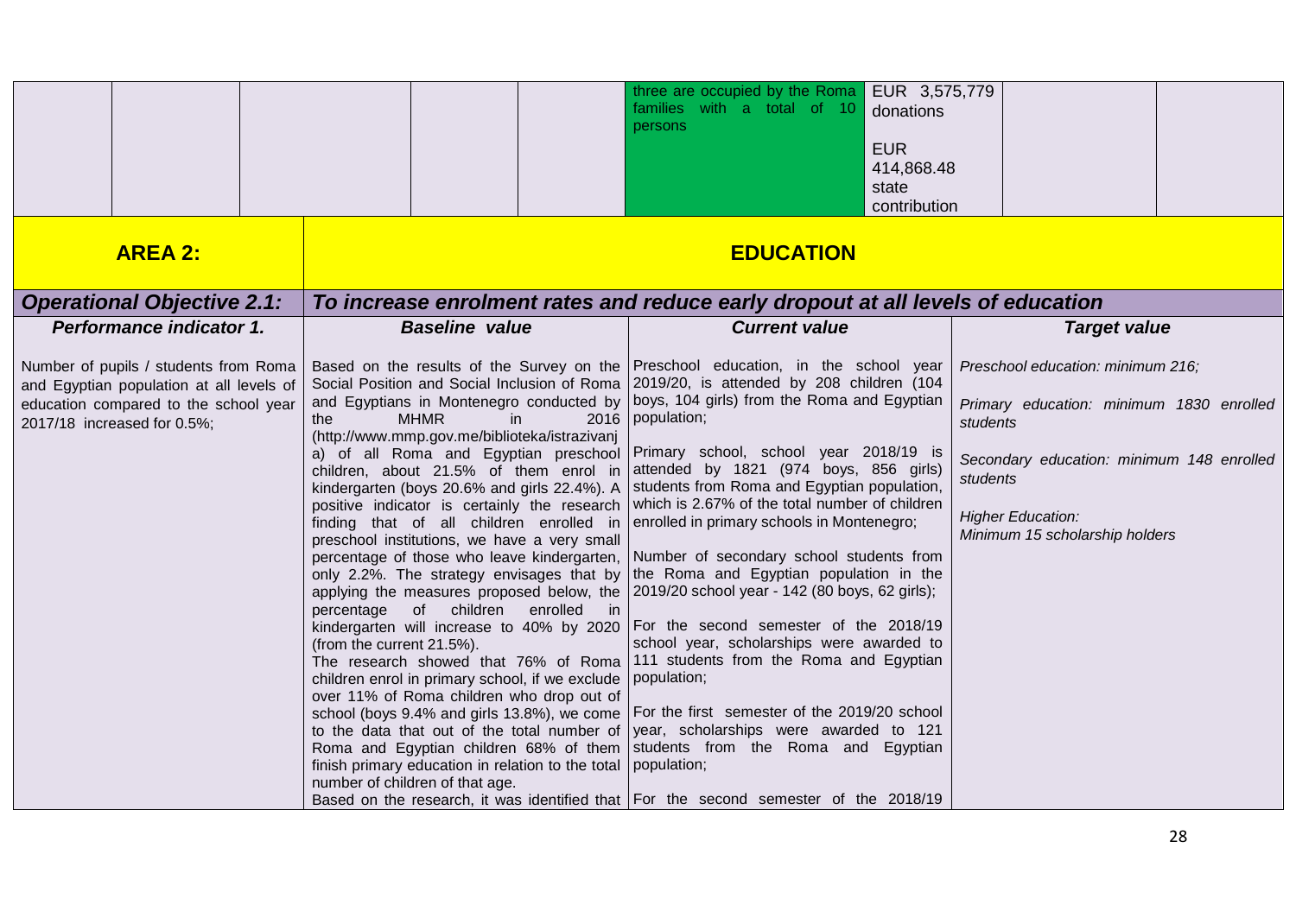<span id="page-28-0"></span>

|                                                                                                                                                                               | have any education. 37% of them have not<br>finished primary school, and 17% have<br>completed primary school. Just under 6% of<br>adult Roma and Egyptians completed the For the first semester of the 2019/20 school<br>third level of vocational training, and only<br>2.2% completed a four-year secondary<br>school.<br>Secondary education of members of the<br>Roma and Egyptian population: 49% enrol in<br>secondary school (52% of boys and over 44%<br>of girls). More precisely, of 68% of them who<br>finished elementary school, every fifth child<br>does not enrol in high school.<br>According to the Ministry of Education<br>In school (academic) year 2015/16 in the<br>education system were:<br>109 children in preschool institutions<br>In primary school: 1438 students<br>In secondary school: 99 students<br>At the faculty: 20 scholarship holders | 38% of adult Roma and Egyptians do not school year, scholarships were awarded to 14<br>university students from the Roma and<br>Egyptian population;<br>year, scholarships were awarded to 13<br>university students from the Roma and<br>Egyptian population;<br>MHMR financed the development of a set of<br>textbooks for students of I, II and III grade of<br>primary school; |     |
|-------------------------------------------------------------------------------------------------------------------------------------------------------------------------------|--------------------------------------------------------------------------------------------------------------------------------------------------------------------------------------------------------------------------------------------------------------------------------------------------------------------------------------------------------------------------------------------------------------------------------------------------------------------------------------------------------------------------------------------------------------------------------------------------------------------------------------------------------------------------------------------------------------------------------------------------------------------------------------------------------------------------------------------------------------------------------|------------------------------------------------------------------------------------------------------------------------------------------------------------------------------------------------------------------------------------------------------------------------------------------------------------------------------------------------------------------------------------|-----|
| <b>Performance indicator 2:</b><br>Seven-day winter / summer holidays<br>for at least 45 students in order to<br>motivate them to achieve better<br>school success organized; | 41                                                                                                                                                                                                                                                                                                                                                                                                                                                                                                                                                                                                                                                                                                                                                                                                                                                                             | 46                                                                                                                                                                                                                                                                                                                                                                                 | 45  |
| Seven-day excursion for at least 20<br>students organized; <sup>13</sup>                                                                                                      | There was no baseline value (a new<br>measure planned by the AP for 2019.                                                                                                                                                                                                                                                                                                                                                                                                                                                                                                                                                                                                                                                                                                                                                                                                      | 20                                                                                                                                                                                                                                                                                                                                                                                 | 40  |
| Minimum 100 posters distributed;                                                                                                                                              | baseline value (new<br>There was no<br>measure started to be implemented with<br>the Strategy)                                                                                                                                                                                                                                                                                                                                                                                                                                                                                                                                                                                                                                                                                                                                                                                 | 300                                                                                                                                                                                                                                                                                                                                                                                | 300 |
| performance indicator 3:                                                                                                                                                      |                                                                                                                                                                                                                                                                                                                                                                                                                                                                                                                                                                                                                                                                                                                                                                                                                                                                                |                                                                                                                                                                                                                                                                                                                                                                                    |     |

<sup>&</sup>lt;sup>13</sup> In agreement with educational institutions, the measure was implemented in the way that MHMR paid the costs of excursions for 45 students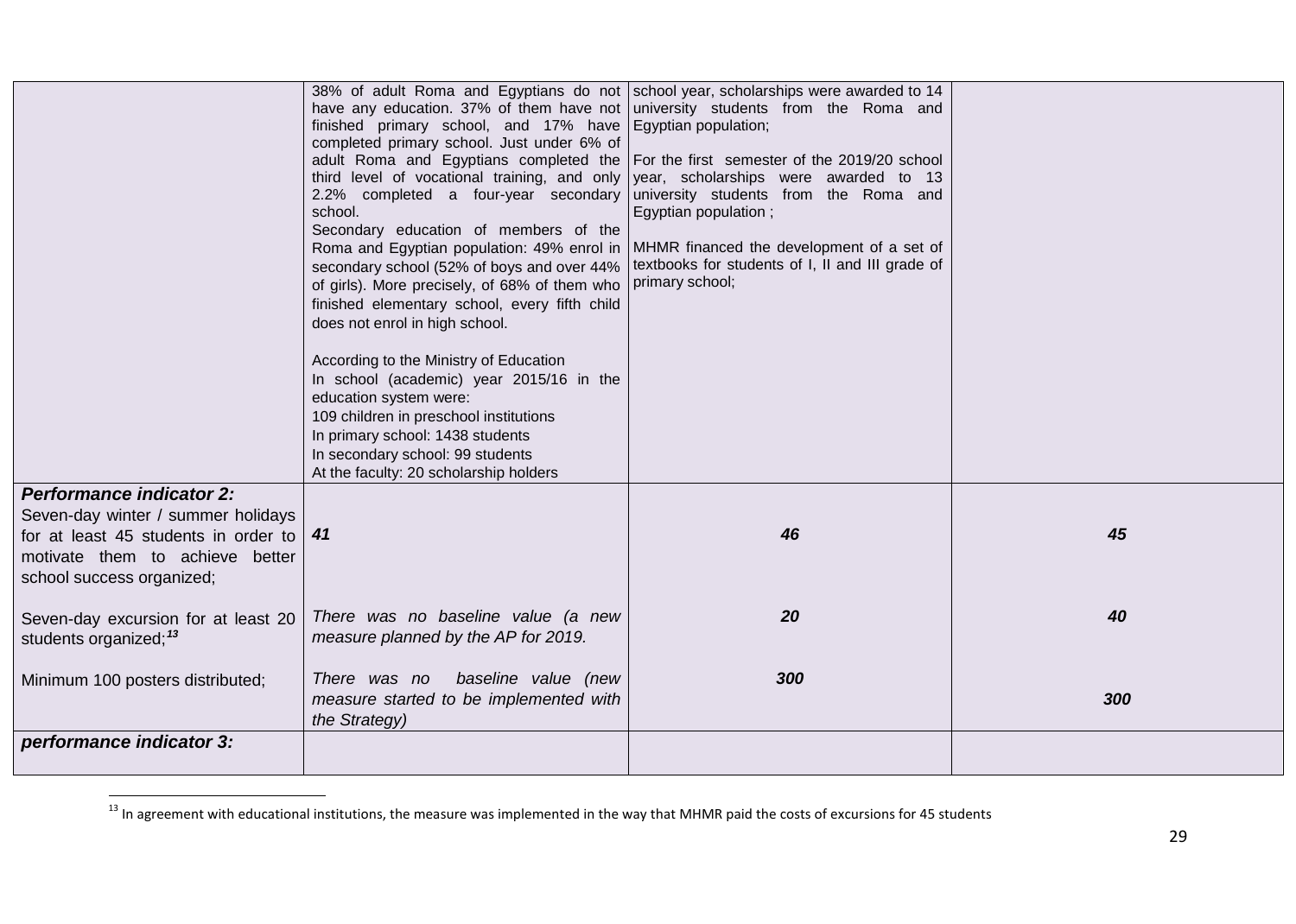<span id="page-29-3"></span><span id="page-29-2"></span><span id="page-29-1"></span><span id="page-29-0"></span>

| by 0.5% increased |                                                                                                                                                                                     | 99<br>142<br>150<br>Number of high school students<br>compared to the 2018/19 school year      |                                 |                              |                        |                                                                                                                                |                                                                                             |                                                                                                                                       |                  |                                                                                                                                                                      |
|-------------------|-------------------------------------------------------------------------------------------------------------------------------------------------------------------------------------|------------------------------------------------------------------------------------------------|---------------------------------|------------------------------|------------------------|--------------------------------------------------------------------------------------------------------------------------------|---------------------------------------------------------------------------------------------|---------------------------------------------------------------------------------------------------------------------------------------|------------------|----------------------------------------------------------------------------------------------------------------------------------------------------------------------|
| <b>Measure</b>    | <b>Activity</b>                                                                                                                                                                     | <b>Result indicator</b>                                                                        | <b>Institution</b>              | <b>Start and</b><br>end date |                        | <b>Implementation status</b>                                                                                                   | <b>Planned and</b><br>spent funds                                                           | <b>New deadline</b><br>and<br>explanation                                                                                             |                  | <b>Recommendations</b>                                                                                                                                               |
|                   | 2.1.1.<br>Recruitment of<br>Associates in<br>Social<br>the<br>Inclusion<br>of<br>Roma<br>and<br>in<br>Egyptians<br>the Area<br>0f<br>Education                                      | Recruitment<br>of<br>10<br>least<br>at<br>Associates                                           | ME <sup>14</sup><br><b>MHMR</b> | 01.04.<br>31.12              | 0f.<br>three<br>hired. | During 2018 and 2019, a total<br>trainings<br>for<br>Associates were realized and<br>a total of 21 Associates were             | Planned<br><b>EUR</b><br>15,000.00<br>Spent<br><b>EUR</b><br>74,880.00 <sup>15</sup>        | New deadline<br>31.12.2020<br>Instead<br>hiring on a<br>permanent<br>basis, it will be<br>written<br><b>on</b><br>permanent<br>basis. | of<br>hired<br>a | Continue with this activity as it<br>contributes to reducing dropouts of<br>children from the RE population, as<br>well as regular attendance and<br>school success. |
|                   | 2.1.2.<br>Purchase and<br>distribution of<br>textbooks<br>for<br>children<br>from<br>Roma<br>and<br>Egyptian<br>population of<br>the I, II and III<br>grade<br>of<br>primary school | <b>Number</b><br>0f<br>textbook<br>sets<br>distributed                                         | <b>ME</b><br><b>MHMR</b>        | 01.07.<br>01.09.             |                        | In the 2019/20 school year,<br>sets were provided for 1,625<br>primary school students.                                        | Planned<br><b>EUR</b><br>100,000.00<br>Spent<br><b>EUR</b><br>93,000.00<br>ME <sup>16</sup> |                                                                                                                                       |                  |                                                                                                                                                                      |
|                   | 2.1.3.<br>Through<br>affirmative<br>action,<br>determine<br>for<br>quotas                                                                                                           | Number of boys<br>and girls<br>from<br>Roma<br>and<br>Egyptian<br>population<br>enrolled<br>in | ME,<br><b>MHMR</b>              | 01.04.<br>31.12.             | enrolled<br>declared   | To all students (142 of them)<br>in 2019/20<br>who<br>themselves<br>as.<br>members of the Roma and<br>Egyptian population when | Regular<br>funds<br>ME <sup>17</sup>                                                        |                                                                                                                                       |                  | Award 6 points to all students who<br>declare themselves as members of<br>the Roma and Egyptian population<br>when applying for enrollment in<br>secondary school    |

<sup>&</sup>lt;sup>14</sup> Ministry of Education<br><sup>15</sup> This amount refers to the engagement for the second half of 2018/19 and the first half of 2019/20 for a total of 21 Associates

Ins amount refers to the engagement for the second non-or-zer, so we we meen as seen, the municipalities of the 1 grade students, this school year, the municipalities and the I grade students, this school year, the municip provided textbooks)<br><sup>17</sup> This activity does not require extra funds, it is a part of regular activities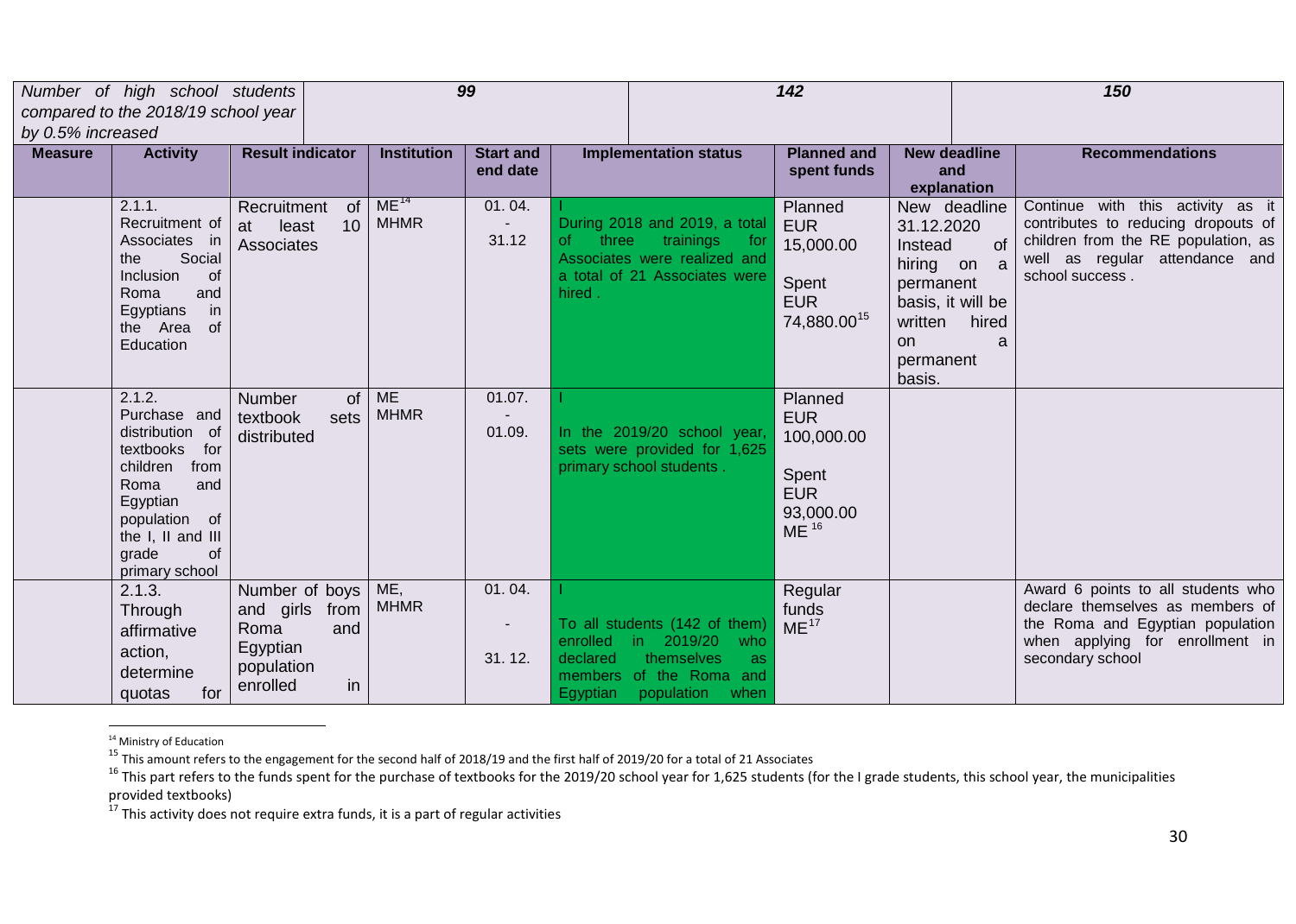| enrolment in<br>Secondary<br>schools<br><b>of</b><br>different<br>orientations                                                                       | secondary<br>data<br>schools,<br>broken down by<br>gender, school<br>name and place                                        |                          | applying for enrolment in high<br>school, 6 (six) points were<br>added to the total points<br>calculated according to the<br>criteria valid for all students.                                                                                                                        |                                                                         |  |  |
|------------------------------------------------------------------------------------------------------------------------------------------------------|----------------------------------------------------------------------------------------------------------------------------|--------------------------|--------------------------------------------------------------------------------------------------------------------------------------------------------------------------------------------------------------------------------------------------------------------------------------|-------------------------------------------------------------------------|--|--|
| 2.1.4.<br>Award<br>scholarships to<br>secondary<br>school<br>from<br>students<br>Roma<br>and<br>Egyptian<br>population                               | Award<br>a<br>minimum of 100<br>scholarships to<br>secondary<br>school students<br>from Roma and<br>Egyptian<br>population | <b>ME</b><br><b>MHMR</b> | 111<br>scholarships<br>were<br>awarded for the second half of<br>the 2018/19 school year and<br>121 scholarships for the first<br>half of 2019/20. Amount of<br>scholarships on a monthly<br>basis is EUR 60,00. They are<br>paid for 10 months what is the<br>school year duration. | Planned<br><b>EUR</b><br>100.000,00<br>Spent<br><b>EUR</b><br>69.000,00 |  |  |
| 2.1.5.<br>Organize<br>a<br>for<br>campaign<br>in<br>enrolment<br>secondary<br>school, with a<br>special<br>emphasis on<br>girls and their<br>parents | Campaign<br>report                                                                                                         | <b>ME</b><br><b>MHMR</b> | Four campaigns in four cities,<br>Berane, Nikšić, Podgorica and<br>implemented. This<br>Bar<br>contributed to the increase in<br>the number of secondary<br>school students (in school year<br>2018/19 was enrolled 135 and<br>in school year 2019/20, 142<br>students)              | Planned<br>Regular ME<br>funds<br>Spent<br><b>EUR</b><br>2.500,00       |  |  |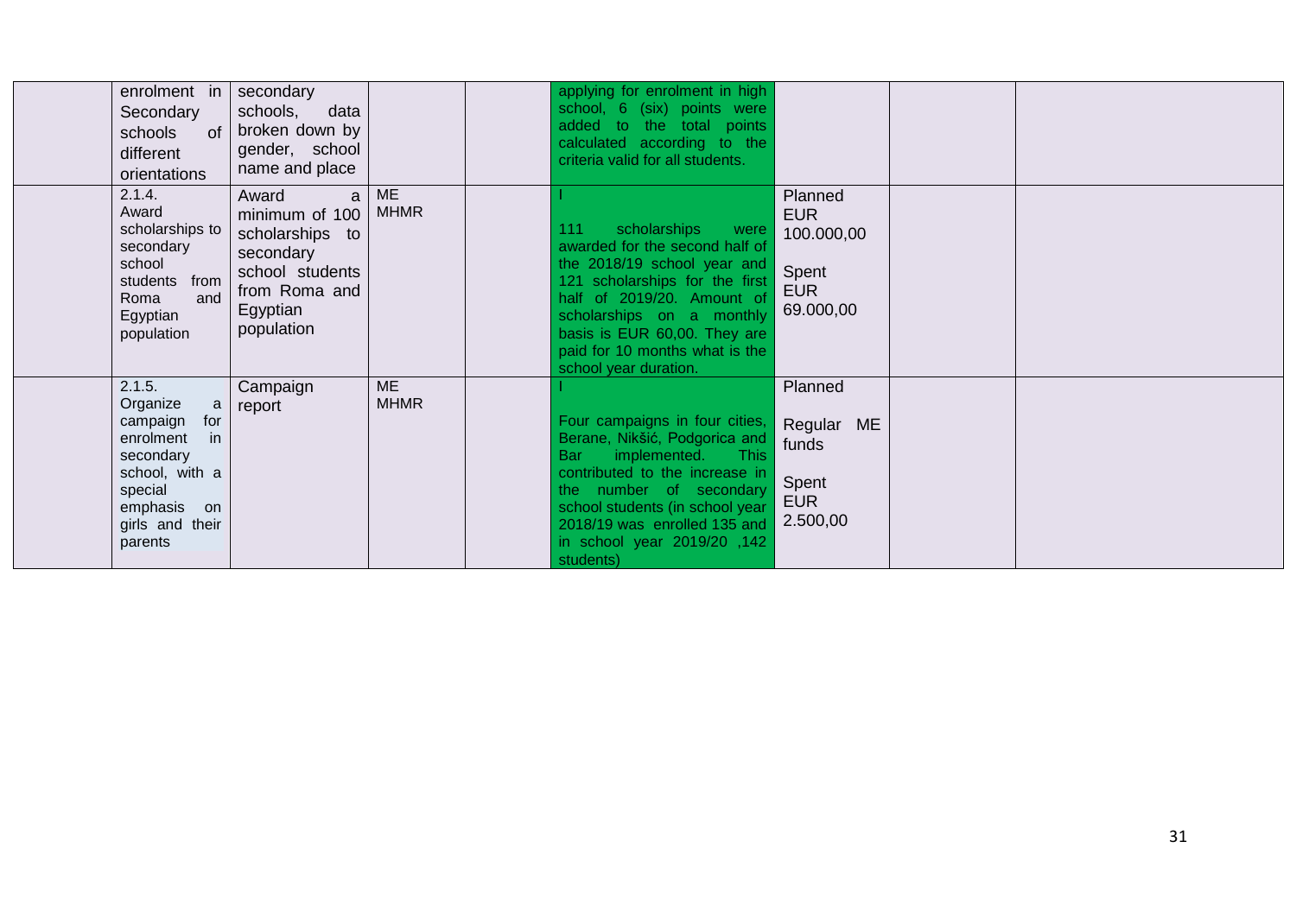| 2.1.6.<br>Develop<br>a<br>Rulebook on<br>criteria<br>and<br>conditions for<br>awarding<br>scholarships<br>for pupils and<br>students from<br>the Roma and<br>Egyptian<br>population | Rulebook<br>on<br>and<br>criteria<br>for<br>conditions<br>awarding<br>scholarships for<br>pupils<br>and<br>students<br>from<br>the Roma and<br>Egyptian<br>population<br>adopted | <b>ME</b><br><b>MHMR</b> | 01.07.<br>01.09.         | N                                                                                                                                                                                                                                                                                                                               |                                               | From 1 January<br>2019, payment<br>of scholarships<br>passed from the<br>MHMR (which<br>was supposed<br>to initiate the<br>drafting of the<br>Rulebook)<br>to<br>the ME as the<br>primary<br>competent<br>institution,<br>which already<br>has a Rulebook<br>on criteria for<br>awarding<br>scholarships at<br>the state level,<br>and it was<br>adjusted to the<br>needs of RE<br>pupils/students,<br>which is why it<br>was<br>not<br>necessary<br>to<br>draft a<br>new<br>Rulebook. | It is not necessary to draft a<br>Rulebook with<br>because the ME already has a<br><b>Rulebook</b><br>on<br>scholarships. | new criteria<br>criteria<br>for |
|-------------------------------------------------------------------------------------------------------------------------------------------------------------------------------------|----------------------------------------------------------------------------------------------------------------------------------------------------------------------------------|--------------------------|--------------------------|---------------------------------------------------------------------------------------------------------------------------------------------------------------------------------------------------------------------------------------------------------------------------------------------------------------------------------|-----------------------------------------------|----------------------------------------------------------------------------------------------------------------------------------------------------------------------------------------------------------------------------------------------------------------------------------------------------------------------------------------------------------------------------------------------------------------------------------------------------------------------------------------|---------------------------------------------------------------------------------------------------------------------------|---------------------------------|
| 2.1.7.<br>Award<br>scholarships to<br>university<br>students from<br>Roma<br>and<br>Egyptian<br>population                                                                          | $\mathsf{a}$<br>Award<br>minimum of 15<br>scholarships to<br>students<br>from<br>the Roma and<br>Egyptian<br>population                                                          | <b>ME</b><br><b>MHMR</b> | I quarter<br>III quarter | For the second semester of<br>2018/19, scholarships were<br>paid to 14 students from the<br>Roma<br>and<br>Egyptian<br>population;<br>For the first semester of the<br>2019/20 academic<br>year,<br>scholarships were paid to 13<br>students from the Roma and<br>Egyptian populations, for 10<br>months, which is the duration | Planned<br>€70.000,00e<br>Spent<br>€20.400,00 |                                                                                                                                                                                                                                                                                                                                                                                                                                                                                        |                                                                                                                           |                                 |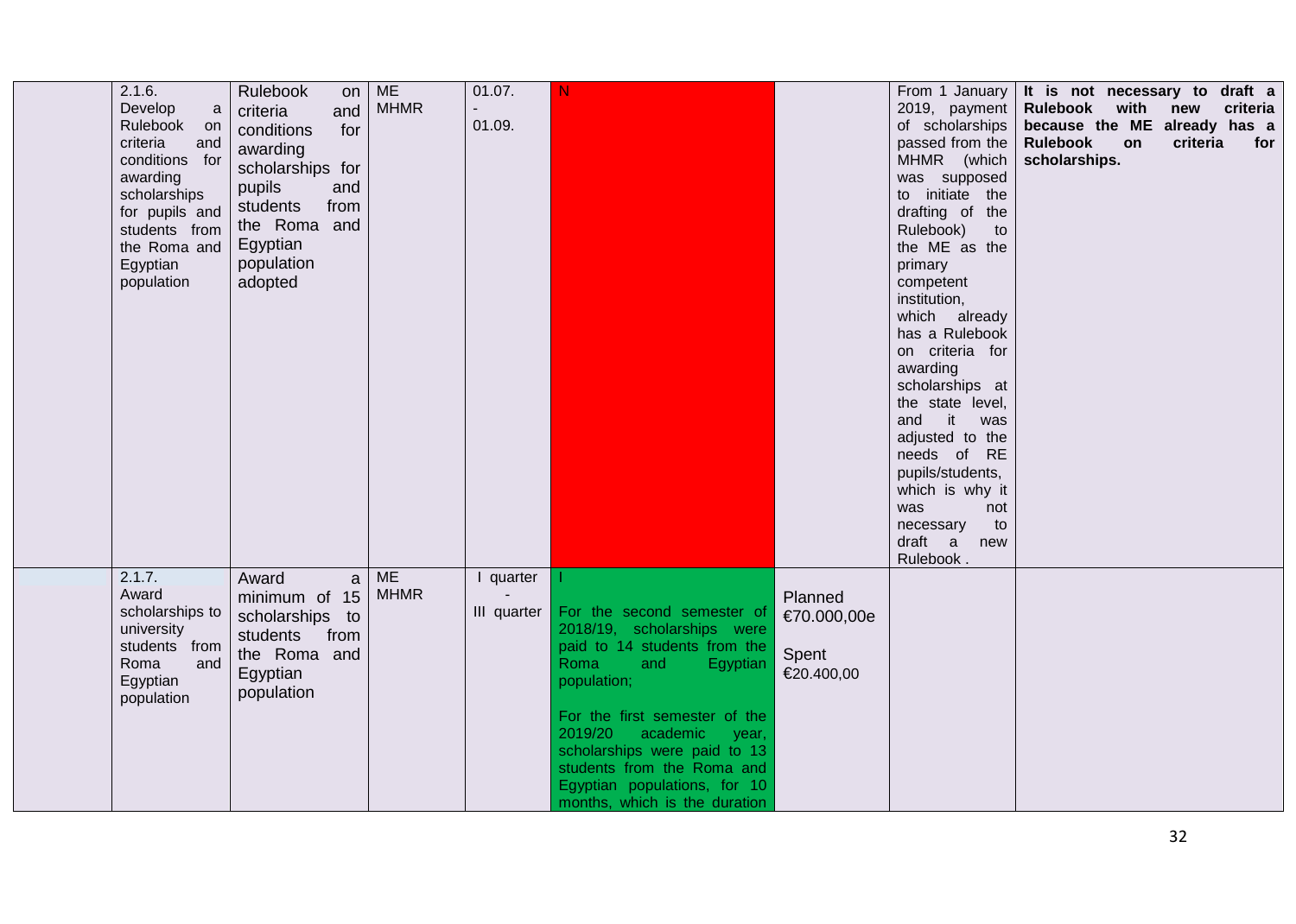|                                                                                                                                                                                                           |                                                                                                                                                                  |                          |                          | of the academic year in the<br>amount of EUR 150.00 per<br>month.                                                                                                                                                                                                 |                                                                          |  |  |
|-----------------------------------------------------------------------------------------------------------------------------------------------------------------------------------------------------------|------------------------------------------------------------------------------------------------------------------------------------------------------------------|--------------------------|--------------------------|-------------------------------------------------------------------------------------------------------------------------------------------------------------------------------------------------------------------------------------------------------------------|--------------------------------------------------------------------------|--|--|
| 2.1.8.<br>Provide<br>free<br>accommodatio<br>n for Roma<br>and Egyptian<br>university<br>students in the<br>students'<br>dormitory                                                                        | Number of<br>Roma and<br>Egyptian<br>students who<br>were provided<br>with free<br>accommodation<br>in the students'<br>dormitory                                | <b>ME</b><br><b>MHMR</b> | I quarter<br>III quarter | During the second semester of<br>2018/19, accommodation was<br>provided in a students'<br>dormitory for two students who<br>submitted a request<br>for -<br>exemption from costs, and the<br>same number in the first<br>semester of the academic year<br>2019/20 | Planned<br>Regular ME<br>budget funds<br>Spent<br><b>EUR</b><br>2.640,00 |  |  |
| 2.1.9.<br>Campaign to<br>raise<br>awareness of<br>the importance<br>of early child<br>development<br>and<br>the<br>inclusion<br>of<br>Roma<br>and<br>Egyptian<br>in<br>children<br>preschool<br>education | Campaigns<br>implemented in<br>at least four<br>municipalities,<br>with a significant<br>number<br>of<br>members of the<br>Roma<br>and<br>Egyptian<br>population | <b>ME</b><br><b>MHMR</b> | 01.01.<br>31.12.         | Four campaigns implemented<br>in four cities, Berane, Nikšić,<br>Podgorica and Bar, which<br>contributed to the increase in<br>the number of children covered<br>by preschool education from<br>191 in school year 2018/19 to<br>208 in school year 2019/20.      | Planned<br>Regular ME<br>budget funds<br>Spent<br><b>EUR</b><br>1.250,00 |  |  |
| 2.1.10.<br>Primary school<br>enrolment<br>campaign                                                                                                                                                        | Campaigns<br>implemented in<br>at least four<br>municipalities,<br>with a significant<br>number<br>οf<br>members of the<br>Roma<br>and<br>Egyptian<br>population | <b>ME</b><br><b>MHMR</b> | 01.04.<br>30.06.         | Four campaigns implemented<br>in four cities, Berane, Nikšić,<br>Podgorica and Bar, which<br>contributed to the increase in<br>the number of children enrolled                                                                                                    | Planned<br>Regular ME<br>budget funds<br>Spent<br><b>EUR</b><br>1.250,00 |  |  |
| 2.1.11.<br>"Everyone to                                                                                                                                                                                   | Campaigns<br>implemented in<br>at least eight                                                                                                                    | <b>MHMR</b><br><b>ME</b> | 01.04.<br>30.06.         | During 2019,<br>in 14 cities<br><b>MHMR</b><br>organized<br>school                                                                                                                                                                                                | Planned<br><b>EUR</b><br>8.000,00                                        |  |  |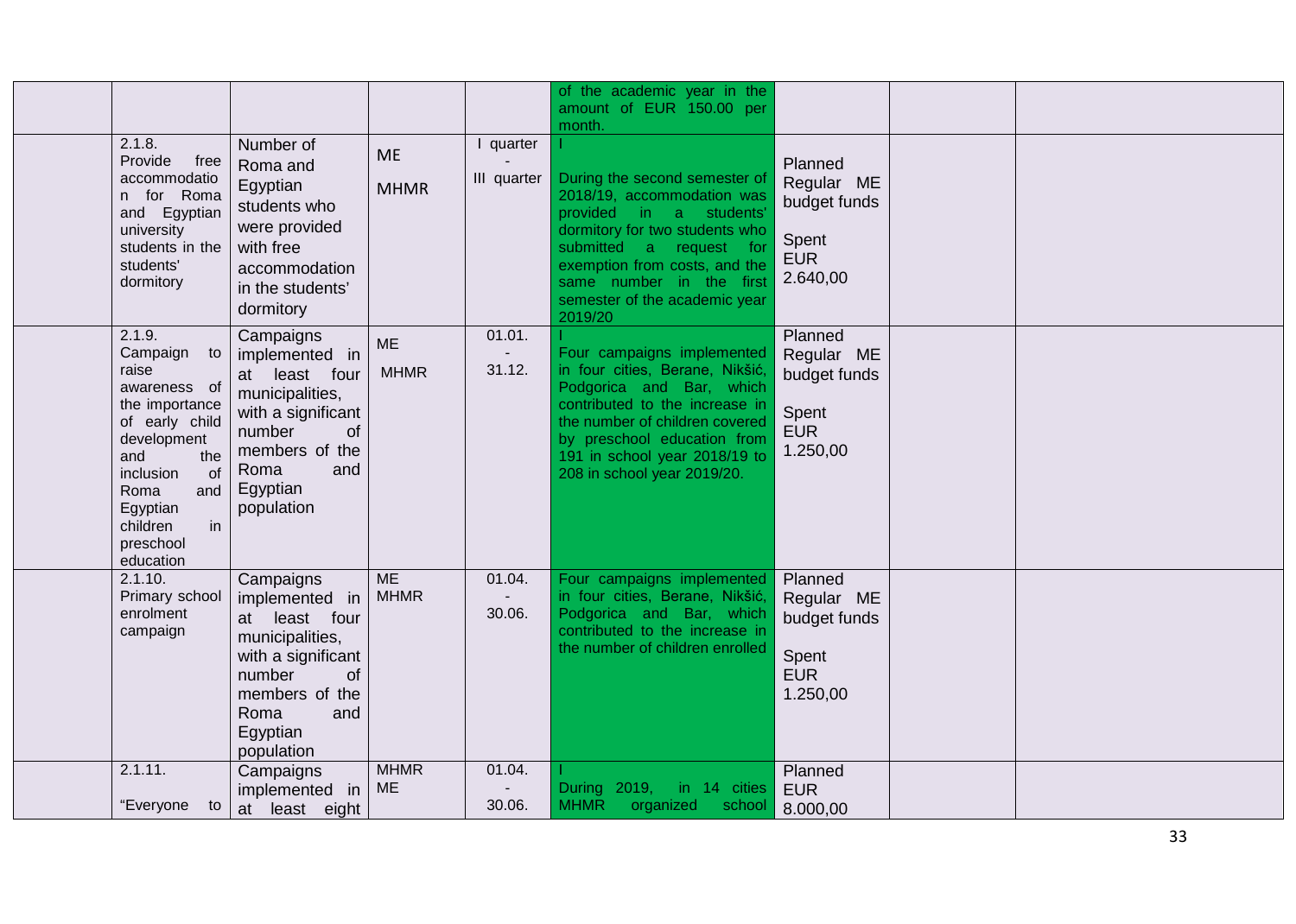<span id="page-33-0"></span>

| school"<br>Campaign for<br>enrolment<br>$\mathsf{in}$<br>kindergarten,<br>primary,<br>secondary<br>school<br>and<br>higher<br>education<br>institutions | municipalities,<br>with a significant<br>number<br><b>of</b><br>members of the<br>Roma<br>and<br>Egyptian<br>population  |                                           |                            | education and campaigns in<br>settlements on the importance<br>of education, which included<br>over 300 participants (about<br>200 women). These activities,<br>among others, contributed to<br>increasing the number of<br>students at all levels.                 | Spent<br><b>EUR</b><br>777.19                                                 |  |
|---------------------------------------------------------------------------------------------------------------------------------------------------------|--------------------------------------------------------------------------------------------------------------------------|-------------------------------------------|----------------------------|---------------------------------------------------------------------------------------------------------------------------------------------------------------------------------------------------------------------------------------------------------------------|-------------------------------------------------------------------------------|--|
| 2.1.12.<br>Literacy<br>and<br>basic<br>education<br>for<br>program<br>Roma<br>and<br>Egyptian<br>adults                                                 | of<br><b>Number</b><br>participants<br>included in the<br>80<br>program -<br>members<br>from<br>Roma<br>and<br>Egyptian; | <b>CVE</b><br><b>MHMR</b>                 | 01.01.<br>$\sim$<br>31.12. | A total of 270 persons were<br>included in the Adult Primary<br>Education Program in four<br>licensed<br>adult education<br>institutions, as follows:<br>- PI Elementary School "Pavle<br>Žižić", Bijelo Polje - 43<br>participants;                                | Planned<br><b>EUR</b><br>200,000.00<br>Spent<br><b>EUR</b><br>120.000,00      |  |
|                                                                                                                                                         |                                                                                                                          |                                           |                            | - PI School for Secondary and<br>Higher Vocational Education<br>"Sergije Stanić" Podgorica -<br>142 participants;                                                                                                                                                   | <b>EUR</b><br>12.000,00                                                       |  |
|                                                                                                                                                         |                                                                                                                          |                                           |                            | - PI Elementary School "Marko<br>Miljanov" Podgorica - 17<br>participants;<br>- PI Elementary School<br>"Radoje Čizmović" Nikšić - 68<br>students.<br>It is estimated that out of a<br>total of 270 participants, about<br>200 are Roma and Egyptians <sup>18</sup> | <b>EUR</b><br>38.800,00<br><b>EUR</b><br>12.000,00<br><b>EUR</b><br>57.200,00 |  |
| 2.2.1                                                                                                                                                   | <b>Number</b><br>distributed                                                                                             | $of \, \vert \, \text{ME}$<br><b>MHMR</b> | 01.01.<br>$\blacksquare$   | Printed and distributed 300<br>sheets<br><b>of</b><br>informative                                                                                                                                                                                                   | Planned                                                                       |  |

 $18$  It is impossible to get precise information because the participants are not asked to declare their nationality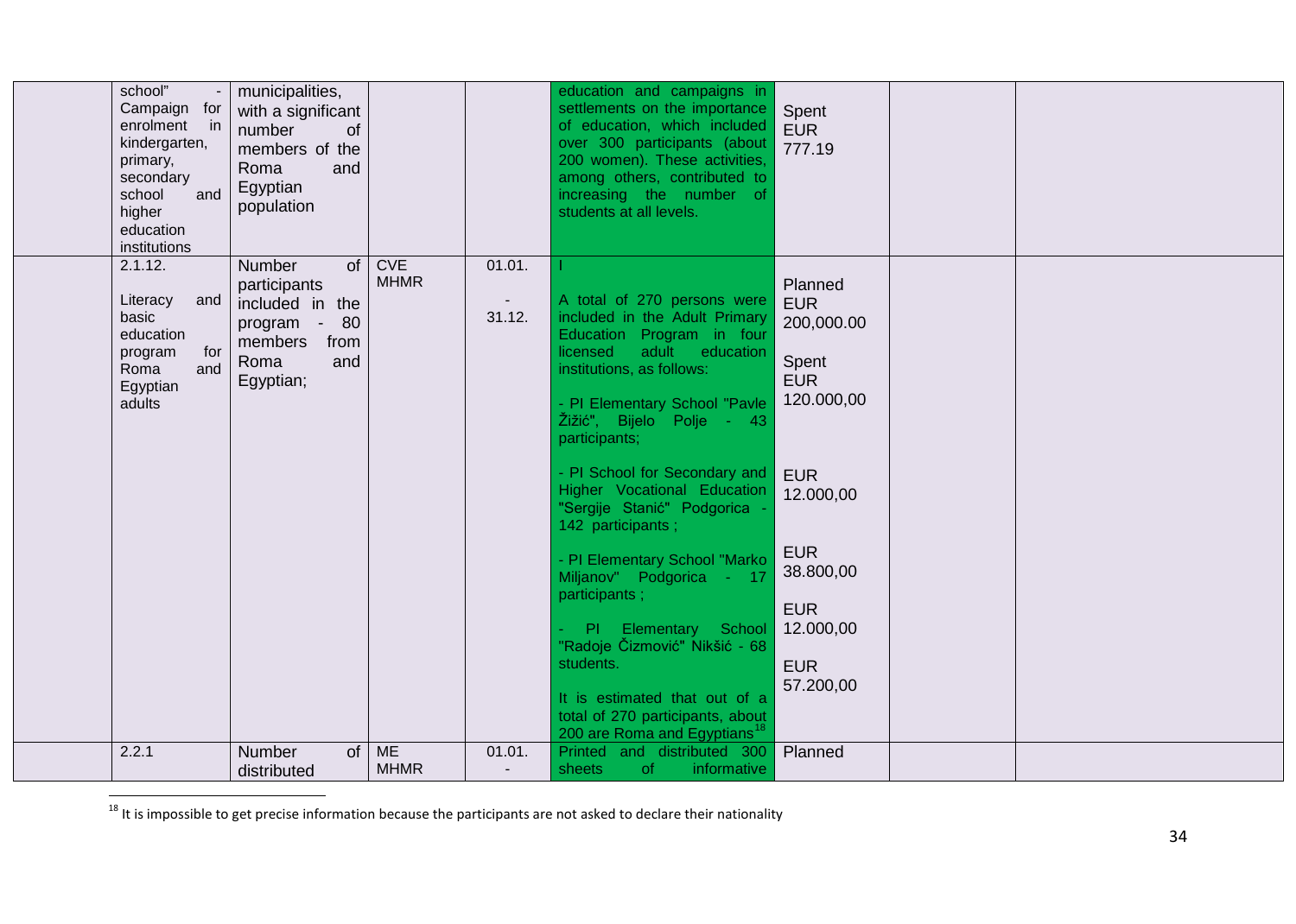| Printing<br>and<br>distribution of<br>posters<br>and<br>other<br>information<br>material<br>in<br>in<br>Albanian<br>order to inform<br>parents about<br>the<br>possibilities of<br>enrolling<br>in<br>children<br>schools where<br>classes<br>are<br>conducted<br>in<br>Albanian | information<br>materials                                                                                                         |                          | 31.03.           | character, 100 pieces each in<br>Albanian and<br>Montenegrin,<br>Romani.                                                                                                                                                                                                                                   | <b>EUR</b><br>3.000,00<br>Spent<br><b>EUR</b><br>1.000.00,                                                                                     |  |
|----------------------------------------------------------------------------------------------------------------------------------------------------------------------------------------------------------------------------------------------------------------------------------|----------------------------------------------------------------------------------------------------------------------------------|--------------------------|------------------|------------------------------------------------------------------------------------------------------------------------------------------------------------------------------------------------------------------------------------------------------------------------------------------------------------|------------------------------------------------------------------------------------------------------------------------------------------------|--|
| 2.2.2.<br>Conducting<br>winter and<br>summer<br>camps for the<br>best students<br>from the Roma<br>and Egyptian<br>population of<br>VII, VIII and IX<br>grades                                                                                                                   | Number of<br>students<br>(minimum 40),<br>by gender and<br>place of<br>schooling who<br>spent the winter<br>/ summer<br>vacation | <b>MHMR</b>              | 01.01.<br>31.07. | During 2019 this activity<br>included 48 students:<br>- 24 students (11 boys, 13<br>girls) on winter vacation- cities<br>included: Podgorica, Nikšić,<br>Herceg Novi, Tivat.<br>- - 24 students (18 boys, 6<br>girls) on summer vacation-<br>cities included: Podgorica,<br>Nikšić, Bijelo Polje, Petnjica | Planned<br><b>EUR</b><br>10.000,00<br>Spent<br><b>EUR</b><br>12.776,44<br>Summer<br><b>EUR</b><br>7.614.05<br>Winter<br><b>EUR</b><br>5.162,39 |  |
| 2.2.3.<br>Organization<br>of a three-day<br>excursion for<br>the 40<br>best<br>students from<br>the Roma and                                                                                                                                                                     | Number<br><b>of</b><br>students<br>(minimum<br>$(40)$ ,<br>by gender and<br>place<br>of<br>schooling<br>who<br>went<br><b>on</b> | <b>MHMR</b><br><b>ME</b> | 01.07.<br>31.08. | The total number of students<br>who were on a three-day<br>excursion in Montenegro was<br>24, i.e. 3 girls and 21 boys.<br>There <b>a</b><br>not enough<br>were                                                                                                                                            | Planned<br><b>EUR</b><br>15.000,00<br>Spent<br><b>EUR</b><br>3.519.00                                                                          |  |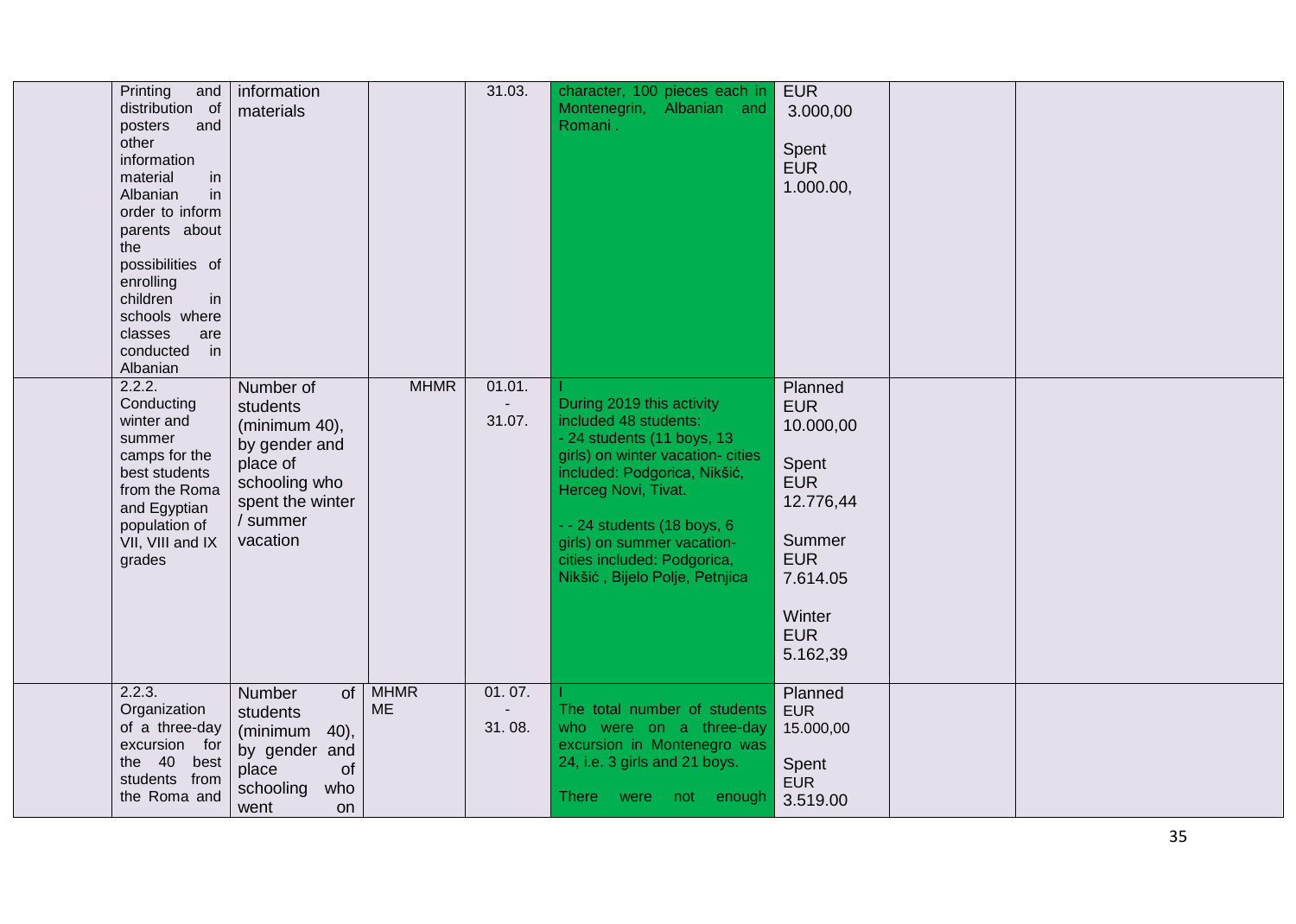<span id="page-35-0"></span>

| Egyptian<br>population of<br>the 9th grade<br>primary<br>οf<br>school                                                                                                                                                                                                 | excursion                                                                                                                                |                           |                                    | students who wanted to go on<br>the excursion. All interested<br>were involved.                                                                                                                                                                                                 |                                                                       |                                                                                                                                             |
|-----------------------------------------------------------------------------------------------------------------------------------------------------------------------------------------------------------------------------------------------------------------------|------------------------------------------------------------------------------------------------------------------------------------------|---------------------------|------------------------------------|---------------------------------------------------------------------------------------------------------------------------------------------------------------------------------------------------------------------------------------------------------------------------------|-----------------------------------------------------------------------|---------------------------------------------------------------------------------------------------------------------------------------------|
| 2.2.4.<br>Organization<br>of a seven-day<br>excursion for<br>the 20 best<br>students from<br>the Roma and<br>Egyptian<br>population of<br>IV<br>III and<br>grade<br>of<br>secondary<br>school, as well<br>as university<br>students (tour<br>of some EU<br>countries) | Number<br>of<br>pupils/students<br>(minimum $20$ ),<br>by gender and<br>place<br>of<br>who<br>schooling<br>the<br>went on<br>excursion   | <b>MHMR</b>               |                                    | Excursion costs were paid for<br>45 students, as follows:<br>school<br>"Marko<br>Primary<br>Podgorica<br>Miljanov"<br>$-8$<br>students;<br>Primary school "B.<br>- V.<br>Podgoričanin" Podgorica - 33<br>students;<br>Primary school "Mileva Lajović<br>Lalatović" - 4 students | Planned<br><b>EUR</b><br>25.000,00<br>Spent<br><b>EUR</b><br>7.981,00 |                                                                                                                                             |
| 2.2.5.<br>Education and<br>training<br>of<br>parents                                                                                                                                                                                                                  | of<br><b>Number</b><br>educated<br>parents<br>by<br>gender, school<br>and place                                                          | <b>CVE</b><br><b>MHMR</b> | 01.04.<br>30.06.                   | CVE organized 8 workshops<br>"The importance<br>on.<br>of.<br>education and learning for<br>family<br>personal<br>and<br>development - parenting is<br>learned" in primary schools<br>attended by 60 parents.                                                                   | Planned<br><b>EUR</b><br>1.000,00<br>Spent<br><b>EUR</b><br>330.0019  | Involve other institutions and the<br>NGO sector in the implementation of<br>this activity in order to increase the<br>response of parents. |
| 2.3.1.<br>Monitoring<br>children at risk<br>of dropping out<br>school<br>οf<br>through<br>the<br>work of Teams                                                                                                                                                        | Preparation of<br>report<br>a<br>the<br>indicating<br>number<br>of<br>children<br>who<br>have completed<br>primary school<br>and are not | MP<br><b>MHMR</b>         | II quarter<br>$\sim$<br>IV quarter | In the 2018/19 school year, 89<br>students finished primary<br>school, and in 2019/20, 55<br>students were enrolled in the<br>first grade of the secondary<br>school, which means that 34<br>did not enrol in secondary<br>school                                               | Planned<br><b>EUR</b><br>3.000,00<br>Spent<br><b>EUR</b><br>2.562,00  |                                                                                                                                             |

<sup>&</sup>lt;sup>19</sup> A small number of parents attended the trainings during 2019, which will be improved in 2020 through the involvement of other institutions and the NGO sector.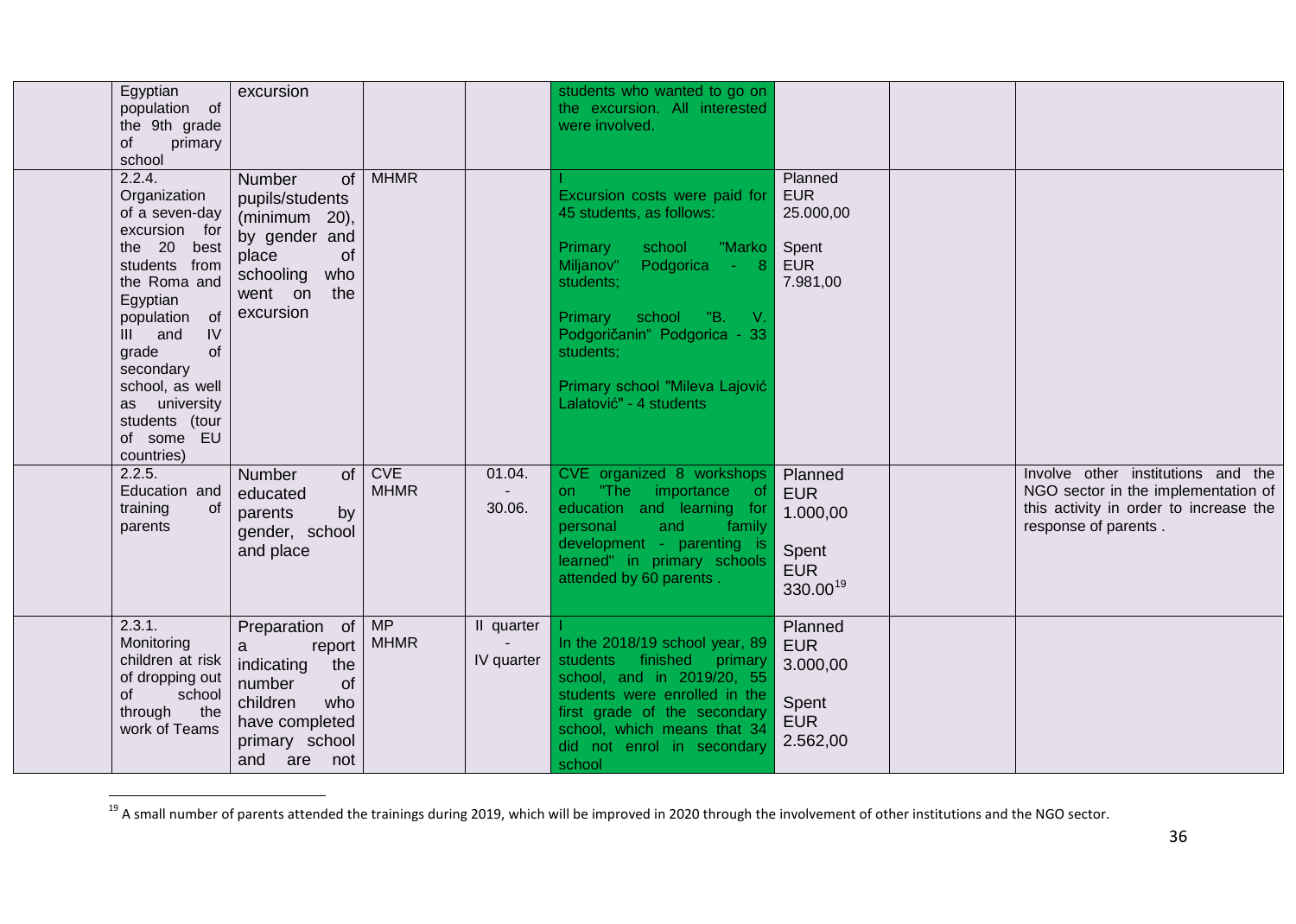<span id="page-36-0"></span>

|                                                                                                                                                                                                                                              | in<br>enrolled<br>secondary<br>school                                                                                                                                          |                                                           |                            |                                                                                                                                                                 |                                                                                                                    |                                                                                                                                                                                                              |
|----------------------------------------------------------------------------------------------------------------------------------------------------------------------------------------------------------------------------------------------|--------------------------------------------------------------------------------------------------------------------------------------------------------------------------------|-----------------------------------------------------------|----------------------------|-----------------------------------------------------------------------------------------------------------------------------------------------------------------|--------------------------------------------------------------------------------------------------------------------|--------------------------------------------------------------------------------------------------------------------------------------------------------------------------------------------------------------|
| 2.3.2<br>Transportation<br>Roma/<br>0f<br>Egyptian<br>students                                                                                                                                                                               | Number of bus<br>lines,<br>number<br>children<br>of<br>covered by the<br>activity                                                                                              | <b>ME</b><br><b>MHMR</b>                                  | 01.01.<br>$\sim$<br>31.12. | Over 400<br>students were<br>included in the organized<br>transport in<br>6 schools in<br>Podgorica                                                             | Planned<br><b>EUR</b><br>16.000,00<br>Spent<br><b>EUR</b><br>35.000,00                                             |                                                                                                                                                                                                              |
| 2.3.3<br>Organizing<br>tutoring<br>and<br>classes<br>mentoring<br>support                                                                                                                                                                    | 1. Number of<br>tutoring classes<br>with<br>the<br>number of high<br>school students<br>who attended<br>2. Number of<br>children<br>by<br>covered<br>mentoring                 | <b>NGO</b><br>"Young<br>Roma"<br><b>ME</b><br><b>MHMR</b> | 01.01.<br>31.12            | 124 students included in the<br>mentoring program - eighth<br>and ninth grade students from<br>14 primary schools in 8 cities                                   | Planned<br>(Funds from<br>donations -<br>$REF^{20}$<br><b>EUR</b><br>25.000,00<br>Spent<br><b>EUR</b><br>11.032,25 | Continue with the organization and<br>implementation of tutoring classes,<br>as well as with the organization of<br>mentoring classes because it<br>contributes to better regularity and<br>student success. |
| 2.3.4<br>Enrolment and<br>exemption<br>from the costs<br>of<br>the<br>extraordinary<br>examination<br>for passing the<br>4th grade of<br>secondary<br>school<br>for<br>interested<br>students from<br>the Roma and<br>Egyptian<br>population | Number of high<br>school students<br>who<br>are<br>exempted from<br>the<br>paying<br>extraordinary<br>examination for<br>passing the 4th<br>grade<br>of<br>secondary<br>school | <b>ME</b><br><b>MHMR</b>                                  | 01.01.<br>31.12            | During 2019, at their personal<br>request, 12 persons were<br>exempted from paying the<br>extraordinary examination for<br>the 4th grade of secondary<br>school | Planned<br><b>EUR</b><br>2.000,00<br>Spent<br><b>EUR</b><br>1.848,00                                               |                                                                                                                                                                                                              |

<sup>&</sup>lt;sup>20</sup> Roma Education Fund

Т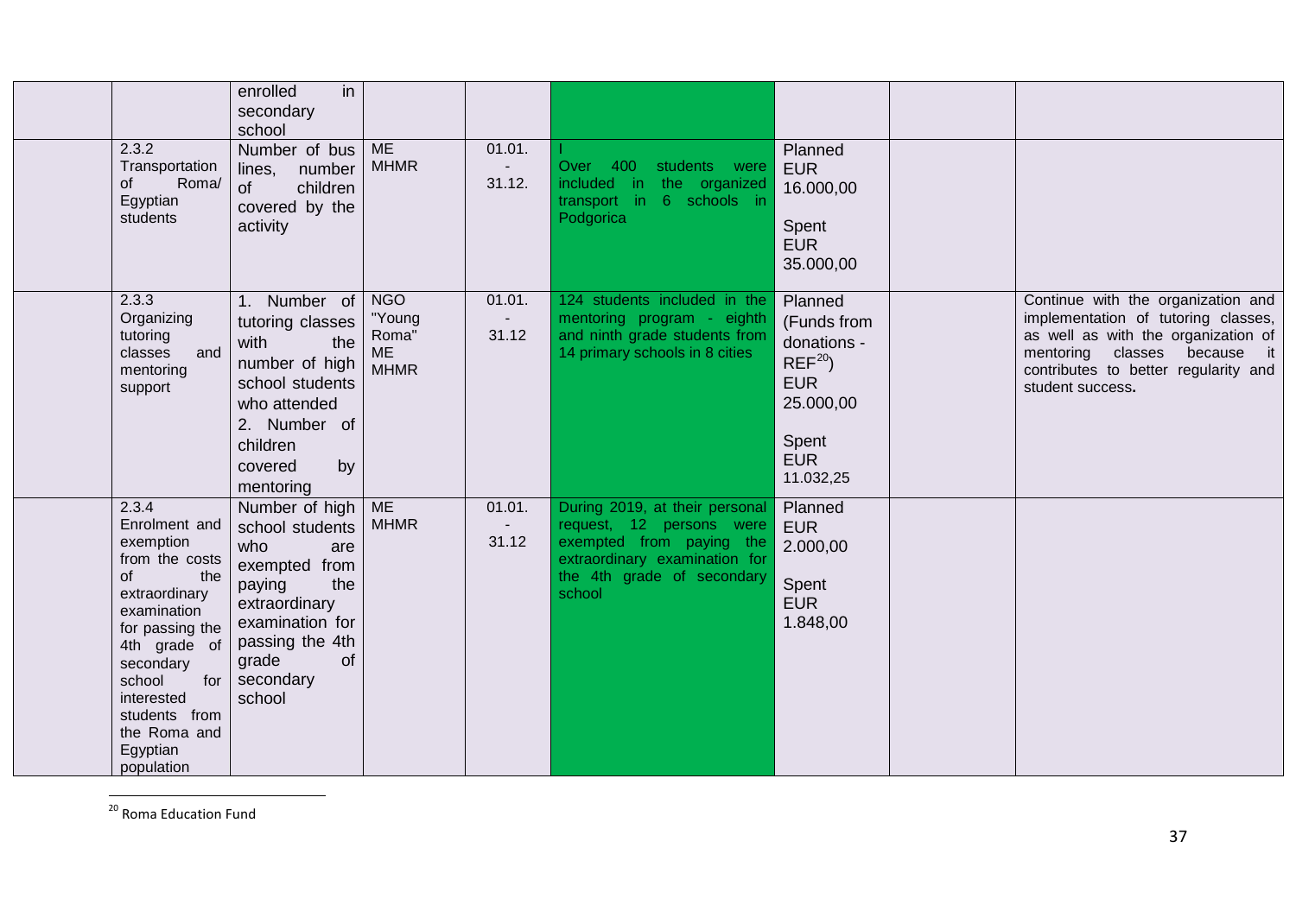| <b>AREA 3:</b>                                                                                                                                                                                                                                                                                                                                                         | <b>HEALTH CARE</b>                                                                                                                                                                                                                                                                                                                                                                                                                                                                                                                                                                                                                                                                                                                                                                                                                                                                                                                                                                                                                          |                                                                                                                                                                                                                                                                                                                                                                                                                                                                                                                                                                                                                                                                                                                                                                                                                                                                                                                                                                                                                                                                                                                                                                                                                                                                                                                                                                                   |                                                                                                                                                                                         |  |  |  |  |  |  |
|------------------------------------------------------------------------------------------------------------------------------------------------------------------------------------------------------------------------------------------------------------------------------------------------------------------------------------------------------------------------|---------------------------------------------------------------------------------------------------------------------------------------------------------------------------------------------------------------------------------------------------------------------------------------------------------------------------------------------------------------------------------------------------------------------------------------------------------------------------------------------------------------------------------------------------------------------------------------------------------------------------------------------------------------------------------------------------------------------------------------------------------------------------------------------------------------------------------------------------------------------------------------------------------------------------------------------------------------------------------------------------------------------------------------------|-----------------------------------------------------------------------------------------------------------------------------------------------------------------------------------------------------------------------------------------------------------------------------------------------------------------------------------------------------------------------------------------------------------------------------------------------------------------------------------------------------------------------------------------------------------------------------------------------------------------------------------------------------------------------------------------------------------------------------------------------------------------------------------------------------------------------------------------------------------------------------------------------------------------------------------------------------------------------------------------------------------------------------------------------------------------------------------------------------------------------------------------------------------------------------------------------------------------------------------------------------------------------------------------------------------------------------------------------------------------------------------|-----------------------------------------------------------------------------------------------------------------------------------------------------------------------------------------|--|--|--|--|--|--|
| Objective 3.1.                                                                                                                                                                                                                                                                                                                                                         | Increasing the use of access to health care                                                                                                                                                                                                                                                                                                                                                                                                                                                                                                                                                                                                                                                                                                                                                                                                                                                                                                                                                                                                 |                                                                                                                                                                                                                                                                                                                                                                                                                                                                                                                                                                                                                                                                                                                                                                                                                                                                                                                                                                                                                                                                                                                                                                                                                                                                                                                                                                                   |                                                                                                                                                                                         |  |  |  |  |  |  |
| Performance indicator<br>1 <sub>1</sub><br>1. Inform at least 3% of the<br>and<br>Roma<br>Egyptian<br>population in relation to the<br>total number of Roma and<br>Egyptians according to the<br>2011 census about the<br>of<br>importance<br>using<br>preventive<br>health<br>examinations through the<br>implementation of campaigns<br>and preventive examinations; | <b>Baseline value</b><br>Data based on the Survey on the Social Position<br>and Social Inclusion of Roma and Egyptians in<br>Montenegro from 2016 (survey available at the<br>address<br>web<br>http://www.mmp.gov.me/biblioteka/istrazivanja:<br>First of all, about 40% of the sample Roma and<br>Egyptians assess their own health condition as<br>poor or very poor. In 26% of Roma and Egyptian<br>households live at least one person in serious<br>health conditions or with a disability, of which in<br>6% of these households (of those 26%), there is<br>more than one person in serious health<br>conditions.<br>The life expectancy of members of the Roma<br>population is 55 years. For the sake of<br>comparison, the life expectancy of members of<br>the majority population in Montenegro is 76<br>years.<br>Almost 12% of Roma and Egyptian households<br>had a neonatal death.<br>The problem is also that Roma and Egyptians in<br>Montenegro do not use all the possibilities and<br>advantages of the health system | <b>Current value</b><br>2019,<br>37<br>(thirty-seven)<br>During<br>workshops were held for members of<br>the Roma and Egyptian population on<br>certain<br>topics regarding<br>health<br>prevention and health education, as well<br>as workshops on healthy lifestyles and<br>health prevention and protection. Also,<br>for members of the Roma and Egyptian<br>population, workshops were held on the<br>topic "Prevention of early marriages"<br>and on the topic "The importance of<br>maintaining personal hygiene for<br>health." In addition to these workshops,<br>leaflets were made to help in the<br>implementation of health-educational<br>activities. The workshop on the topic<br>"Prevention of early marriages" was<br>attended by 64 participants and the<br>workshop on the topic: "The importance<br>of maintaining personal hygiene for<br>health" 63 participants. Reproductive<br>health counselling centres were visited<br>by 328 Roma women and four Egyptian<br>women, and 123 Roma mothers, with or<br>without children, visited the child<br>counselling centre. The challenge in the<br>implementation of the above contributed<br>to the increase in the number of visits to<br>all counselling centres by 3%. Parenting<br>school, with coverage for the reporting<br>period of 5%, of which 2% of both<br>parents. The visits of the School for | <b>Target value</b><br>The goal is to by the end of 2020, 60% of Roma and<br>Egyptians are informed about the importance of preventive<br>health examinations through these activities. |  |  |  |  |  |  |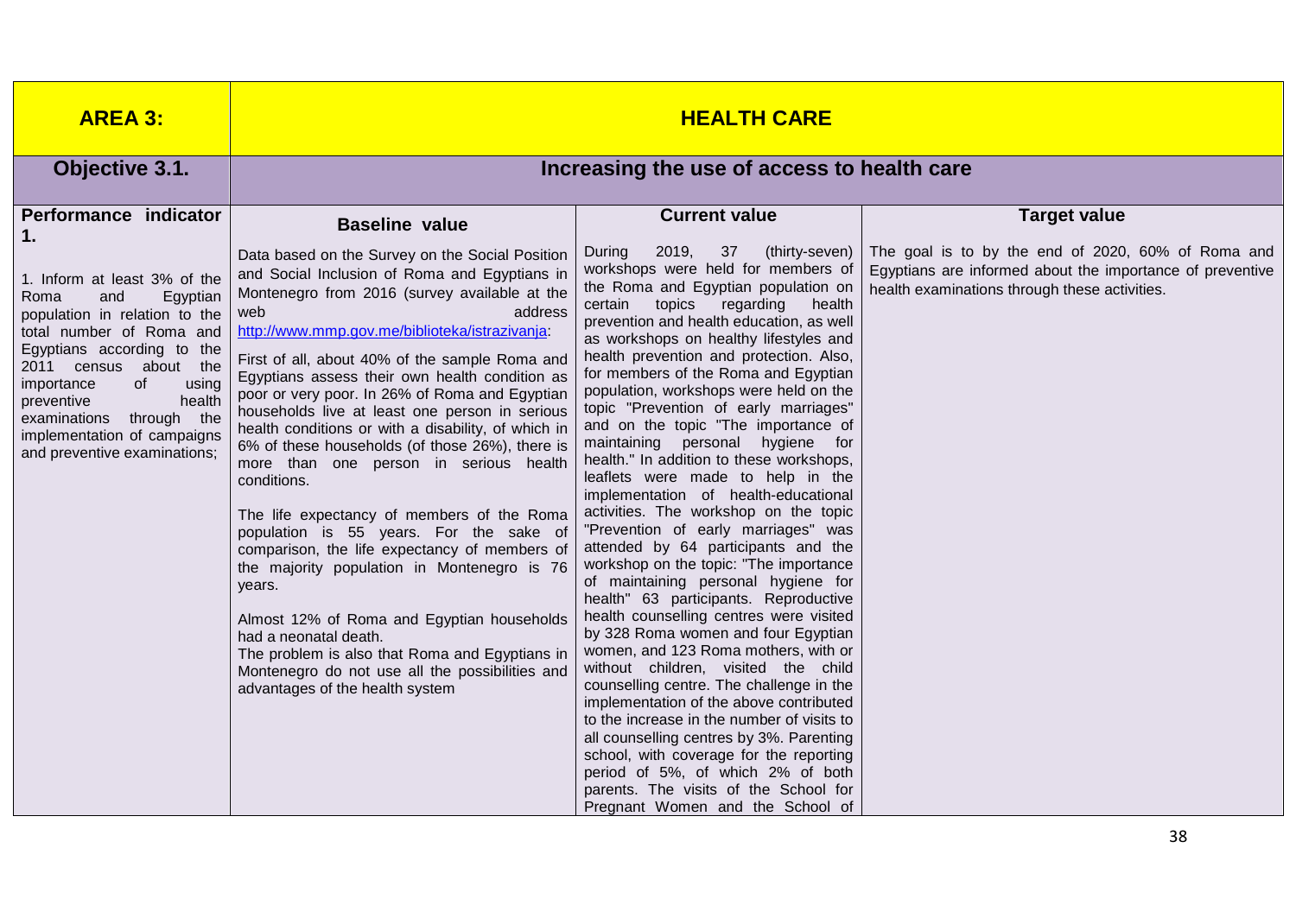|                                                                                                                                                                                                                    |              | Parenting, of the Roma and Egyptian<br>populations, initially were 2%, and for<br>the reporting period, the percentage<br>was tripled to 6%. As of the end of<br>2019, three Associates in the social |     |
|--------------------------------------------------------------------------------------------------------------------------------------------------------------------------------------------------------------------|--------------|-------------------------------------------------------------------------------------------------------------------------------------------------------------------------------------------------------|-----|
|                                                                                                                                                                                                                    |              | inclusion of Roma and Egyptians in the<br>area of health care have been<br>permanently employed at the Health<br>Care Centre in Podgorica                                                             |     |
| Performance indicator<br>2.                                                                                                                                                                                        |              |                                                                                                                                                                                                       |     |
| Organize Preventive actions<br>and field campaigns on the<br>number of field vaccinations<br>of Roma and Egyptian<br>children in settlements.                                                                      | 60%          | 70%                                                                                                                                                                                                   | 90% |
| Performance indicator<br>3.                                                                                                                                                                                        |              | 4%                                                                                                                                                                                                    | 6%  |
| Organize Preventive actions<br>and field campaigns on the<br>number of pregnant women<br>of Roma and Egyptian<br>population who<br>had a<br>preventive examination, by<br>place of residence                       | 2%           |                                                                                                                                                                                                       |     |
| Performance indicator<br>4.<br>Organize Preventive actions<br>and field campaigns to raise                                                                                                                         | $\mathbf{3}$ | $\overline{\mathbf{4}}$                                                                                                                                                                               | 5   |
| awareness of the Roma and<br>Egyptian population about the<br>importance of health care on<br>the campaigns, with the<br>participants,<br>number of<br>according to the place where<br>the campaign was conducted; |              |                                                                                                                                                                                                       |     |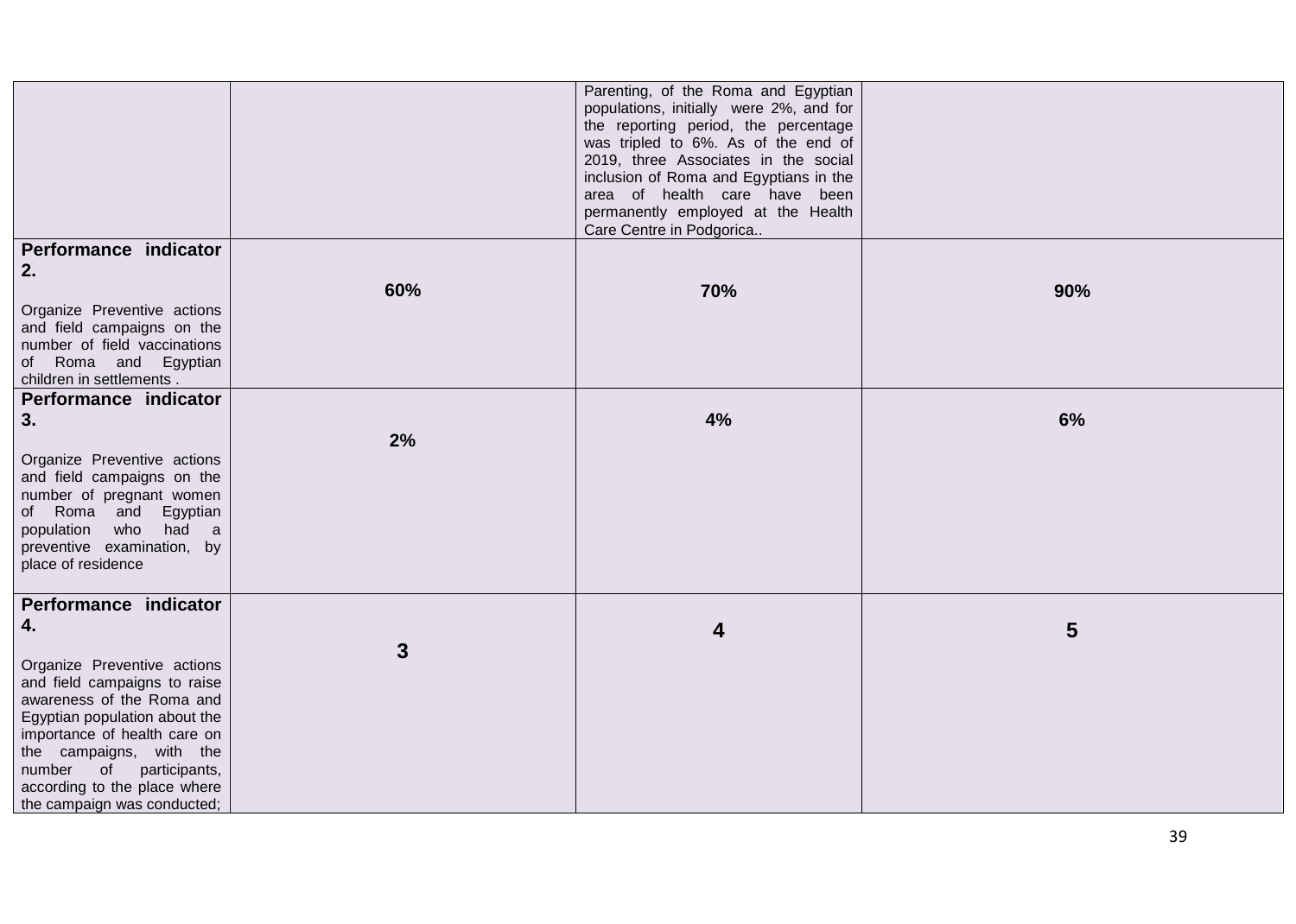<span id="page-39-0"></span>

| <b>Measure</b> | <b>Activity</b>                                                                         | <b>Result indicator</b>                                                                                                                                                                                                                                                                                              | <b>Institution</b>       | <b>Start</b><br>and end | <b>Implementation status</b>                                                                                                                                                                                                                                                                                                                                                                                                                                                                                                                                        | <b>Planned and</b><br>spent funds                       | <b>New deadline</b><br>and explanation                                                                                                                                                                                                                                                                                                                    | <b>Recommendations</b>                                                                                                                       |
|----------------|-----------------------------------------------------------------------------------------|----------------------------------------------------------------------------------------------------------------------------------------------------------------------------------------------------------------------------------------------------------------------------------------------------------------------|--------------------------|-------------------------|---------------------------------------------------------------------------------------------------------------------------------------------------------------------------------------------------------------------------------------------------------------------------------------------------------------------------------------------------------------------------------------------------------------------------------------------------------------------------------------------------------------------------------------------------------------------|---------------------------------------------------------|-----------------------------------------------------------------------------------------------------------------------------------------------------------------------------------------------------------------------------------------------------------------------------------------------------------------------------------------------------------|----------------------------------------------------------------------------------------------------------------------------------------------|
|                |                                                                                         |                                                                                                                                                                                                                                                                                                                      |                          | date                    |                                                                                                                                                                                                                                                                                                                                                                                                                                                                                                                                                                     |                                                         |                                                                                                                                                                                                                                                                                                                                                           |                                                                                                                                              |
|                | 3.1.1.<br>Recruitment of<br>2 Associates<br>in Health Care<br>for Roma and<br>Egyptians | Permanent<br>employment for two<br>associates, one in<br>the Health Care<br>Centre Berane and<br>one in the Health<br><b>Care Centre Niksic</b>                                                                                                                                                                      | <b>MH</b><br><b>MHMR</b> | 01.01<br>31.12          | D<br>By the end of 2019, three<br>persons are employed on<br>permanent bases as Associates<br>in the social inclusion of Roma<br>and Egyptians in the are of<br>health in the Health Care Centre<br>Podgorica, and two are project<br>engaged in Health Care Centre<br>Berane and Health Care Centre<br>Nikšić by the international<br>organization "Help Hilfe zur<br>Selbsthilfe e.V."<br>By the end of the first quarter of<br>2020, an advertisement will be<br>announced for<br>permanent<br>employment for Associates in<br><b>HCC Nikšić and HCC Berane)</b> | Regular budget<br>funds of the<br>Ministry of<br>Health | IV quarter of<br>2020.<br>In the last quarter<br>of 2019, the<br><b>Health Care</b><br>Centre of Berane<br>announced an<br>advertisement for<br>the permanent<br>employment of<br>Associates, but<br>none of the<br>candidates met<br>the conditions. In<br>HCC Berane,<br>until the end of<br>2019, the<br>associate was<br>engaged on<br>project bases. | Employment of two associates<br>in the Health Care Centre<br>Berane and the Health Care<br>Nikšić<br>Centre<br>until<br>31<br>December 2020. |
|                | 3.1.2.<br>Vaccination of<br>children                                                    | 1. Number of field<br>vaccinations of<br>Roma and Egyptian<br>children in<br>settlements,<br>2. Number of<br>vaccinated children,<br>by sex, age and<br>place of residence,<br>3. Number of<br>pregnant women of<br>Roma and Egyptian<br>population who had<br>a preventive<br>examination, by<br>place of residence | <b>MH</b><br><b>MHMR</b> | 01.01<br>31.12          | 89% of children covered with an<br>emphasis on MMR and polio<br>vaccines.<br>During 2019, 37 (thirty-seven)<br>workshops<br>held<br>were<br>for<br>members of the Roma and<br>Egyptian population on certain<br>topics on health prevention and<br>health education, as well as<br>workshops on healthy lifestyles<br>and health prevention and<br>protection. The workshop on<br>"Prevention of early marriages"<br>was attended by 64 participants.<br>One of the recent innovations at<br>the same level is the School for                                       | Regular budget<br>funds of the<br>MH <sup>21</sup>      |                                                                                                                                                                                                                                                                                                                                                           |                                                                                                                                              |

<sup>&</sup>lt;sup>21</sup> Ministry of Health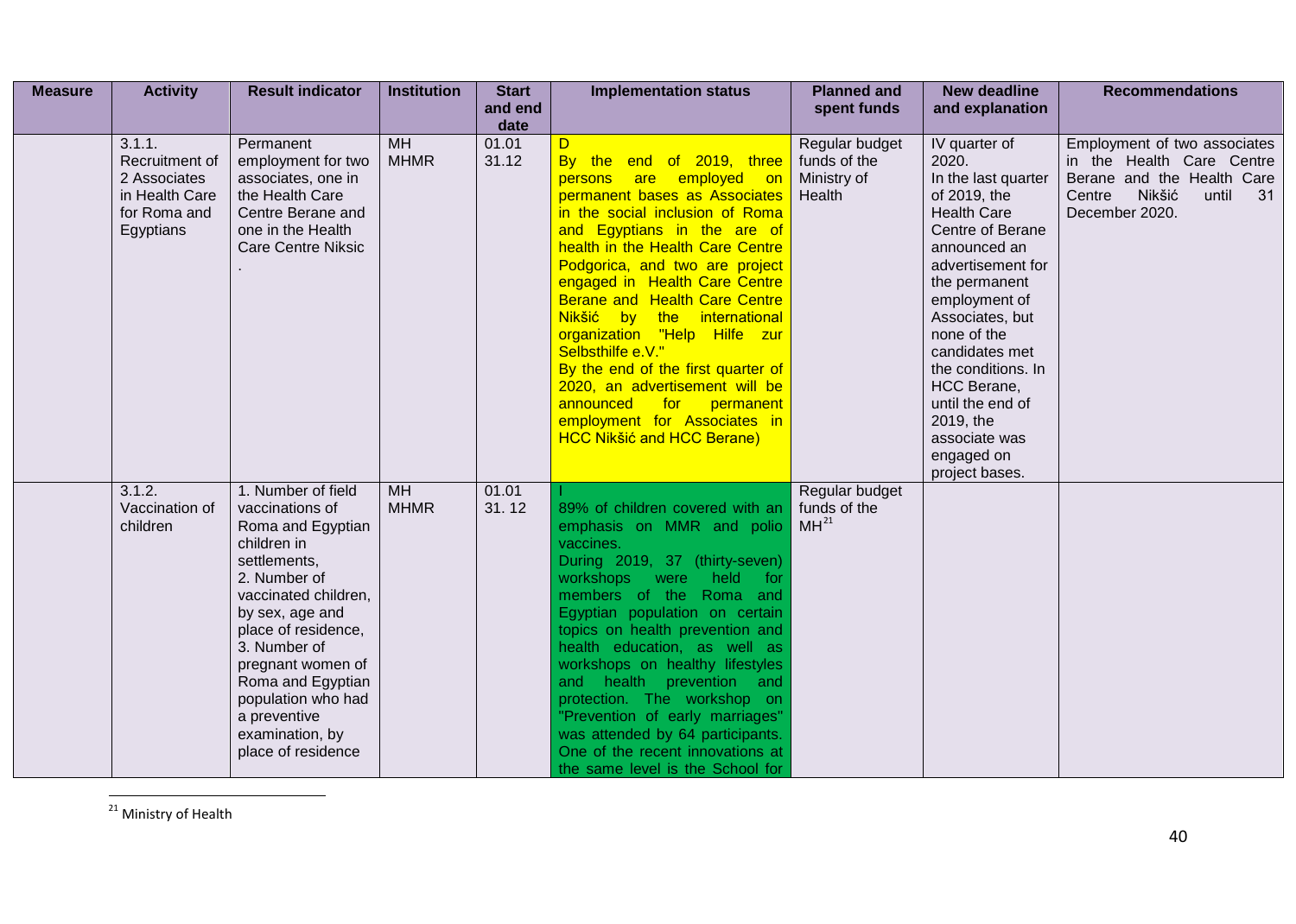|                                                                                                                                 |                                                                                                                                                     |                          |                | <b>Pregnant Women and the School</b><br>of Parenthood. The achievement<br>here is that at the beginning of<br>the work of the mentioned<br>Schools, the visits of the Roma<br>and Egyptian population were at<br>a new level of 2%, and during the<br>reporting period, the percentage<br>tripled to 6%. This can be<br>interpreted as a full commitment<br>to each pregnant woman<br>individually, giving importance to<br>pregnancy and educating them<br>about the fact that pregnancy is<br>not a different condition but a<br>natural process that requires<br>special sensibility. |                                                               |  |
|---------------------------------------------------------------------------------------------------------------------------------|-----------------------------------------------------------------------------------------------------------------------------------------------------|--------------------------|----------------|------------------------------------------------------------------------------------------------------------------------------------------------------------------------------------------------------------------------------------------------------------------------------------------------------------------------------------------------------------------------------------------------------------------------------------------------------------------------------------------------------------------------------------------------------------------------------------------|---------------------------------------------------------------|--|
| 3.1.3.<br>Preventive<br>health<br>examinations<br>of members of<br>the Roma and<br>Egyptian<br>population                       | Preventive health<br>examinations for 60<br>members of the<br>Roma and Egyptian<br>populations were<br>carried out                                  | <b>MH</b><br><b>MHMR</b> | 01.01<br>31.12 | The Ministry of Human and<br>Minority Rights, in cooperation<br>with the Ministry of Health, i.e.<br>the Health Care Centres in Nikšić<br>and the Health Care Centre<br>Podgorica,<br>organized<br>three<br>actions<br>of<br>preventive<br>examinations for the Roma and<br>population<br>from<br>Egyptian<br>mentioned municipalities. These<br>preventive examinations included<br>over 60 workers of the Public<br>Utility Company from the<br>municipality of Nikšić and the<br><b>Capital City Podgorica</b>                                                                        | Planned<br>EUR 2,000.00<br><b>MHMR</b><br>Spent<br>EUR 525.00 |  |
| 3.1.4.<br>A campaign on<br>the importance<br>of reproductive<br>health, with an<br>emphasis on<br>Roma and<br>Egyptian<br>women | Campaigns in at<br>least 2<br>municipalities with<br>a significant<br>number of<br>members of the<br>Roma and Egyptian<br>population<br>implemented | <b>MH</b><br><b>MHMR</b> | 01.01<br>31.12 | for the reporting period at the<br>mentioned level, 328 Roma<br>women and four Egyptian women<br>visited<br>reproductive<br>health<br>counselling centres, and 123<br>Roma mothers visited<br>child<br>counselling<br>centres with or<br>without<br>children.<br><b>The</b>                                                                                                                                                                                                                                                                                                              | Regular budget<br>funds of the MH                             |  |

 $\blacksquare$ 

-L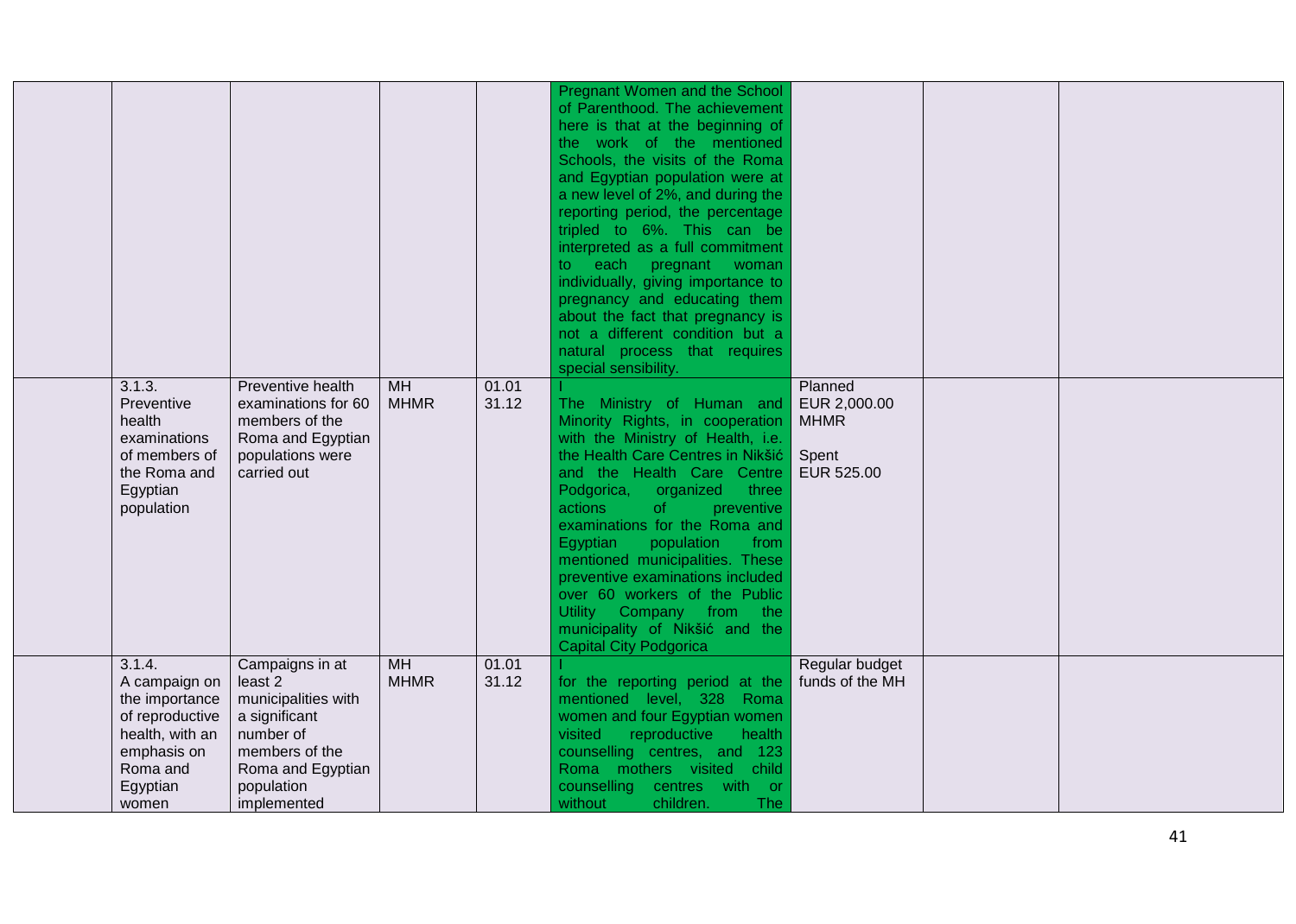| 3.1.5.<br><b>Meet Your</b><br>Associate<br>Campaign                                                                                                                                                                                                                      | Campaigns in at<br>least <sub>2</sub><br>municipalities with<br>a significant<br>number of<br>members of the<br>Roma and Egyptian<br>population<br>implemented | <b>MH</b><br><b>MHMR</b> | 01.01<br>31.12 | implementation of the above<br>contributed to the increase in the<br>number of visits to all counselling<br>centres by 3%.<br><b>The</b><br>campaigns<br>were<br>implemented<br>three<br>in.<br>municipalities in Berane, Nikšić<br>and Podgorica, with the aim of<br>getting to know their associate<br>and his activities within the Roma<br>and Egyptian community | Regular budget<br>funds of the MH |                                                                                                                                                                  |  |
|--------------------------------------------------------------------------------------------------------------------------------------------------------------------------------------------------------------------------------------------------------------------------|----------------------------------------------------------------------------------------------------------------------------------------------------------------|--------------------------|----------------|-----------------------------------------------------------------------------------------------------------------------------------------------------------------------------------------------------------------------------------------------------------------------------------------------------------------------------------------------------------------------|-----------------------------------|------------------------------------------------------------------------------------------------------------------------------------------------------------------|--|
| 3.1.6.<br>Informing<br>members of<br>the Roma and<br>Egyptian<br>population<br>about the<br>possibilities of<br>treatment for<br>addiction in<br>specialized<br>institutions, as<br>well as for all<br>citizens and<br>patients in the<br>health system<br>of Montenegro | Campaigns in at<br>least <sub>2</sub><br>municipalities with a<br>significant number<br>of members of the<br>Roma and Egyptian<br>population<br>implemented    | MH<br><b>MHMR</b>        | 01.01<br>31.12 | During 2019, 37 (thirty-seven)<br>workshops<br>held<br>for<br>were<br>members of the Roma and<br>Egyptian population on certain<br>topics on health prevention and<br>health education, as well as<br>workshops on healthy lifestyles<br>and health prevention and<br>protection                                                                                      | Regular budget<br>funds of the MH |                                                                                                                                                                  |  |
| <b>AREA 4:</b>                                                                                                                                                                                                                                                           | <b>EMPLOYMENT</b>                                                                                                                                              |                          |                |                                                                                                                                                                                                                                                                                                                                                                       |                                   |                                                                                                                                                                  |  |
| <b>Operational</b><br>objective 4:                                                                                                                                                                                                                                       | Increased participation of Roma and Egyptians in active employment policy measures                                                                             |                          |                |                                                                                                                                                                                                                                                                                                                                                                       |                                   |                                                                                                                                                                  |  |
| Performance indicator<br>1:                                                                                                                                                                                                                                              | <b>Baseline value</b>                                                                                                                                          |                          |                | <b>Current value</b>                                                                                                                                                                                                                                                                                                                                                  |                                   | <b>Target value</b><br>Data based on the Survey on the Social   In 2019, the measures of active employment   Include in the measures of active employment policy |  |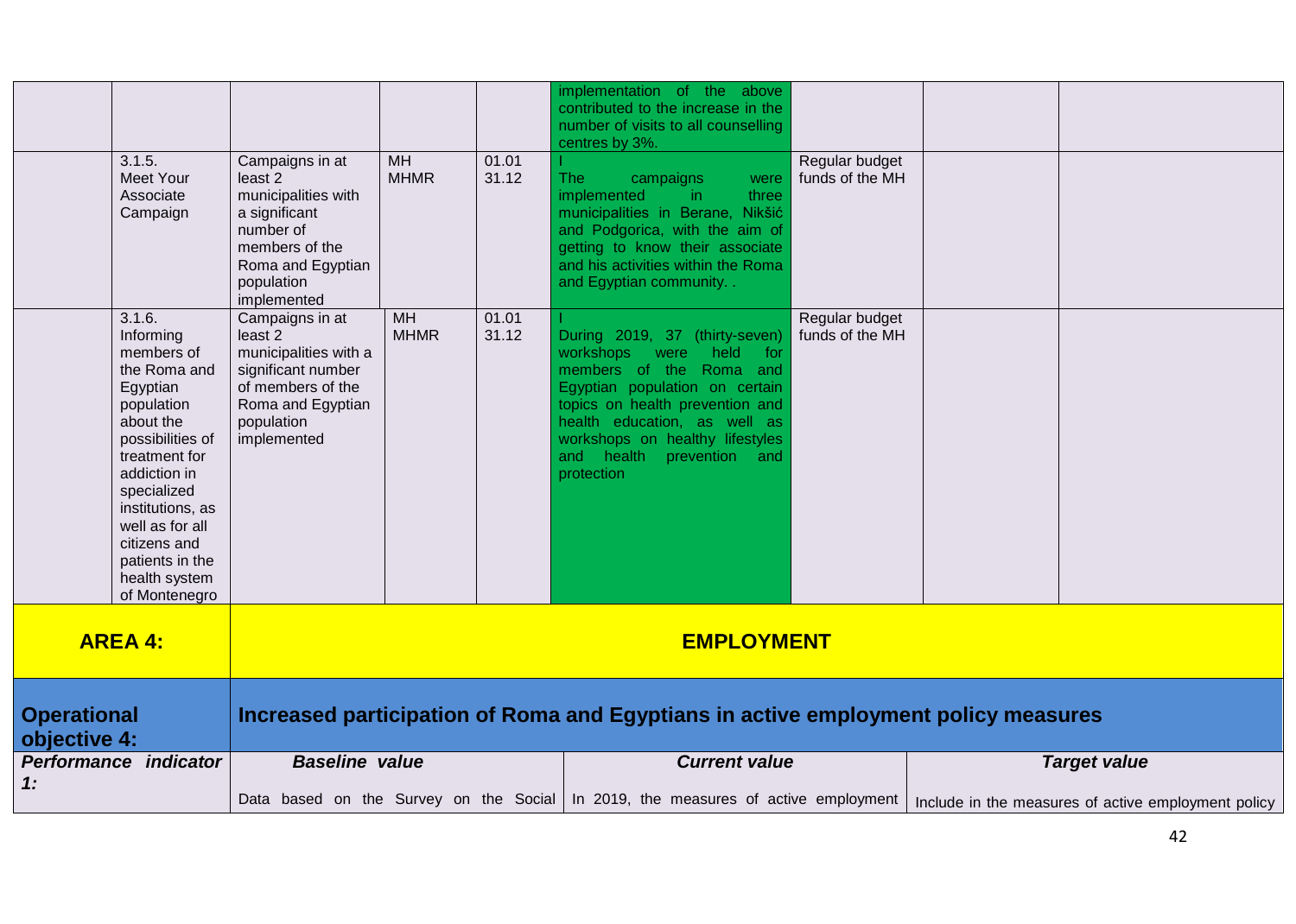<span id="page-42-0"></span>

| Inclusion of at least 5% of     | Position and Social Inclusion of Roma and                             | policy included 79 members of the Roma and                                                       | at least 50 members of the Roma and Egyptian        |
|---------------------------------|-----------------------------------------------------------------------|--------------------------------------------------------------------------------------------------|-----------------------------------------------------|
| members of the Roma and         | Egyptians in Montenegro from 2016 (survey                             | Egyptian population from the register of                                                         | population from the register of unemployed persons; |
| Egyptian population in active   | available<br>at<br>the<br>web<br>address                              | unemployed persons (22 women or 27.84%),                                                         |                                                     |
| employment policy measures      | http://www.mmp.gov.me/biblioteka/istrazivanja                         | which is almost 10% of the total number of                                                       |                                                     |
| in relation to the total number |                                                                       | Roma and Egyptians who were on the records of                                                    |                                                     |
| of Roma and Egyptians who       |                                                                       | the Institute on 31 December 2018.                                                               |                                                     |
| are in the records of the       | On average, there are about 1000 persons                              |                                                                                                  |                                                     |
| Institute<br>Employment<br>- of | annually on the records of the Institute, who                         | For all newly registered persons from the Roma                                                   |                                                     |
| Montenegro <sup>22</sup> ;      | declare themselves as members of the Roma                             | and Egyptian population, and if necessary for all                                                |                                                     |
|                                 | and Egyptian population. The participation of                         | other Roma and Egyptians from the records of                                                     |                                                     |
|                                 | women is about 40%. This population                                   | the Institute, in 2019, information, counselling                                                 |                                                     |
|                                 | in the<br>participates<br>total<br>registered                         | and motivation activities were carried out.                                                      |                                                     |
|                                 | unemployment with 3 - 4%.                                             | Persons are informed about their rights and                                                      |                                                     |
|                                 |                                                                       | obligations during unemployment, labour market                                                   |                                                     |
|                                 | Over 90% of the registered members of the                             | services, active employment policy measures,                                                     |                                                     |
|                                 | Roma and Egyptian population are persons                              | vacancies (through individual and group                                                          |                                                     |
|                                 | without occupation and education who, as a                            | information); counselling of persons conducted                                                   |                                                     |
|                                 | rule, wait longer for employment.                                     | in order to motivate, acquire and develop                                                        |                                                     |
|                                 |                                                                       | knowledge and skills for active job search                                                       |                                                     |
|                                 | Representatives of companies believe that the                         | (through individual counselling and through                                                      |                                                     |
|                                 | key problem of employment is the low level of                         | information-motivational workshops, seminars).                                                   |                                                     |
|                                 | education of members of the Roma and                                  |                                                                                                  |                                                     |
|                                 | Egyptian community (82.1%). Furthermore, the                          | Associates in the social inclusion of Roma and                                                   |                                                     |
|                                 | reasons for the large number of unemployed                            | Egyptians in the area of employment, who are                                                     |                                                     |
|                                 | persons from the Roma and Egyptian                                    | employed through the implementation of the                                                       |                                                     |
|                                 | community are the fact that members of the                            | project implemented by the NGO "Help", during                                                    |                                                     |
|                                 | majority community generally have negative                            | 2019, were visiting the employment bureaus                                                       |                                                     |
|                                 | attitudes and prejudices (64.9%) and because                          | twice a week in Podgorica and once a week in                                                     |                                                     |
|                                 | members of the Roma and Egyptian                                      | Nikšić, and with the support and help of mentors                                                 |                                                     |
|                                 | community do not have the skills they need to                         | from the institution, they got acquainted with the                                               |                                                     |
|                                 | find employment (60.9%).                                              | technology of working with the unemployed                                                        |                                                     |
|                                 |                                                                       | persons. Associates monitored the process of                                                     |                                                     |
|                                 |                                                                       | registering an unemployed person, attended                                                       |                                                     |
|                                 |                                                                       | information meetings, monitored the preparation<br>for employment of unemployed persons, current |                                                     |
|                                 |                                                                       | advertisements for vacancies.                                                                    |                                                     |
| <b>Performance indicator 2:</b> | Data based on the Survey on the Social                                |                                                                                                  |                                                     |
|                                 | Position and Social Inclusion of Roma and                             | During 2019, 23 members of the Roma and                                                          |                                                     |
|                                 | The number of persons who   Egyptians in Montenegro from 2016 (survey | Egyptian population (nine women) were included                                                   |                                                     |
| are on the records of the       | available<br>the<br>at<br>address<br>web                              | in adult education and training programs, as                                                     |                                                     |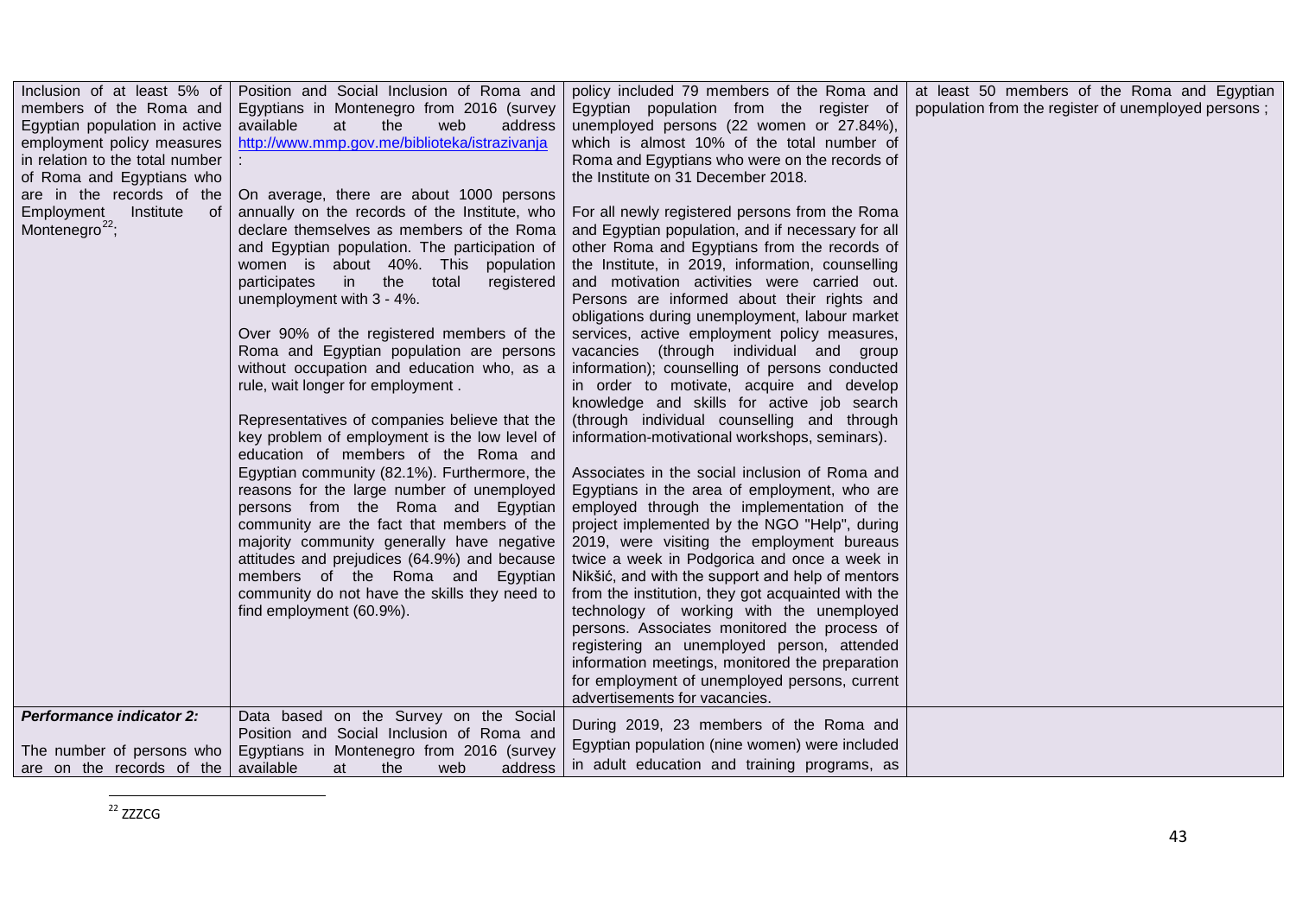| Employment Institute, and                   | http://www.mmp.gov.me/biblioteka/istrazivanja   | follows: 14 persons (six women) are included in     |  |
|---------------------------------------------|-------------------------------------------------|-----------------------------------------------------|--|
| who are without occupation<br>reduced by 2% |                                                 | three adult education and training programs for     |  |
|                                             | On average, there are about 1000 persons        | acquiring professional qualifications, as follows:  |  |
|                                             | annually on the records of the Institute, who   | in the education and training program for the       |  |
|                                             | declare themselves as members of the Roma       | profession of assistant chef in Bijelo Polje - four |  |
|                                             | and Egyptian population. The participation of   | women, in the program for the profession of         |  |
|                                             | women is about 40%. This population             | hairdresser for women in Podgorica - nine           |  |
|                                             | participates<br>in the<br>total<br>registered   | persons (two women) and one person in the           |  |
|                                             | unemployment with 3 - 4%.                       | education and training program for the              |  |
|                                             |                                                 | profession of construction ceramist in Bijelo       |  |
|                                             | Over 90% of the registered members of the       | Polje.                                              |  |
|                                             | Roma and Egyptian population are persons        |                                                     |  |
|                                             | without occupation and education who, as a      | Four persons (one woman) are included in the        |  |
|                                             | rule, wait longer for employment.               | adult education and training programs for           |  |
|                                             | Representatives of companies believe that the   | acquiring key skills, as follows: one woman from    |  |
|                                             | key problem of employment is the low level of   | Podgorica is included in the German language        |  |
|                                             | education of members of the Roma and            | learning program, while in the training program     |  |
|                                             | Egyptian community (82.1%). Furthermore, the    | for candidates for motor vehicle drivers for "C"    |  |
|                                             | reasons for the large number of unemployed      |                                                     |  |
|                                             | persons from the Roma and Egyptian              | category are included three persons.                |  |
|                                             | community are the fact that members of the      | Five persons (two women) are included in the        |  |
|                                             | majority community generally have negative      | Training for work with the employer and Training    |  |
|                                             | attitudes and prejudices (64.9%) and because    |                                                     |  |
|                                             | members of the Roma and Egyptian                | for independent work programs, which include        |  |
|                                             | community do not have the skills they need to   | education, training and employment, as follows:     |  |
|                                             | find employment (60.9%).                        | four persons (two women) in Podgorica and one       |  |
|                                             | Data from a survey conducted by the Ministry    | person in Bijelo Polje.                             |  |
|                                             | indicate that 83% of Roma and Egyptians are     |                                                     |  |
|                                             | unemployed. However, it is important to say     |                                                     |  |
|                                             | that out of this percentage, a large number of  |                                                     |  |
|                                             | Roma and Egyptians declare that they are in     |                                                     |  |
|                                             | the status of 'unemployed person who is not     |                                                     |  |
|                                             | looking for a job' (33%). These are mostly      |                                                     |  |
|                                             | unemployed women who are housewives.            |                                                     |  |
|                                             | Thus, it can be effectively said that about 50% |                                                     |  |
|                                             | of Roma and Egyptians are in the status of      |                                                     |  |
|                                             | unemployed job seekers. Of those employed, it   |                                                     |  |
|                                             | was found that 6% of Roma and Egyptians         |                                                     |  |
|                                             | work in the public sector, just over 5% in the  |                                                     |  |
|                                             |                                                 |                                                     |  |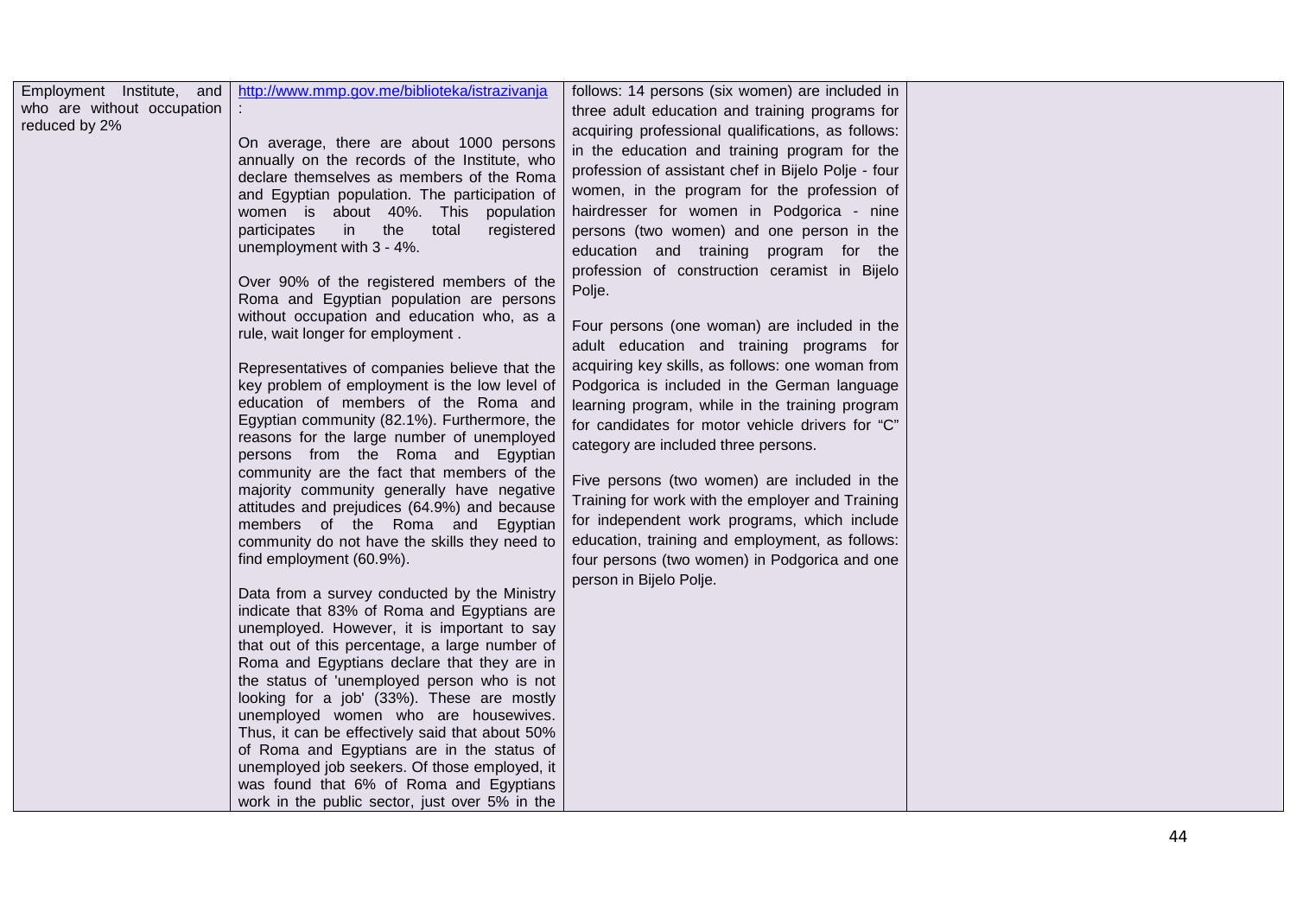|                                                                                                                                                                                                                                            | private sector, while 4.3% are self-employed.<br>When it comes to employment status itself,<br>4.5% of Roma and Egyptians have permanent<br>employment, while 6.7% are employed on a<br>temporary basis.                                                                                                                                                                                                                                                                                                                                                                                                                                                                                                                                                                                                                                    |                                                                                                                                                                                                                                                                                                                                                                                                                                                                                                                                                                                                                                                                                                                                                                                                                                                                                                                                                                                                                                                                                                                                                                                                                                                                                                                                                                                                                                                                                                                                                                                      |  |
|--------------------------------------------------------------------------------------------------------------------------------------------------------------------------------------------------------------------------------------------|---------------------------------------------------------------------------------------------------------------------------------------------------------------------------------------------------------------------------------------------------------------------------------------------------------------------------------------------------------------------------------------------------------------------------------------------------------------------------------------------------------------------------------------------------------------------------------------------------------------------------------------------------------------------------------------------------------------------------------------------------------------------------------------------------------------------------------------------|--------------------------------------------------------------------------------------------------------------------------------------------------------------------------------------------------------------------------------------------------------------------------------------------------------------------------------------------------------------------------------------------------------------------------------------------------------------------------------------------------------------------------------------------------------------------------------------------------------------------------------------------------------------------------------------------------------------------------------------------------------------------------------------------------------------------------------------------------------------------------------------------------------------------------------------------------------------------------------------------------------------------------------------------------------------------------------------------------------------------------------------------------------------------------------------------------------------------------------------------------------------------------------------------------------------------------------------------------------------------------------------------------------------------------------------------------------------------------------------------------------------------------------------------------------------------------------------|--|
| <b>Performance indicator 3:</b><br>The number of unemployed<br>Roma and Egyptians who are<br>on the records of<br>the<br>Institute<br>Employment<br>0t<br>Montenegro and who are<br>looking<br>actively<br>for<br>employment reduced by 2% | Data from a survey conducted by the Ministry<br>indicate that 83% of Roma and Egyptians are<br>unemployed. However, it is important to say<br>that out of this percentage, a large number of<br>Roma and Egyptians declare that they are in<br>the status of 'unemployed person who is not<br>looking for a job' (33%). These are mostly<br>unemployed women who are housewives.<br>Thus, it can be effectively said that about 50%<br>of Roma and Egyptians are in the status of<br>unemployed job seekers. Of those employed, it<br>was found that 6% of Roma and Egyptians<br>work in the public sector, just over 5% in the<br>private sector, while 4.3% are self-employed.<br>When it comes to employment status itself,<br>4.5% of Roma and Egyptians have permanent<br>employment, while 6.7% are employed on a<br>temporary basis. | On 28 February 2019, ZZZCG announced a<br>competition for the selection of public works<br>contractors for the care of elderly, personal<br>assistant and other public work programs. In<br>addition, in 2019, the Institute supported the<br>implementation of the Project "Let it be clean",<br>which is an integral part of the preparation of the<br>summer tourist season. The holder of the activity<br>is the Ministry of Sustainable Development and<br>Tourism, and the partners are, in addition to the<br>Institute, the Public Company for the<br>Management of Marine Assets, municipalities<br>and public utility companies. Within this project,<br>unemployed people with difficult employment<br>factors, including members of the Roma and<br>Egyptian population, were engaged in the<br>maintenance of highways and regional roads in<br>all municipalities in Montenegro. During 2019, 36<br>persons (10 women) were included in public<br>works programs, while 20 persons (three<br>women) were included in the "Keep it clean"<br>project. Unemployed Roma and Egyptians from<br>the records of the employment bureau of Bar,<br>Budva, Ulcinj, Berane, Bijelo Polje, Mojkovac,<br>Niksic, Podgorica, Cetinje, Herceg Novi and<br>Tivat are included in the mentioned programs.<br>During 2019, 108 people (54 women or 50%)<br>were employed in seasonal jobs.<br>Age structure: 15-25 years of age: 36 persons<br>(15 women); 26-35 years of age: 33 persons (14<br>women); 36-45 years of age: 27 persons (16<br>women); 46-55 years of age: nine persons |  |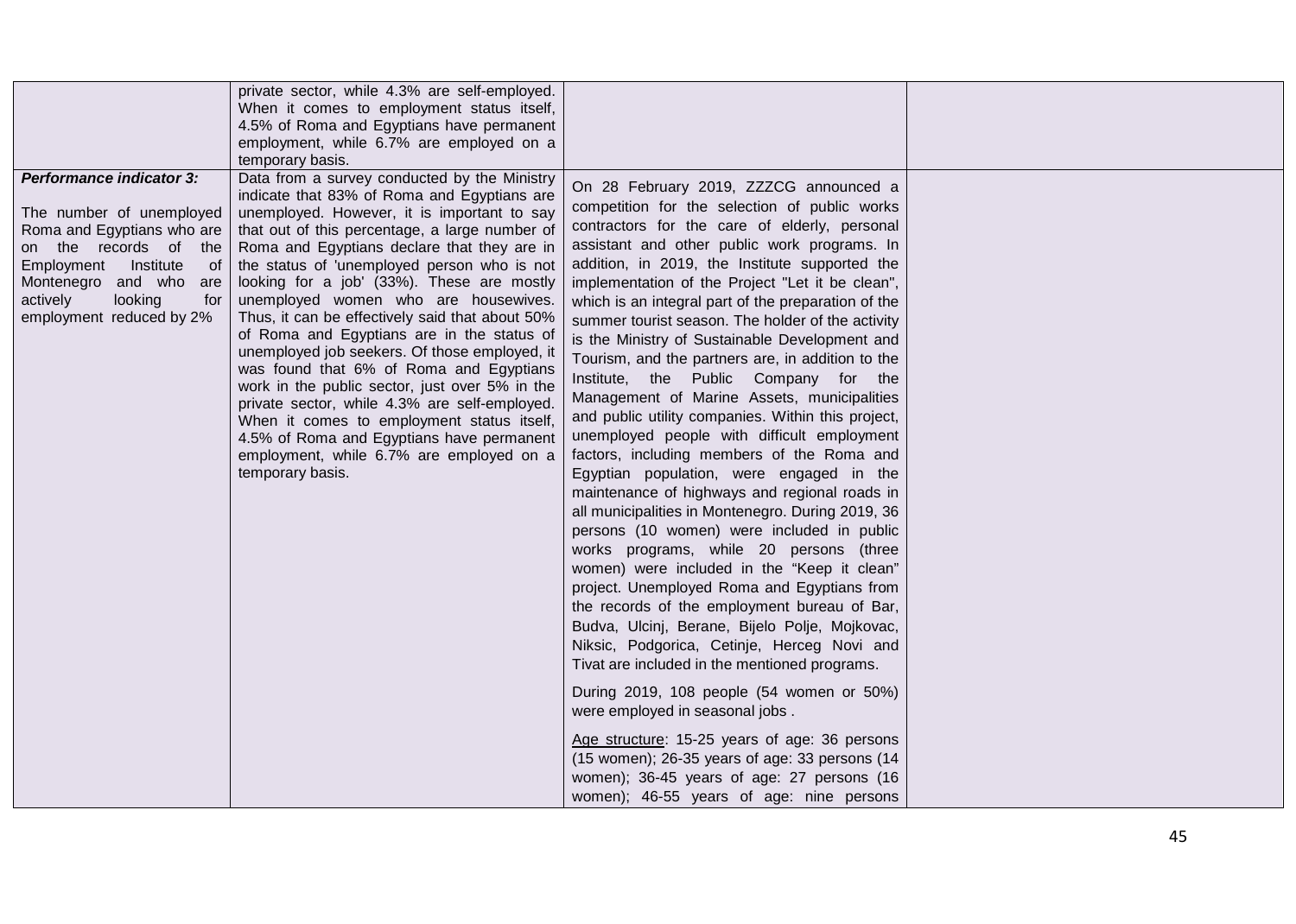|                |                                                                          |                                                                                          |                             |                              | (seven women); Over 55 - three people (two<br>women)<br>Regional structure: from the records of the<br>Herceg Novi Regional Unit for the municipalities<br>of Herceg Novi, Tivat and Kotor - 39 persons (23<br>women); from the records of the Podgorica<br>Regional Unit for the municipalities of Podgorica,<br>Danilovgrad, Kolašin and Cetinje - 27 persons<br>(nine women); from the records of the Regional<br>Unit Bar for the municipalities of Bar, Budva and<br>Ulcinj - 19 persons (eight women); from the<br>records of the Nikšić Regional Unit for the<br>municipalities of Nikšić, Plužine and Šavnik - 15<br>persons (10 women); from the records of the<br>Bijelo Polje Regional Unit for the municipalities<br>of Bijelo Polje and Mojkovac - five persons (two<br>women); from the records of the Regional Unit of<br>Berane for the municipalities of Berane,<br>Andrijevica, Plav, Rožaje, Gusinje and Petnjica -<br>two persons (one woman); from the records of<br>the Regional Unit of Pljevlja for the municipalities<br>of Pljevlja and Žabljak - one woman.<br>According to the data obtained from the Tax<br>Administration of Montenegro, during 2019, one<br>woman from the records of the Employment<br>Bureau Podgorica with IV level of education<br>qualification<br>established<br>$\mathbf{a}$<br>employment, at her level of education, in the real<br>sector. | fixed-term                           |                                        |                        |
|----------------|--------------------------------------------------------------------------|------------------------------------------------------------------------------------------|-----------------------------|------------------------------|-----------------------------------------------------------------------------------------------------------------------------------------------------------------------------------------------------------------------------------------------------------------------------------------------------------------------------------------------------------------------------------------------------------------------------------------------------------------------------------------------------------------------------------------------------------------------------------------------------------------------------------------------------------------------------------------------------------------------------------------------------------------------------------------------------------------------------------------------------------------------------------------------------------------------------------------------------------------------------------------------------------------------------------------------------------------------------------------------------------------------------------------------------------------------------------------------------------------------------------------------------------------------------------------------------------------------------------------------------------------------------------------------------|--------------------------------------|----------------------------------------|------------------------|
| <b>Measure</b> | <b>Activity</b>                                                          | <b>Result indicator</b>                                                                  | <b>Institution</b>          | <b>Start and</b><br>end date | <b>Implementation status</b>                                                                                                                                                                                                                                                                                                                                                                                                                                                                                                                                                                                                                                                                                                                                                                                                                                                                                                                                                                                                                                                                                                                                                                                                                                                                                                                                                                        | <b>Planned</b><br>and spent<br>funds | <b>New deadline and</b><br>explanation | <b>Recommendations</b> |
|                | 4.1.1.<br>Group<br>informing of<br>newly<br>registered<br>persons in the | of<br><b>Number</b><br>members of<br>the<br>Roma<br>and<br>Egyptian<br>population<br>who | <b>ZZZCG</b><br><b>MHMR</b> | 01.01.<br>31.12.             | During 2019, employment mediation<br>counsellors informed unemployed<br>Roma and Egyptians about their<br>rights and obligations while on the<br>records of the Institute, motivated                                                                                                                                                                                                                                                                                                                                                                                                                                                                                                                                                                                                                                                                                                                                                                                                                                                                                                                                                                                                                                                                                                                                                                                                                | Regular<br>budget funds<br>of ZZZCG  |                                        |                        |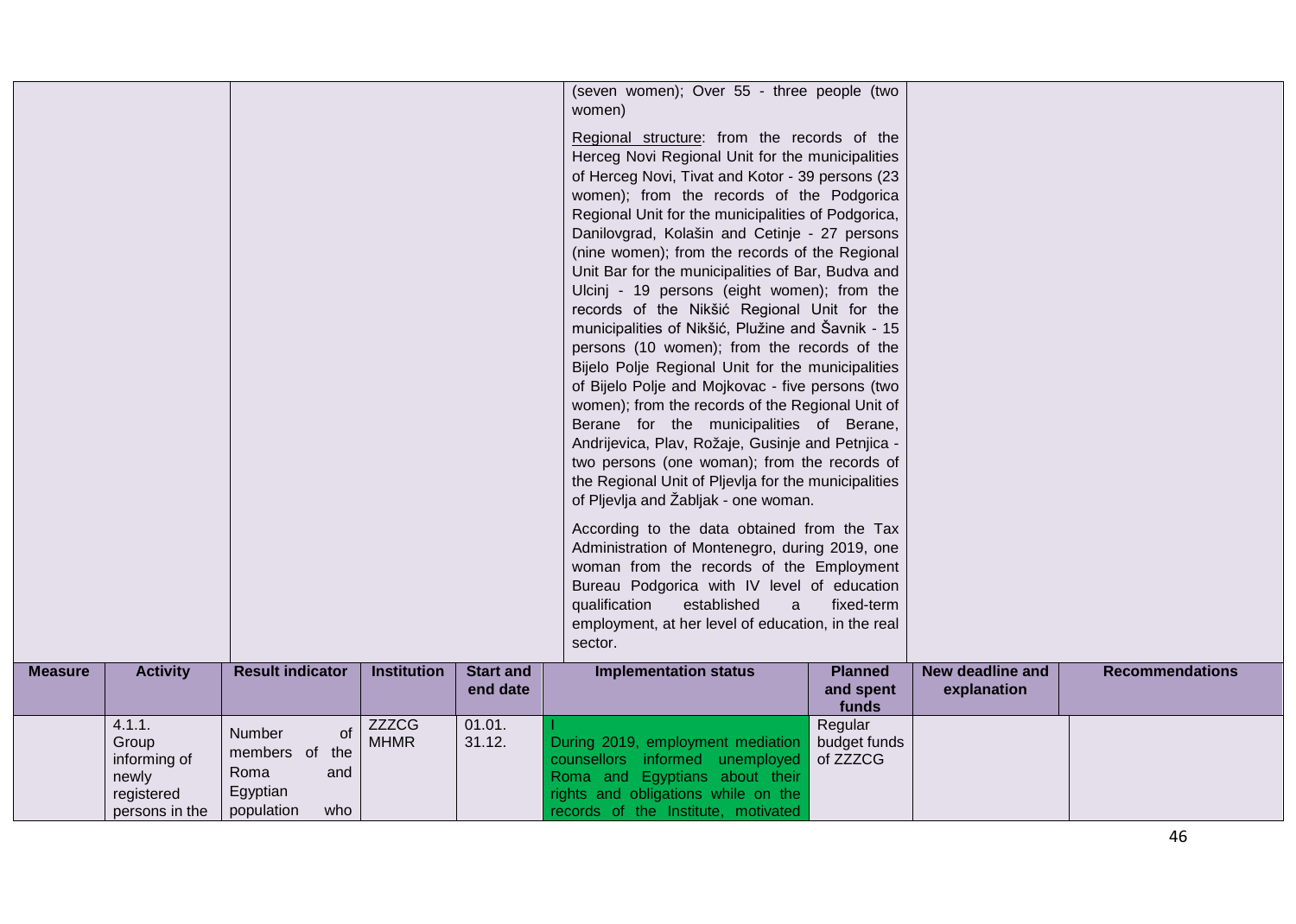| premises of<br>the<br>Employment<br>Institute of<br>Montenegro<br>on the<br>importance of<br>active job<br>search and<br>inclusion in<br>active<br>employment<br>policy<br>programs; | participated in the<br>group<br>consultation<br>(gender,<br>educational<br>and<br>regional structure)                                       |                             |                 | them and included them in active<br>employment policy programs and<br>mediated in their<br>employment,<br>according to the<br>principles of<br>affirmative action.<br>For 32 newly registered persons from<br>the Roma and Egyptian population,<br>and if necessary for all other Roma<br>and Egyptians from the records of<br>the Institute during 2019, activities of<br>informing, counselling and motivating<br>were carried out. |                                                                                    |  |
|--------------------------------------------------------------------------------------------------------------------------------------------------------------------------------------|---------------------------------------------------------------------------------------------------------------------------------------------|-----------------------------|-----------------|---------------------------------------------------------------------------------------------------------------------------------------------------------------------------------------------------------------------------------------------------------------------------------------------------------------------------------------------------------------------------------------------------------------------------------------|------------------------------------------------------------------------------------|--|
| 4.1.2<br>Individual<br>counselling of<br>newly<br>registered<br>persons in the<br>premises of<br>the<br>Employment<br>Institute of<br>Montenegro;                                    | Number<br>of<br>members of<br>the<br>Roma<br>and<br>Egyptian<br>population<br>who<br>participated<br>in<br>individual<br>counselling        | <b>ZZZCG</b><br><b>MHMR</b> | 01.01.<br>31.12 | For<br>32 newly registered persons from the<br>Roma and Egyptian population from<br>the records of the Institute during<br>2019 participated in individual<br>counselling.                                                                                                                                                                                                                                                            | Regular<br>budget funds<br>of ZZZCG                                                |  |
| 4.1.3.<br>Development<br>of individual<br>employment<br>plans                                                                                                                        | <b>Number</b><br>οf<br>members of<br>the<br>Roma<br>and<br>Egyptian<br>population<br>who<br>participated<br>in<br>individual<br>counselling | <b>ZZZCG</b><br><b>MHMR</b> | 01.01<br>31.12  | 32 newly registered persons from the<br>Roma and Egyptian population made<br>individual plans                                                                                                                                                                                                                                                                                                                                         | Regular<br>budget funds<br>of ZZZCG                                                |  |
| 4.1.4.<br>Realization of<br>the Pilot<br>project of<br>inclusion of<br>Associates in                                                                                                 | <b>Number</b><br>of<br>Associates<br>engaged in social<br>inclusion of Roma<br>and Egyptians in<br>the<br>οf<br>area                        | <b>NGO</b><br><b>MHMR</b>   | 01.01<br>31.12  | Two Associates in the social<br>inclusion of Roma and Egyptians in<br>the area of employment during 2019<br>was project-engaged by the<br>international organization "Help" in<br>the Labour Office in Podgorica and                                                                                                                                                                                                                  | It is<br>estimated<br>that about<br><b>EUR</b><br>9,000.00<br>was spent<br>on this |  |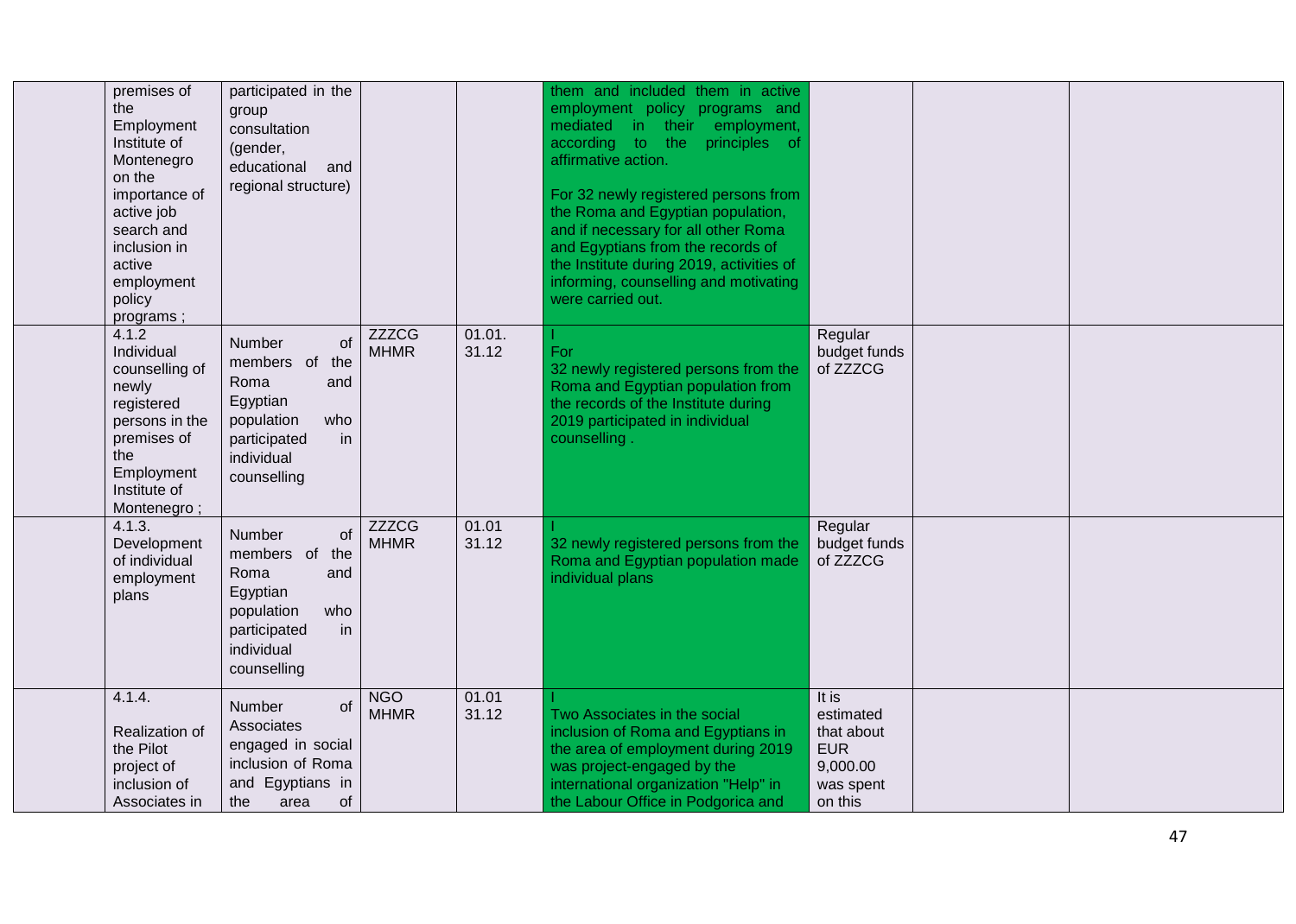| social<br>inclusion of<br>Roma and<br>Egyptians in<br>the area of<br>employment in<br>practice                                                                                                                                                                                             | employment                                                                                                                              |                                           |                | the Labour Office in Niksic                                                                                                                                                                                                                                                                                                                                                                                                                                                                                                                                                                                                                                                                                                                                 | activity                                                                |                                                                                                                                                                                      |                                                                                                                |
|--------------------------------------------------------------------------------------------------------------------------------------------------------------------------------------------------------------------------------------------------------------------------------------------|-----------------------------------------------------------------------------------------------------------------------------------------|-------------------------------------------|----------------|-------------------------------------------------------------------------------------------------------------------------------------------------------------------------------------------------------------------------------------------------------------------------------------------------------------------------------------------------------------------------------------------------------------------------------------------------------------------------------------------------------------------------------------------------------------------------------------------------------------------------------------------------------------------------------------------------------------------------------------------------------------|-------------------------------------------------------------------------|--------------------------------------------------------------------------------------------------------------------------------------------------------------------------------------|----------------------------------------------------------------------------------------------------------------|
| 4.2.1.<br>Development<br>of new<br>vocational<br>training<br>programs,<br>specifically<br>tailored to the<br>needs of the<br>Roma and<br>Egyptian<br>population,<br>including old<br>crafts and<br>involvement of<br>program<br>participants, in<br>accordance<br>with individual<br>plans | <b>Number</b><br>$\circ$ f<br>developed<br>vocational<br>training<br>programs                                                           | <b>CVE</b><br><b>ZZZCG</b><br><b>MHMR</b> | 01.01<br>31.12 | During 2019, there were no initiatives<br>for the development of special<br>programs for Roma and Egyptians,<br>but the Center for Vocational<br>Education has prepared several<br>education programs for acquiring<br>professional qualification at level II in<br>the field of catering as well as<br>education programs for acquiring key<br>skills that may include members of<br>RE who have a lower level of<br>education (making simple garden<br>products according to the principles<br>permaculture and<br>making<br><sub>of</sub><br>recycling paper products).<br>CVE signed an Agreement on<br>Cooperation with the Roma Council<br>in order to implement joint activities<br>in the area of inclusion of the Roma<br>population in education. | Sredstva<br>iz<br>donacija<br><b>Budžet</b><br><b>ZZZCG</b>             |                                                                                                                                                                                      |                                                                                                                |
| 4.2.2.<br>Development<br>of professional<br>qualification<br>intended for<br>the Roma and<br>Egyptian<br>population in<br>the field of<br>"Collectors of                                                                                                                                   | Education<br>for<br>program<br>the<br>acquiring<br>professional<br>qualification<br>"Collectors<br>of<br>secondary<br>raw<br>materials" | CVE,<br><b>MHMR</b><br><b>NGO</b>         | 01.01<br>31.12 | D<br>CVE has signed a cooperation<br>agreement with the NGO Young<br>Roma for the development of a<br>for<br>acquiring<br>the<br>program<br>professional qualification "Collector<br>of secondary raw materials" which<br>should<br>contribute<br>to<br>greater<br>employability of members of the RE                                                                                                                                                                                                                                                                                                                                                                                                                                                       | Planned<br><b>EUR</b><br>1,650.00<br>(funds from<br>donations)<br>Spent | The Commission for<br>Mining,<br>Metallurgy<br>Chemical<br>and<br>Industry rejected the<br>initiative this to be a<br>key qualification, but<br>concluded that it<br>was a key skill | This activity will not be<br>implemented because it is<br>a key skill and not a<br>professional qualification. |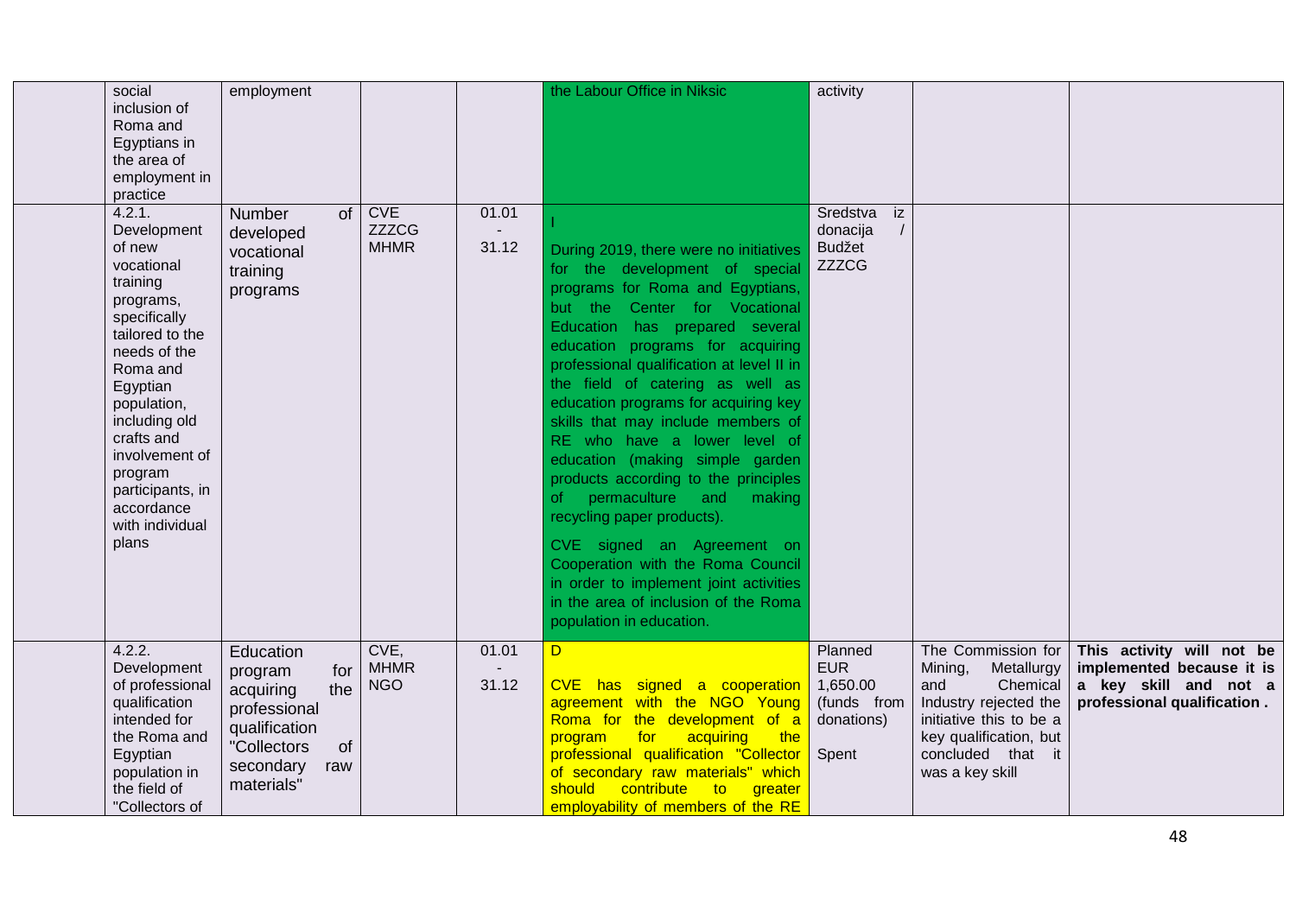| secondary raw<br>materials"                                                                                                                                          |                                                                                                                                                                                                           |                             |                | population.<br>An initiative for the development of<br>professional qualifications<br><b>Was</b><br>prepared, but the competent sectoral<br>Commission for Mining, Metallurgy<br>and Chemical Industry rejected the<br>initiative and concluded that it was a<br>key skill. |                                                                                                                |  |
|----------------------------------------------------------------------------------------------------------------------------------------------------------------------|-----------------------------------------------------------------------------------------------------------------------------------------------------------------------------------------------------------|-----------------------------|----------------|-----------------------------------------------------------------------------------------------------------------------------------------------------------------------------------------------------------------------------------------------------------------------------|----------------------------------------------------------------------------------------------------------------|--|
| 4.2.3.<br>Realization of<br>educational<br>programs for<br>acquiring<br>professional<br>qualification<br>("Hairdresser",<br>"Gardener",<br>$etc.$ )                  | <b>Number</b><br>of<br>members of the<br>Roma<br>and<br>Egyptian<br>populations who<br>participated<br>in<br>education<br>the<br>program<br>(gender,<br>age,<br>educational and<br>regional<br>structure) | <b>ZZZCG</b><br><b>MHMR</b> | 01.01<br>31.12 | 14 persons (six women) are included<br>in three adult education and training<br>programs for acquiring professional<br>qualification<br>The budget spent exceeded the<br>planned amount.                                                                                    | Planned<br><b>EUR</b><br>10,000.00<br>(ZZZCG<br>budget)<br>Spent<br><b>EUR</b><br>10,117.50 -<br><b>ZZZCG</b>  |  |
| 4.2.4.<br>Realization of<br>education<br>programs for<br>acquiring key<br>skills (learning<br>English,<br>training for C<br>category<br>drivers)                     | Number of<br>members of the<br>Roma and<br>Egyptian<br>population who<br>participated in<br>the program                                                                                                   | <b>ZZZCG</b><br><b>MHMR</b> | 01.01<br>31.12 | Four people (one woman) are<br>involved in adult education and<br>training programs for acquiring key<br>skills                                                                                                                                                             | Planned<br><b>EUR</b><br>5,000.00<br><b>ZZZCG</b><br>budget<br>Spent<br>EUR 540.00<br><b>ZZZCG</b>             |  |
| 4.2.5.<br>Training with<br>the employer<br>to perform<br>certain jobs for<br>a minimum of<br>one month<br>and their<br>employment<br>for a minimum<br>of five months | Number of<br>members of the<br>Roma and<br>Egyptian<br>population<br>included in the<br>program                                                                                                           | <b>ZZZCG</b><br><b>MHMR</b> | 01.01<br>31.12 | The training program for work with<br>employers and training for<br>independent work, included five<br>people (two women)<br>The budget spent exceeded the<br>planned amount.                                                                                               | Planned<br><b>EUR</b><br>5,000.00<br><b>ZZZCG</b><br>budget<br>Spent<br><b>EUR</b><br>6,672.42<br><b>ZZZCG</b> |  |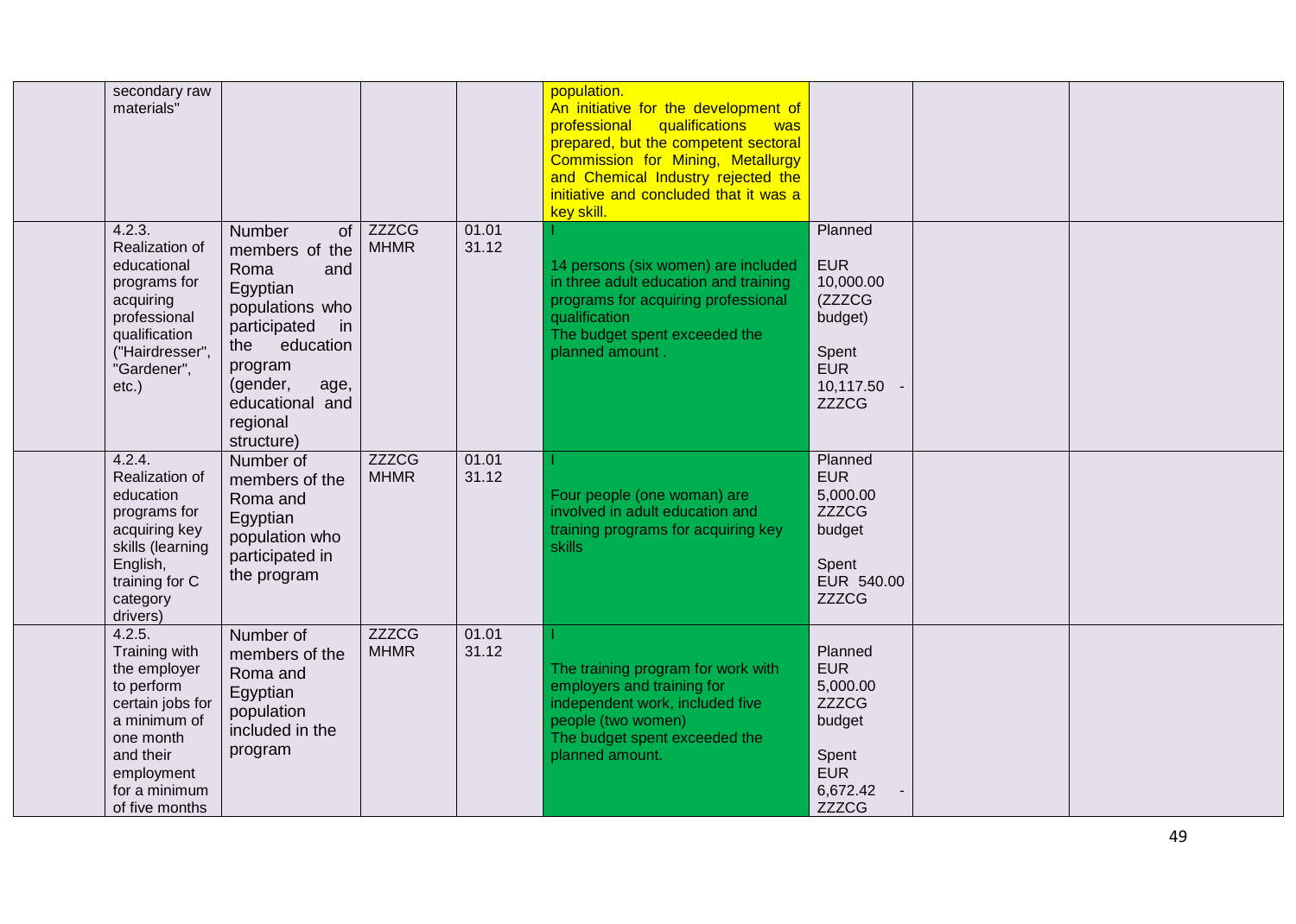| with the<br>obligation to<br>extend the<br>fixed-term<br>employment<br>contract for at<br>least 50% of<br>participants,<br>for a minimum<br>of three<br>months |                                                                                      |                             |                |                                                                                                                                                                                                                                                                                                                                                                           |                                                                                                                                                                                                                                                                                                                                                                           |  |
|----------------------------------------------------------------------------------------------------------------------------------------------------------------|--------------------------------------------------------------------------------------|-----------------------------|----------------|---------------------------------------------------------------------------------------------------------------------------------------------------------------------------------------------------------------------------------------------------------------------------------------------------------------------------------------------------------------------------|---------------------------------------------------------------------------------------------------------------------------------------------------------------------------------------------------------------------------------------------------------------------------------------------------------------------------------------------------------------------------|--|
| 4.3.1.<br>Inclusion of<br>Roma and<br>Egyptians in<br>the public<br>works program                                                                              | Number of<br>participants in<br>public work<br>(gender and<br>regional<br>structure) | <b>ZZZCG</b><br><b>MHMR</b> | 01.01<br>31.12 | 20 people (three women) from Bar,<br>Ulcinj, Bijelo Polje, Mojkovac, Nikšić,<br>Podgorica, Cetinje, Herceg Novi and<br>Tivat are involved in the public work<br>"Let it be clean".<br>Eleven public works involved 36<br>persons (10 women) in Budva,<br>Berane, Bijelo Polje, Herceg Novi,<br>Podgorica, and Rožaje.<br>The budget spent exceeded the<br>planned amount. | Planed<br><b>EUR</b><br>30,000.00<br><b>ZZZCG</b><br>budget<br>Spent<br><b>EUR</b><br>50,927.92 -<br>public works<br>- ZZZCG<br><b>EUR</b><br>42,000.00<br>("Keep it<br>clean"<br>project)<br>From what:<br><b>EUR</b><br>12,000.00<br><b>ZZZCG</b><br><b>EUR</b><br>30,000.00<br>Ministry of<br>Sustainable<br>Developmen<br>t and<br>Tourism and<br>PE "Marine<br>Good" |  |
| 4.3.2.                                                                                                                                                         | Number of                                                                            | <b>ZZZCG</b>                | 01.01          |                                                                                                                                                                                                                                                                                                                                                                           | Planned                                                                                                                                                                                                                                                                                                                                                                   |  |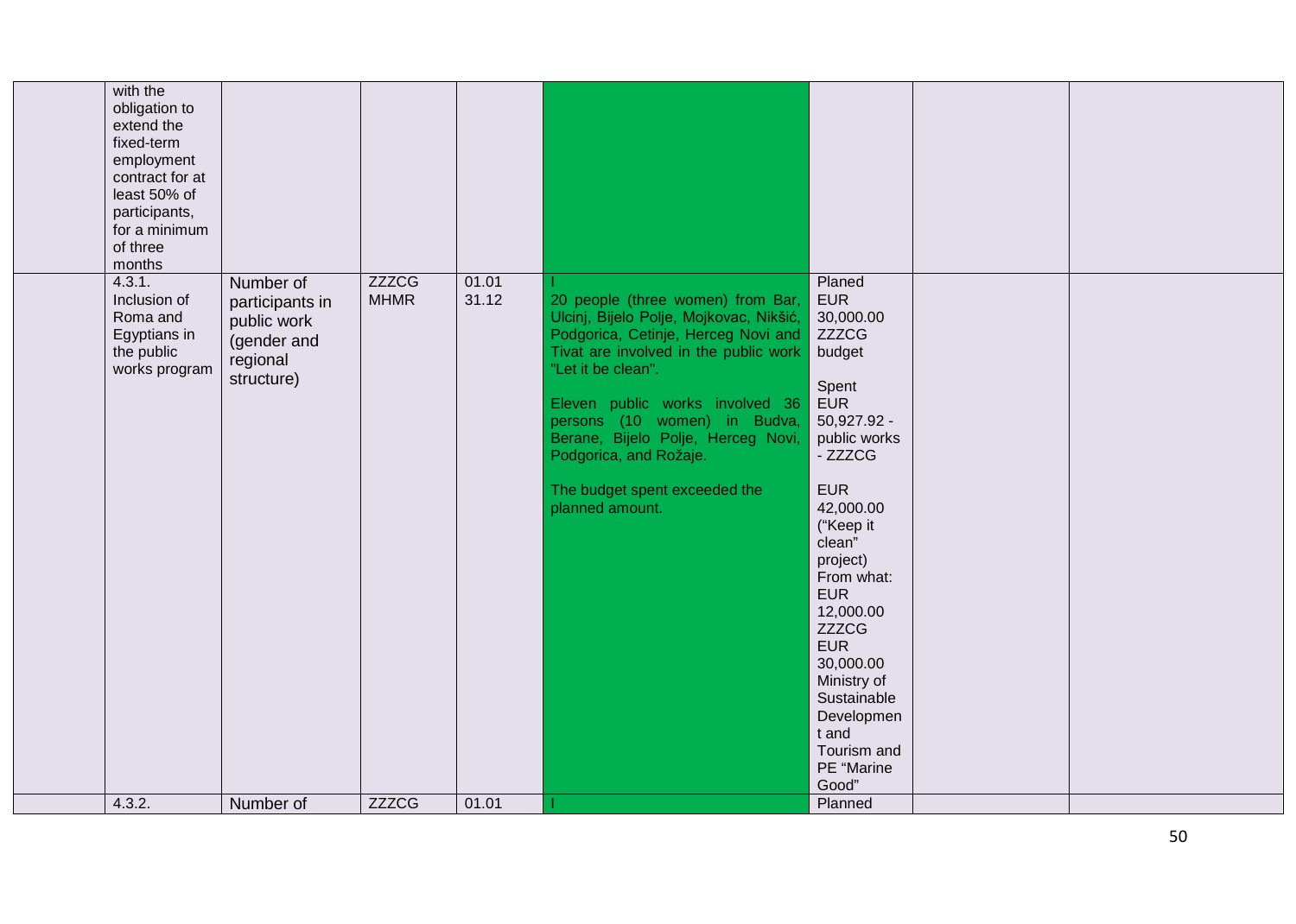| Visits of<br>employers<br>with the aim of<br>presenting<br>benefits<br>(subsidies) for<br>employment of<br>certain<br>categories of<br>unemployed<br>persons                        | employers<br>covered by the<br>information                                                                                                                                                                                                                                                                         | <b>MHMR</b>                                | 31.12          | During 2019, 431 employers were<br>informed in this way.                                                                                                                                                                                                                                        | Regular<br>budget funds<br>of ZZZCG                                                   |                                                               |                                                                                |
|-------------------------------------------------------------------------------------------------------------------------------------------------------------------------------------|--------------------------------------------------------------------------------------------------------------------------------------------------------------------------------------------------------------------------------------------------------------------------------------------------------------------|--------------------------------------------|----------------|-------------------------------------------------------------------------------------------------------------------------------------------------------------------------------------------------------------------------------------------------------------------------------------------------|---------------------------------------------------------------------------------------|---------------------------------------------------------------|--------------------------------------------------------------------------------|
| 4.3.3.<br>Preparation of<br>unemployed<br>persons and<br>mediation in<br>employment<br>on seasonal<br>jobs                                                                          | of<br>Number<br>employed<br>members of the<br>Roma<br>and<br>Egyptian<br>population                                                                                                                                                                                                                                | <b>ZZZCG</b><br><b>MHMR</b>                | 01.01<br>31.12 | During 2019, 108 people (54 women<br>or 50%) were employed in seasonal<br>jobs.                                                                                                                                                                                                                 | <b>ZZZCG</b><br>budget -<br>regular<br>activity of<br>preparation<br>and<br>mediation |                                                               |                                                                                |
| 4.3.4.<br>Mediation in<br>employment of<br>active job<br>seekers of<br>Roma and<br>Egyptian<br>population<br>from the<br>records of the<br>Employment<br>Institute of<br>Montenegro | 1. Number of<br>members of the<br>Roma and<br>Egyptian<br>population<br>employed as<br>trainees in the<br>public and private<br>sector,<br>2. Number of<br>members of the<br>Roma and<br>Egyptian<br>population who<br>are employed in<br>the public and<br>private sector<br>after completing<br>their internship | <b>ZZZCG</b><br><b>MHMR</b>                | 01.01<br>31.12 | According to the data available to the<br>MHMR, a total of 17 Roma and<br>Egyptians with a university degree or<br>secondary education are employed<br>in state institutions, local self-<br>governments or public law bodies (all<br>with a university degree have a<br>permanent employment). | <b>ZZZCG</b><br>budget -<br>regular<br>information<br>and<br>mediation<br>activity    |                                                               |                                                                                |
| 4.3.5.<br>Creating<br>special                                                                                                                                                       | Number of<br>members of the                                                                                                                                                                                                                                                                                        | <b>ZZZCG</b><br><b>MLSW</b><br><b>MHMR</b> | 01.01<br>31.12 | <b>NI</b>                                                                                                                                                                                                                                                                                       | <b>ZZZCG</b><br>budget<br>crediting<br>0f                                             | New deadline until<br>31 December 2020<br>In 2019, there were | Enable the Roma and<br>Egyptian populations to use<br>self-employment as a way |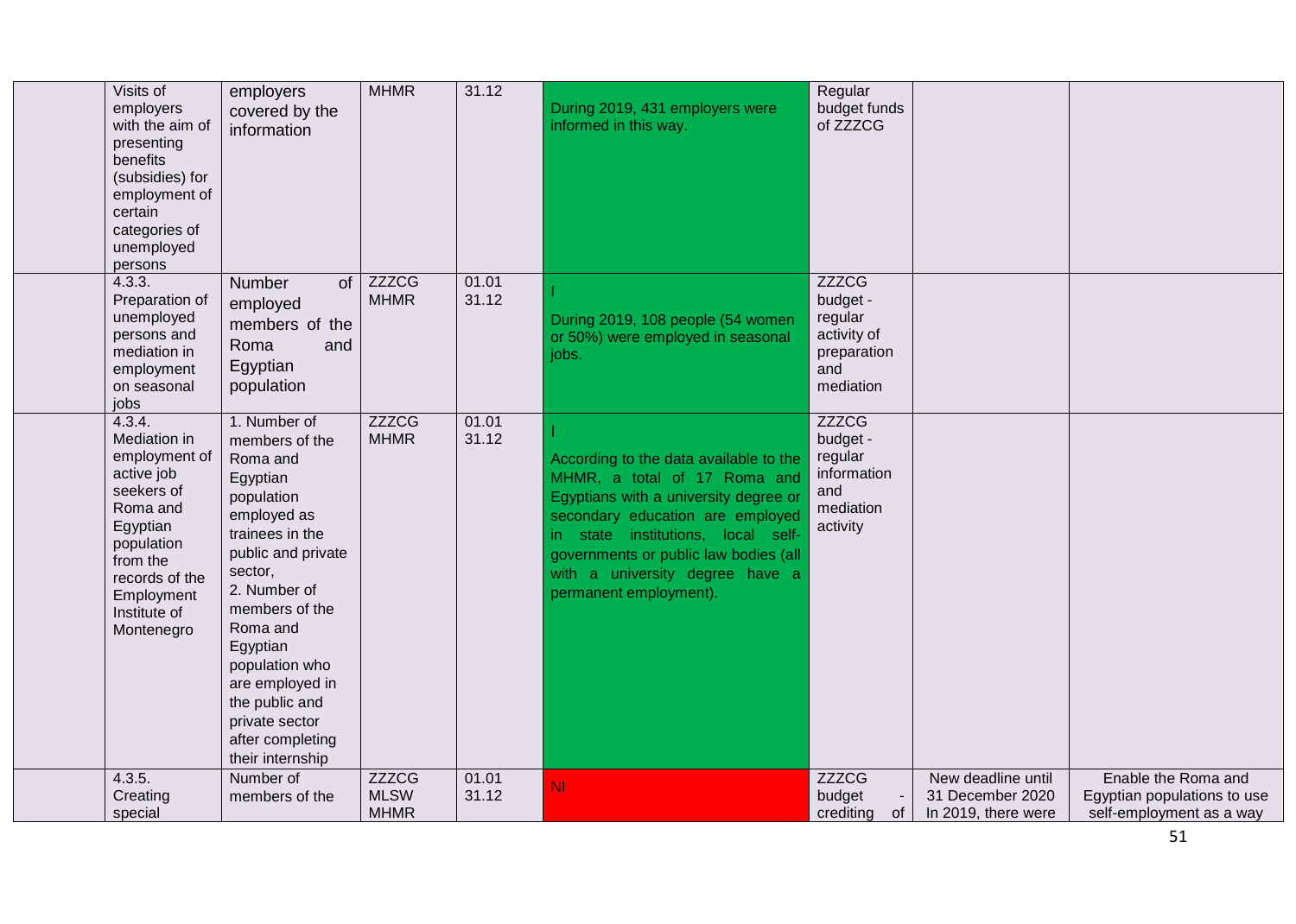| financial<br>instruments for<br>sustainable<br>employment of<br>hard-to-<br>employ people                                                                                                                        | Roma and<br>Egyptian<br>population using<br>the new<br>instruments<br>(gender,<br>educational and<br>regional structure<br>and presentation<br>by activities) |                            |                | The procedure and non-availability of<br>the guarantee for the return of funds<br>greatly restricts Roma and Egyptians<br>from starting their own business in<br>this way, so that in 2019 there were<br>no Roma and Egyptians from the<br>unemployment register, who thus<br>solved the unemployment issue. | self-<br>employment<br>/ funds from<br>donations | no members of the<br>Roma and<br>Egyptians from the<br>unemployment<br>register, who thus<br>solved the issue of<br>unemployment.                                                                                                                                                                                                                                                                                                                                                                                                                                                                                                                                                                                                | out of unemployment                       |
|------------------------------------------------------------------------------------------------------------------------------------------------------------------------------------------------------------------|---------------------------------------------------------------------------------------------------------------------------------------------------------------|----------------------------|----------------|--------------------------------------------------------------------------------------------------------------------------------------------------------------------------------------------------------------------------------------------------------------------------------------------------------------|--------------------------------------------------|----------------------------------------------------------------------------------------------------------------------------------------------------------------------------------------------------------------------------------------------------------------------------------------------------------------------------------------------------------------------------------------------------------------------------------------------------------------------------------------------------------------------------------------------------------------------------------------------------------------------------------------------------------------------------------------------------------------------------------|-------------------------------------------|
| 4.3.6.<br>To enable<br>members of<br>the Roma and<br>Egyptian<br>population<br>from the area<br>of the former<br>Konik Camps<br>to establish<br>their own<br>businesses<br>and open their<br>own craft<br>shops. | Starting a<br>business by 10<br>persons from<br>Roma and<br>Egyptian<br>population<br>enabled                                                                 | <b>CKCG</b><br><b>MHMR</b> | 01.01<br>31.12 | D                                                                                                                                                                                                                                                                                                            | Planned<br><b>EUR</b><br>40,000.00<br>Spent      | New deadline until<br>31 December 2020<br>realization of<br><b>The</b><br>the<br>project<br>for<br>employment of the<br>RE population, in<br>terms of creating<br>conditions<br>for<br>starting their<br>own<br>businesses.<br>has<br>prolonged,<br>been<br>because due to<br>unforeseen<br>bureaucratic<br>circumstances,<br>the<br>location has been<br>$\overline{A}$<br>moved.<br>new<br>location for starting<br>a business incubator<br>is currently being<br>prepared<br>and<br>adapted, and<br>this<br>will<br>be<br>activity<br>finalized in 2020. In<br>addition<br>to<br>this<br>project, in 2019, a<br>grant was signed for<br>EU<br>funds<br>for<br>additional activities<br>of<br>in.<br>terms<br>education<br>and | This activity will be realized<br>in 2020 |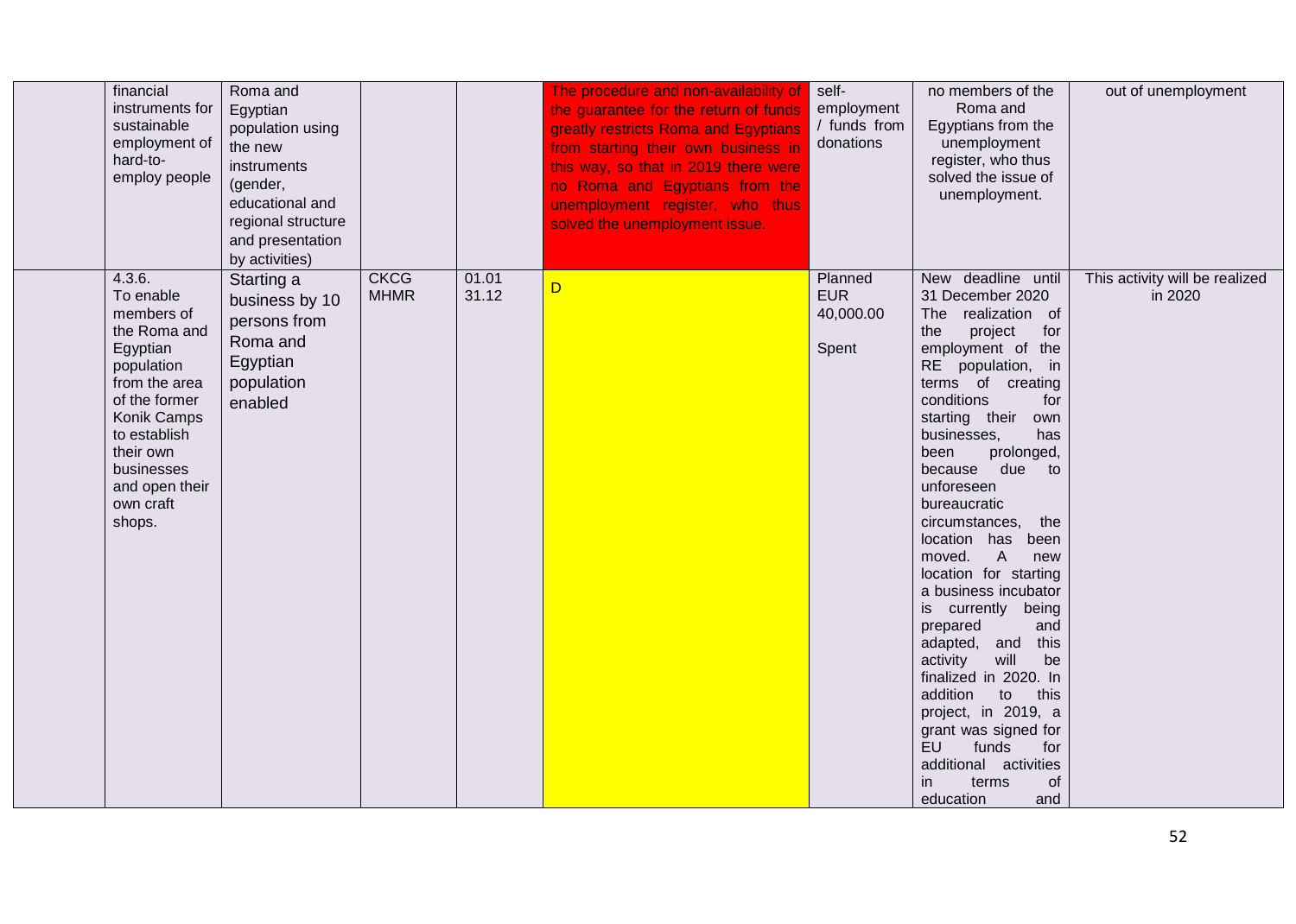| 4.3.7.<br>Activation of<br>able-bodied<br>beneficiaries<br>of material<br>security of the<br>family through<br>inclusion in<br>active<br>employment<br>policy<br>programs and                                                      | Number of<br>activated<br>beneficiaries of<br>material security<br>of the family who<br>are members of<br>the Roma and<br>Egyptian<br>population<br>(gender and<br>regional structure)                                                                                                                                                                                                               | <b>ZZZCG</b><br><b>MLSW</b><br>(centres for<br>social work)<br><b>MHMR</b> | 01.01<br>31.12 | On 16 March 2019 the Institute<br>announced a competition for the<br>selection of contractors for adult<br>education and training, while on 19<br>July 2019 competitions for the<br>selection of contractors for the<br>program "Training for work with the<br>employer"<br>"Training<br>and<br>for<br>independent work" were published.<br>23 members of the Roma and<br>Egyptian population (nine women) | Planned<br>Regular<br>budget funds<br>of ZZZCG | employment of RE<br>persons from areas<br>of Konik. The project<br>started in December<br>this year, and will<br>last until December<br>2020 |                                                                            |  |
|------------------------------------------------------------------------------------------------------------------------------------------------------------------------------------------------------------------------------------|------------------------------------------------------------------------------------------------------------------------------------------------------------------------------------------------------------------------------------------------------------------------------------------------------------------------------------------------------------------------------------------------------|----------------------------------------------------------------------------|----------------|------------------------------------------------------------------------------------------------------------------------------------------------------------------------------------------------------------------------------------------------------------------------------------------------------------------------------------------------------------------------------------------------------------|------------------------------------------------|----------------------------------------------------------------------------------------------------------------------------------------------|----------------------------------------------------------------------------|--|
| $/$ or<br>employment                                                                                                                                                                                                               |                                                                                                                                                                                                                                                                                                                                                                                                      |                                                                            |                | are included in adult education and<br>training programs                                                                                                                                                                                                                                                                                                                                                   |                                                |                                                                                                                                              |                                                                            |  |
| mediation<br><b>AREA 5:</b>                                                                                                                                                                                                        |                                                                                                                                                                                                                                                                                                                                                                                                      |                                                                            |                | <b>LEGAL STATUS</b>                                                                                                                                                                                                                                                                                                                                                                                        |                                                |                                                                                                                                              |                                                                            |  |
| <b>Operational</b><br>objective 5.1.                                                                                                                                                                                               | Continuation of resolving the requests of the Roma and Egyptian population for obtaining the status in<br><b>Montenegro</b>                                                                                                                                                                                                                                                                          |                                                                            |                |                                                                                                                                                                                                                                                                                                                                                                                                            |                                                |                                                                                                                                              |                                                                            |  |
| Performance<br>indicator                                                                                                                                                                                                           | <b>Baseline values</b>                                                                                                                                                                                                                                                                                                                                                                               |                                                                            |                | <b>Current value</b>                                                                                                                                                                                                                                                                                                                                                                                       |                                                |                                                                                                                                              | <b>Target value</b>                                                        |  |
| 1. Number of persons<br>identified and prepared for<br>the arrival of mobile teams;<br>2. Number of persons for<br>whom data were processed,<br>by gender and place,<br>3. Number of persons<br>whose claims are still<br>pending; | The combined mobile biometric teams of the<br>Ministry of Interior of Montenegro, the Ministry of<br>Interior - Kosovo Civil Registration Agency,<br>UNHCR and the NGO "Legal Centre" provided<br>intensive<br>legal<br>(interviewing, biometrics and issuance of personal<br>documents) to internally displaced persons from<br>Kosovo, who have been living in Montenegro since<br>the late 1990s. | and<br>practical                                                           | assistance     | 2019<br>In accordance with the Agreement between<br>the Government of Montenegro and the<br>Government of the Republic of Kosovo on<br>subsequent registration of internally displaced<br>persons from Kosovo residing in Montenegro<br>in civil registers and register of citizens of the<br>Republic of Kosovo, the combined mobile                                                                      |                                                |                                                                                                                                              | Increased number of completed applications by<br>2% compared to 2019 data. |  |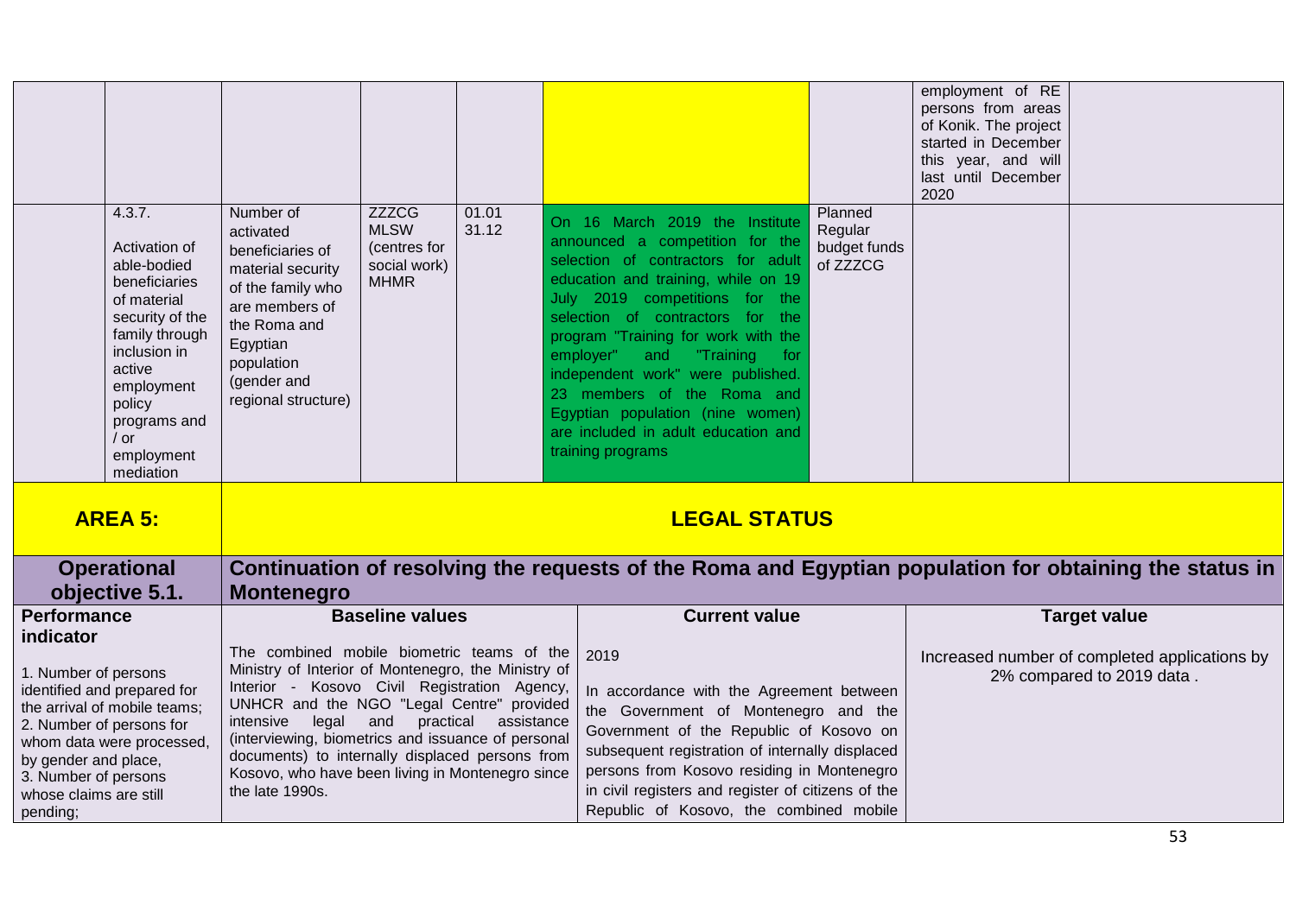|                |                                                    | Given that there are still 600-650 persons who<br>need help with documents, it was agreed that in<br>2016, four visits of mobile teams of the Ministry of<br>Interior of Kosovo will be organized. |                           |                  | biometric teams of the MIA of Montenegro, the<br>MIA-Kosovo Civil<br>Registration<br>UNHCR and the NGO "Legal<br>intensively provide legal and<br>assistance to IDPs from Kosovo residing in<br>Montenegro. With the support of UNHCR and<br>OSCE, 2 visits of the mobile team of MIA-<br>Kosovo to Montenegro were realized in 2019,<br>during which 91 persons were treated<br>This number of persons is divided into four<br>categories, as follows:<br>• completed cases: a total of 36 (20 man and<br>16 woman)<br>• cases in work: a total of 15 (9 man and 6<br>woman) -registered in Kosovo, received<br>extracts, waiting for passports;<br>• parked: total 2 (2 woman)<br>• unfinished: total 38 (10 man and 28 woman)<br>Please note that all these procedures are free<br>of charge for internally displaced persons, as<br>the competent authorities of the Republic of<br>Kosovo issued all documents, except for<br>passports, free of charge and other costs, and<br>the costs of issuing passports for all persons<br>are covered by UNHCR | Agency,<br>Centre"<br>practical   |                    |                  |                                                              |
|----------------|----------------------------------------------------|----------------------------------------------------------------------------------------------------------------------------------------------------------------------------------------------------|---------------------------|------------------|-------------------------------------------------------------------------------------------------------------------------------------------------------------------------------------------------------------------------------------------------------------------------------------------------------------------------------------------------------------------------------------------------------------------------------------------------------------------------------------------------------------------------------------------------------------------------------------------------------------------------------------------------------------------------------------------------------------------------------------------------------------------------------------------------------------------------------------------------------------------------------------------------------------------------------------------------------------------------------------------------------------------------------------------------------------|-----------------------------------|--------------------|------------------|--------------------------------------------------------------|
| <b>Measure</b> | <b>Activity</b>                                    | <b>Result indicator</b>                                                                                                                                                                            | <b>Institution</b>        | <b>Start</b>     | <b>Implementation status</b>                                                                                                                                                                                                                                                                                                                                                                                                                                                                                                                                                                                                                                                                                                                                                                                                                                                                                                                                                                                                                                |                                   | <b>Planned and</b> | New deadline and | Recommendatio                                                |
|                |                                                    |                                                                                                                                                                                                    |                           | and end<br>date  |                                                                                                                                                                                                                                                                                                                                                                                                                                                                                                                                                                                                                                                                                                                                                                                                                                                                                                                                                                                                                                                             |                                   | spent funds        | explanation      | $\mathsf{n}$                                                 |
|                | 5.1.1.<br>Providing<br>assistance to<br>persons in | 1. Number of<br>persons who<br>resolved the<br>status through the                                                                                                                                  | <b>MIA</b><br><b>MHMR</b> | 01.01.<br>31.12. | By the end of 2019, 2 visits of the mobile<br>team of the Ministry of the Interior of<br>Kosovo to Montenegro were organized,                                                                                                                                                                                                                                                                                                                                                                                                                                                                                                                                                                                                                                                                                                                                                                                                                                                                                                                               | Planned<br>EUR 12,000.00<br>Spent |                    |                  | Increase the<br>number of<br>completed<br>applications by 2% |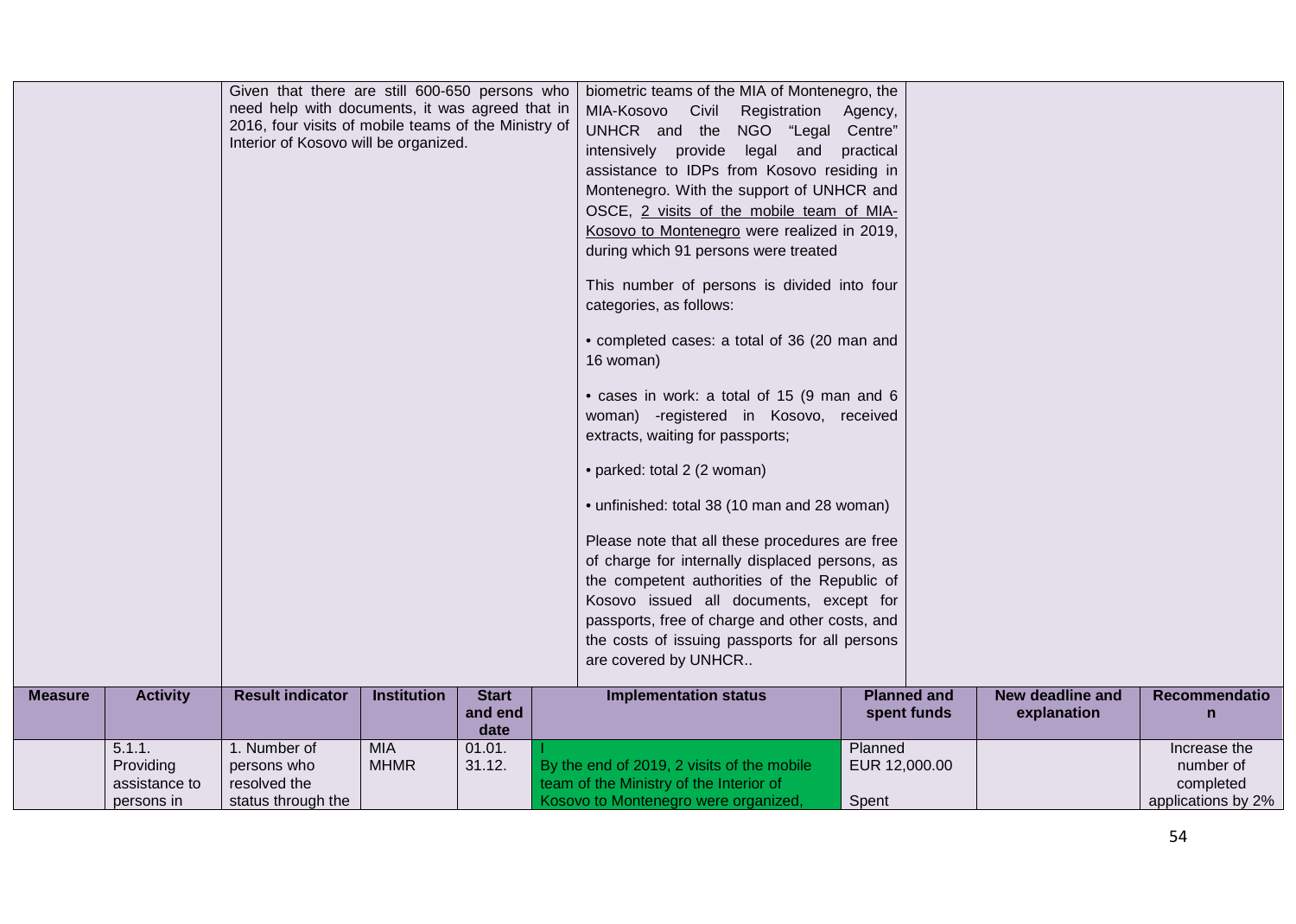<span id="page-54-0"></span>

| regulating their<br>status through<br>the DCM of<br>the Republic<br>of Kosovo in<br>Montenegro                                                                                                 | DCM of the<br>Republic of<br>Kosovo;              |             |                  | during which 91 people were treated.<br>This number of persons is divided into four<br>categories, as follows: 1. completed cases:<br>a total of 36 (20 man and 16 woman);<br>cases in work: a total of 15 (9 man and 6<br>woman) -registered in Kosovo, received<br>extracts, waiting for passports; parked: total<br>2 (2 woman); unfinished: total 38 (10 man<br>and 28 woman) | EUR 12,000.00<br>Donation from<br><b>UNHCR</b> and<br><b>OSCE</b> | compared to 2019<br>data |
|------------------------------------------------------------------------------------------------------------------------------------------------------------------------------------------------|---------------------------------------------------|-------------|------------------|-----------------------------------------------------------------------------------------------------------------------------------------------------------------------------------------------------------------------------------------------------------------------------------------------------------------------------------------------------------------------------------|-------------------------------------------------------------------|--------------------------|
| 5.1.2.<br>Informing<br>Roma and<br>Egyptians<br>about the<br>possibilities of<br>resolving the<br>status of the<br>domicile<br>population<br>through the<br>implementatio<br>n of<br>campaigns | Number of people<br>covered by the<br>campaign    | <b>MHMR</b> | 01.01.<br>31.12. | In the implementation of these activities, 14<br>campaigns were organized in<br>$-14$<br>municipalities inhabited by the<br>RE.<br>population, which included over<br>300<br>parents (200 women).                                                                                                                                                                                 | Planed<br>EUR 2,000.00 <sup>23</sup><br>Spent<br>EUR 500.00       |                          |
| 5.1.3.<br>Informing<br>parents about<br>the registration<br>of children in<br>the birth<br>register<br>through the<br>implementatio<br>n of<br>information<br>campaigns.                       | Number of<br>parents provided<br>with information | <b>MHMR</b> | 01.01.<br>31.12. | In the implementation of these activities, 14<br>organized in<br>campaigns<br>were<br>14<br>municipalities inhabited by the<br><b>RE</b><br>population, which included over<br>300<br>parents (200 women).                                                                                                                                                                        | Planned<br>EUR 1,000.00<br>Spent<br>EUR 500.00                    |                          |
| AREA 6.                                                                                                                                                                                        |                                                   |             |                  | <b>SOCIAL STATUS AND FAMILY PROTECTION</b>                                                                                                                                                                                                                                                                                                                                        |                                                                   |                          |

 $^{23}$  Budget allocated for implementation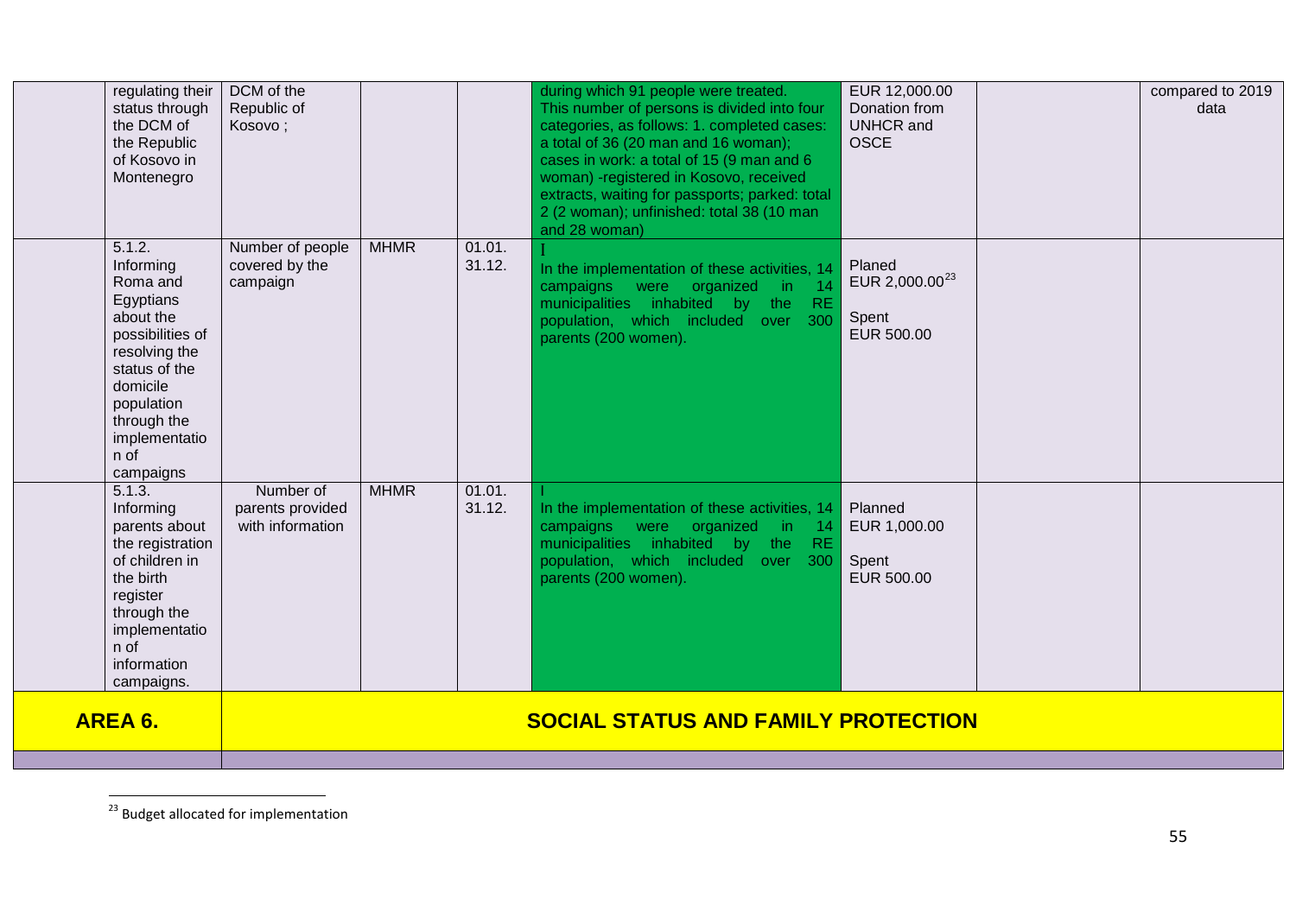<span id="page-55-0"></span>

| Objective 6.1.                                                                                                                                                                                                     |                                                                                                                                                                                                                                                                                                                                                                                                                                                                                                                                                                                                                                                                                                                                                                                                                                                                                                                                                                                              | Combating domestic violence and violence against women                                                                                                                                                                                                                                                                                                                                                                                                                                                                                                                                                                                                                                                                                                                                                                                                                                                                                                                                                                                                                                                                                                                                                                                                                                                                                                                                                                                                                                         |                                                                                                                                                                                                                                                                                                              |
|--------------------------------------------------------------------------------------------------------------------------------------------------------------------------------------------------------------------|----------------------------------------------------------------------------------------------------------------------------------------------------------------------------------------------------------------------------------------------------------------------------------------------------------------------------------------------------------------------------------------------------------------------------------------------------------------------------------------------------------------------------------------------------------------------------------------------------------------------------------------------------------------------------------------------------------------------------------------------------------------------------------------------------------------------------------------------------------------------------------------------------------------------------------------------------------------------------------------------|------------------------------------------------------------------------------------------------------------------------------------------------------------------------------------------------------------------------------------------------------------------------------------------------------------------------------------------------------------------------------------------------------------------------------------------------------------------------------------------------------------------------------------------------------------------------------------------------------------------------------------------------------------------------------------------------------------------------------------------------------------------------------------------------------------------------------------------------------------------------------------------------------------------------------------------------------------------------------------------------------------------------------------------------------------------------------------------------------------------------------------------------------------------------------------------------------------------------------------------------------------------------------------------------------------------------------------------------------------------------------------------------------------------------------------------------------------------------------------------------|--------------------------------------------------------------------------------------------------------------------------------------------------------------------------------------------------------------------------------------------------------------------------------------------------------------|
| Performance                                                                                                                                                                                                        | <b>Baseline value</b>                                                                                                                                                                                                                                                                                                                                                                                                                                                                                                                                                                                                                                                                                                                                                                                                                                                                                                                                                                        | <b>Current value</b>                                                                                                                                                                                                                                                                                                                                                                                                                                                                                                                                                                                                                                                                                                                                                                                                                                                                                                                                                                                                                                                                                                                                                                                                                                                                                                                                                                                                                                                                           | <b>Target value</b>                                                                                                                                                                                                                                                                                          |
| indicator 1.<br>Increased knowledge<br>of<br>members of the Roma and<br>Egyptian population about<br>mechanisms<br>of<br>the<br>protection against domestic<br>violence<br>and<br>violence<br>against women by 5%; | During 2017, 200 (two hundred) criminal offenses<br>under Article 220 of the Criminal Code of<br>Montenegro and 6 (six) criminal offenses related to<br>domestic violence were committed, and they were<br>qualified differently (2x Article 144; 1x Article 166;<br>1x Article 168; 1x Article 173 and 1x Article 403).<br>203 (two hundred and three) criminal charges were<br>filed for these criminal offenses.<br>During 2018, the Police Directorate recorded 11<br>criminal offenses from Article 216 from CC of<br>Montenegro - "Extramarital union with a minor" and<br>266 criminal offenses from Article 220 of the CC of<br>Montenegro - "Violence in the family or in the family<br>community".<br>During 2018, campaigns / trainings were conducted<br>in 12 Municipalities, which included over 500<br>persons from Roma and Egyptian population, and<br>who were thus informed about the mechanisms of<br>protection against domestic violence and violence<br>against women | According to MLSW data, from 1 January 2019<br>until 31 December 2019, 1,622 cases of<br>domestic violence were reported in centres for<br>social work, of which 754 victims of violence<br>were women;<br>$MHMR24$ organized trainings and campaigns in<br>settlements for parents, children from the Roma<br>and Egyptian population, as well as NGO<br>activists, civil servants on protection from<br>domestic violence, violence against children and<br>juvenile forced marriages among the Roma<br>population in the following cities: Rožaje and<br>Berane - 11.11.2019., Petnica and Bijelo Polje -<br>13.11.2019., Pljevlja -15.11.2019., Podgorica -<br>27.09.2019., Ulcinj and Bar - 19.11.2019.,<br>Herceg Novi and Kotor 21.11.2019., Tivat -<br>25.11.2019., Nikšić - 04.12.2019., and Budva<br>and Cetinje - 05.12.2019. These trainings<br>covered over 300 parents (200 women). On the<br>topic: "Prohibition of child arranged marriages,<br>domestic violence and the fight against human<br>trafficking", two trainings were held on<br>September 17-18, 2019 in Tivat and on October<br>24-25, 2019 in Bijelo Polje. The seminar was<br>intended for employees of state institutions, i.e.<br>public authorities and municipal organizations,<br>operating in the municipalities: Herceg Novi,<br>Tivat, Kotor, Budva Rozaja, Berane, Petnjica,<br>Pljevlja and Bijelo Polje, whose competencies<br>include working with members of the Roma and<br>Egyptian population. | Organize at least 2 two-day trainings that will<br>cover at least 4 municipalities with a significant<br>number of members of the Roma and<br>Egyptian population on the topic "Fight against<br>domestic violence and violence against<br>women" which will include a minimum of 500<br>Roma and Egyptians. |

<sup>&</sup>lt;sup>24</sup> Ministry of Human and Minority Rights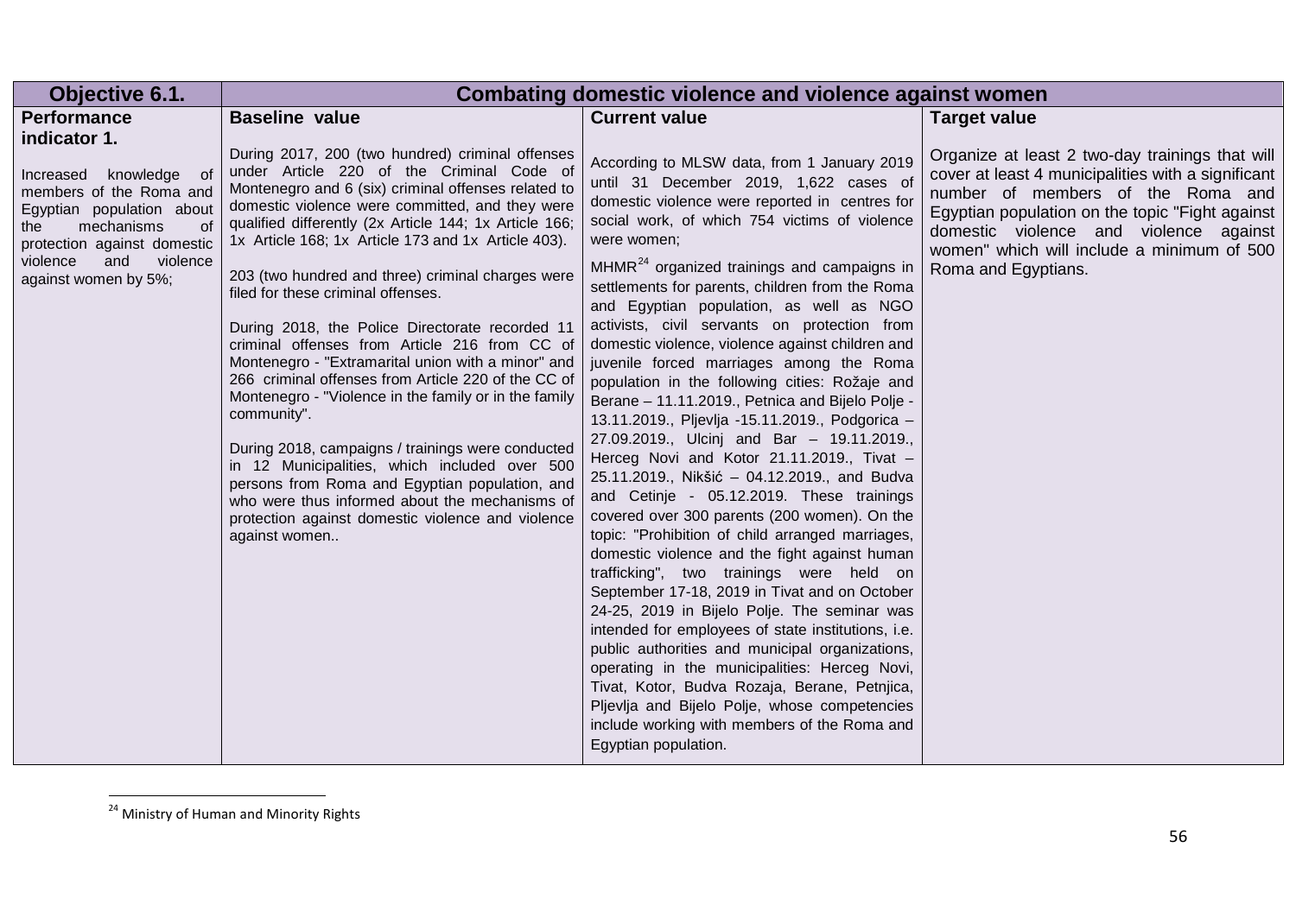<span id="page-56-0"></span>

|                                                                                                                                                                                   |                                                                                                                                                                                                                                                                                                                                                                                                                                                                                                                                 | . Total number of present persons 55 (36<br>women). The trainings were attended by<br>representatives of various institutions - the<br>Police Administration, the Prosecutor's Office,<br>Judiciary,<br>Health,<br>Education,<br>the<br>the<br>Employment Institute and<br>centres for social<br>work at the local level.                                                                                                                                                                    |                                                                                                                                                                                                                                                                                                                                                                                                                                                                                                                                                                                                  |
|-----------------------------------------------------------------------------------------------------------------------------------------------------------------------------------|---------------------------------------------------------------------------------------------------------------------------------------------------------------------------------------------------------------------------------------------------------------------------------------------------------------------------------------------------------------------------------------------------------------------------------------------------------------------------------------------------------------------------------|----------------------------------------------------------------------------------------------------------------------------------------------------------------------------------------------------------------------------------------------------------------------------------------------------------------------------------------------------------------------------------------------------------------------------------------------------------------------------------------------|--------------------------------------------------------------------------------------------------------------------------------------------------------------------------------------------------------------------------------------------------------------------------------------------------------------------------------------------------------------------------------------------------------------------------------------------------------------------------------------------------------------------------------------------------------------------------------------------------|
| <b>Performance</b><br>indicator 2.<br>Increased number of<br>conducted investigations for<br>human trafficking by 5%;<br>2. Increased number of filed<br>criminal charges, by 5%; | The number of investigations and the number of<br>filed criminal charges conducted in relation to<br>criminal offence from Article 444 CC of Montenegro<br>- human trafficking during 2018:<br>• number of investigations - 3;<br>number of filed criminal charges - 2;<br>$\bullet$<br>Number of criminal charges, indictments and final<br>convictions for criminal trafficking in human beings<br>during 2018 :<br>• Number of criminal charges - 2;<br>Number of indictments filed - 0;<br>• Number of final judgments - 0; | In order to improve the system of formal<br>identification of victims of human trafficking, the<br>Minister of Interior, by Decision No. 01-050/19-<br>4043/1 of 15.11.2019, formed the Team for the<br>formal identification of victims of human<br>trafficking.<br>The proposed model envisages that the status<br>of a victim can be obtained on the basis of<br>endangering human rights, and not only if the<br>victims are the subject of the crime of trafficking<br>in human beings. | Organize training for teachers on "Combating early<br>and arranged marriages, human trafficking and<br>forced begging";<br>Increased number of identified victims of trafficking;<br>All potential, presumed and trafficked victims have<br>been granted status by the Formal Victim<br>Identification Team that has been formed.<br>At least 100 representatives of various institutions<br>trained who, in accordance with the job description<br>they perform, could come into contact with victims<br>of trafficking on methods of identification and<br>referral of victims of trafficking; |
| <b>Performance</b><br>indicator 3.<br>Adopted at least 2 LAPs for<br>social inclusion of Roma<br>and Egyptians;                                                                   | Tivat Municipality and Nikšić Municipality adopted<br>Local Action Plan for Social Inclusion of Roma and<br>Egyptians.                                                                                                                                                                                                                                                                                                                                                                                                          | The ROMACTED<br>program was officially<br>launched on 17 July 2018, when a<br>Memorandum of Understanding was signed<br>between representatives of the Council of<br>Europe, representatives of eight municipalities<br>and the Ministry of Human and Minority Rights,<br>and lasts until April 2020. So far, 6 Local Action<br>Plans have been adopted in the following<br>municipalities: Bar, Bijelo Polje, Nikšić, Tivat,<br>Berane, Ulcinj.                                             | Adopt an LAP for the social inclusion of Roma and<br>Egyptians in the Municipalities of Herceg Novi and<br>the Capital City of Podgorica.                                                                                                                                                                                                                                                                                                                                                                                                                                                        |
| <b>Performance</b><br>indicator 4.<br>1. Increase the level of<br>information of members of                                                                                       | One of the problems is information of citizens about<br>their rights if they are victims of discrimination, and<br>the data show that almost a quarter of citizens do<br>not know what their rights are in such situations <sup>25</sup>                                                                                                                                                                                                                                                                                        | The Ministry of Human and Minority Rights<br>organized training on the<br>prohibition of<br>discrimination, with special reference<br>to<br>discrimination against the Roma and Egyptian<br>population in Ulcinj on 17 May 2019, in                                                                                                                                                                                                                                                          | • Organize at least 10 trainings / campaigns and<br>cover at least 500 persons from Roma and<br>Egyptian population;<br>• Organize 2 theatre plays;                                                                                                                                                                                                                                                                                                                                                                                                                                              |

 $^{25}$  Forms, patterns and degree of discrimination in Montenegro - trends and analysis, CEDEM, 2018, p. 7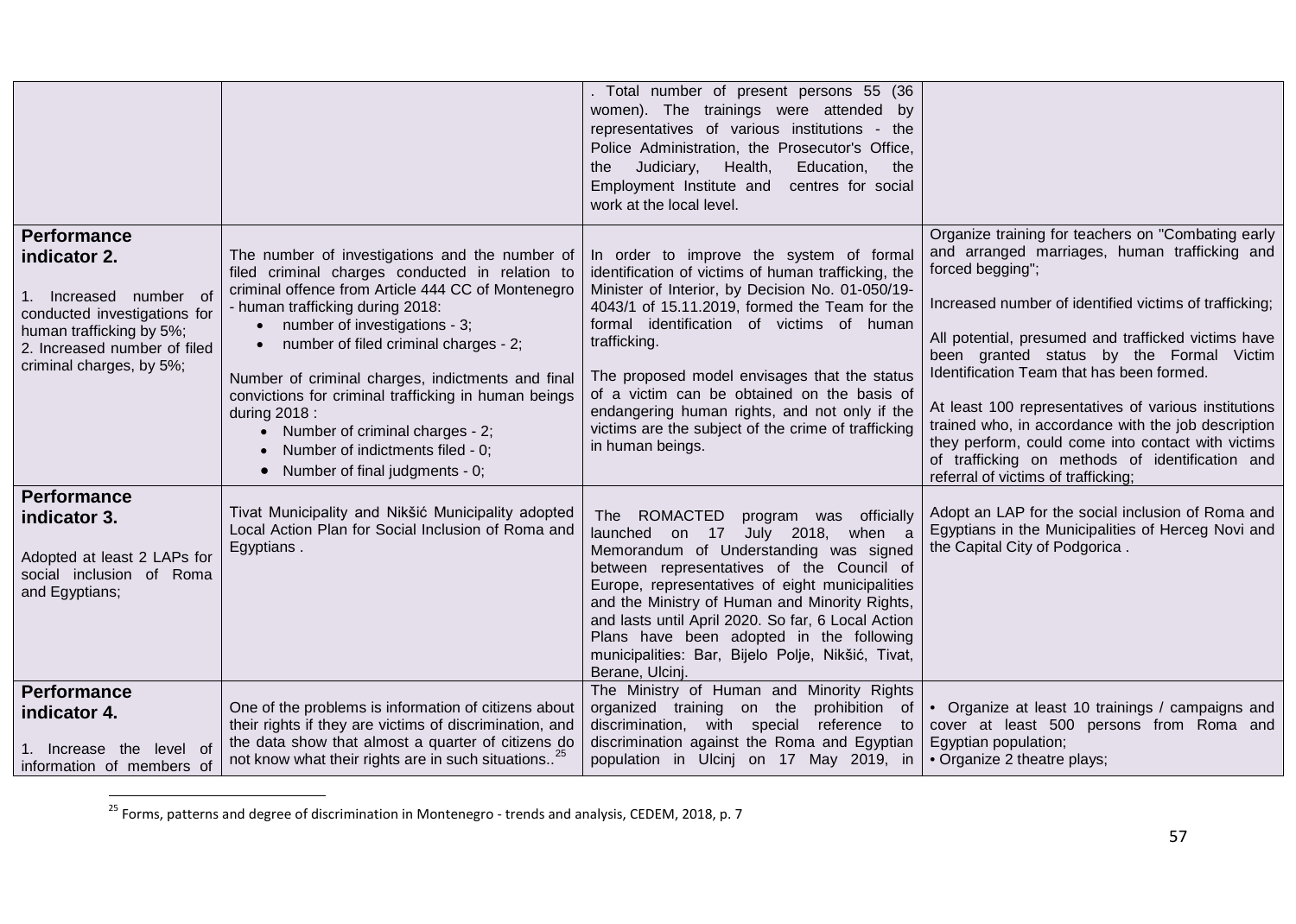<span id="page-57-2"></span><span id="page-57-1"></span><span id="page-57-0"></span>

| the Roma and Egyptian<br>population about the rights<br>they have if they were a<br>victim of discrimination by<br>5%<br>through<br>implementation<br>campaigns/education/plays; | the<br>of                                                                                                                                                                   |                            |                                                              |                                 | Andrijevica 29-30 July 2019, and Bijelo Polje 3-<br>4 October 2019. Also, from the participants who<br>successfully attended these workshops, in the<br>municipalities where Roma/Egyptian population<br>gravitates, teams will be formed and will be<br>trained to react and prosecute any form of<br>discrimination encountered by this most<br>vulnerable minority community. The teams will<br>be composed of representatives from various<br>institutions, representatives of the National<br>Roma Council and representatives of the Roma<br>/ Egyptian civil sector. The teams will be formed<br>by the Ministry of Human and Minority Rights<br>together with representatives of the Protector of<br>Human Rights and Freedoms. These trainings<br>included over 70 participants (42 women). The<br>Ministry of Human and Minority Rights<br>organized a theatre play on "human rights" for<br>Roma and Egyptian children, including children<br>with disabilities, on 14 May 2019 in Rožaje and<br>on 24 May 2019 in Pljevlja. 500 children<br>including children with disabilities participated in<br>this play. |                                                  |                                           |                       |
|----------------------------------------------------------------------------------------------------------------------------------------------------------------------------------|-----------------------------------------------------------------------------------------------------------------------------------------------------------------------------|----------------------------|--------------------------------------------------------------|---------------------------------|----------------------------------------------------------------------------------------------------------------------------------------------------------------------------------------------------------------------------------------------------------------------------------------------------------------------------------------------------------------------------------------------------------------------------------------------------------------------------------------------------------------------------------------------------------------------------------------------------------------------------------------------------------------------------------------------------------------------------------------------------------------------------------------------------------------------------------------------------------------------------------------------------------------------------------------------------------------------------------------------------------------------------------------------------------------------------------------------------------------------------|--------------------------------------------------|-------------------------------------------|-----------------------|
| <b>Measure</b>                                                                                                                                                                   | <b>Activity</b>                                                                                                                                                             | <b>Result</b><br>indicator | <b>Institution</b>                                           | <b>Start</b><br>and end<br>date | <b>Implementation status</b>                                                                                                                                                                                                                                                                                                                                                                                                                                                                                                                                                                                                                                                                                                                                                                                                                                                                                                                                                                                                                                                                                               | <b>Planned and</b><br>spent funds                | <b>New deadline</b><br>and<br>explanation | <b>Recommendation</b> |
|                                                                                                                                                                                  | 6.1.1.<br><b>Education of</b><br>parents,<br>children, Roma<br>and Egyptian<br>activists, civil<br>servants on<br>protection from<br>violence<br>in the family,<br>violence | Educate 150<br>persons     | <b>MHMR</b><br>$MIA^{26}$<br>RCMN <sup>27</sup><br>$RC^{28}$ | 01.01.<br>31.12.                | In the implementation of these activities,<br>14 campaigns were organized in 14<br>municipalities inhabited by the RE<br>population, which included over 300<br>parents (200 women).                                                                                                                                                                                                                                                                                                                                                                                                                                                                                                                                                                                                                                                                                                                                                                                                                                                                                                                                       | Planned<br>EUR 6,000.00<br>Spent<br>EUR 3,924.00 |                                           |                       |

 $\frac{26}{27}$  Ministry of Interior<br> $\frac{27}{28}$  Red Cross of Montenegro 28 Roma Council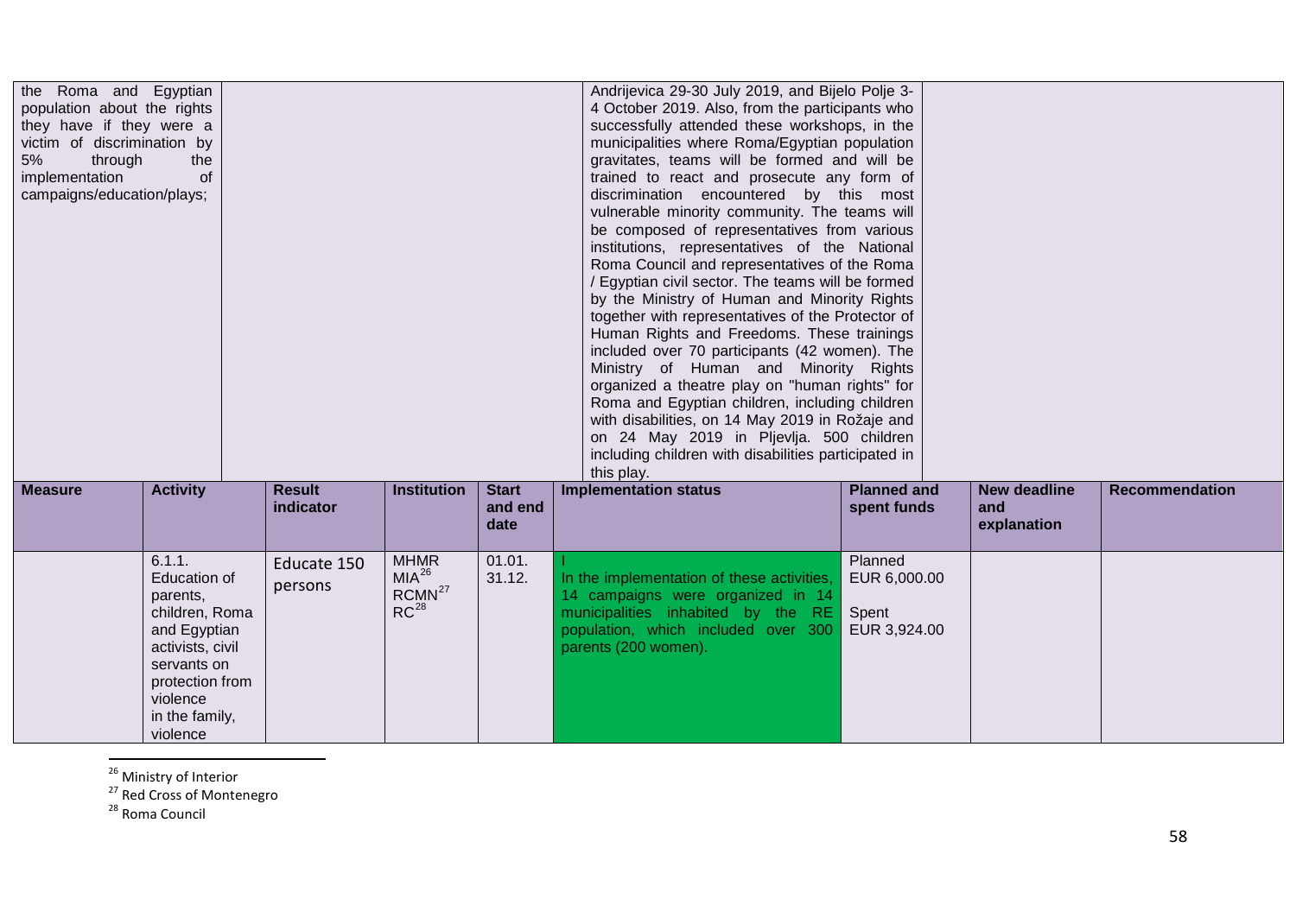<span id="page-58-2"></span><span id="page-58-1"></span><span id="page-58-0"></span>

| against women<br>and juvenile<br>forced<br>marriages<br>among the<br>Roma<br>population                                                                                                                |                                                                                                                                                  |                                                              |                 |                                                                                                                                                                                                                                                                                                                                                                                 |                                                  |  |
|--------------------------------------------------------------------------------------------------------------------------------------------------------------------------------------------------------|--------------------------------------------------------------------------------------------------------------------------------------------------|--------------------------------------------------------------|-----------------|---------------------------------------------------------------------------------------------------------------------------------------------------------------------------------------------------------------------------------------------------------------------------------------------------------------------------------------------------------------------------------|--------------------------------------------------|--|
| 6.1.2.<br><b>Education of</b><br>employees in<br>competent<br>institutions on<br>early<br>identification of<br>children's<br>contracted<br>marriages                                                   | 60 persons<br>educated                                                                                                                           | <b>MHMR</b><br><b>MIA</b><br>Ombudsm<br>an                   | 01.01.<br>31.12 | Within this activity, two events were held<br>in Tivat and Bijelo Polje. The seminar<br>was intended for employees of state<br>institutions, i.e. public authorities and<br>municipal organizations, which operate<br>in the municipalities: Herceg Novi, Tivat,<br>Kotor, Budva Rozaja, Berane, Petnica,<br>Pljevlja and Bijelo Polje. Total present<br>persons 55 (36 women). | Planed<br>EUR 10,000.00<br>Spent<br>EUR 3,552.42 |  |
| 6.1.3.<br>Campaigns in<br>Roma<br>settlements on<br>the problems of<br>domestic<br>violence and<br>violence<br>against women<br>and juvenile<br>forced<br>marriages<br>among the<br>Roma<br>population | 10 campaigns<br>in.<br>municipalities<br>with a<br>significant<br>number of<br>members from<br>Roma and<br>Egyptian<br>population<br>implemented | <b>MHMR</b><br>MIA <sup>29</sup><br><b>RCMN</b><br>$RC^{30}$ | 01.01.<br>31.12 | Campaigns were organized in 14<br>municipalities: Rozaje, Berane, Petnica,<br>Bijelo Polje, Pljevlja, Podgorica, Ulcinj,<br>Bar, Herceg Novi, Kotor, Tivat, Niksic,<br>Budva and Cetinje. .                                                                                                                                                                                     | Planed<br>EUR 2,000.00<br>Spent<br>EUR 500.00    |  |
| 6.1.4.<br>Realization of<br>the campaign<br>for the<br>promotion of<br><b>SOS</b> hotlines                                                                                                             | Number and<br>type of realized<br>campaigns                                                                                                      | <b>MIA</b><br>MLSW <sup>31</sup><br><b>RCMN</b><br><b>RC</b> | 01.01<br>31.12  | As part of the project implemented by<br>Terres de Hommes in Montenegro and<br>the countries of the region, a new TV<br>spot was made and distributed to media<br>outlets, which provides information to                                                                                                                                                                        | Planned<br>EUR 6,000.00<br>Spent<br>EUR 6,000.00 |  |

<sup>&</sup>lt;sup>29</sup> MIA (Department for Combating Trafficking in Human Beings)<br><sup>30</sup> Roma Council<br><sup>31</sup> Ministry of Labor and Social Welfare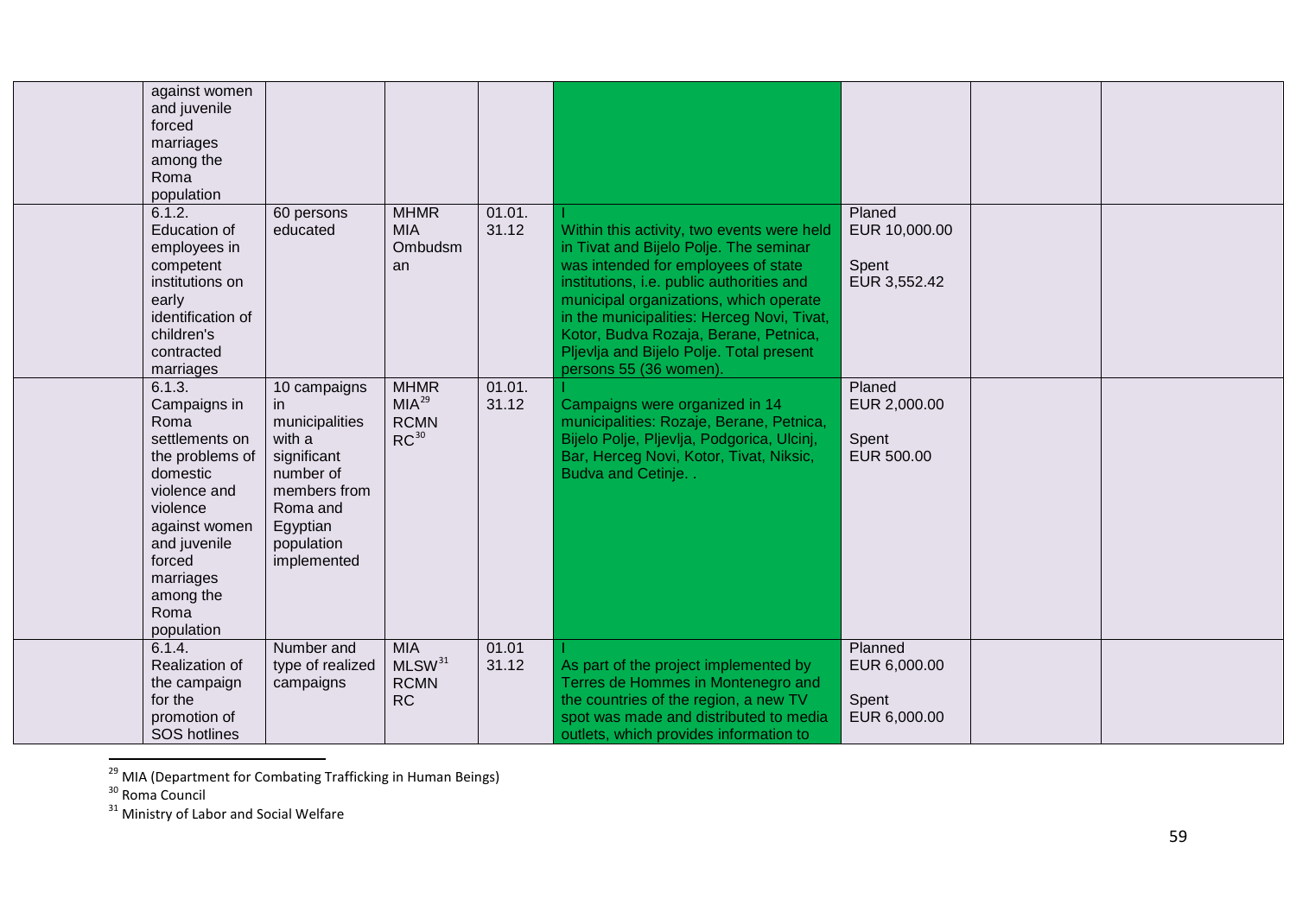<span id="page-59-1"></span><span id="page-59-0"></span>

| for victims of<br>human<br>trafficking                                                                                                               |                                                                                                       |                                                       |                  | the public on forms of exploitation to<br>which victims of trafficking are exposed<br>with special reference to forced and<br>arranged marriages and economic<br>exploitation of children. The video also<br>promotes the way of reporting possible<br>suspicion of committing an act of human<br>trafficking through the visibility of the<br>SOS hotline for victims of human<br>trafficking 11 6666, which is available 24<br>hours a day, 7 days a week, and calls to<br>which are free and anonymous. The<br>videos were broadcast 30 times on<br>national and 45 times on commercial<br>televisions.<br>In addition, a community-level campaign<br>was implemented through various info<br>materials such as: cups, bags, pencil<br>cases, postcards. Info material was<br>distributed in Roma settlements in<br>Niksic, Podgorica - Konik and in Tuzi.<br>Info material is distributed in primary and<br>secondary schools. This campaign was<br>promoted and continues to be promoted<br>through social media: Facebook, |                                                                                 |  |  |
|------------------------------------------------------------------------------------------------------------------------------------------------------|-------------------------------------------------------------------------------------------------------|-------------------------------------------------------|------------------|----------------------------------------------------------------------------------------------------------------------------------------------------------------------------------------------------------------------------------------------------------------------------------------------------------------------------------------------------------------------------------------------------------------------------------------------------------------------------------------------------------------------------------------------------------------------------------------------------------------------------------------------------------------------------------------------------------------------------------------------------------------------------------------------------------------------------------------------------------------------------------------------------------------------------------------------------------------------------------------------------------------------------------|---------------------------------------------------------------------------------|--|--|
| 6.3.1.<br>Training of<br>representativ<br>es of all those<br>institutions<br>that could<br>come into<br>contact with<br>victims of<br>trafficking in | Number of<br>trained<br>representativ<br>es of<br>institutions<br>by place and<br>date of<br>training | <b>MIA</b><br><b>MHMR</b><br>$HRMA^{32}$<br>$El^{33}$ | 01.01.<br>31.12. | Instagram, Twitter.<br>In cooperation with the Human<br><b>Resources</b><br><b>Management</b><br>Administration, the following trainings<br>were conducted :<br>trainings<br><b>Three</b><br>the<br>topic:<br>on<br>"Strengthening the level of awareness<br>about the phenomenon of human<br>trafficking at the local level" for<br>representatives of local parliaments and<br>local self-government authorities, for a                                                                                                                                                                                                                                                                                                                                                                                                                                                                                                                                                                                                        | Planned<br>EUR 9,000.00<br>Spent:<br>EUR 9,000.00<br>Donations<br>EUR 53,000.00 |  |  |

 $\frac{32}{32}$  Human Resources Management Administration  $\frac{33}{32}$  Education Institute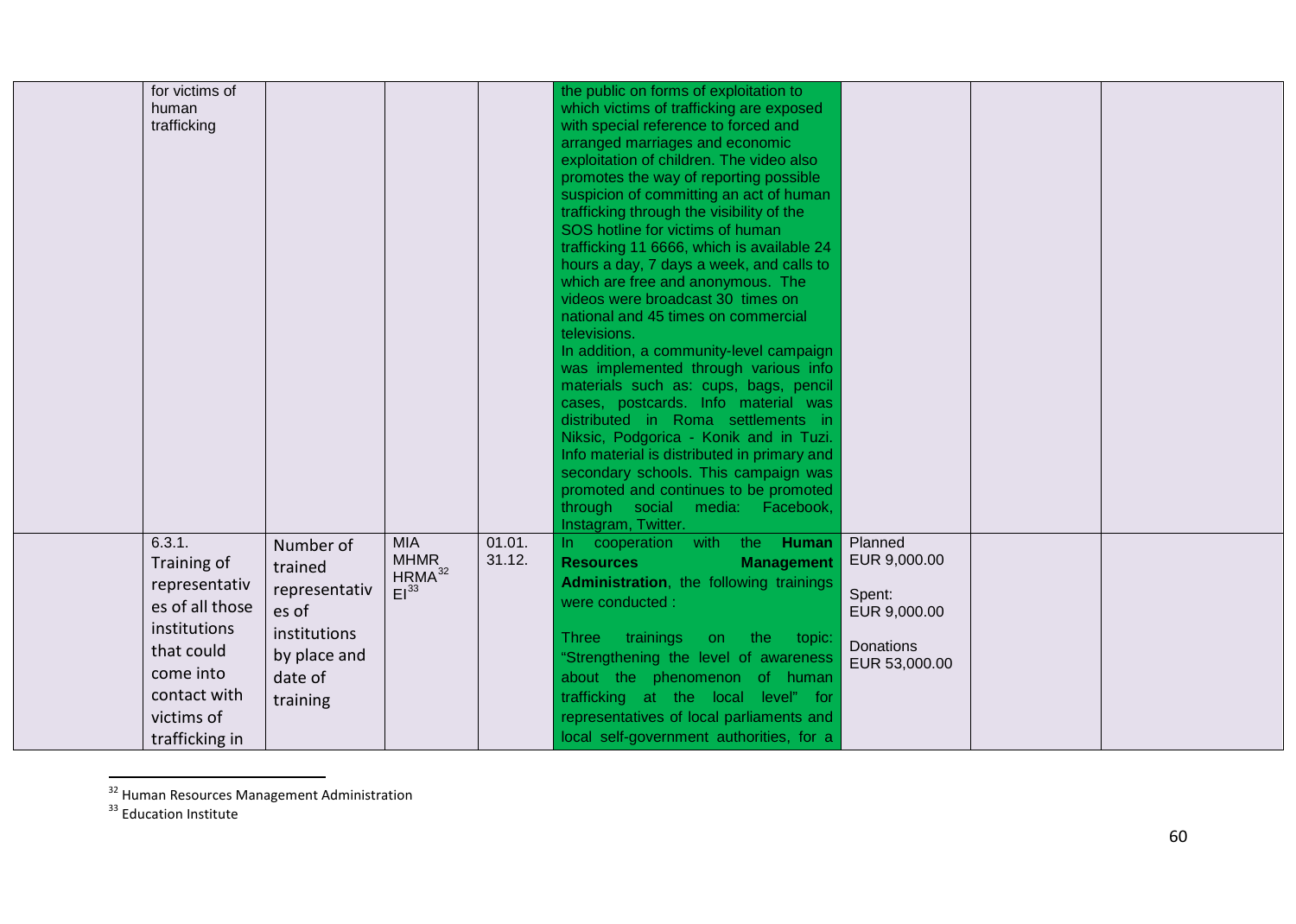| human beings   | total of 41 representatives of local       |  |
|----------------|--------------------------------------------|--|
|                | parliaments/self-government authorities.   |  |
| on methods     | Trainings were held in Podgorica (24       |  |
| of             | June), Bijelo Polje (21 June) and Tivat.   |  |
| identification | Three multisector trainings - for the      |  |
| and referral   | northern, central and southern region,     |  |
| of victims of  | attended by a total of 32 representatives  |  |
| trafficking in | of various services on the topic:          |  |
| human beings   | "Strengthening early identification skills |  |
|                | and referral of potential cases of human   |  |
|                | trafficking in Montenegro with special     |  |
|                | emphasis on multi-agency cooperation."     |  |
|                | Six trainings on "The role of health       |  |
|                | workers in the fight against human         |  |
|                | trafficking", two each for the northern,   |  |
|                | central and southern regions. A total of   |  |
|                | 45 health workers underwent training. In   |  |
|                | addition, the Ministry of Interior and the |  |
|                | Ministry of Sustainable Development        |  |
|                | and Tourism organized two trainings        |  |
|                | on the protection of children from sexual  |  |
|                | exploitation in travel and tourism, which  |  |
|                | was attended by 7 representatives of the   |  |
|                | tourism industry, hoteliers from the       |  |
|                | southern and central region. In            |  |
|                | cooperation with the OSCE Mission and      |  |
|                | the Ministry of Interior, a specialist     |  |
|                | training was held for representatives      |  |
|                | of the judiciary, prosecution and          |  |
|                | police regarding the application of the    |  |
|                | Guidelines for Impunity for Victims of     |  |
|                | Trafficking in Human Beings. Structure     |  |
|                | of participants: three police officers     |  |
|                | (from CB Berane, CB Budva and CB           |  |
|                | Bijelo Polje), five state prosecutors (two |  |
|                | from the Higher State Prosecutor's         |  |
|                | Office Podgorica and three from the        |  |

61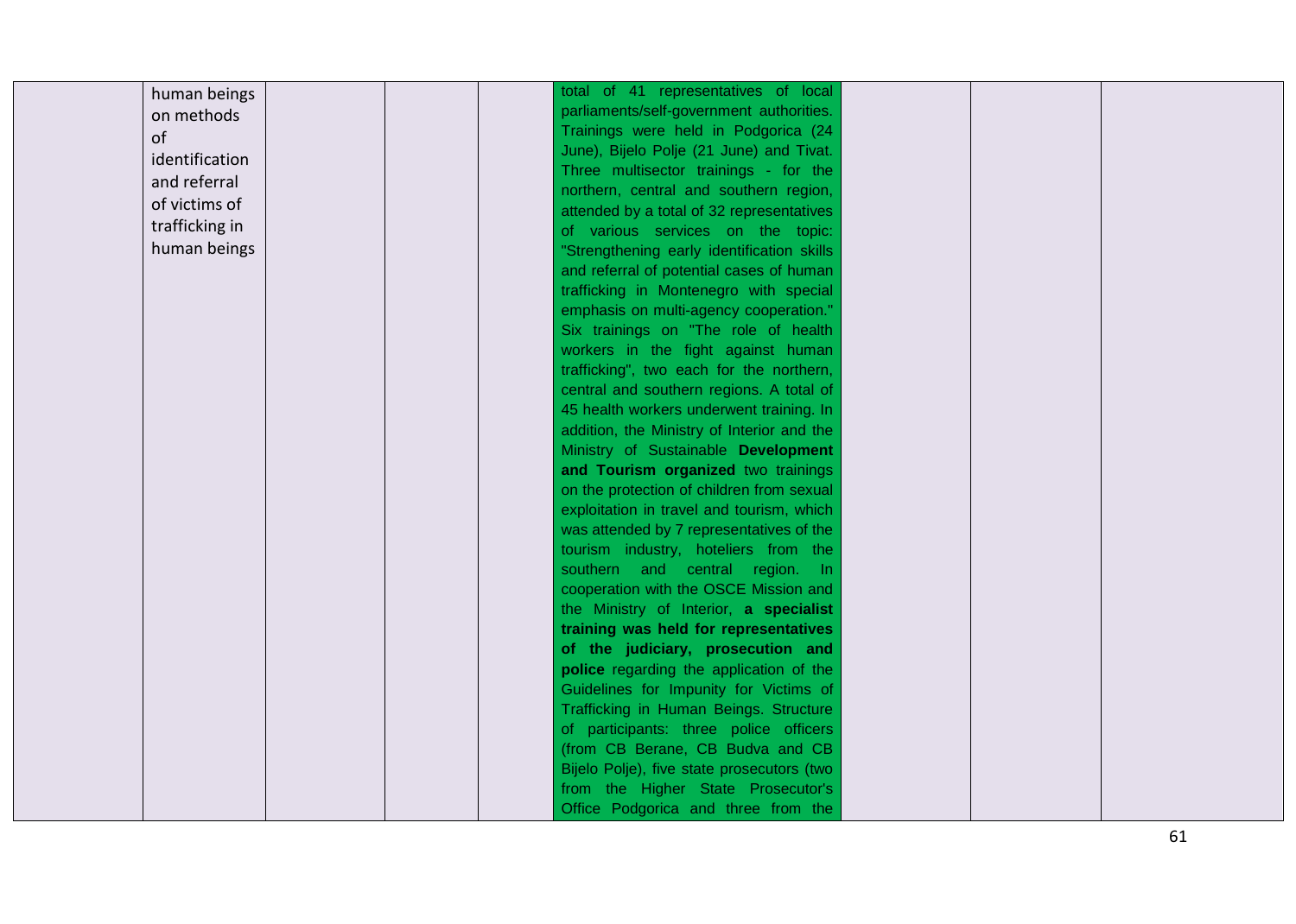| Higher State Prosecutor's Office Bijelo<br>Polje) and three representatives of the<br>judiciary (two advisors from the Basic<br>Court and one from the High Court of<br>Podgorica).                                                                                                                                                                                                                                                               |
|---------------------------------------------------------------------------------------------------------------------------------------------------------------------------------------------------------------------------------------------------------------------------------------------------------------------------------------------------------------------------------------------------------------------------------------------------|
| Training<br>was<br>held<br>for<br>$-19$<br>representatives of the Victim and<br>Witness Support Services on the topic<br>of Support to Victim and Witness<br>Support Services - Psychological, Legal<br>Assistance and Referral". The lecturers<br>at the mentioned training were a<br>representative of the Supreme Court<br>and a representative of the Ministry of<br>Interior- Department for Combating<br><b>Trafficking in Human Beings</b> |
| In cooperation with the Ministry of<br>Defence, on 16 January 2019, a<br>representative of the Ministry of Interior-<br>Department for Combating Trafficking in<br>Human Beings held a training on<br>"Combating Trafficking in Human<br>Beings" for a total of 30 participants in<br>the preparations for the Montenegrin<br>army to be sent to the peacekeeping<br>mission in Afghanistan.                                                      |
| In the reporting period, three specialist<br>trainings were conducted for the<br>representatives of the Criminal Police<br>Sector, and the topics covered were<br>focused on conducting investigations<br>and identifying victims. The trainings<br>were implemented through the IOM<br>project "Strengthening the capacity of                                                                                                                    |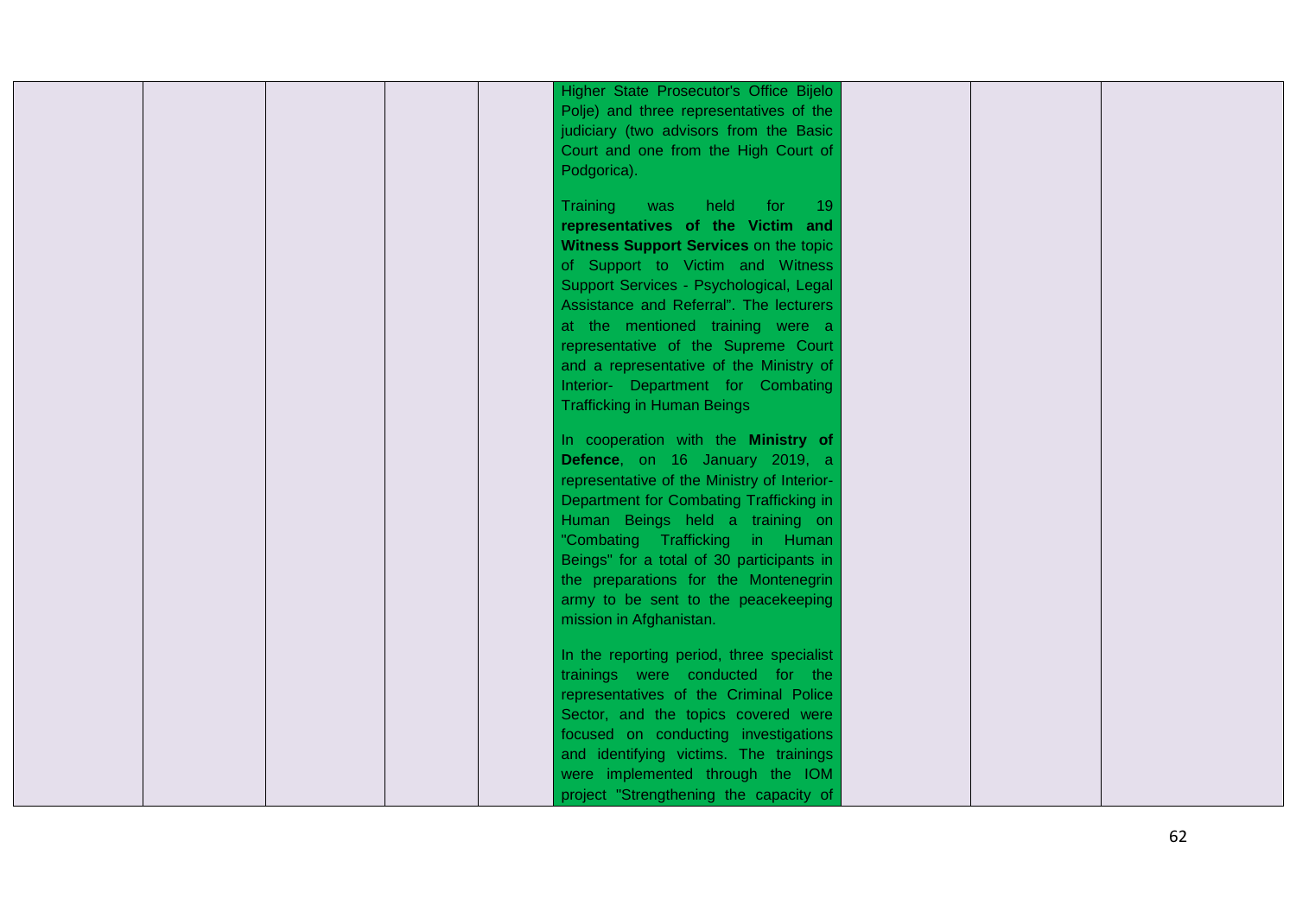<span id="page-62-1"></span><span id="page-62-0"></span>

|                                                                                                                                                                                                                                      |                                                                                                                                                   |                                                            |                       | national institutions of Montenegro to<br>combat<br>smuggling<br>and<br>human<br>trafficking." The trainings were attended<br>by officials designated as contact<br>persons at the level of CB and OB on<br>the issue of trafficking in human beings.<br>A total of 19 officers attended the<br>training.<br>Also, in cooperation with the Ministry of<br>Culture, a training for the media on the<br>topic "Ways of reporting to the public on<br>human trafficking" was conducted,<br>which<br>attended<br>by<br>13 <sub>1</sub><br>was<br>representatives of media houses |                                                               |  |
|--------------------------------------------------------------------------------------------------------------------------------------------------------------------------------------------------------------------------------------|---------------------------------------------------------------------------------------------------------------------------------------------------|------------------------------------------------------------|-----------------------|------------------------------------------------------------------------------------------------------------------------------------------------------------------------------------------------------------------------------------------------------------------------------------------------------------------------------------------------------------------------------------------------------------------------------------------------------------------------------------------------------------------------------------------------------------------------------|---------------------------------------------------------------|--|
| 6.3.2.<br>Accredit the<br>Program and<br>organize<br>teacher training<br>on the topic<br>"Fight against<br>early and<br>contracted<br>marriages,<br>human<br>trafficking and<br>forced begging"<br>at the<br>Education<br>Institute. | Program<br>accredited and<br>two two-day<br>trainings - for<br>teachers from<br>the northern,<br>central and<br>southern<br>regions<br>organized; | <b>MIA</b><br><b>MHMR</b><br>ME <sup>34</sup><br>$EI^{35}$ | 01.01.<br>$31 - 12 -$ | The Ministry of the Interior / Department<br>for Combating Trafficking in Human<br>Beings has accredited the program<br>"Educational system in the prevention of<br>child trafficking, illegal marriages and<br>economic exploitation of children" with<br>the Education Institute<br>. - 3 two-day trainings for teachers from<br>the southern, central and northern<br>regions<br><b>of</b><br>Montenegro<br>were<br>implemented (for 81 teachers).                                                                                                                        | Planned<br>EUR 4,000.00<br>Spent<br>EUR 2,000.00<br><b>ME</b> |  |
| 6.3.3.<br>Organization of<br>border police<br>training on                                                                                                                                                                            | Number of<br>participants<br>sorted by<br>gender                                                                                                  | <b>MIA</b><br><b>MHMR</b>                                  | $01 - 01$ .<br>31.12. | For the participants of the Police<br>Academy, from 4 to 7 March, a special<br>training was held in relation to the                                                                                                                                                                                                                                                                                                                                                                                                                                                          | Planned<br>EUR 1,000.00<br>Spent                              |  |

 $34$  Ministry of Education<br> $35$  Education Institute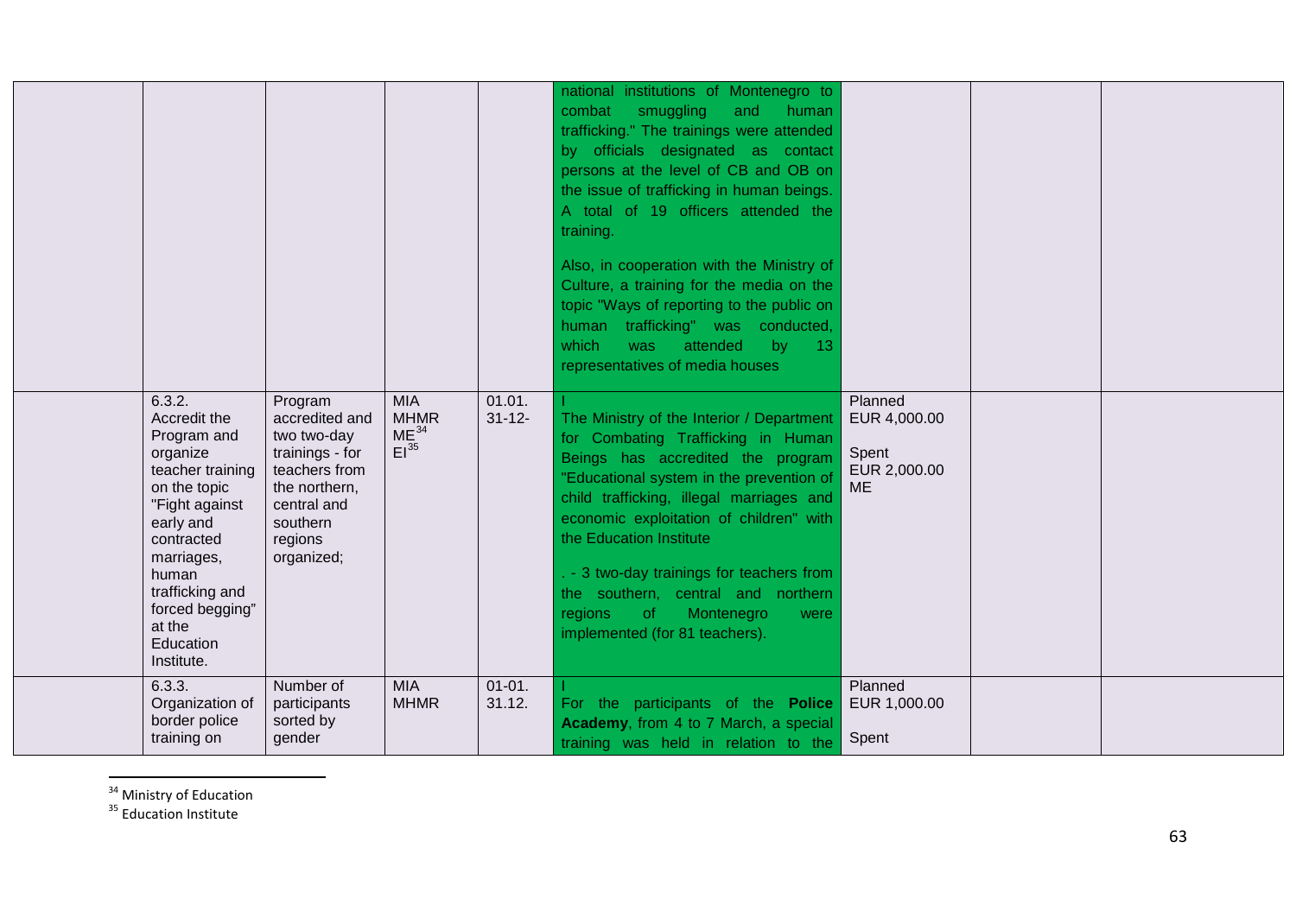<span id="page-63-1"></span><span id="page-63-0"></span>

| proactive<br>identification of<br>cases of<br>human<br>trafficking,<br>referral of<br>victims to<br>assistance<br>services                                                                       |                                                                                                         |                          |                  | specifics of the phenomenon of human<br>trafficking as well as the available<br>mechanisms established in Montenegro<br>in relation to this issue.<br>One training on the topic "Transnational<br>organized crime, Protocol on trafficking<br>in human beings" was held at the<br>Police Academy, with the participation<br>of 10 officers.                                                                                                                                                                                                | EUR 1,000.00                                                                                                                   |  |
|--------------------------------------------------------------------------------------------------------------------------------------------------------------------------------------------------|---------------------------------------------------------------------------------------------------------|--------------------------|------------------|--------------------------------------------------------------------------------------------------------------------------------------------------------------------------------------------------------------------------------------------------------------------------------------------------------------------------------------------------------------------------------------------------------------------------------------------------------------------------------------------------------------------------------------------|--------------------------------------------------------------------------------------------------------------------------------|--|
| 6.4.1.<br>Development of<br>local action<br>plans                                                                                                                                                | Number of<br>drafted<br>proposals for<br>supplementing<br>/ drafting a new<br>LAP, by<br>municipalities | $LS^{36}$<br><b>MHMR</b> | 01.04.<br>31.12. | The ROMACTED program was officially<br>launched on 17 July 2018, when a<br>Memorandum of Understanding was<br>signed between representatives of the<br>Council of Europe, representatives of<br>eight municipalities and the Ministry of<br>Human and Minority Rights, which lasts<br>until April 2020. So far, 6 Local Action<br>Plans have been adopted in the<br>following municipalities: Bar, Bijelo<br>Polje, Niksic, Tivat, Berane, Ulcinj. The<br>Local Action Plan for Herceg Novi and<br>Podgorica is being prepared.            | Regular budget<br>funds of LS                                                                                                  |  |
| 6.4.2.<br>Organizing<br>meetings with<br>LS<br>representatives<br>on the<br>development<br>and<br>implementation<br>of local Action<br>Plans for social<br>inclusion of<br>Roma and<br>Egyptians | Number of<br>meetings held                                                                              | <b>MHMR</b><br><b>LS</b> | 01.04.<br>31.12. | In the period from 11 to 12 March 2019<br>in the Palace Hotel in Petrovac was held<br>a training on the development of Local<br>Action Plans (LAP) for the integration of<br>and<br>Egyptians for the<br>Roma<br>municipalities of Herceg Novi, Bar and<br>Ulcinj within the ROMACTED. Training<br>program was also organized for the<br>municipalities of Berane, Bijelo Polje<br>and Nikšić, on March 18 and 19 at the<br>Palace Hotel in Petrovac. The<br>participants actively worked on the<br>drafting, and valuable suggestions for | Planned<br>EUR 2,000.00<br>Spent<br>The program is<br>organized within<br>the ROMACTED<br>program<br>organized by<br>$CE^{37}$ |  |

 $\frac{36}{37}$  Local self-governments<br> $\frac{37}{37}$  Council of Europe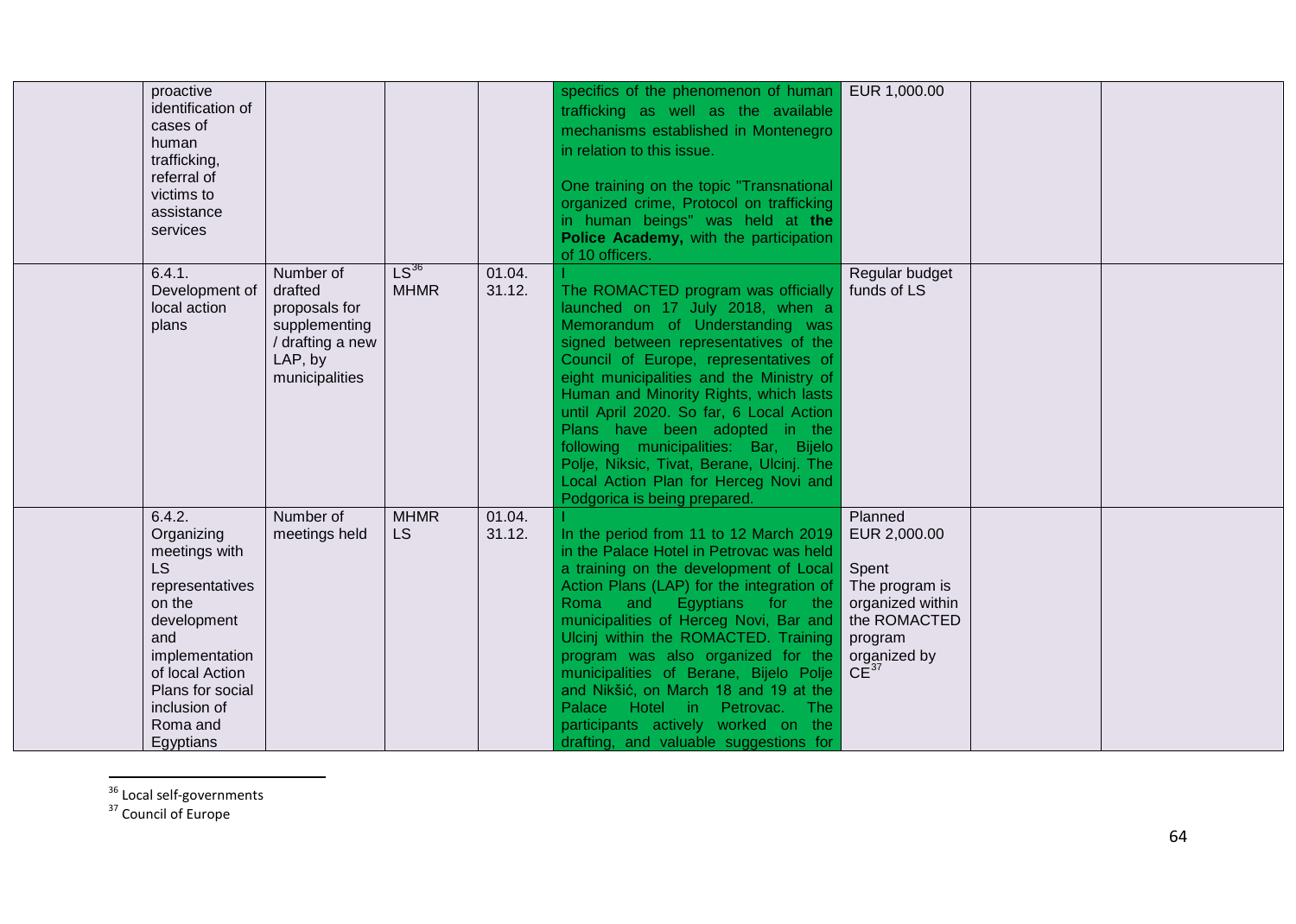<span id="page-64-0"></span>

|                                                                                                                                                                                        |                                                                                                                                                         |                                        |                  | better drafting were provided by<br>representatives of the Ministry of Human                                                                                                                                                                                                                                                                                                                                                                                                                                                                                                                                                                                                      |                                                |  |
|----------------------------------------------------------------------------------------------------------------------------------------------------------------------------------------|---------------------------------------------------------------------------------------------------------------------------------------------------------|----------------------------------------|------------------|-----------------------------------------------------------------------------------------------------------------------------------------------------------------------------------------------------------------------------------------------------------------------------------------------------------------------------------------------------------------------------------------------------------------------------------------------------------------------------------------------------------------------------------------------------------------------------------------------------------------------------------------------------------------------------------|------------------------------------------------|--|
| 6.4.3.<br>Organizing<br>thematic round<br>tables with<br>representatives<br>of the civil<br>sector                                                                                     | Organisation of<br>4 round tables                                                                                                                       | <b>MHMR</b><br>$RC^{38}$<br><b>NGO</b> | 01.01.<br>31.12. | and Minority Rights.<br>The Ministry of Human and Minority<br>Rights, Department for the Promotion<br>and Protection of the Rights of Roma<br>and Egyptians, holds quarterly meetings<br>with non-governmental organizations<br>dealing with the promotion and<br>protection of the rights of members of<br>this population. The meetings report on<br>the activities undertaken during the<br>quarter, give suggestions or remarks in<br>order to improve the position of this<br>minority community, and regularly inform<br>the Commission for Monitoring the<br>Strategy of Social Inclusion for Roma<br>and Egyptians in Montenegro 2016-<br>2020. 4 round tables were held. | Regular budget<br>funds of MHMR                |  |
| 6.5.1.<br>Conducting a<br>campaign to<br>protect persons<br>with disabilities<br>from<br>discrimination<br>and promoting<br>equality at the<br>level of local<br>self-<br>governments. | Implementation<br>of 10<br>campaigns in<br>municipalities<br>with a<br>significant<br>number of<br>members of<br>the Roma and<br>Egyptian<br>population | <b>MHMR</b><br>Ombudsm<br>an           | 01.04.<br>31.12. | In the implementation of these<br>activities, 14 campaigns were organized<br>in 14 cities where members of the RE<br>community live.<br>These campaigns covered all Roma<br>settlements in the municipalities where<br>the Roma population gravitates in<br>Montenegro, and were distributed<br>hundreds of flyers and information<br>brochures                                                                                                                                                                                                                                                                                                                                   | Planned<br>EUR 2,000.00<br>Spent<br>EUR 500.00 |  |
| 6.5.2.<br>Organizing<br>theatre plays<br>on "Human<br>Rights" for<br>Roma and<br>Egyptian<br>children,                                                                                 | Two theatre<br>plays<br>performed                                                                                                                       | <b>MHMR</b><br><b>RC</b>               | 01.06.<br>31.08. | Two theatre plays about "human rights"<br>were realized in the municipalities of<br>Rožaje and Pljevlja The number of<br>children who participated in these plays<br>was 500, among whom were children<br>with disabilities.                                                                                                                                                                                                                                                                                                                                                                                                                                                      | Planned<br>EUR 1,000.00<br>Spent<br>EUR 736.00 |  |

 <sup>38</sup> Romski savjet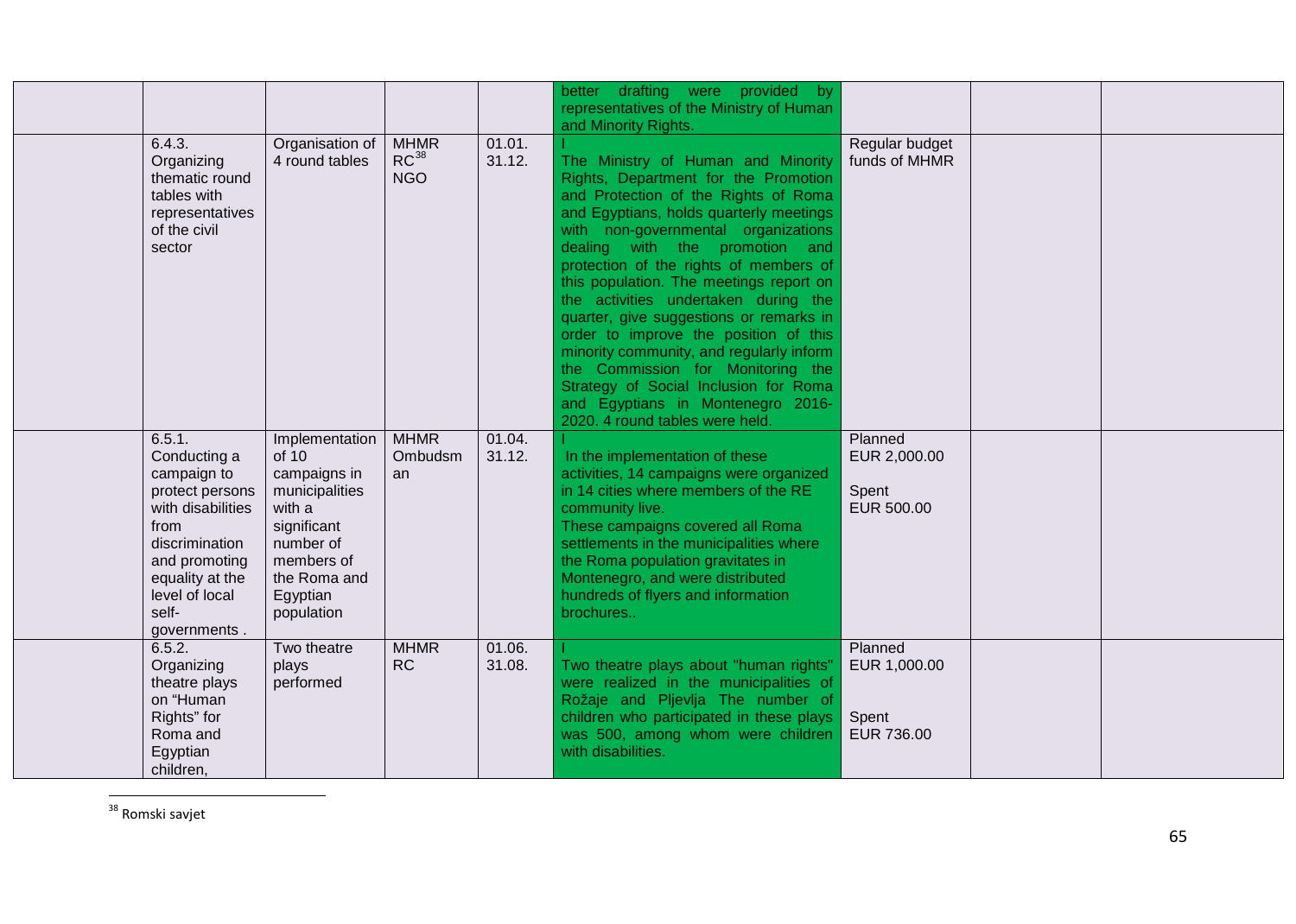| including<br>children with<br>disabilities                                                                                                                                                                                                                           |                                                                                                                 |             |                  |                                                                                                                                                                                                                                                                                                                                                                                                                                                                                                                                                                                                                                                                                                                                                                                                   |                                                    |  |
|----------------------------------------------------------------------------------------------------------------------------------------------------------------------------------------------------------------------------------------------------------------------|-----------------------------------------------------------------------------------------------------------------|-------------|------------------|---------------------------------------------------------------------------------------------------------------------------------------------------------------------------------------------------------------------------------------------------------------------------------------------------------------------------------------------------------------------------------------------------------------------------------------------------------------------------------------------------------------------------------------------------------------------------------------------------------------------------------------------------------------------------------------------------------------------------------------------------------------------------------------------------|----------------------------------------------------|--|
| 6.5.3.<br>Establishment<br>of a register of<br>persons with<br>disabilities from<br>the Roma and<br>Egyptian<br>population, as<br>well as<br>providing<br>access to<br>information to<br>persons with<br>disabilities on<br>social and child<br>protection<br>rights | Register<br>established                                                                                         | <b>MHMR</b> | 01.06.<br>31.08. | During the campaigns, data on persons<br>with disabilities from the Roma and<br>Egyptian population were collected in<br>settlements, which provide information<br>on social and child protection rights.<br>During these campaigns, 11 persons<br>with disabilities were identified (8 man 3<br>woman). This is certainly not the final<br>number of persons with disabilities from<br>this minority community and in the<br>coming period we will work<br>on<br>identifying these persons in<br>all all<br>municipalities where the Roma and<br>Egyptian population gravitate, in order to<br>have adequate information in exercising<br>their legally guaranteed rights                                                                                                                        | Regular budget<br>funds of MHMR                    |  |
| 6.5.4.<br>Organize<br>trainings for<br>young<br>members of the<br>Roma and<br>Egyptian<br>population with<br>a focus on<br>building<br>leadership in<br>taking<br>responsibility in<br>further<br>integration of<br>this minority<br>community                       | Number of<br>members of<br>the Roma and<br>Egyptian<br>community<br>who attended<br>the trainings,<br>by gender | <b>MHMR</b> | 01.04.<br>31.12. | The Ministry of Human and Minority<br>Rights organized trainings in Budva on<br>1-2 June 2019, in Ulcinj on 5-6 October<br>2019 and 16-17 November 2019, on<br><b>Building Leadership in Taking</b><br>Responsibility in Further Integration of<br>the Roma and Egyptian Communities.<br>The total number of participants was 60<br>(12 women).<br>The aim of these trainings is to raise<br>awareness of young, educated and<br>successful people from the Roma and<br>Egyptian population in order to initiate<br>changes in their communities in order to<br>include these marginalized communities<br>in the social processes of Montenegrin<br>society, and to motivate their community<br>to integrate and work together to<br>eradicate their poverty.<br>The result of these trainings is | Planned<br>EUR 25,000.00<br>Spent<br>EUR 12,438.00 |  |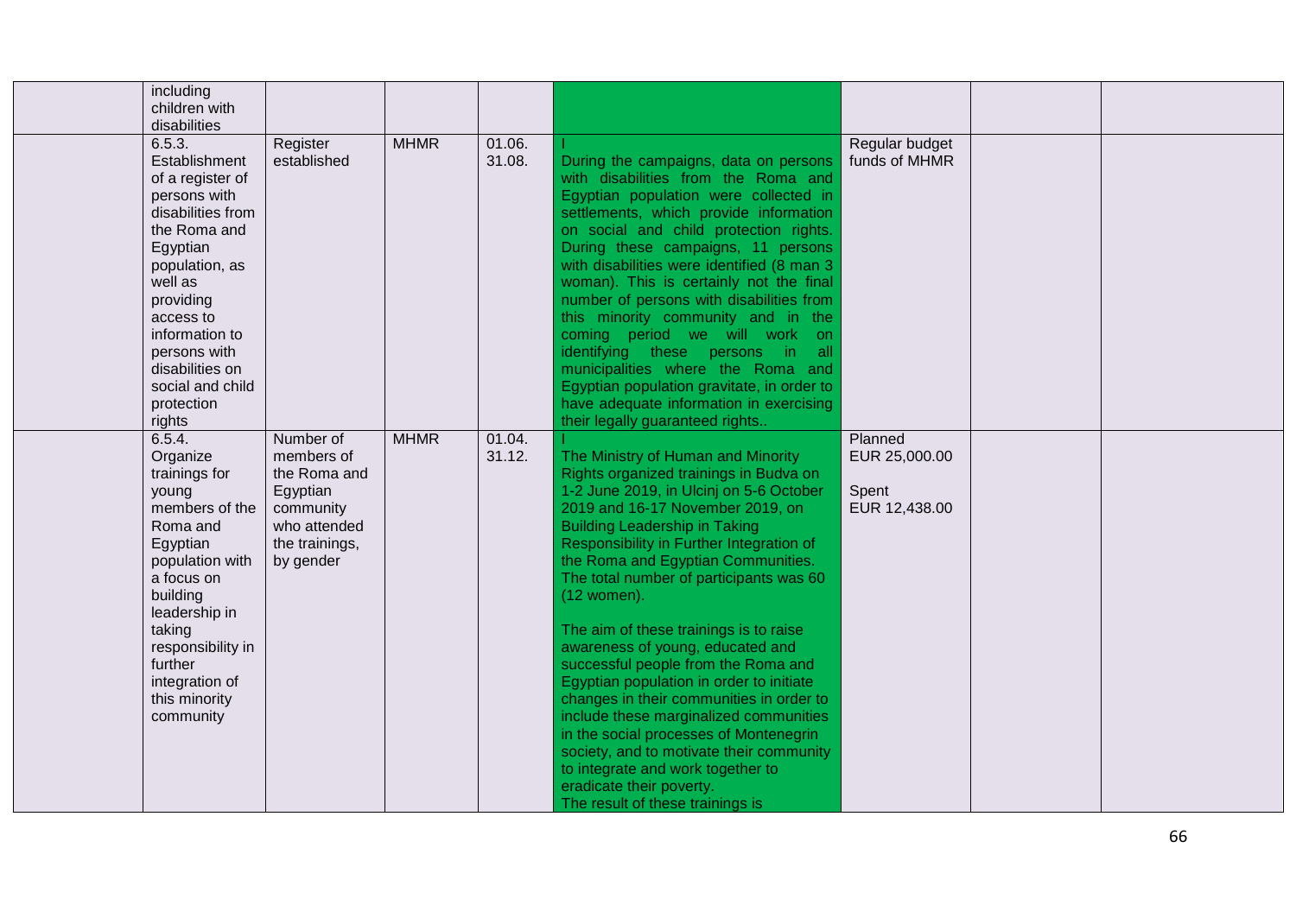|                                                                                                        |                                        |                              |                  | establishment of a civil united movement<br>of Roma and Egyptians named UPRE                                                                                                                                                                                                                                                                                                                                                                                                                                                                                                                                                                                                                                                                                                                                                                                                                            |                                                   |                                                                                                                                                                                                                                                                                                                |                                                    |
|--------------------------------------------------------------------------------------------------------|----------------------------------------|------------------------------|------------------|---------------------------------------------------------------------------------------------------------------------------------------------------------------------------------------------------------------------------------------------------------------------------------------------------------------------------------------------------------------------------------------------------------------------------------------------------------------------------------------------------------------------------------------------------------------------------------------------------------------------------------------------------------------------------------------------------------------------------------------------------------------------------------------------------------------------------------------------------------------------------------------------------------|---------------------------------------------------|----------------------------------------------------------------------------------------------------------------------------------------------------------------------------------------------------------------------------------------------------------------------------------------------------------------|----------------------------------------------------|
| 6.5.5.<br>Organize<br>trainings for<br>representatives<br>of institutions<br>on non-<br>discrimination | Training for 20<br>people<br>organized | <b>MHMR</b>                  | 01.04<br>30.06.  | The Ministry of Human and Minority<br>Rights organized an education on the<br>prohibition of discrimination, with special<br>reference to discrimination against the<br>Roma and Egyptian population in Ulcinj<br>on 17 May 2019, in Andrijevica on 29-30<br>July 2019, and in Bijelo Polje on 3- 4<br>October 2019. The training organized by<br>Ministry was<br>attended by<br>the :<br>representatives<br>local<br>of<br>self-<br>governments, representatives of the<br>prosecutor's office and the judiciary,<br>representatives of primary schools,<br>principals, assistants, pedagogues,<br>teachers, police representatives, media<br>representatives, representatives of non-<br>organizations<br>governmental<br>and<br>associates in the social inclusion of<br>Roma and Egyptians in the field of<br>health and education. These trainings<br>included over 70 participants (42<br>women). | Planned<br>EUR 10,000.00<br>Spent<br>EUR 4,661.71 |                                                                                                                                                                                                                                                                                                                |                                                    |
| 6.5.6.<br>Form teams to<br>conduct non-<br>discrimination<br>training                                  | Number of<br>formed teams              | <b>MHMR</b><br>Ombudsm<br>an | 01.01.<br>31.12. | D                                                                                                                                                                                                                                                                                                                                                                                                                                                                                                                                                                                                                                                                                                                                                                                                                                                                                                       | Planned<br>EUR 3,000.00<br>Spent                  | New deadline for<br>realization IV<br>quarter 2020.<br>During 2019,<br>trainings on<br>prohibition of<br>discrimination<br>against Roma<br>were conducted,<br>which was the<br>first phase of this<br>activity, and<br>during 2020,<br>teams will be<br>formed at the<br>local level, which<br>will consist of | Ova aktivnost će se<br>finalizovati tokom<br>2020. |

 $\blacksquare$ 

-L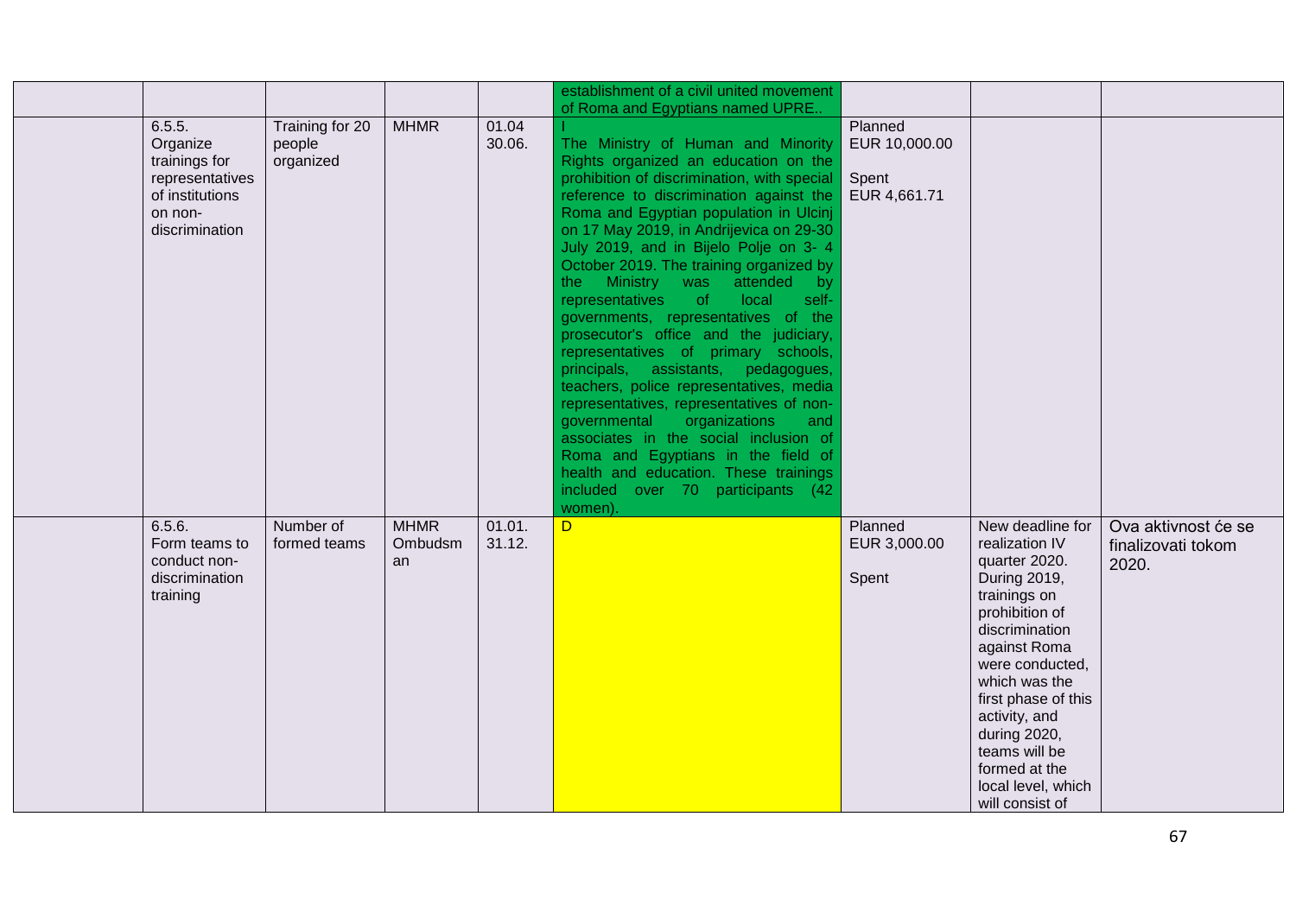|                              | 6.5.7.<br><b>Education of</b><br>members of the<br>Roma and<br>Egyptian<br>population,<br>institutions, the                                                                | Number of<br>conducted<br>trainings with<br>the number of<br>persons who<br>were educated | <b>MHMR</b>    | 01.01.<br>31.12. | The Ministry of Human and Minority<br>Rights organized an education on the<br>prohibition of discrimination, with special<br>reference to discrimination against the<br>Roma and Egyptian population in Ulcinj<br>on 17 May 2019, in Andrijevica on 29-30                                                                                                                                                                                                                                                                                                                                                         | Planned<br>EUR 10,000.00<br>Spent<br>EUR 1,432.00 | representatives<br>of institutions,<br>local self-<br>governments,<br>public<br>institutions, CCM<br>and NGOs. |  |
|------------------------------|----------------------------------------------------------------------------------------------------------------------------------------------------------------------------|-------------------------------------------------------------------------------------------|----------------|------------------|-------------------------------------------------------------------------------------------------------------------------------------------------------------------------------------------------------------------------------------------------------------------------------------------------------------------------------------------------------------------------------------------------------------------------------------------------------------------------------------------------------------------------------------------------------------------------------------------------------------------|---------------------------------------------------|----------------------------------------------------------------------------------------------------------------|--|
|                              | professional<br>community, the<br>general public,<br>the media and<br>the civil sector<br>on anti-<br>discrimination<br>legislation and<br>its application<br>in practice. |                                                                                           |                |                  | July 2019, and in Bijelo Polje on 3-4<br>October 2019. The training organized by<br>the Ministry was attended by<br>representatives of local self-<br>governments, representatives of the<br>prosecutor's office and the judiciary,<br>representatives of primary schools,<br>principals, assistants, pedagogues,<br>teachers, police representatives, media<br>representatives, representatives of non-<br>governmental organizations and<br>associates in the social inclusion of<br>Roma and Egyptians in the field of<br>health and education. These trainings<br>included over 70 participants (42<br>women) |                                                   |                                                                                                                |  |
| <b>AREA 7:</b>               |                                                                                                                                                                            |                                                                                           |                |                  | <b>CULTURE, IDENTITY AND INFORMATION</b>                                                                                                                                                                                                                                                                                                                                                                                                                                                                                                                                                                          |                                                   |                                                                                                                |  |
| Objective 7.1.               |                                                                                                                                                                            | <b>Building and strengthening Roma culture and Roma identity</b>                          |                |                  |                                                                                                                                                                                                                                                                                                                                                                                                                                                                                                                                                                                                                   |                                                   |                                                                                                                |  |
| <b>Performance indicator</b> |                                                                                                                                                                            |                                                                                           | Baseline value |                  | Current value                                                                                                                                                                                                                                                                                                                                                                                                                                                                                                                                                                                                     |                                                   | Target value                                                                                                   |  |

| <b>Performance indicator</b> | <b>Baseline value</b> | <b>Current value</b>                                                                                                                                                                                                                                                                                                                                     | Target value                                                                      |
|------------------------------|-----------------------|----------------------------------------------------------------------------------------------------------------------------------------------------------------------------------------------------------------------------------------------------------------------------------------------------------------------------------------------------------|-----------------------------------------------------------------------------------|
|                              |                       | With manifestations dedicated to   In 2018, an event was organized on the   The Ministry of Human and Minority<br>Roma culture and identity include   occasion of 8 April, World Roma Day, in   Rights, in cooperation with the Centre  <br>a minimum of 500 members of the   Podgorica, which was attended by 200   for Preservation and Development of | Organize a minimum of 4 manifestations dedicated to<br>Roma culture and identity; |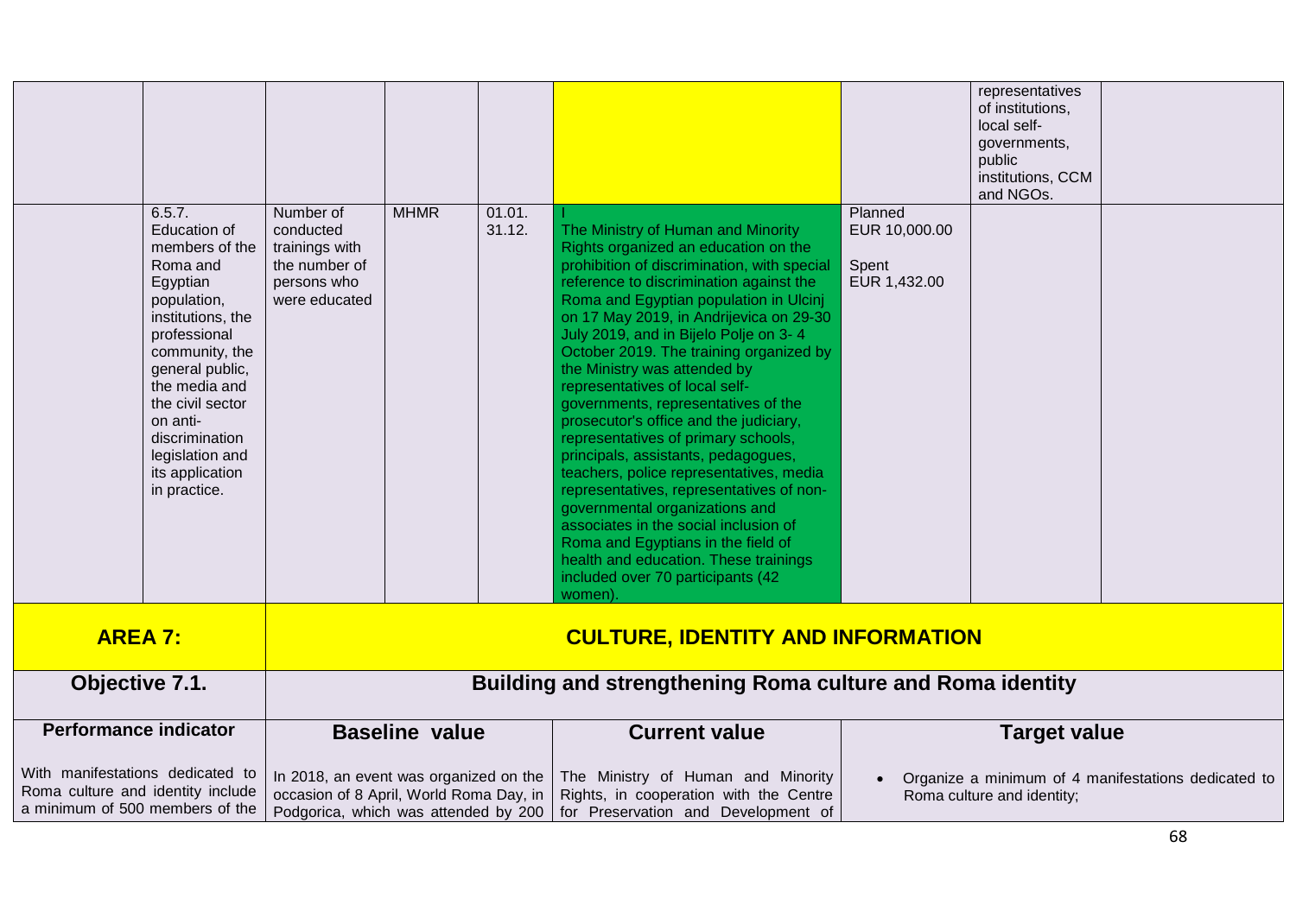|  | In 2018, two issues of the magazine for<br>culture, literature and science "Kod"<br>were published by the Centre for<br>Preservation and Development of<br>Minority Culture of Montenegro. Both<br>issues were printed in a circulation of<br>300 copies. KOD is distributed in<br>Montenegro and abroad. A book by a<br>Roma author, in the Romani language,<br>was not published in 2018 due to the<br>fact that CEKUM, despite all efforts and<br>cooperation with the Romani Council<br>and NGOs, failed to find a Roma writer<br>who writes in Romani or Montenegrin<br>with the intention of translating it.<br>CEKUM, in cooperation with the NGO<br>"Democratic Roma Centre", organized<br>two events. The goal of the events was<br>to preserve the traditions and customs<br>of the Roma holiday.<br>During 2018, 22 TV shows "Savore"<br>were broadcast for 25 minutes each.<br>Radio show "Glas Roma" on radio CG -<br>22 shows lasting 25 minutes each. | marked 8 April - World Roma Day with<br>an event called "Breaking Prejudice" in<br>the Great Hall of KIC Budo Tomovic. On<br>that occasion, as part of that program, a<br>cultural and artistic program was also<br>organized on the occasion of marking<br>the World Roma Day on 8 April. The<br>total number of participants in this<br>program was 400.<br>Public Service - Savora Show 2019<br>(TV). During 2019, a total of 20 shows<br>were shown for the first time twice a<br>month (every other Saturday at 5:30<br>p.m.). Topics are following current<br>events, culture, language,<br>history,<br>special events from the lives of Roma<br>and Egyptians. The shows are bilingual<br>with subtitles in the official language.<br>The production includes monitoring of all<br>documents that are current in the policy<br>towards Roma and Egyptians, from the<br>Charter for Regional Languages,<br>international soft law to active measures<br>resulting from the sectoral analysis -<br>Activities of the Strategy for Improving<br>the Position of Roma and Egyptians<br>2016-2020.<br>The show Romski Glas (Radio) The<br>premiere of the show broadcast in May<br>2017, in response to the lack of<br>programs in the Romani language.<br>show is informative<br>The l<br>and<br>entertaining, the broadcast is scheduled<br>according to the program plan every<br>other Monday at 18.05 for 25 minutes.<br>Topics followed current events in the<br>Roma integration into<br>field of | public service;<br>One legal regulation translated into Romani; |
|--|----------------------------------------------------------------------------------------------------------------------------------------------------------------------------------------------------------------------------------------------------------------------------------------------------------------------------------------------------------------------------------------------------------------------------------------------------------------------------------------------------------------------------------------------------------------------------------------------------------------------------------------------------------------------------------------------------------------------------------------------------------------------------------------------------------------------------------------------------------------------------------------------------------------------------------------------------------------------|------------------------------------------------------------------------------------------------------------------------------------------------------------------------------------------------------------------------------------------------------------------------------------------------------------------------------------------------------------------------------------------------------------------------------------------------------------------------------------------------------------------------------------------------------------------------------------------------------------------------------------------------------------------------------------------------------------------------------------------------------------------------------------------------------------------------------------------------------------------------------------------------------------------------------------------------------------------------------------------------------------------------------------------------------------------------------------------------------------------------------------------------------------------------------------------------------------------------------------------------------------------------------------------------------------------------------------------------------------------------------------------------------------------------------------------------------------------------------------------------------------|-----------------------------------------------------------------|
|--|----------------------------------------------------------------------------------------------------------------------------------------------------------------------------------------------------------------------------------------------------------------------------------------------------------------------------------------------------------------------------------------------------------------------------------------------------------------------------------------------------------------------------------------------------------------------------------------------------------------------------------------------------------------------------------------------------------------------------------------------------------------------------------------------------------------------------------------------------------------------------------------------------------------------------------------------------------------------|------------------------------------------------------------------------------------------------------------------------------------------------------------------------------------------------------------------------------------------------------------------------------------------------------------------------------------------------------------------------------------------------------------------------------------------------------------------------------------------------------------------------------------------------------------------------------------------------------------------------------------------------------------------------------------------------------------------------------------------------------------------------------------------------------------------------------------------------------------------------------------------------------------------------------------------------------------------------------------------------------------------------------------------------------------------------------------------------------------------------------------------------------------------------------------------------------------------------------------------------------------------------------------------------------------------------------------------------------------------------------------------------------------------------------------------------------------------------------------------------------------|-----------------------------------------------------------------|

Г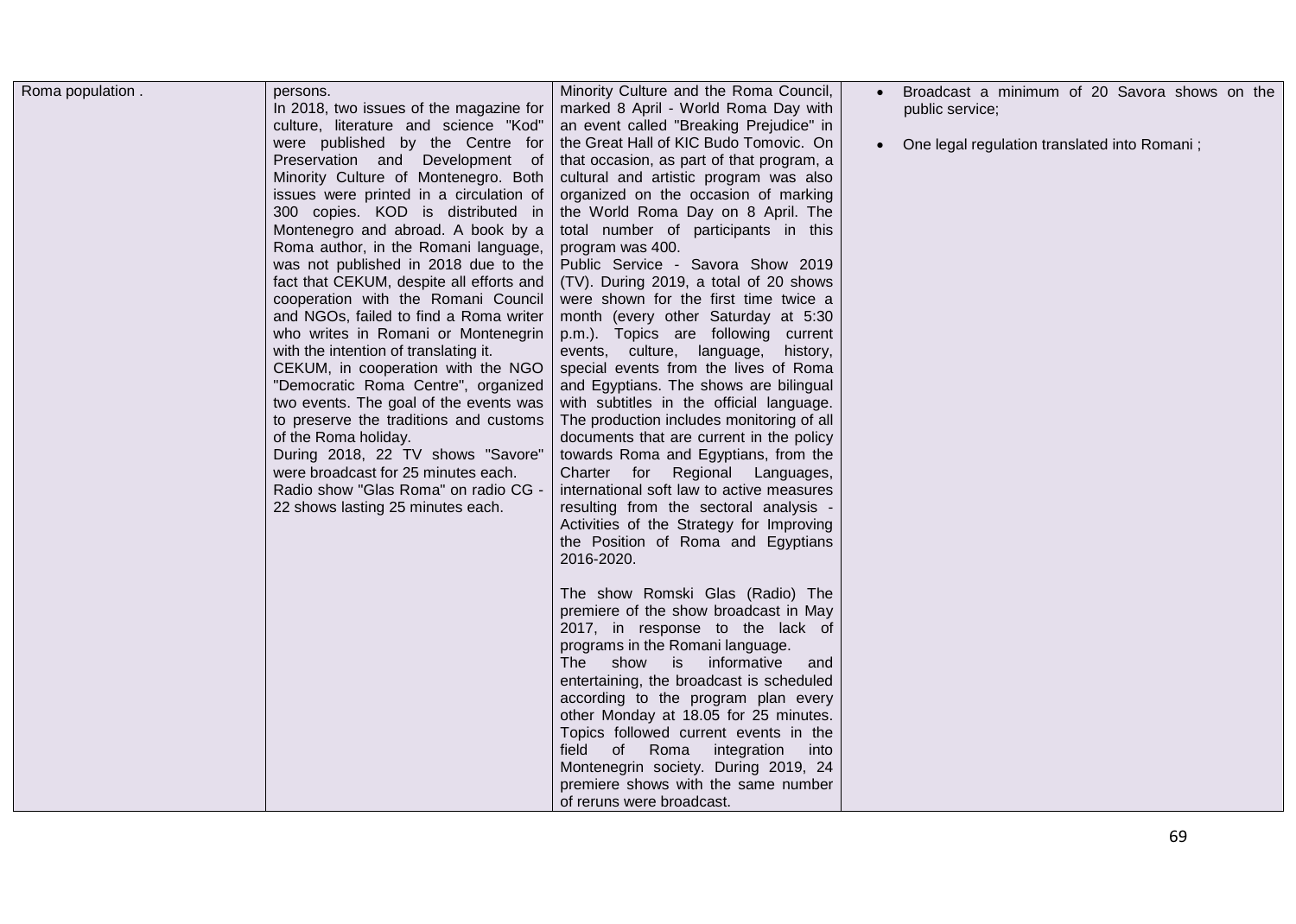<span id="page-69-1"></span><span id="page-69-0"></span>

|                |                                                                        |                                  |                                                        |                                 | Affirmation of research reporting in the<br>media on the process of social<br>integration of the Roma and Egyptian<br>population in Montenegrin society - As<br>an incentive for investigative journalism,<br>the Ministry of Culture conducts a<br>regular annual competition on "Social<br>Integration of Roma in Montenegro".<br>Articles published in all media (printed<br>and electronic) in Montenegro from the<br>beginning of the year until the day of the<br>announcement of the competition can<br>apply for the competition. In December<br>2019, a regular competition was<br>announced for the contents published in<br>2019.<br>Media presentation of key issues of<br>inclusion of Roma and Egyptian<br>population in society - the Ministry of<br>Culture through the financing of audio-<br>visual materials-spots promotes all<br>activities covered by this strategy and<br>informs the general public about<br>progress and current activities. The<br>videos are broadcast by the National<br>Public Broadcaster Radio and Television<br>0f<br>Montenegro,<br>public<br>local<br>broadcasters, as well as commercial<br>broadcasters registered in Montenegro.<br>This measure was implemented for<br>2019. |                                               |                                 |                       |
|----------------|------------------------------------------------------------------------|----------------------------------|--------------------------------------------------------|---------------------------------|------------------------------------------------------------------------------------------------------------------------------------------------------------------------------------------------------------------------------------------------------------------------------------------------------------------------------------------------------------------------------------------------------------------------------------------------------------------------------------------------------------------------------------------------------------------------------------------------------------------------------------------------------------------------------------------------------------------------------------------------------------------------------------------------------------------------------------------------------------------------------------------------------------------------------------------------------------------------------------------------------------------------------------------------------------------------------------------------------------------------------------------------------------------------------------------------------------------------------------|-----------------------------------------------|---------------------------------|-----------------------|
| <b>Measure</b> | <b>Activity</b>                                                        | <b>Result</b><br>indicator       | <b>Institution</b>                                     | <b>Start</b><br>and end<br>date | <b>Implementation status</b>                                                                                                                                                                                                                                                                                                                                                                                                                                                                                                                                                                                                                                                                                                                                                                                                                                                                                                                                                                                                                                                                                                                                                                                                       | <b>Planned and</b><br>spent funds             | New deadline and<br>explanation | <b>Recommendation</b> |
|                | 7.1.2.<br>Organize<br>manifestations<br>to mark 8 April,<br>World Roma | 3<br>manifestations<br>organized | <b>MHMR</b><br>CEKUM <sup>39</sup><br>RC <sup>40</sup> | 01.04.<br>31.08.                | The Ministry of Human and Minority<br>Rights, in cooperation with the Centre<br>for Preservation and Development of<br>Minority Culture and the Roma Council,                                                                                                                                                                                                                                                                                                                                                                                                                                                                                                                                                                                                                                                                                                                                                                                                                                                                                                                                                                                                                                                                      | <b>Planned</b><br><b>MHMR</b><br>EUR 3.500.00 |                                 |                       |

 $\frac{39}{39}$  Center for Preservation and Development of Minorities of Montenegro<br><sup>40</sup> Roma Council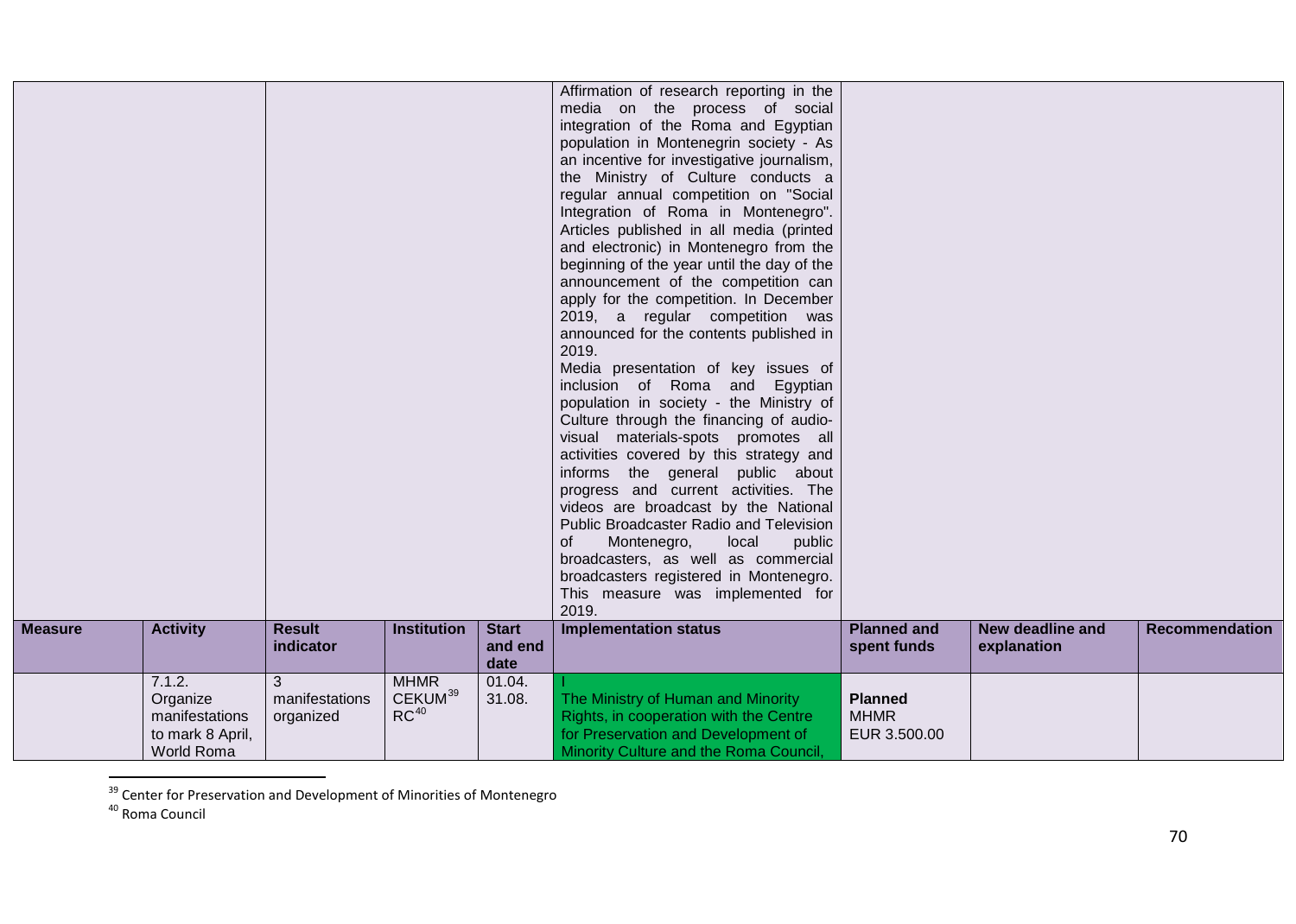<span id="page-70-0"></span>

| Day                                                                |                                                         |                                        |                   | marked 8 April - World Roma Day with<br>an event called "Breaking Prejudice" in<br>the Great Hall of KIC Budo Tomovic.<br>On that occasion, as part of that<br>program, a cultural and artistic program<br>was also organized on the occasion of<br>marking the World Roma Day on 8 April.<br>The total number of participants in this<br>program was 400.<br>CEKUM supported two NGOs in<br>organizing activities on the occasion of RC<br>World Roma Day: NGO "Roma<br>Association<br>of Montenegro"<br>in.<br>organizing a traditional celebration and<br>NGO Foundation "Hand of Friendship"<br>to print a brochure "Old stories of the<br>Roma people in a new way." CEKUM<br>also supported KUD "Dečić" - from Tuzi<br>during the purchase of Roma traditional<br>costumes for the choreography "Roma<br>Game of Love" | RC<br>EUR 3.500.00<br><b>CEKUM</b><br>EUR 2.000.00<br><b>Spent</b><br><b>MHMR</b><br>EUR 1.974,01<br>EUR 3.500.00<br><b>CEKUM</b><br>EUR 2.000.00 |  |
|--------------------------------------------------------------------|---------------------------------------------------------|----------------------------------------|-------------------|------------------------------------------------------------------------------------------------------------------------------------------------------------------------------------------------------------------------------------------------------------------------------------------------------------------------------------------------------------------------------------------------------------------------------------------------------------------------------------------------------------------------------------------------------------------------------------------------------------------------------------------------------------------------------------------------------------------------------------------------------------------------------------------------------------------------------|---------------------------------------------------------------------------------------------------------------------------------------------------|--|
| 7.1.3.<br>Celebrating 5<br>November,<br>World Roma<br>Language Day | Report on the<br>realized<br>program                    | <b>MHMR</b><br><b>RS</b><br><b>NVO</b> | 01.010.<br>31.12. | The Ministry of Human and Minority<br>Rights, in cooperation with the Ministry<br>of Education and the Centre for<br>Preservation and Development of<br>Minority Culture, organized a regional<br>conference entitled "Roma Language in<br>Education" on 5 November, World Roma<br>Language Day. The program for the<br>introduction of the Romani language in<br>the education system of Montenegro<br>was presented at the conference, while<br>the experiences of their countries were<br>presented by representatives from the<br>countries of the region.                                                                                                                                                                                                                                                               | Planned<br>EUR 2,000.00<br>Spent<br><b>MHMR</b><br>EUR 2,799.06                                                                                   |  |
| 7.1.4.<br>Recording and<br>broadcasting of<br>the series on        | Number of<br>shows, topic of<br>shows and<br>viewership | $PS^{41}$<br><b>MHMR</b>               | 01.04.<br>31.12.  | Public Service - Savora Show 2019<br>(TV). During 2019, a total of 20 shows<br>were shown for the first time twice a                                                                                                                                                                                                                                                                                                                                                                                                                                                                                                                                                                                                                                                                                                         | Regular activity                                                                                                                                  |  |

<sup>&</sup>lt;sup>41</sup> Public service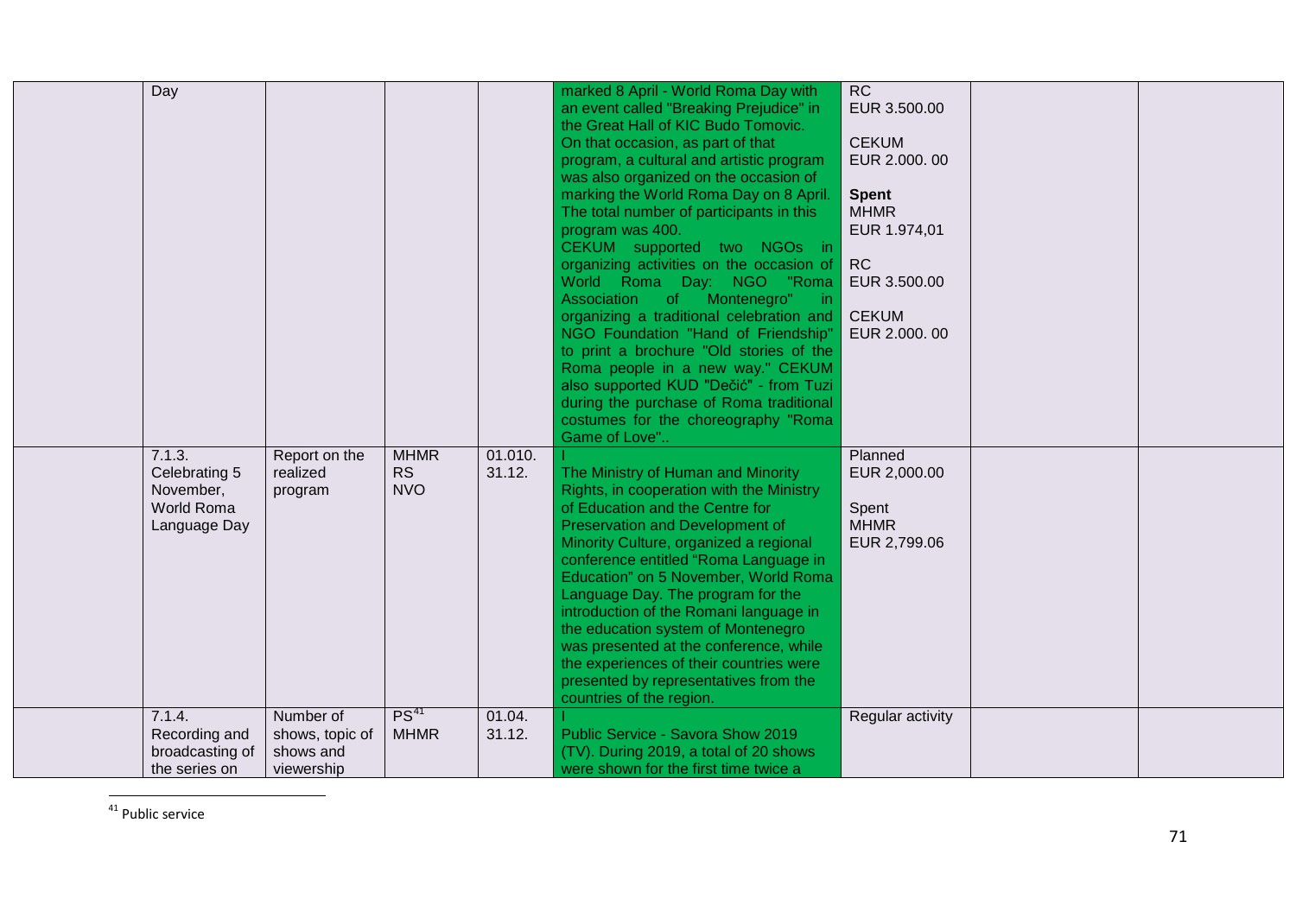| the national<br>service about<br>Roma and their<br>culture and<br>identity                                                                        | data                                                                                                                                                  |                             |                  | month (every other Saturday at 5:30<br>p.m.). Topics are following current<br>events, culture, language, history,<br>special events from the lives of Roma<br>and Egyptians. The shows are bilingual<br>with subtitles in the official language.<br>The production includes monitoring of all<br>documents that are current in the policy<br>towards Roma and Egyptians, from the<br><b>Charter for Regional Languages,</b><br>international soft law to active measures<br>resulting from the sectoral analysis -<br>Activities of the Strategy for Improving<br>the Position of Roma and Egyptians<br>2016-2020. |                                                  |  |
|---------------------------------------------------------------------------------------------------------------------------------------------------|-------------------------------------------------------------------------------------------------------------------------------------------------------|-----------------------------|------------------|--------------------------------------------------------------------------------------------------------------------------------------------------------------------------------------------------------------------------------------------------------------------------------------------------------------------------------------------------------------------------------------------------------------------------------------------------------------------------------------------------------------------------------------------------------------------------------------------------------------------|--------------------------------------------------|--|
| 7.1.5.<br>Organizing<br>manifestations<br>dedicated to<br>Roma culture,<br>affirmation of<br>the Roma<br>population in<br>the field of<br>culture | Report on the<br>content of<br>manifestations,<br>which includes<br>the number of<br>manifestations,<br>visitors and the<br>number of<br>participants | <b>CEKUM</b><br><b>MHMR</b> | 01.04.<br>31.12. | CEKUM in cooperation with the NGO<br>"Democratic Roma Centre" organized<br>an event on the occasion of the Roma<br>couple Đurđevdan, a cultural and<br>entertainment event called "Đurđevdan<br>Days of Roma Culture, Crafts and<br>Traditions" which was held for the third<br>time in Podgorica and aims to promote<br>and preserve from forgetting the<br>traditions and culture of this people and<br>introducing others to the customs<br>related to this holiday. The event took<br>place in the centre of Podgorica and<br>gathered a large number of interested<br>citizens.                               | Planned<br>EUR 1,000.00<br>Spent<br>EUR 1,000.00 |  |
| 7.1.6.<br>Organizing<br>events in order<br>to preserve<br>cultural<br>heritage,<br>multiculturalism                                               | Number of<br>events<br>organized, as<br>well as the<br>Report                                                                                         | <b>CEKUM</b><br><b>MHMR</b> | 01.04.<br>31.12. | CEKUM provided financial support to<br>the NGO Foundation "Hand of<br>Friendship" for the exhibition of<br>photographs "Life of Roma in<br>Montenegro", which was held at the<br>Cultural Centre Nikola Đuričković in<br>Kotor. CEKUM supported the project<br>"Exhibition of photographs and<br>documents on the suffering of Roma<br>during the First World War", which was                                                                                                                                                                                                                                      | Planned<br>EUR 1,000.00<br>Spent<br>EUR 1,000.00 |  |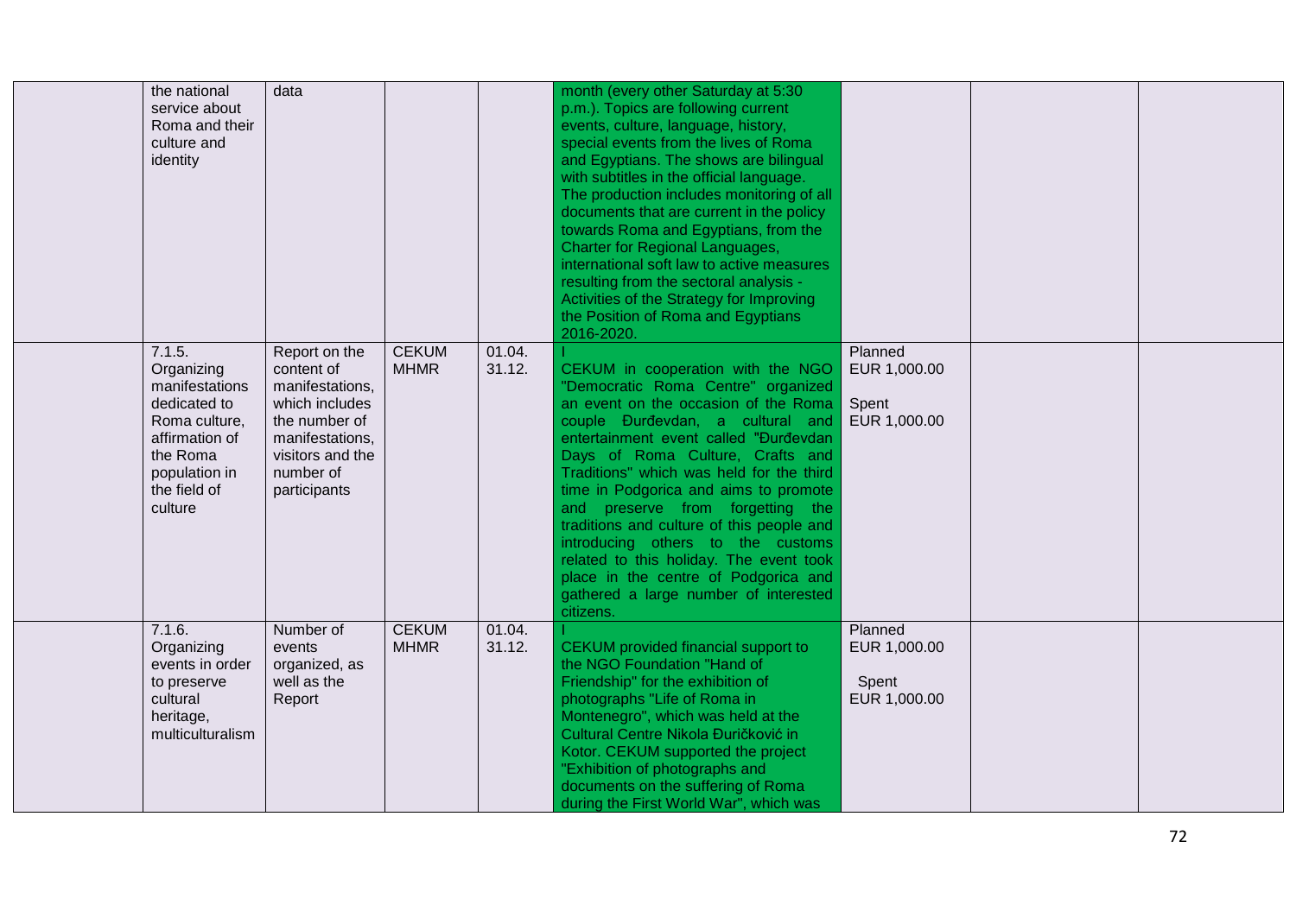<span id="page-72-1"></span><span id="page-72-0"></span>

|                                                                                              |                                                                                      |                                       |                  | held at the City Library in Cetinje. The<br>aim of the exhibition was to remind of<br>the large number of Roma victims in that<br>period.                                                                                                                                                                                                                                                                                                                                                                                                                                                                                                                                                                                                                                                                                                     |                                  |                                                                                                |                                                                                 |
|----------------------------------------------------------------------------------------------|--------------------------------------------------------------------------------------|---------------------------------------|------------------|-----------------------------------------------------------------------------------------------------------------------------------------------------------------------------------------------------------------------------------------------------------------------------------------------------------------------------------------------------------------------------------------------------------------------------------------------------------------------------------------------------------------------------------------------------------------------------------------------------------------------------------------------------------------------------------------------------------------------------------------------------------------------------------------------------------------------------------------------|----------------------------------|------------------------------------------------------------------------------------------------|---------------------------------------------------------------------------------|
| 7.1.7.<br>Translation and<br>printing of legal<br>regulations into<br>the Romani<br>language | Name and<br>number of<br>translated legal<br>regulations                             | <b>MHMR</b>                           | 01.04.<br>31.12. | <b>N</b> <sub>1</sub>                                                                                                                                                                                                                                                                                                                                                                                                                                                                                                                                                                                                                                                                                                                                                                                                                         | Planned<br>EUR 2,000.00<br>Spent | New deadline 31.12.<br>2020<br>It was not realized due<br>to lack of financial<br>resources    | Translate and<br>print legal<br>regulations in<br>Romani                        |
| 7.1.8.<br>Production and<br>broadcasting of<br>radio shows in<br>the Romani<br>language      | Number of<br>shows and<br>number of<br>broadcasts                                    | $PS^{42}$<br>$RR^{43}$<br><b>MHMR</b> | 01.04.<br>31.12. | The show Romski Glas (Radio) The<br>premiere of the show broadcast in May<br>2017, in response to the lack of<br>programs in the Romani language.<br>The show is informative and<br>entertaining, the broadcast is scheduled<br>according to the program plan every<br>other Monday at 18.05 for 25 minutes.<br>Topics followed current events in the<br>field of Roma integration into<br>Montenegrin society. During 2019, 24<br>premiere shows with the same number<br>of reruns were broadcast.<br>Roma Radio was founded in 2011 by<br>the NGO "Roma Association of<br>Montenegro" and exists continuously to<br>this day through various donations and<br>grants. Production on Roma radio is<br>informative, news that are broadcast<br>every hour are bilingual, as well as<br>author's shows once a day lasting 10 to<br>15 minutes. | Redovana<br>aktivnost            |                                                                                                |                                                                                 |
| 7.1.9.<br>Publishing /<br>translating<br>literature into<br>the Romani<br>language           | Number of<br>published<br>books, number<br>of translated<br>literature;<br>Number of | <b>CEKUM</b><br>MHMR.                 | 01.04<br>31.12.  | <b>NI</b>                                                                                                                                                                                                                                                                                                                                                                                                                                                                                                                                                                                                                                                                                                                                                                                                                                     | Planned<br>EUR 4,000.00<br>Spent | New deadline until<br>31.12.2020. This<br>measure was not<br>implemented<br>because there were | Publish and / or<br>translate at least<br>one book in the<br>Romani<br>language |

 $\frac{42}{43}$  Public service<br> $\frac{43}{43}$  Roma radio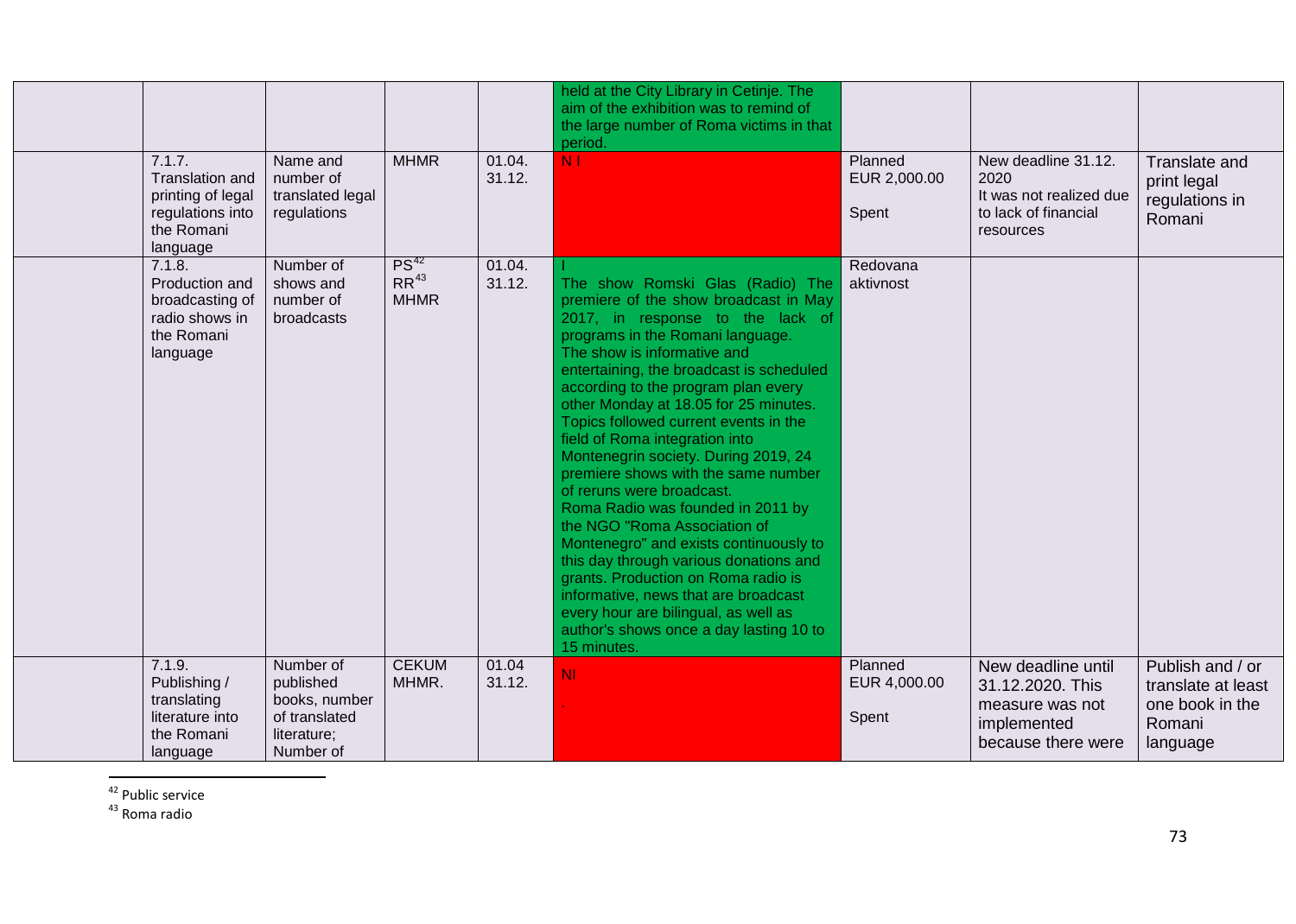<span id="page-73-0"></span>

|                                     | printed copies                |                  |        |                                                                                  |                      | no interested       |                     |
|-------------------------------------|-------------------------------|------------------|--------|----------------------------------------------------------------------------------|----------------------|---------------------|---------------------|
|                                     | of KOD                        |                  |        |                                                                                  |                      | authors to write in |                     |
|                                     | magazine                      |                  |        |                                                                                  |                      | the Romani          |                     |
|                                     |                               |                  |        |                                                                                  |                      | language, despite   |                     |
|                                     |                               |                  |        |                                                                                  |                      | the efforts of      |                     |
|                                     |                               |                  |        |                                                                                  |                      | <b>CEKUM</b> to     |                     |
|                                     |                               |                  |        |                                                                                  |                      | implement this      |                     |
|                                     |                               |                  |        |                                                                                  |                      | activity.           |                     |
| 7.1.10.                             | Number of                     | MC <sup>44</sup> | 01.01. |                                                                                  | Planirano            |                     | Realizovati         |
| Award the prize                     | submitted                     | <b>MHMR</b>      | 31.12. | For 2019, two applications (three                                                | 2.000.00 €           |                     | dodjelu nagrade     |
| for the best                        | contributions;                |                  |        | enclosures) were received for the                                                |                      |                     | za najbolji         |
| research report<br>published in the | Award-winning<br>contribution |                  |        | competition.<br>The<br>Independent                                               | Utrošeno<br>1.530,00 |                     | istraživački prilog |
| media, on the                       |                               |                  |        | <b>Expert Commission decided that the</b>                                        |                      |                     | objavljen u         |
| topic "Social                       |                               |                  |        | award should be divided. Mr. Senad                                               |                      |                     | medijima, na        |
| integration of                      |                               |                  |        | Sejdović's - TV enclosure "Erdelezi"                                             |                      |                     | temu "Socijalna     |
| Roma in                             |                               |                  |        | and newspaper articles by Mr.                                                    |                      |                     | integracija Roma    |
| Montenegro"                         |                               |                  |        | Radomir Perišić "Young Roma gain                                                 |                      |                     | u Crnoj Gori" i     |
| and award                           |                               |                  |        | knowledge together with their peers"<br>and the story "Thank you Uncle           |                      |                     | uručenje            |
| ceremony                            |                               |                  |        | Jonuze" were awarded.                                                            |                      |                     | nagrade             |
|                                     |                               |                  |        |                                                                                  |                      |                     |                     |
| 1.1.11.                             | Report on the                 | MC               | 01.01. |                                                                                  | Planned              |                     |                     |
| Co-financing                        | realization of                | <b>MHMR</b>      | 31.12. | Co-financing the production of program                                           | EUR 3,000.00         |                     |                     |
| the production                      | the production                |                  |        | content - The Ministry of Culture, as a                                          |                      |                     |                     |
| of program                          | of program                    |                  |        | realization of this measure, conducts an                                         | Spent                |                     |                     |
| content                             | content                       |                  |        | annual competition for co-financing                                              | EUR 3,000.00         |                     |                     |
|                                     |                               |                  |        | program content in local print media and<br>media scientific journals, where the |                      |                     |                     |
|                                     |                               |                  |        | social inclusion of Roma is within the                                           |                      |                     |                     |
|                                     |                               |                  |        | given topics. Several selected projects                                          |                      |                     |                     |
|                                     |                               |                  |        | were co-financed within the competition.                                         |                      |                     |                     |
|                                     |                               |                  |        | This measure has been fully                                                      |                      |                     |                     |
|                                     |                               |                  |        | implemented and a competition has                                                |                      |                     |                     |
|                                     |                               |                  |        | been announced for co-financing                                                  |                      |                     |                     |
|                                     |                               |                  |        | program content in 2020. It is estimated<br>that about ten texts were made.      |                      |                     |                     |
| 7.1.12.                             | Number of                     | <b>MC</b>        | 01.01. | Media presentation of key issues of                                              | Planned              |                     |                     |
| Production of                       | funded                        | <b>MHMR</b>      | 31.12. | inclusion of Roma and Egyptian                                                   | EUR 5,000.00         |                     |                     |

 <sup>44</sup> Ministry of Culture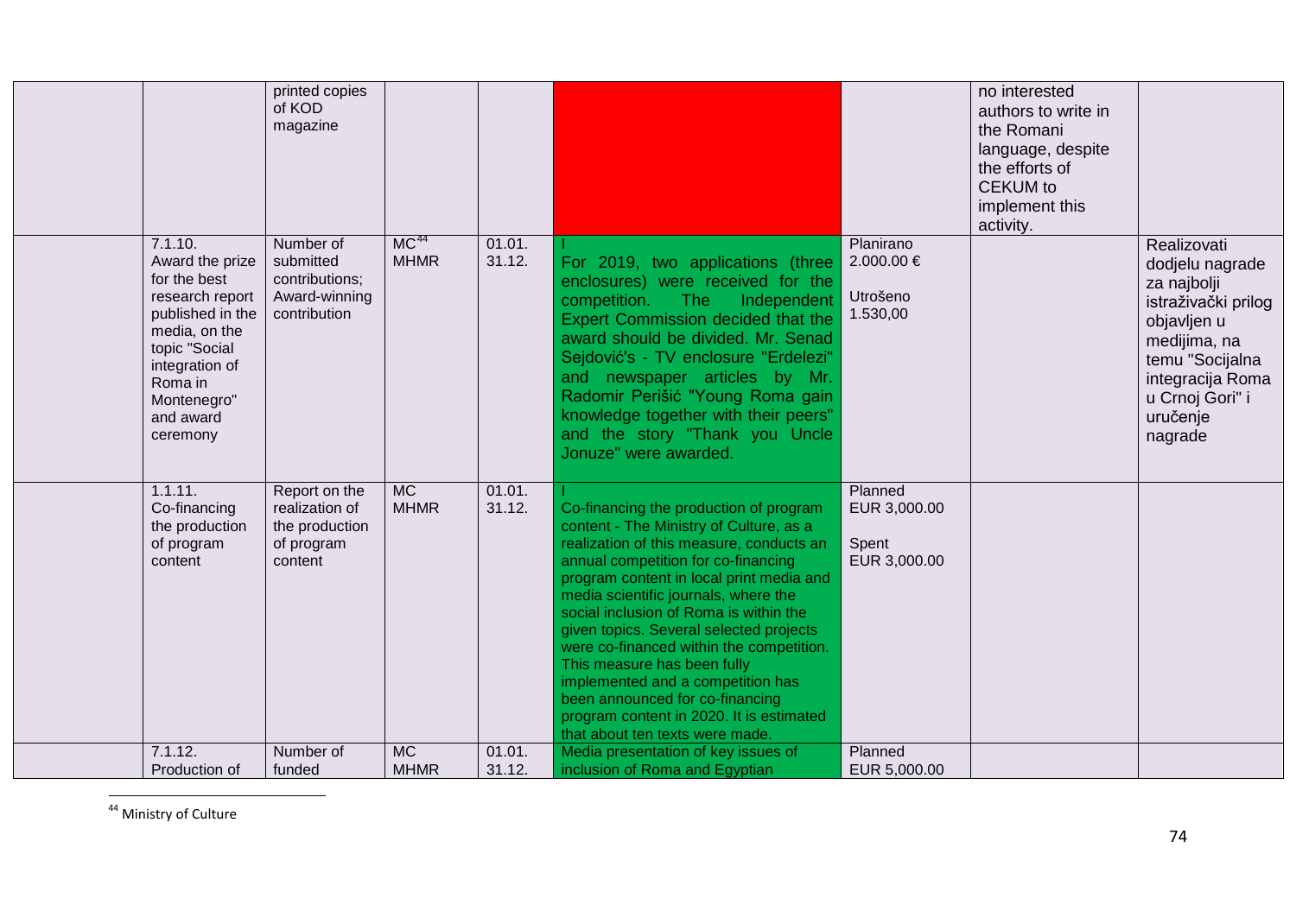| audio-visual    | audiovisual     | population in society - the Ministry of  |              |  |
|-----------------|-----------------|------------------------------------------|--------------|--|
| spots and radio | spots and radio | Culture through the financing of         | Spent        |  |
| jingles,        | jingles;        | audiovisual materials-spots promotes all | EUR 3,950.00 |  |
| Broadcasting.   | Number of       | activities covered by this strategy and  |              |  |
|                 | broadcast TV    | informs the general public about         |              |  |
|                 | spots and       | progress and current activities. The     |              |  |
|                 | media jingles   | videos are broadcast by the National     |              |  |
|                 |                 | Public Broadcaster Radio and Television  |              |  |
|                 |                 | of Montenegro, local public              |              |  |
|                 |                 | broadcasters, as well as commercial      |              |  |
|                 |                 | broadcasters registered in Montenegro.   |              |  |
|                 |                 | This measure was realized for 2019.      |              |  |
|                 |                 | One video and one radio jingle were      |              |  |
|                 |                 | made. The number of broadcast TV         |              |  |
|                 |                 | spots was 30, and 30 radio jingles per   |              |  |
|                 |                 |                                          |              |  |
|                 |                 | year.                                    |              |  |

**Challenges:** The Montenegrin public is still unfamiliar with Roma customs, traditions and cultural heritage, which are very little presented to the public. There are no cultural creators from this population.

### **RECOMMENDATIONS**

- Improve cross-sectoral cooperation in order to better monitor and implement policies for Roma and Egyptians;
- Continue to engage Associates in the Social Inclusion of Roma and Egyptians in the Area of Education on the budget of the Ministry of Education;
- Continue to organize tutoring classes and mentoring support for students from the Roma and Egyptian population;
- Continue to include Associates in the Social Inclusion of Roma and Egyptians in the Area of health care and the health system;
- Continue to provide conditions for the inclusion of Associates in the social inclusion of Roma and Egyptians in the area of employment;
- Develop new vocational training programs, specifically tailored to the needs of the Roma and Egyptian population, including old crafts and the involvement of program participants, in accordance with individual plans;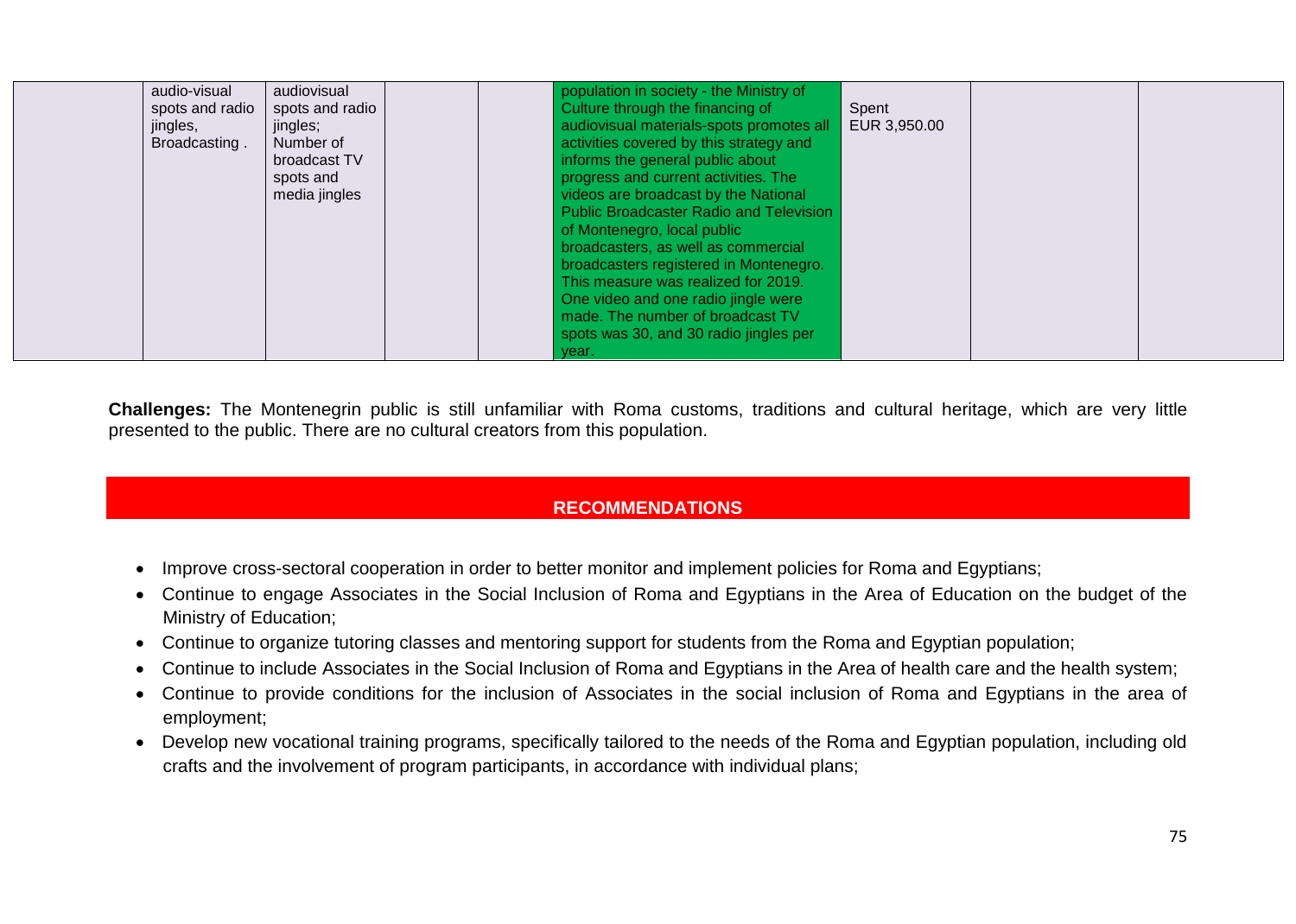- Award the prize for the best research article published in the media, on the topic "Social integration of Roma in Montenegro" and present the prize(s);
- Form teams to deal with cases of discrimination against Roma and Egyptians at the local level;
- Enable members of the Roma and Egyptian population from the area of the former Konik Camps to start their own businesses and open their own craft shops;
- Continue to adopt the LAP for the social inclusion of Roma and Egyptians in Local Self-governments where this has not been implemented;
- Continue publishing / translating literature into Romani language;
- Continuously work on achieving the goals set out in the Declaration on Roma Integration, which commits the Prime Ministers of Montenegro, BiH, Serbia, Kosovo, Northern Macedonia and Albania to continue and intensify efforts for full equality and integration of Roma (Declaration attached).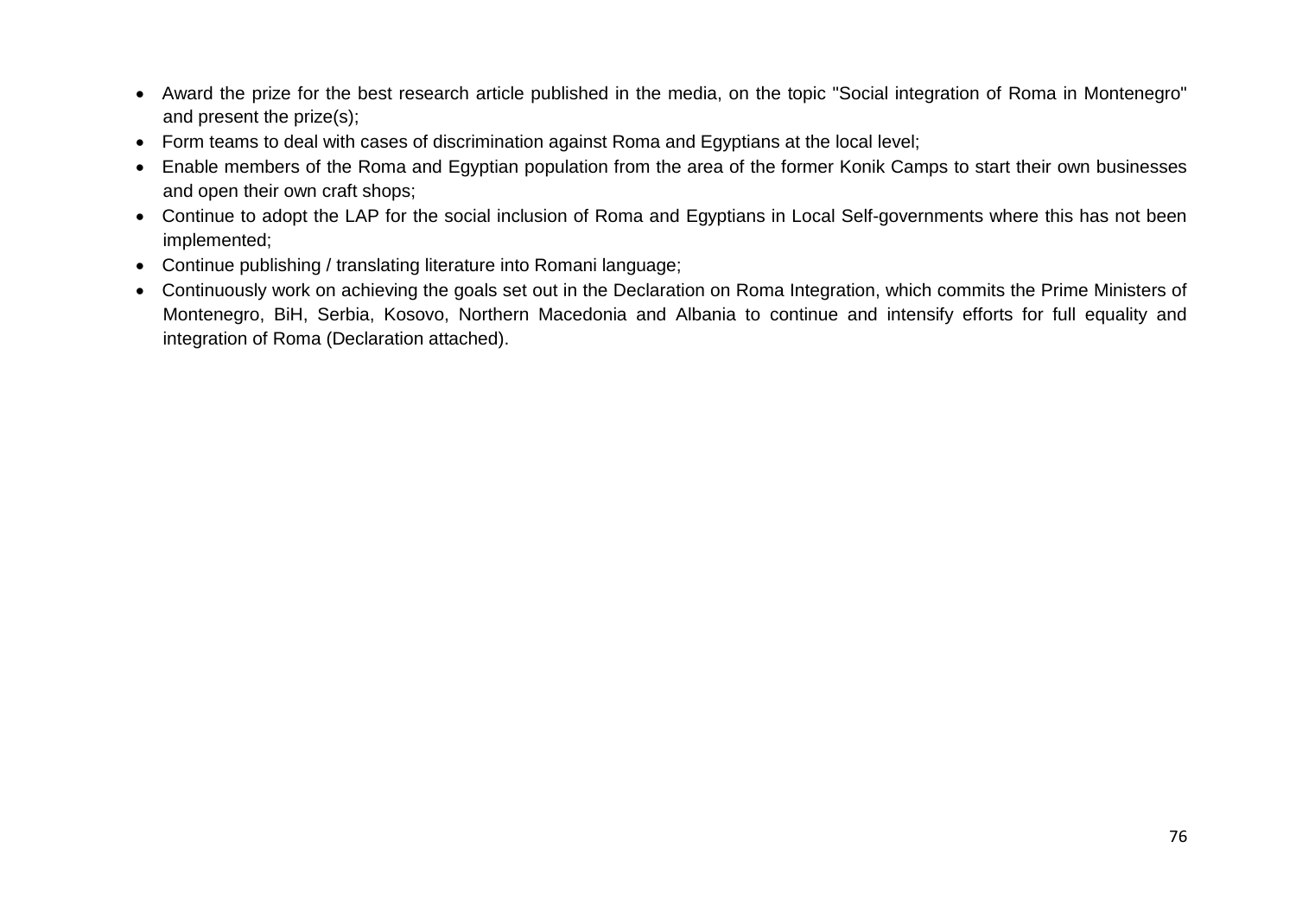# **APPENDICES**

|  |  |  | Table no. 1: Primary school students from the Roma and Egyptian population in the 2019/20 school year |  |
|--|--|--|-------------------------------------------------------------------------------------------------------|--|
|--|--|--|-------------------------------------------------------------------------------------------------------|--|

| <b>Type of school</b> | <b>Municipality</b> | Institution                    | M                        | W                | <b>Total students</b> |
|-----------------------|---------------------|--------------------------------|--------------------------|------------------|-----------------------|
| Primary               | Bar                 | Anto Đedović                   | 3                        | $\overline{2}$   | 5                     |
| Primary               | Bar                 | Blažo Jokov Orlandić           | 8                        | 10               | 18                    |
| Primary               | Bar                 | Jugoslavija                    | $\overline{2}$           | 3                | 5                     |
| Primary               | Bar                 | Kekec                          | 16                       | 15               | 31                    |
| Primary               | Bar                 | Meksiko                        | 11                       | 6                | 17                    |
| Primary               | Bar                 | Srbija                         | $\overline{2}$           | 9                | 11                    |
| Primary               | <b>Berane</b>       | Radomir Mitrović               | 69                       | 60               | 129                   |
| Primary               | <b>Berane</b>       | Vuk Karadžić                   | 13                       | 6                | 19                    |
| Primary               | <b>Bijelo Polje</b> | Dušan Korać                    | 1                        | $\mathbf{1}$     | $\overline{2}$        |
| Primary               | <b>Bijelo Polje</b> | Marko Miljanov                 | $\overline{\mathcal{A}}$ | $\mathbf{1}$     | 5                     |
| Primary               | <b>Bijelo Polje</b> | Pavle Žižić                    | 8                        | 9                | 17                    |
| Primary               | <b>Bijelo Polje</b> | Risto Ratković                 |                          | $\boldsymbol{0}$ | $\mathbf{1}$          |
| Primary               | <b>Budva</b>        | Druga osnovna škola            | $\overline{2}$           | $\overline{c}$   | $\overline{4}$        |
| Primary               | <b>Budva</b>        | Stefan Mitrov Ljubiša          | $\overline{0}$           | $\mathbf{1}$     | $\mathbf{1}$          |
| Primary               | Cetinje             | Lovćenski partizanski odred    |                          | $\boldsymbol{0}$ | $\mathbf{1}$          |
| Primary               | Cetinje             | Njegoš                         | 15                       | 10               | 25                    |
| Primary               | Danilovgrad         | Vuko Jovović                   | 5                        | $\boldsymbol{0}$ | 5                     |
| Primary               | <b>Herceg Novi</b>  | Dašo Pavičić                   | 15                       | 13               | 28                    |
| Primary               | <b>Herceg Novi</b>  | Ilija Kišić                    | 12                       | 8                | 20                    |
| Primary               | <b>Herceg Novi</b>  | Milan Vuković                  | $\overline{7}$           | $\overline{4}$   | 11                    |
| Primary               | <b>Herceg Novi</b>  | Orjenski bataljon              | 5                        | $\boldsymbol{7}$ | 12                    |
| Primary               | Kolašin             | Risto Manojlović               | 1                        | $\boldsymbol{0}$ | $\mathbf{1}$          |
| Primary               | Kotor               | JU OŠ "Veljko Drobnjaković"    | 3                        | $\overline{2}$   | 5                     |
| Primary               | Kotor               | JU OŠ"Narodni heroj Savo Ilić" | 6                        | 6                | 12                    |
| Primary               | Kotor               | Nikola Đurković                | 12                       | $\overline{7}$   | 19                    |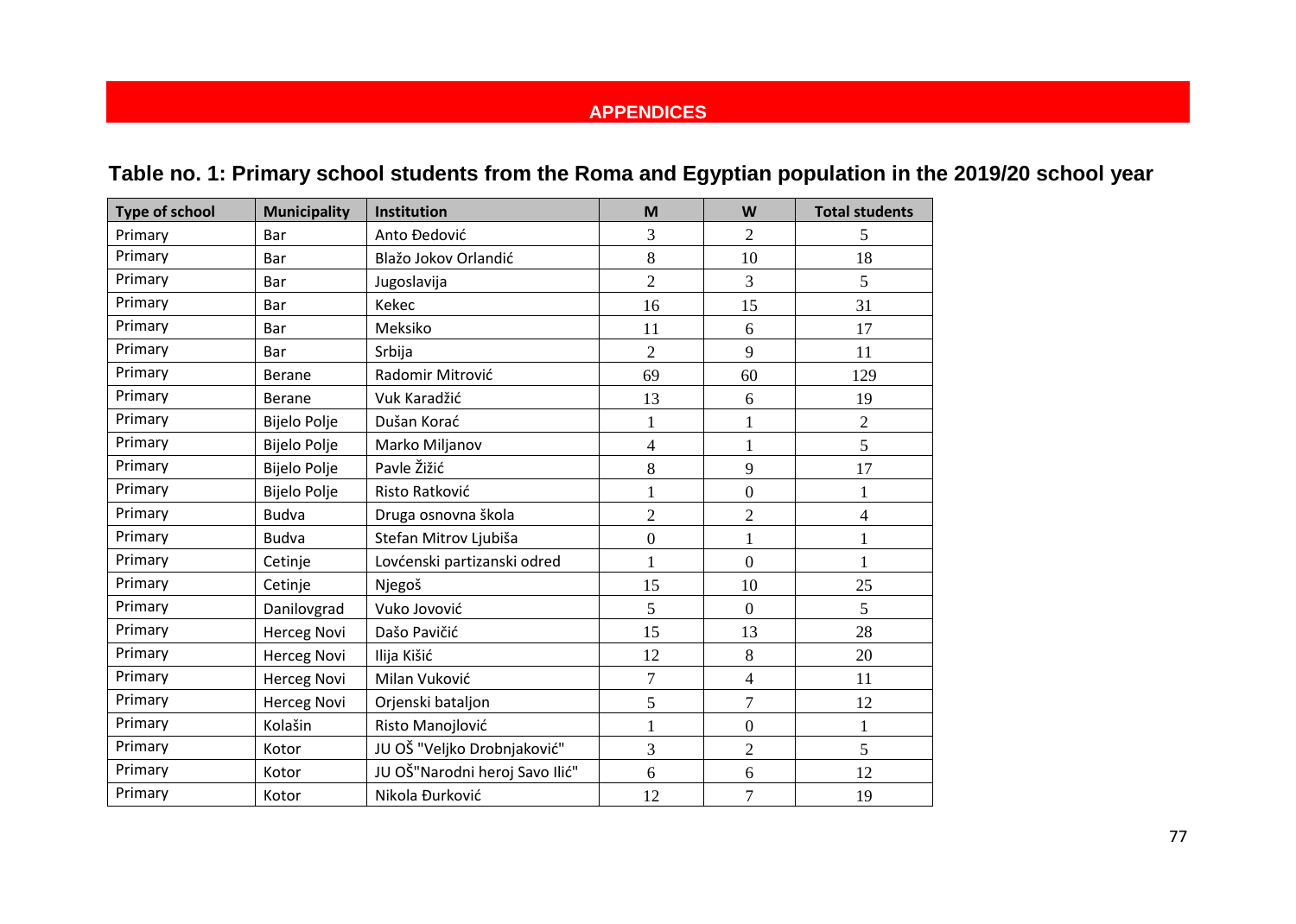| Primary | Kotor     | Njegoš                       | 8              | 5                | 13                       |
|---------|-----------|------------------------------|----------------|------------------|--------------------------|
| Primary | Mojkovac  | Aleksa Đilas Bećo            | $\mathbf{1}$   | $\mathbf{1}$     | $\overline{2}$           |
| Primary | Nikšić    | Braća Labudović              | 3              | $\overline{4}$   | $\overline{7}$           |
| Primary | Nikšić    | Braća Ribar                  | $\overline{2}$ | $\overline{2}$   | 4                        |
| Primary | Nikšić    | Jagoš Kontić                 | $\overline{0}$ | $\mathbf{1}$     | $\mathbf{1}$             |
| Primary | Nikšić    | Luka Simonović               | 5              | 1                | 6                        |
| Primary | Nikšić    | Mileva Lajović Lalatović     | 98             | 74               | 172                      |
| Primary | Nikšić    | Milija Nikčević              | 19             | 16               | 35                       |
| Primary | Nikšić    | Olga Golović                 | 11             | 6                | 17                       |
| Primary | Nikšić    | Radoje Čizmović              | $\overline{2}$ | 1                | 3                        |
| Primary | Petnjica  | 25. Maj                      | $\overline{0}$ | 1                | $\mathbf{1}$             |
| Primary | Petnjica  | Mahmut Adrović               | $\overline{4}$ | $\overline{2}$   | 6                        |
| Primary | Pljevlja  | Boško Buha                   | 11             | 6                | 17                       |
| Primary | Plužine   | Obrazovni centar             | $\mathbf{1}$   | $\mathbf{0}$     | $\mathbf{1}$             |
| Primary | Podgorica | 21. maj                      | 19             | 23               | 42                       |
| Primary | Podgorica | Božidar Vuković Podgoričanin | 285            | 273              | 558                      |
| Primary | Podgorica | Dr Dragiša Ivanović          | 3              | 1                | $\overline{\mathcal{L}}$ |
| Primary | Podgorica | Marko Miljanov               | 54             | 48               | 102                      |
| Primary | Podgorica | Milan Vukotić                | $\mathbf{1}$   | $\boldsymbol{0}$ | $\mathbf{1}$             |
| Primary | Podgorica | Milorad Musa Burzan          | 1              | $\mathbf{0}$     | $\mathbf{1}$             |
| Primary | Podgorica | Niko Maraš                   | 1              | $\mathbf{0}$     | 1                        |
| Primary | Podgorica | Oktoih                       | 10             | 15               | 25                       |
| Primary | Podgorica | Pavle Rovinski               | $\overline{0}$ | $\mathbf{1}$     | $\mathbf{1}$             |
| Primary | Podgorica | Savo Pejanović               | 38             | 37               | 75                       |
| Primary | Podgorica | Vladika Danilo               | 3              | $\overline{2}$   | 5                        |
| Primary | Podgorica | Vladimir Nazor               | 40             | 43               | 83                       |
| Primary | Podgorica | Vuk Karadžić                 | 31             | 22               | 53                       |
| Primary | Rožaje    | Daciće                       | $\overline{2}$ | $\overline{2}$   | $\overline{4}$           |
| Primary | Tivat     | Drago Milović                | 37             | 25               | 62                       |
| Primary | Tuzi      | 29. novembar                 | $\overline{4}$ | 4                | 8                        |
| Primary | Tuzi      | Mahmut Lekić                 | 19             | 13               | 32                       |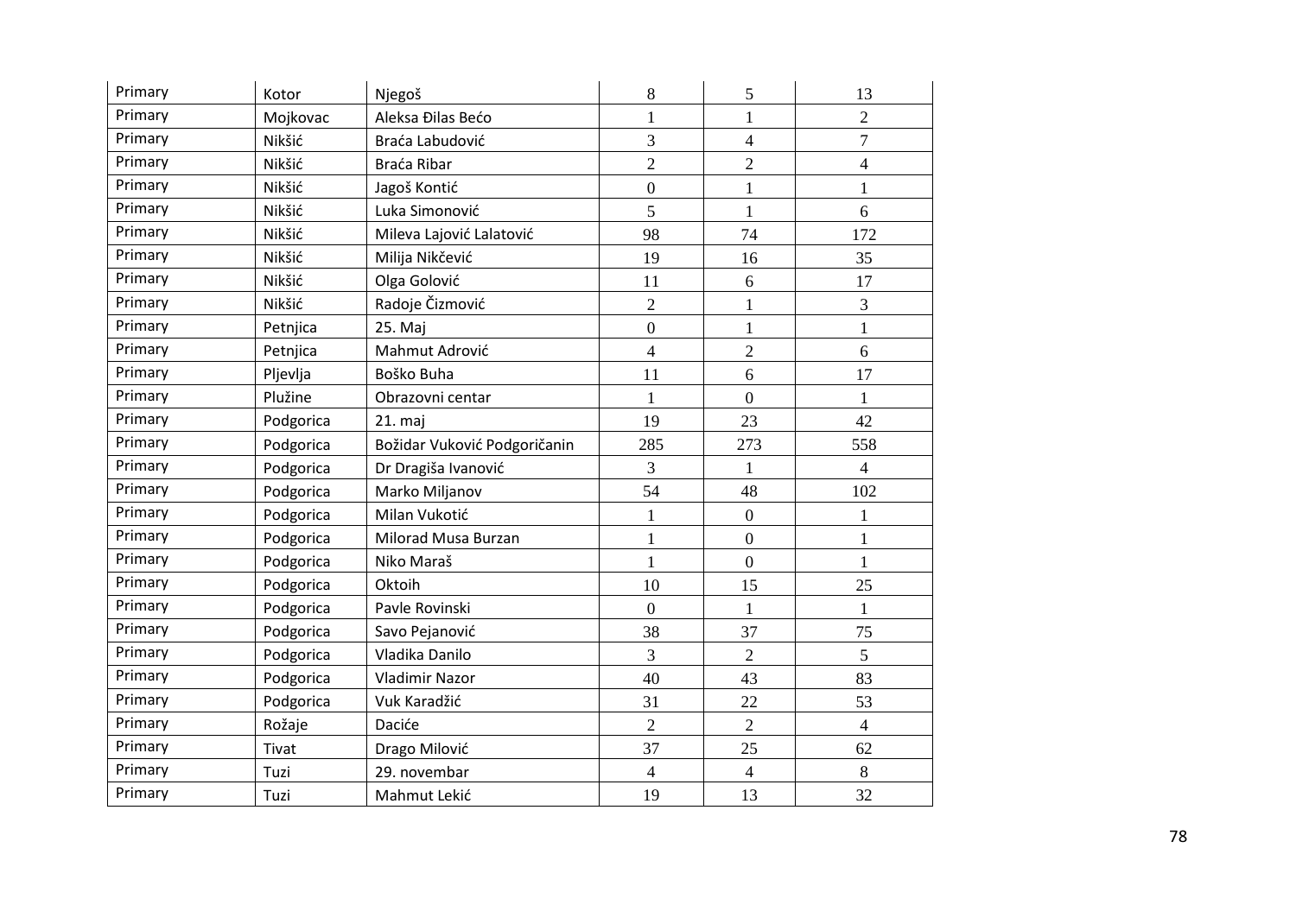| Primary | Ulcinj | Bedri Elezaga |           |     |      |
|---------|--------|---------------|-----------|-----|------|
| Primary | Ulcinj | Boško Strugar |           |     |      |
| Primary | Ulcini | Maršal Tito   | <u>^¬</u> | 43  | 80   |
|         |        |               | 974       | 856 | 1830 |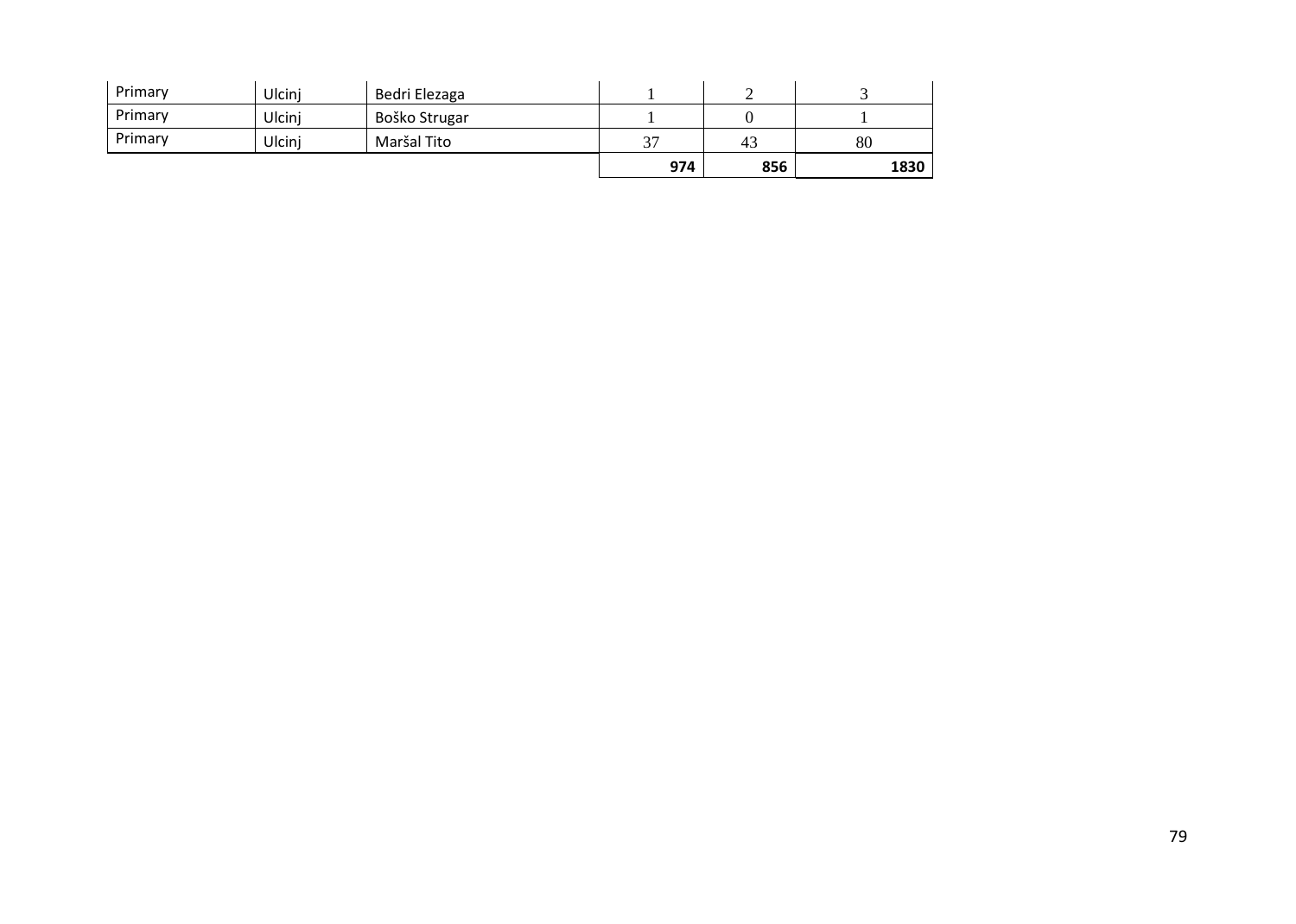| <b>Type</b><br>οf<br>school | <b>Municipality</b> | <b>Institution</b>                                                        | M              | W              |
|-----------------------------|---------------------|---------------------------------------------------------------------------|----------------|----------------|
| Secondary                   | Bar                 | PI Vocational secondary school                                            | 6              | 3              |
| Secondary                   | Bar                 | Secondary school of economics and catering                                | 3              | $\overline{2}$ |
| Secondary                   | <b>Bijelo Polje</b> | PI Vocational secondary school                                            | $\overline{2}$ | 3              |
| Secondary                   | <b>Budva</b>        | Mixed secondary school "Danilo Kiš"                                       |                | 0              |
| Secondary                   | Herceg Novi         | Mixed secondary school "Ivan Goran Kovačić"                               | 6              | 4              |
| Secondary                   | Mojkovac            | PI Mixed secondary school "Vuksan Đukić"                                  | $\overline{2}$ | 3              |
| Secondary                   | Nikšić              | PI Vocational secondary school - Nikšić                                   | 0              |                |
| Secondary                   | Nikšić              | First vocational secondary school                                         | $\overline{7}$ | 0              |
| Secondary                   | Nikšić              | Secondary school of economics and catering                                | $\overline{2}$ | 10             |
| Secondary                   | Play                | Mixed secondary school "Bećo Bašić"                                       | 1              | 0              |
| Secondary                   | Podgorica           | <b>JU Vocational medical school</b>                                       | 0              |                |
| Secondary                   | Podgorica           | School for secondary and higher vocational education "Sergije<br>Stanić"  | $\overline{7}$ | 10             |
| Secondary                   | Podgorica           | Secondary School of Economics "Mirko Vešović"                             | $\overline{2}$ | 0              |
| Secondary                   | Podgorica           | Electrical Engineering Secondary School "Vaso Aligrudić"                  | 3              |                |
| Secondary                   | Podgorica           | Secondary School of Civil Engineering and Geodesy "Inž. Marko<br>Radević" | 5              | 2              |
| Secondary                   | Podgorica           | Vocational secondary school "Ivan Uskoković"                              | 8              | 3              |
| Secondary                   | Podgorica           | Vocational secondary school "Spasoje Raspopović"                          | 11             | $\overline{7}$ |
| Secondary                   | Rožaje              | Vocational secondary school                                               | 1              | 0              |
| Secondary                   | Tivat               | Mixed secondary school "Mladost"                                          | 3              | $\overline{2}$ |
| Secondary                   | <b>Ulcini</b>       | PI Mixed secondary school "Bratstvo-Jedinstvo"                            | 6              | 8              |
| Secondary                   | Žabljak             | JU Mixed secondary school "17. septembar"                                 | 4              | $\overline{2}$ |
| <b>TOTAL:</b>               |                     |                                                                           | 80             | 62             |

# **Table No.2. Secondary school students from the Roma and Egyptian population in the 2019/20 school year:**

## **Table no. 2.**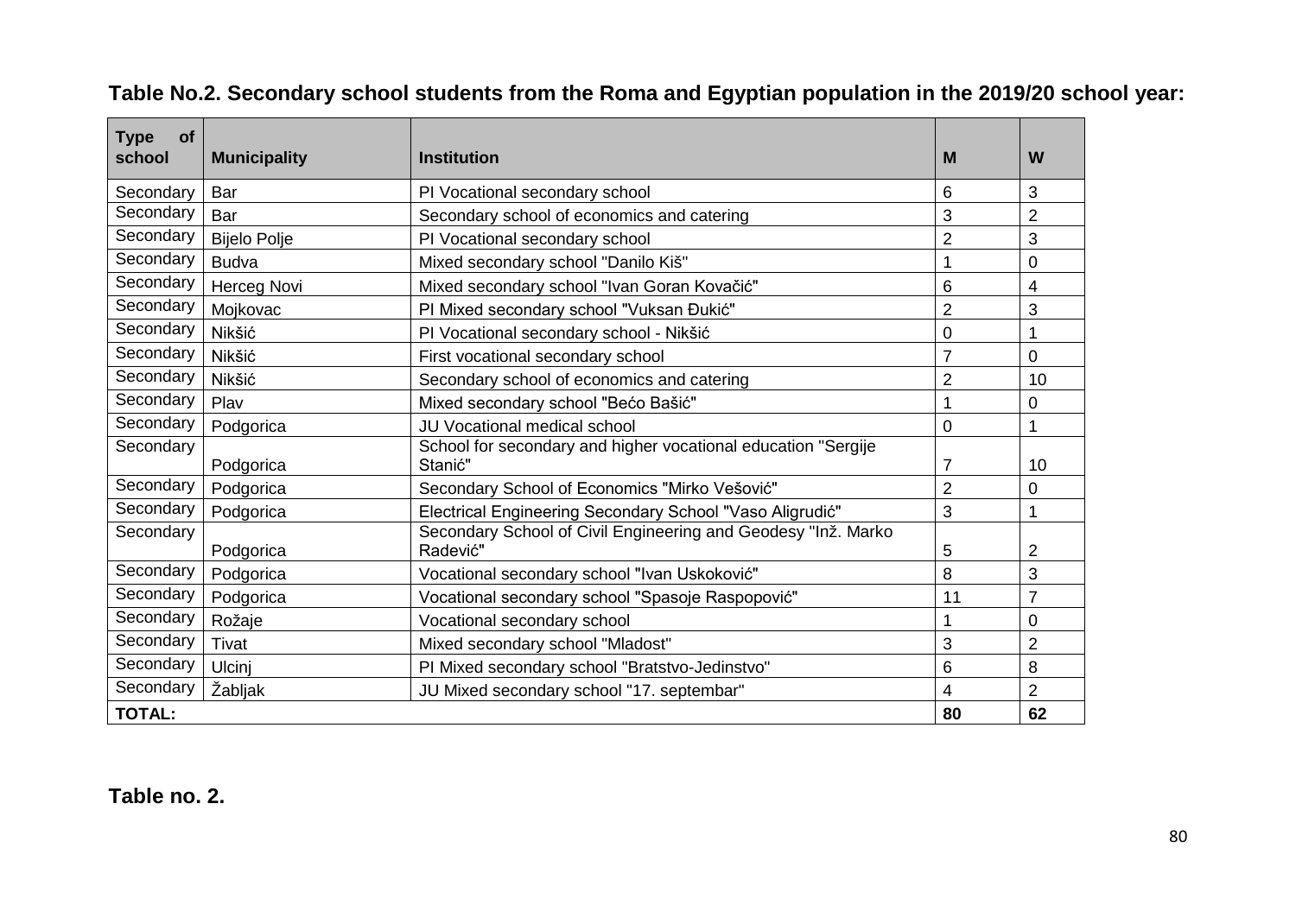|                |      |       | NO. OF STUDENTS FROM THE RE POPULATION<br>WHO ENROLLED IN THE 2018/19 SCHOOL YEAR        |   | NO. OF STUDENTS FROM THE RE POPULATION WHO FINISHED THE<br>2018/19 SCHOOL YEAR |              |  |      |      |                         |                                                     |
|----------------|------|-------|------------------------------------------------------------------------------------------|---|--------------------------------------------------------------------------------|--------------|--|------|------|-------------------------|-----------------------------------------------------|
| <b>GRADE</b>   | NO.M | NO.W  | <b>TOTAL NUMBER OF</b><br><b>STUDENTS</b>                                                |   | <b>GRADE</b>                                                                   |              |  | NO.M |      | NO.W                    | <b>TOTAL NUMBER OF</b><br><b>STUDENTS</b>           |
|                | 113  | 106   | 219                                                                                      |   |                                                                                |              |  | 105  |      | 101                     | 206                                                 |
| $\overline{2}$ | 141  | 123   | 264                                                                                      |   | $\overline{2}$                                                                 |              |  | 130  |      | 116                     | 246                                                 |
| $\overline{3}$ | 132  | 117   | 249                                                                                      |   | $\overline{3}$                                                                 |              |  | 120  |      | 111                     | 231                                                 |
| $\overline{4}$ | 119  | 102   | 221                                                                                      |   | $\overline{4}$                                                                 |              |  | 111  |      | 90                      | 201                                                 |
| 5              | 116  | 101   | 217                                                                                      |   | 5                                                                              |              |  | 106  |      | 93                      | 199                                                 |
| 6              | 109  | 102   | 211                                                                                      |   | 6                                                                              |              |  | 83   |      | 93                      | 176                                                 |
| $\overline{7}$ | 83   | 88    | 171                                                                                      |   | $\overline{7}$                                                                 |              |  | 60   |      | 72                      | 132                                                 |
| $8\,$          | 77   | 72    | 149                                                                                      |   | $\,8\,$                                                                        |              |  | 70   |      | 55                      | 125                                                 |
| 9              | 50   | 47    | 97                                                                                       | 9 |                                                                                |              |  | 47   |      | 42                      | 89                                                  |
|                |      |       |                                                                                          |   |                                                                                |              |  |      |      |                         |                                                     |
| <b>Total</b>   | 940  | 858   | 1798                                                                                     |   | <b>Total</b>                                                                   |              |  | 832  |      | 773                     | 1605                                                |
|                |      |       |                                                                                          |   |                                                                                |              |  |      |      |                         |                                                     |
|                |      |       |                                                                                          |   | In percentages<br>(in relation to<br>the number of<br>enrolled)                |              |  | 89%  |      | 90%                     | 89%                                                 |
|                |      |       |                                                                                          |   |                                                                                |              |  |      |      |                         |                                                     |
|                |      |       |                                                                                          |   |                                                                                |              |  |      |      |                         |                                                     |
|                |      |       |                                                                                          |   | <b>SECONDARY SCHOOL</b>                                                        |              |  |      |      |                         |                                                     |
|                |      |       | NO. OF STUDENTS FROM THE RE POPULATION WHO<br><b>ENROLLED IN THE 2018/19 SCHOOL YEAR</b> |   |                                                                                |              |  |      |      | THE 2018/19 SCHOOL YEAR | NO. OF STUDENTS FROM THE RE POPULATION WHO FINISHED |
| <b>GRADE</b>   | NO.M | NO. W | <b>TOTAL NUMBER OF</b><br><b>STUDENTS</b>                                                |   |                                                                                | <b>GRADE</b> |  |      | NO.M | NO.W                    | <b>TOTAL NUMBER OF</b><br><b>STUDENTS</b>           |
|                | 21   | 23    | 44                                                                                       |   |                                                                                |              |  |      | 12   | 15                      | 27                                                  |
| $\mathbf{I}$   | 22   | 21    | 43                                                                                       |   |                                                                                | $\mathbf{I}$ |  |      | 18   | 19                      | 37                                                  |
| $\rm III$      | 25   | 13    | 38                                                                                       |   |                                                                                | III          |  |      | 20   | 12                      | 32                                                  |
| IV             | 5    | 5     | 10                                                                                       |   |                                                                                | IV           |  |      | 3    | 5                       | 8                                                   |
|                |      |       |                                                                                          |   |                                                                                |              |  |      |      |                         |                                                     |
| <b>Total</b>   | 73   | 62    | 135                                                                                      |   |                                                                                | <b>Total</b> |  |      | 53   | 51                      | 104                                                 |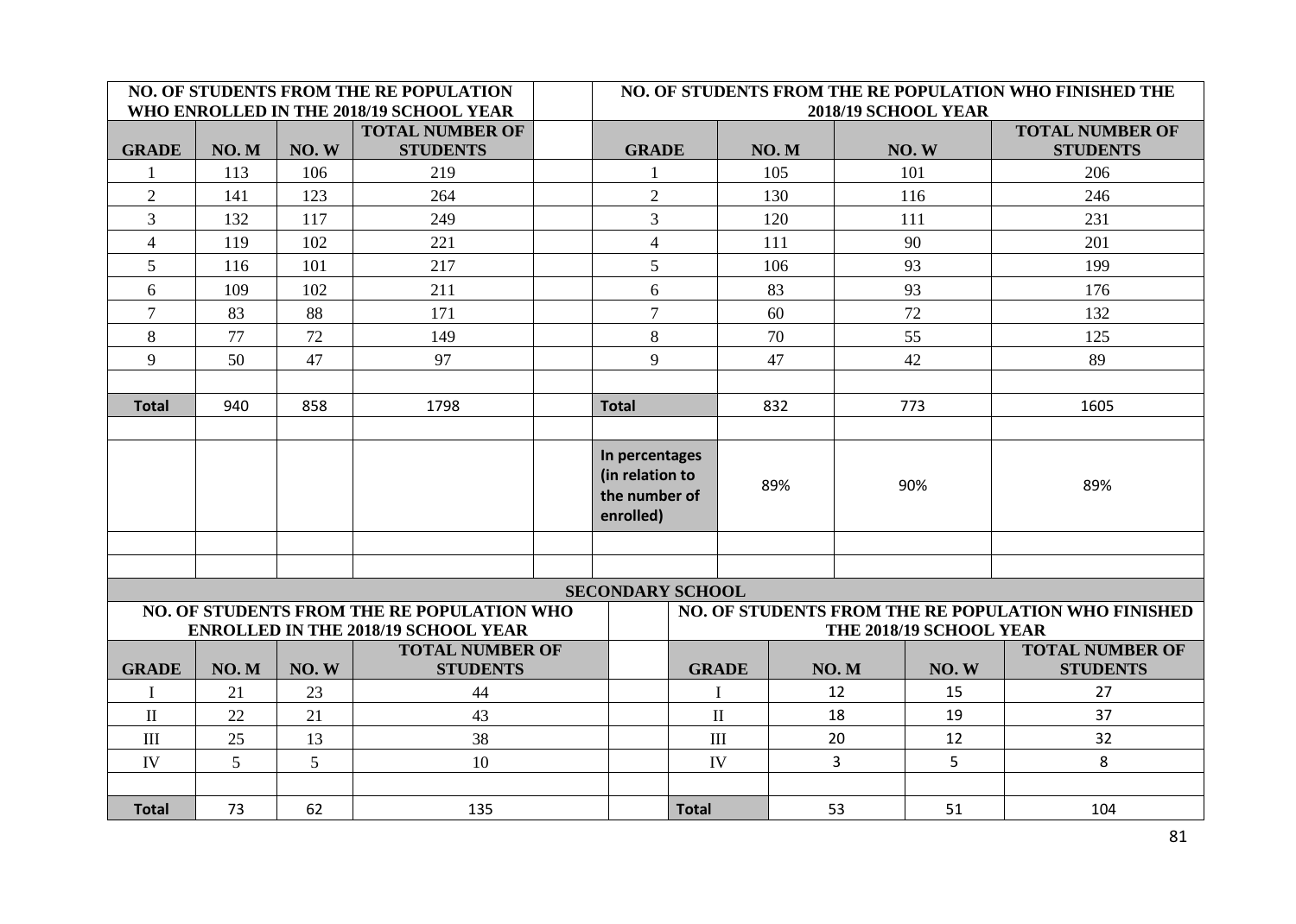<span id="page-81-0"></span>

|  |  | <u>In</u>                   |     |     |     |
|--|--|-----------------------------|-----|-----|-----|
|  |  | percentages<br>(in relation |     |     |     |
|  |  |                             | 73% | 82% | 77% |
|  |  | to the                      |     |     |     |
|  |  | number of                   |     |     |     |
|  |  | enrolled)                   |     |     |     |

*Table no. 1. Overview of planned and spent funds[45](#page-81-0) for the implementation of measures from the AP for 2019 (from the state budget and from international / public funds)* 

<sup>&</sup>lt;sup>45</sup> It should be borne in mind that for many activities it is not possible to predict funds for implementation because in certain areas there are no records by nationality (according to that logic, an estimate of funds will be made for the AP for 2020, but this is not precise).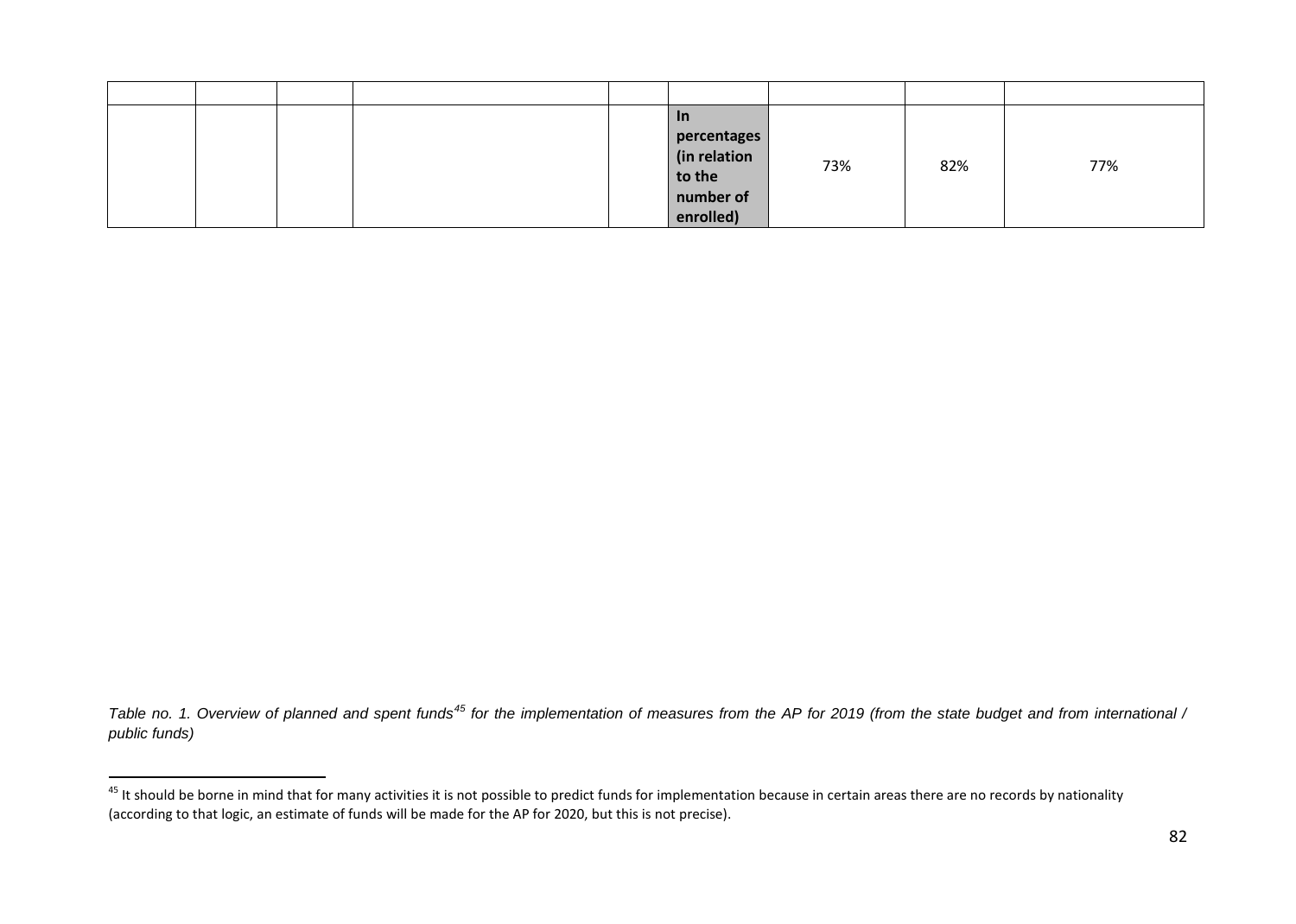|                                               | <b>Housing</b> | <b>Education</b> | <b>Health Care</b> | <b>Employment</b> | Legal<br><b>status</b> | <b>Social status</b><br>and family<br>protection | Culture,<br><b>identity</b> and<br><i>information</i> | <b>Total</b> |
|-----------------------------------------------|----------------|------------------|--------------------|-------------------|------------------------|--------------------------------------------------|-------------------------------------------------------|--------------|
| <b>Planned funds from</b><br>the state budget | $\sim$         | 568.000,00       | 2.000,00           | 90.000,00         | 2.000,00               | 91.000,00                                        | 25.500,00                                             | 778.500,00   |
| <b>Planned funds from</b><br>the state budget | 3.575.700,00   | 25.000,00        |                    | 41.650,00         | 12.000,00              |                                                  | 3.500,00                                              | 3.657.850,00 |
| <b>Total planned</b>                          |                |                  |                    |                   |                        |                                                  |                                                       | 4.436.350,00 |
| <b>Spent funds from</b><br>the state budget   | 414.868,48     | 591.882,32       | 525,00             | 110.257,84        | 1.000,00               | 36.744,13                                        | 15.723,07                                             | 1.171.000,84 |
| <b>Spent funds from</b><br>donations          | 3.575.779      | 11.032,25        |                    | 9.000,00          | 12.000,00              | 53.000,00                                        | 3.500,00                                              | 3.664.311,00 |
| <b>Total spent</b>                            |                |                  |                    |                   |                        |                                                  |                                                       | 4.835.311,84 |

*List of supported projects within the Public Competition "Social Inclusion, Protection and Promotion of Human Rights of Roma and Egyptians" for 2018*

| No. | Name of the project " | <b>NGC</b> | Amount |
|-----|-----------------------|------------|--------|
|     |                       |            |        |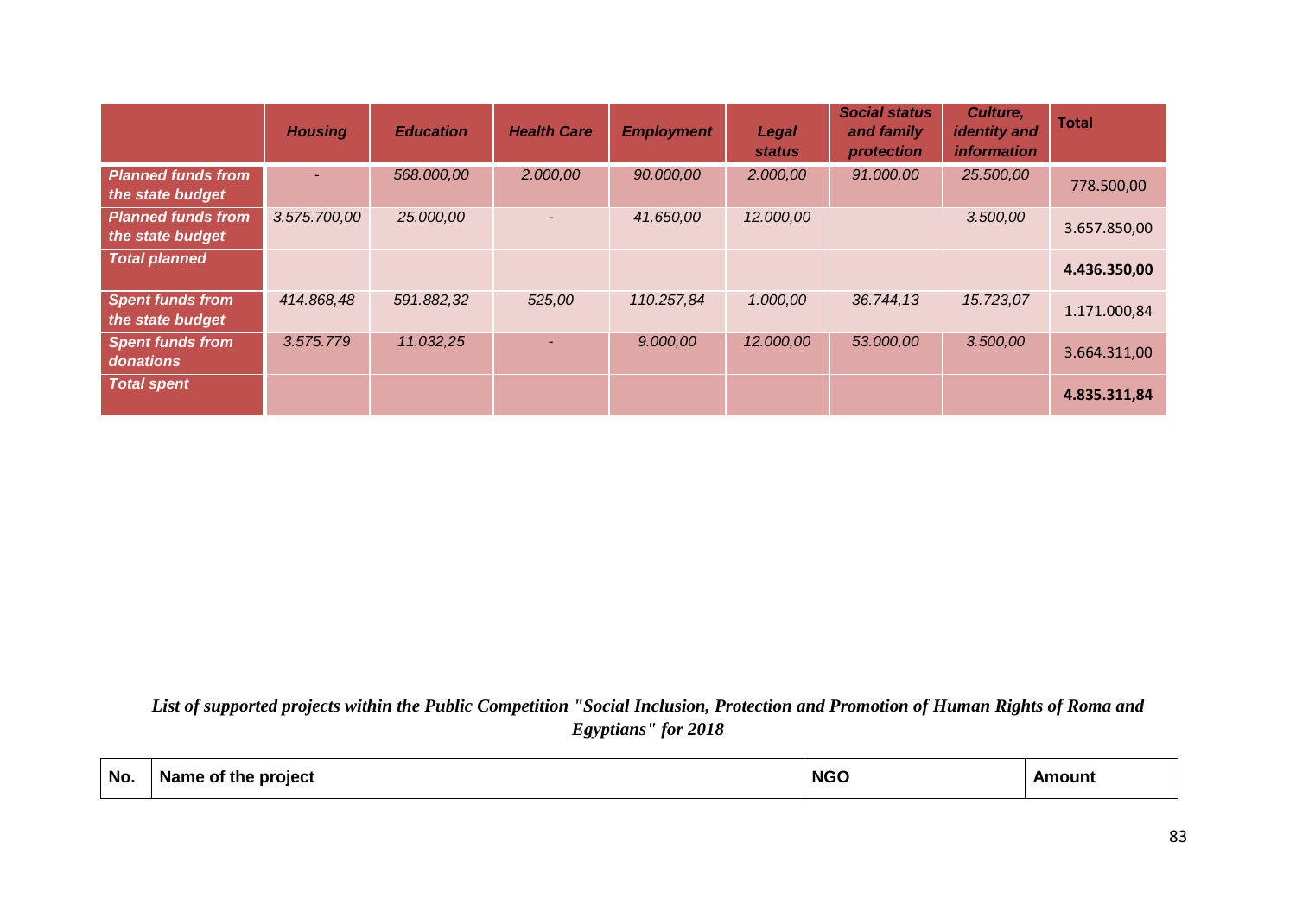|                | "Improving the social inclusion of the RE population through the promotion of<br>education                       | "DJECA-ENFANTS"                             | 9.356,00 EUR  |  |  |
|----------------|------------------------------------------------------------------------------------------------------------------|---------------------------------------------|---------------|--|--|
| $\overline{2}$ | "Together for sustainable results in the fight against domestic violence, child begging<br>and forced marriages" | demokratiju<br>"Centar za<br>ljudska prava" | 16.609,00 EUR |  |  |
| 3              | "Social and cultural inclusion of the RE population in Nikšić"                                                   | NGO "RAE"                                   | 5.995,00 EUR  |  |  |
| 4.             | "Active action against domestic violence and child marriage in the Roma and Egyptian<br>communities"             | Centar za romske inicijative                | 15.632,00 EUR |  |  |
| 5              | "Regulating the legal status of Roma and Egyptians in Niksic"                                                    | "Koalicija<br><b>NGO</b><br>Romski<br>krug" | 14.992,00 EUR |  |  |
| 6.             | With health care to healthy offspring                                                                            | Udruženje<br>Roma<br><b>Budo</b><br>Tomović | 15.389,00 EUR |  |  |
| 7.             | <b>Legal Aid Office</b>                                                                                          | NGO "Veliko srce - Baro<br>illo"            | 16.654,00 EUR |  |  |
| 8.             | "Cooperation to quality employment"                                                                              | NGO "Za bolje sjutra"                       | 16.393,00 EUR |  |  |
| 9.             | "Sports education of Roma and Egyptians"                                                                         | NGO "Akademija sporta za<br>djecu"          | 10.700,00 EUR |  |  |
| 10             | "Strengthening Roma and Egyptian activism"                                                                       | <b>NGO</b><br>"Mladi<br>Romi<br>Podgorice"  | 9.280,00 EUR  |  |  |
| <b>TOTAL:</b>  |                                                                                                                  |                                             |               |  |  |

## *List of supported projects within the Public competition "Inclusion for all - Roma and Egyptians are part of our society" for 2019*

| No. | .<br>Name of the project | <b>NGO</b> | Amount |
|-----|--------------------------|------------|--------|
|-----|--------------------------|------------|--------|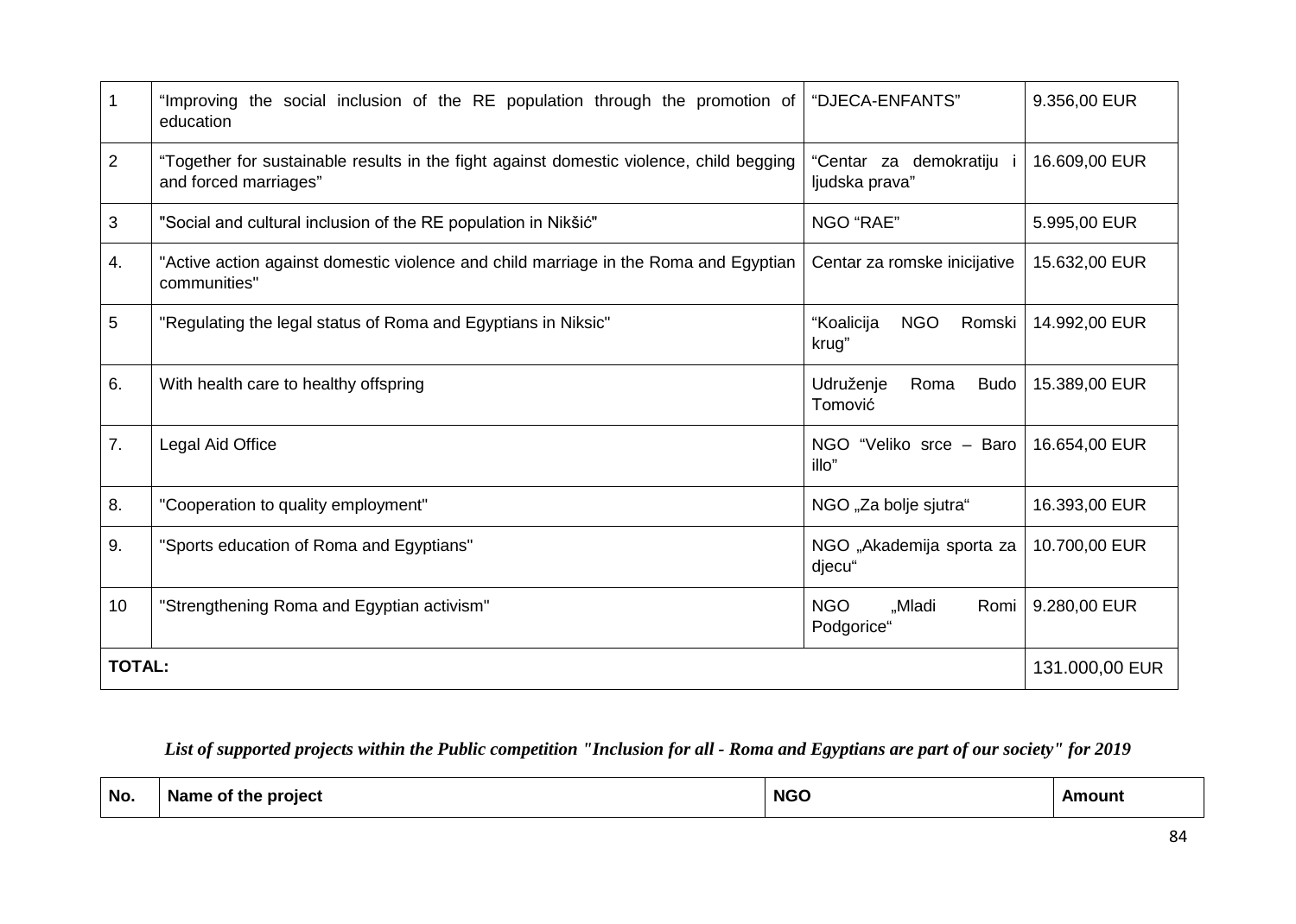| $\mathbf 1$ . | "To social, through economic security and equality of all!"                                                   | i ljudska<br>demokratiju<br>Centar<br>za<br>prava | 16.315,50 EUR |
|---------------|---------------------------------------------------------------------------------------------------------------|---------------------------------------------------|---------------|
| 2.            | "Together for a better life                                                                                   | Centar kreativnih vještina                        | 16.050,00 EUR |
| 3.            | "REs are part of our society"                                                                                 | Institut za socijalnu i<br>obrazovnu<br>politiku  | 9.844,00 EUR  |
| 4.            | "Football against discrimination against young people of the RE population in<br>Nikšić"                      | OFK Nikšić                                        | 9.085,00 EUR  |
| 5.            | "With knowledge of language to integration"                                                                   | NVO "Veliko srce - Baro illo"                     | 15.933,06 EUR |
| 6.            | "Story and image to strengthen Roma culture and Roma identity"                                                | Udruženje Roma Budo Tomović                       | 15.798,00 EUR |
| 7.            | "Meet the system - School of social activism for young Roma men and women"                                    | Za bolje sjutra                                   | 15.415,06 EUR |
| 8.            | "Against discrimination from an early age"                                                                    | Romska duša                                       | 11.080,84 EUR |
| 9.            | "Providing support and education to the RE population in order to prevent and<br>combat begging among minors" | AD HOC                                            | 15.870,00 EUR |
| 10.           | "With sports against discrimination against Roma and Egyptians"                                               | Akademija sporta za djecu                         | 11.210,00 EUR |
| 11.           | "Roma culture and tradition - a wealth of diversity"                                                          | Romski kulturni centar                            | 14.843,96 EUR |
| 12.           | "WE WANT AND CAN BE THE CHAMPIONS"                                                                            | Točak                                             | 15.570,00 EUR |
| 13.           | "We Roma are part of society too"                                                                             | E-ROMA                                            | 8.180,00 EUR  |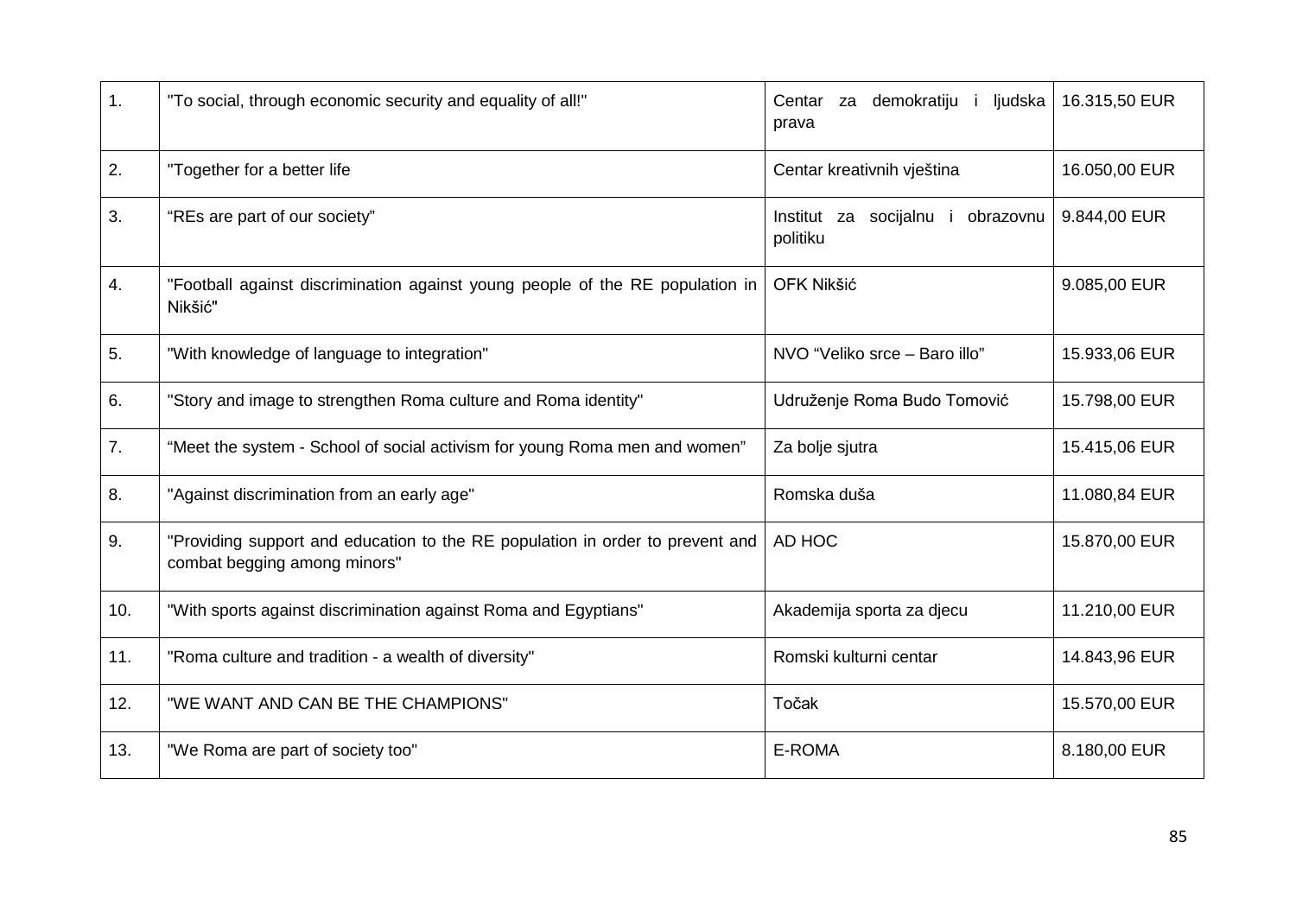| 14.           | "Roma Journalists Information Centre"                          | Integracija Roma     | 13.880,00 EUR |
|---------------|----------------------------------------------------------------|----------------------|---------------|
| 15.           | "Research of traditional-contracted marriages"                 | Mladi Romi Podgorice | 14.070,00 EUR |
| 16.           | "Social inclusion of Roma in the municipality of Bijelo Polje" | <b>LENS</b>          | 11.824,00 EUR |
| <b>TOTAL:</b> |                                                                |                      |               |

*List of projects supported by the Fund for the Protection and Exercise of Minority Rights in 2018 with the degree of implementation*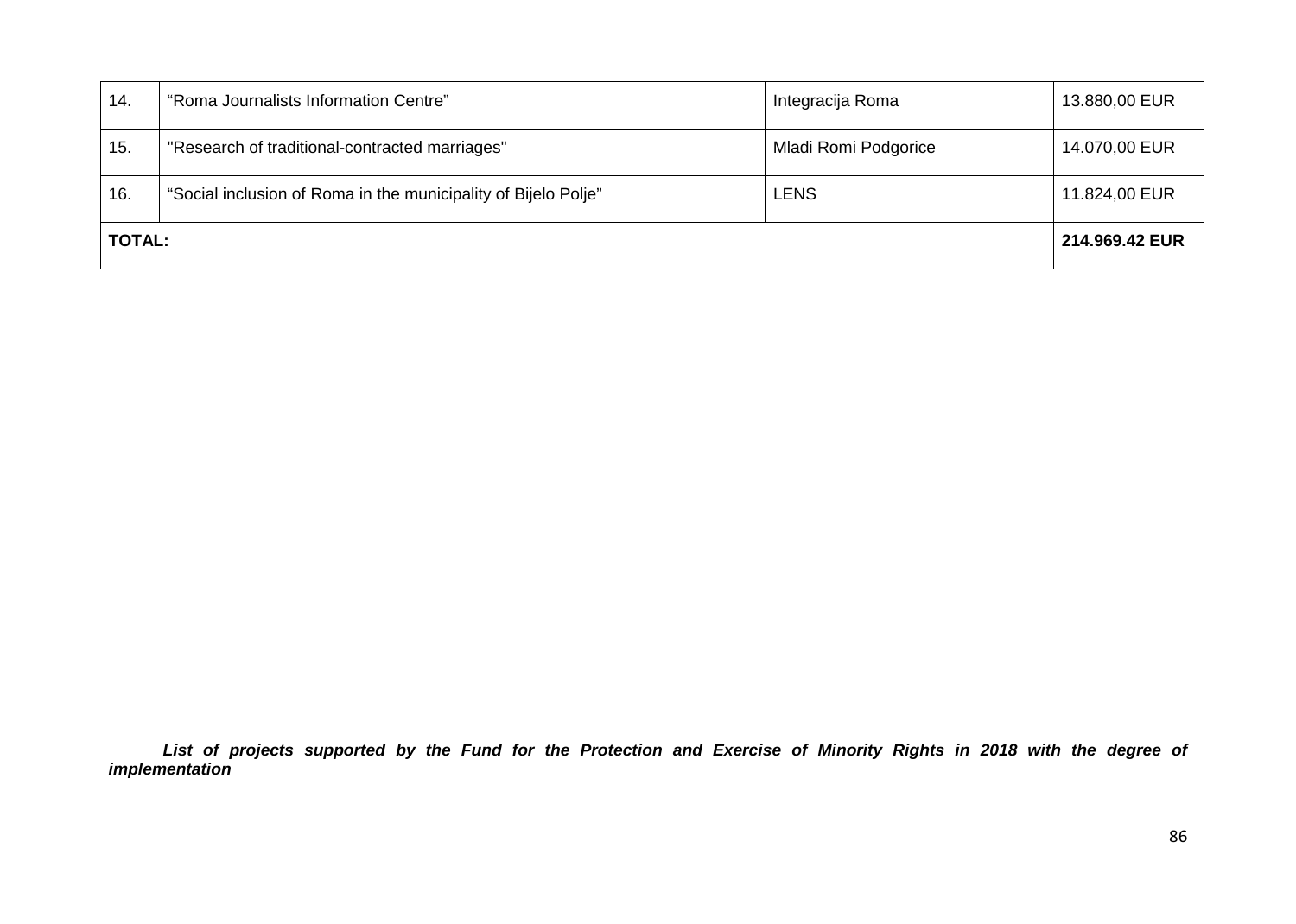<span id="page-86-0"></span>

| Name of the<br>project                          | Project<br>applicant                           | The amount<br>obtained in $\epsilon$ | <b>Project activities</b>                                                                                                                                                                                                                               | Degree of<br>Implementation<br>and funds spent |
|-------------------------------------------------|------------------------------------------------|--------------------------------------|---------------------------------------------------------------------------------------------------------------------------------------------------------------------------------------------------------------------------------------------------------|------------------------------------------------|
| Printing of the IX<br>issue of Alav<br>magazine | NGO "Romski<br>kulturni centar"                | 9.000,00                             | Printing magazines up to 1000 copies, on 60 pages, chrome lux<br>paper. in full colour, and its promotion.                                                                                                                                              | Implemented fully.                             |
| Let's save the<br>language from<br>oblivion     | NGO "Romska<br>duša"                           | 9.458,00                             | Organizing a Romani language course for 30 children from the<br>Romani population in Podgorica and printing a collection of their<br>essays.                                                                                                            | Implementation in<br>progress.                 |
| History of Roma<br>- Istorija Rromani           | NGO "Romsko<br>vrijeme"                        | 6.000,00                             | Organizing 3 seminars, for 20 participants, in order to promote the<br>history of Roma and the history of the Roma language to the<br>general public.                                                                                                   | Implemented fully.                             |
| Celebration on 8<br>April - World<br>Roma Day   | <b>NGO</b><br>"Udruženje<br>Roma Crne<br>Gore" | 10.746,00                            | A cultural event that presents the culture of the Roma, through<br>song, dance, folk costumes and the like.                                                                                                                                             | Implemented fully.                             |
| Goodbye<br>tradition                            | <b>NGO</b><br>"Osnažena<br>romkinja"           | 6.300,00                             | Educational workshops for 20 women from the Roma population,<br>from the municipalities of Podgorica, Nikšić, Berane Herceg Novi,<br>on acquiring new knowledge and skills needed for a more active<br>attitude towards the society in which they live. | Implementation in<br>progress.                 |
| Roma radio<br>window to the<br>world            | <b>NGO</b><br>"Udruženje<br>Roma Crne<br>Gore" | 15.254,00                            | Radio reports "Romanipe" in its own production, broadcasting<br>shows in Romani and Montenegrin, twice a month, for a period of<br>eleven months (a total of 20 shows), in duration of 20 minutes.                                                      | Implemented fully.                             |

*List of projects supported by the Fund for the Protection and Exercise of Minority Rights in 2019 [46](#page-86-0)*

<sup>&</sup>lt;sup>46</sup> Given that most of these projects will be implemented during 2020, at this time it is impossible to show the degree of implementation, but these data will be available in 2021.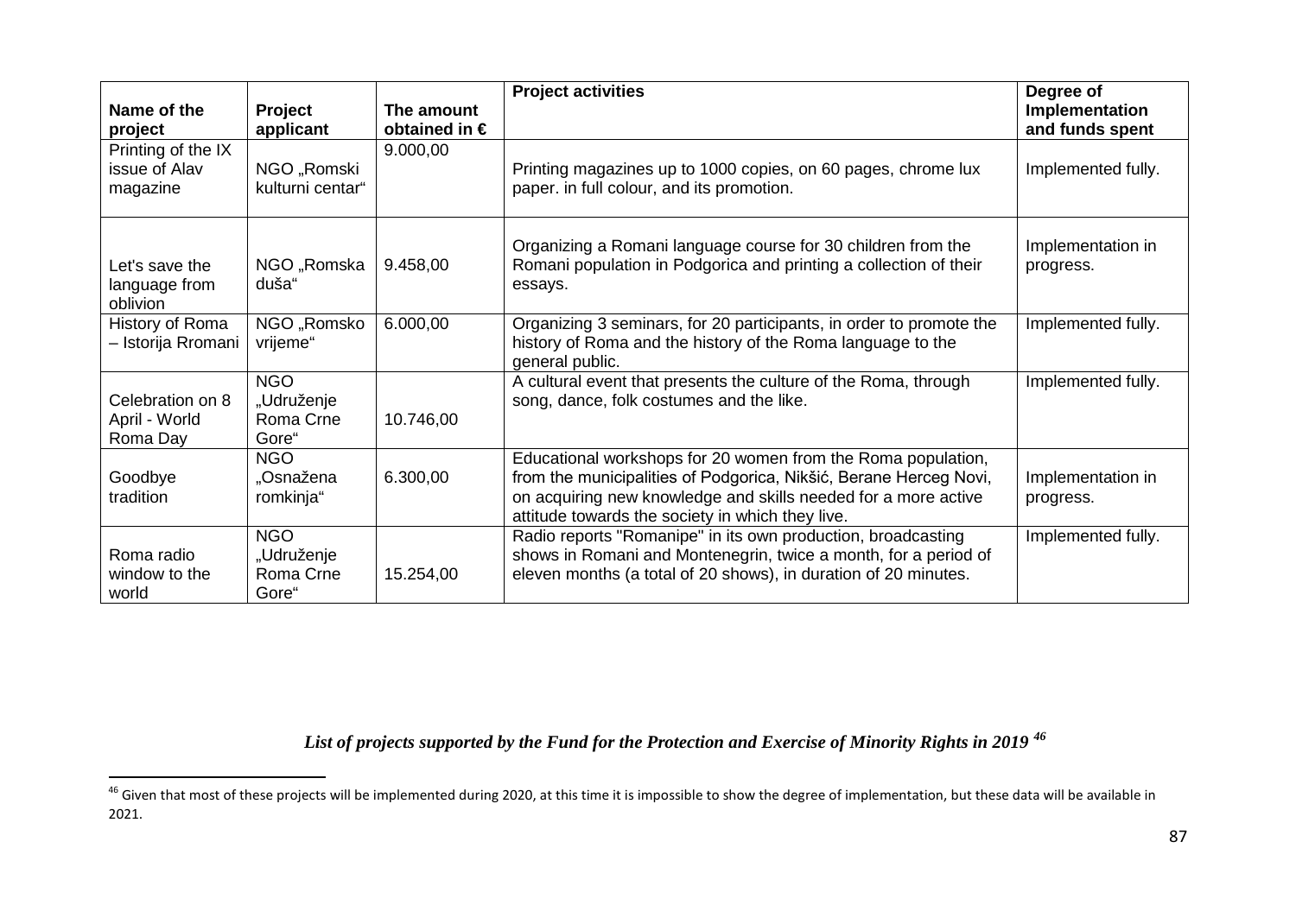|                                                                                                                                      |                                   | The amount       |                                                                                                                                                                                                                                                                                                                                                                                                                                                                                                                                                                                                                                                                                                                                                          |
|--------------------------------------------------------------------------------------------------------------------------------------|-----------------------------------|------------------|----------------------------------------------------------------------------------------------------------------------------------------------------------------------------------------------------------------------------------------------------------------------------------------------------------------------------------------------------------------------------------------------------------------------------------------------------------------------------------------------------------------------------------------------------------------------------------------------------------------------------------------------------------------------------------------------------------------------------------------------------------|
| Name of the project                                                                                                                  | <b>Project applicant</b>          | obtained in<br>€ | <b>Project activities</b>                                                                                                                                                                                                                                                                                                                                                                                                                                                                                                                                                                                                                                                                                                                                |
| Roma and Egyptian Information<br>Portal                                                                                              | NGA "Info-Portal MNE"             | 3.500,00         | Publishing activities, on the portal, concerning the degree of<br>integration and socialization of the Roma and Egyptian<br>community in Montenegro; stories from the lives of members of<br>the Roma and Egyptian community; interviews with<br>representatives of competent institutions on planned and<br>implemented activities related to improving the position of Roma<br>and Egyptians in Montenegro; creating a database on the<br>number of children by municipalities involved in regular<br>education, the number of students, high school students;<br>database of Roma NGOs; templates and instructions on how to<br>exercise the right to scholarships, who to contact; Roma history<br>and culture, their holidays, customs, traditions. |
| Romani language workshops for<br>school and preschool age                                                                            | NGA "Integracija Roma"            | 6.500,00         | 12 workshops for preschool and school children on the origin<br>and importance of language, on its easy use in dialogue and on<br>literature for children in the Romani language.                                                                                                                                                                                                                                                                                                                                                                                                                                                                                                                                                                        |
| Get to know the culture and<br>tradition of the Roma in<br>Montenegro                                                                | NGO "Romski kulturni<br>centar"   | 8.000,50         | Organizing visits for high school and university students to the<br>Roma Museum and Bible Fathers; procurement of exhibits for<br>the Roma Museum; procurement of books for the Roma library.                                                                                                                                                                                                                                                                                                                                                                                                                                                                                                                                                            |
| Statistical-demographic survey:<br>Roma citizens of Montenegro<br>outside its borders - Phase I.                                     | Roma Association of<br>Montenegro | 22.150,00        | Research on the demographic structure and other<br>characteristics of Roma - Montenegrin citizens living and<br>working in Italy, through the implementation of organized<br>information collection (census).                                                                                                                                                                                                                                                                                                                                                                                                                                                                                                                                            |
| Research: Social distance<br>towards Roma among primary<br>school students in Podgorica                                              | Isnija Gaši                       | 6.061,00         | Research on social distance towards Roma at the level of 200<br>primary school students from the territory of the Capital City<br>Podgorica.                                                                                                                                                                                                                                                                                                                                                                                                                                                                                                                                                                                                             |
| Analysis of the application of<br>affirmative action measures in<br>the area of education and<br>employment of Roma in<br>Montenegro | Rade Mirković                     | 6.500,00         | Research on the application of the principle of affirmative action<br>in the area of education and employment of Roma in<br>Montenegro.                                                                                                                                                                                                                                                                                                                                                                                                                                                                                                                                                                                                                  |
| We are stronger together                                                                                                             | Hasani Jasmina                    | 6.251,00         | 3 workshops for 10 women from the Roma population and 10<br>women from other communities living in the territory of the                                                                                                                                                                                                                                                                                                                                                                                                                                                                                                                                                                                                                                  |